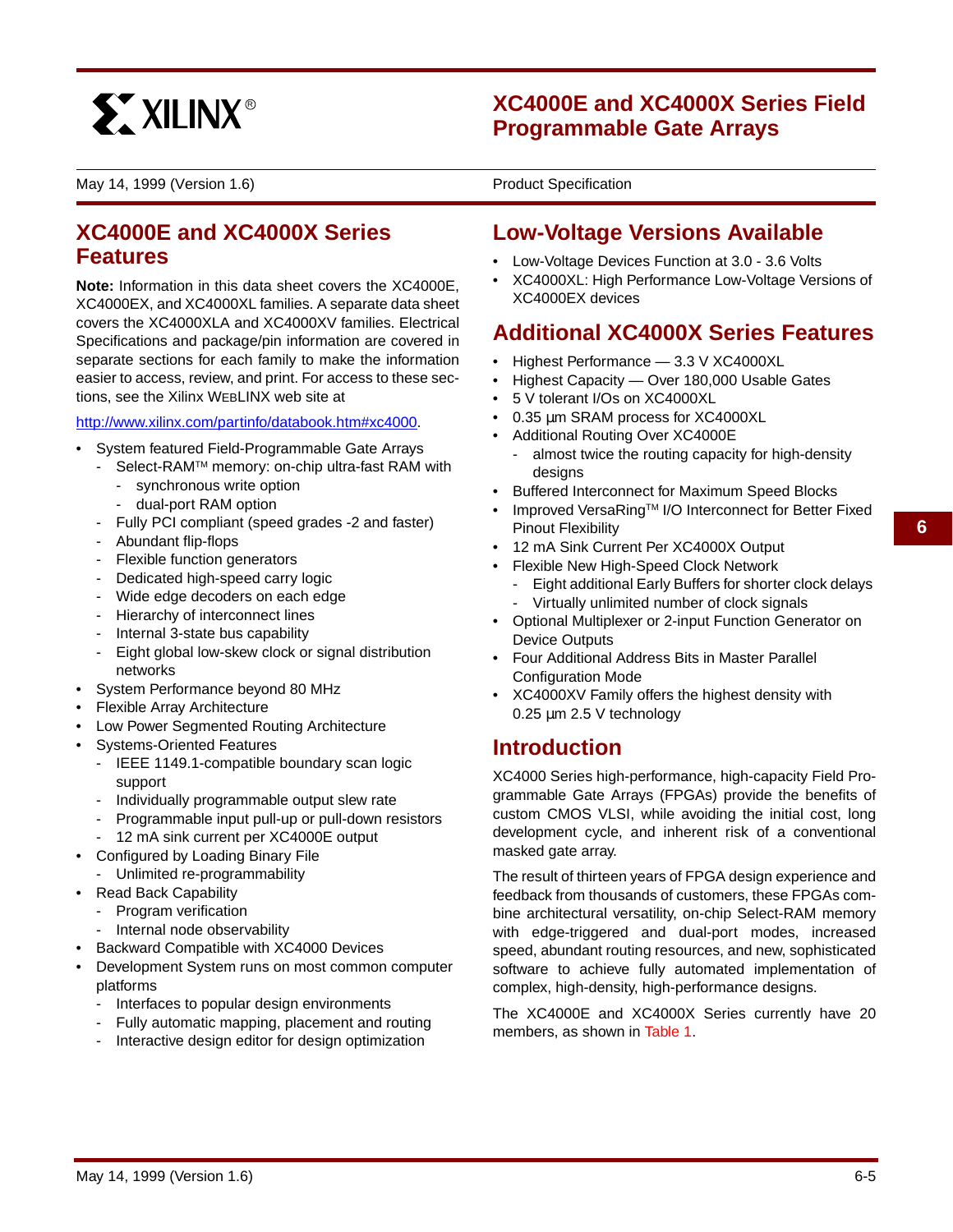|                   |              | <b>Max Logic</b> | Max. RAM    | <b>Typical</b>              |                |             | <b>Number</b>     |          |
|-------------------|--------------|------------------|-------------|-----------------------------|----------------|-------------|-------------------|----------|
|                   | Logic        | Gates            | <b>Bits</b> | <b>Gate Range</b>           | <b>CLB</b>     | Total       | οf                | Max.     |
| <b>Device</b>     | <b>Cells</b> | (No RAM)         |             | (No Logic) (Logic and RAM)* | <b>Matrix</b>  | <b>CLBs</b> | <b>Flip-Flops</b> | User I/O |
| <b>XC4002XL</b>   | 152          | 1,600            | 2,048       | 1,000 - 3,000               | $8 \times 8$   | 64          | 256               | 64       |
| XC4003E           | 238          | 3,000            | 3,200       | $2,000 - 5,000$             | $10 \times 10$ | 100         | 360               | 80       |
| XC4005E/XL        | 466          | 5,000            | 6,272       | $3.000 - 9.000$             | 14 x 14        | 196         | 616               | 112      |
| <b>XC4006E</b>    | 608          | 6,000            | 8,192       | $4,000 - 12,000$            | 16 x 16        | 256         | 768               | 128      |
| <b>XC4008E</b>    | 770          | 8,000            | 10,368      | $6,000 - 15,000$            | 18 x 18        | 324         | 936               | 144      |
| <b>XC4010E/XL</b> | 950          | 10,000           | 12,800      | 7,000 - 20,000              | $20 \times 20$ | 400         | 1,120             | 160      |
| XC4013E/XL        | 1368         | 13,000           | 18,432      | 10,000 - 30,000             | 24 x 24        | 576         | 1,536             | 192      |
| <b>XC4020E/XL</b> | 1862         | 20,000           | 25,088      | 13,000 - 40,000             | 28 x 28        | 784         | 2,016             | 224      |
| XC4025E           | 2432         | 25,000           | 32,768      | 15,000 - 45,000             | $32 \times 32$ | 1,024       | 2,560             | 256      |
| XC4028EX/XL       | 2432         | 28,000           | 32,768      | 18,000 - 50,000             | $32 \times 32$ | 1,024       | 2,560             | 256      |
| XC4036EX/XL       | 3078         | 36,000           | 41,472      | 22,000 - 65,000             | 36 x 36        | 1,296       | 3,168             | 288      |
| <b>XC4044XL</b>   | 3800         | 44,000           | 51,200      | 27,000 - 80,000             | 40 x 40        | 1,600       | 3,840             | 320      |
| XC4052XL          | 4598         | 52,000           | 61,952      | 33,000 - 100,000            | 44 x 44        | 1,936       | 4,576             | 352      |
| XC4062XL          | 5472         | 62,000           | 73,728      | 40,000 - 130,000            | 48 x 48        | 2,304       | 5,376             | 384      |
| XC4085XL          | 7448         | 85,000           | 100,352     | 55,000 - 180,000            | 56 x 56        | 3,136       | 7,168             | 448      |

**Table 1: XC4000E and XC4000X Series Field Programmable Gate Arrays**

\* Max values of Typical Gate Range include 20-30% of CLBs used as RAM.

**Note:** All functionality in low-voltage families is the same as in the corresponding 5-Volt family, except where numerical references are made to timing or power.

## **Description**

XC4000 Series devices are implemented with a regular, flexible, programmable architecture of Configurable Logic Blocks (CLBs), interconnected by a powerful hierarchy of versatile routing resources, and surrounded by a perimeter of programmable Input/Output Blocks (IOBs). They have generous routing resources to accommodate the most complex interconnect patterns.

The devices are customized by loading configuration data into internal memory cells. The FPGA can either actively read its configuration data from an external serial or byte-parallel PROM (master modes), or the configuration data can be written into the FPGA from an external device (slave and peripheral modes).

XC4000 Series FPGAs are supported by powerful and sophisticated software, covering every aspect of design from schematic or behavioral entry, floor planning, simulation, automatic block placement and routing of interconnects, to the creation, downloading, and readback of the configuration bit stream.

Because Xilinx FPGAs can be reprogrammed an unlimited number of times, they can be used in innovative designs where hardware is changed dynamically, or where hardware must be adapted to different user applications. FPGAs are ideal for shortening design and development cycles, and also offer a cost-effective solution for production rates well beyond 5,000 systems per month. For lowest high-volume unit cost, a design can first be implemented in the XC4000E or XC4000X, then migrated to one of Xilinx' compatible HardWire mask-programmed devices.

## **Taking Advantage of Re-configuration**

FPGA devices can be re-configured to change logic function while resident in the system. This capability gives the system designer a new degree of freedom not available with any other type of logic.

Hardware can be changed as easily as software. Design updates or modifications are easy, and can be made to products already in the field. An FPGA can even be re-configured dynamically to perform different functions at different times.

Re-configurable logic can be used to implement system self-diagnostics, create systems capable of being re-configured for different environments or operations, or implement multi-purpose hardware for a given application. As an added benefit, using re-configurable FPGA devices simplifies hardware design and debugging and shortens product time-to-market.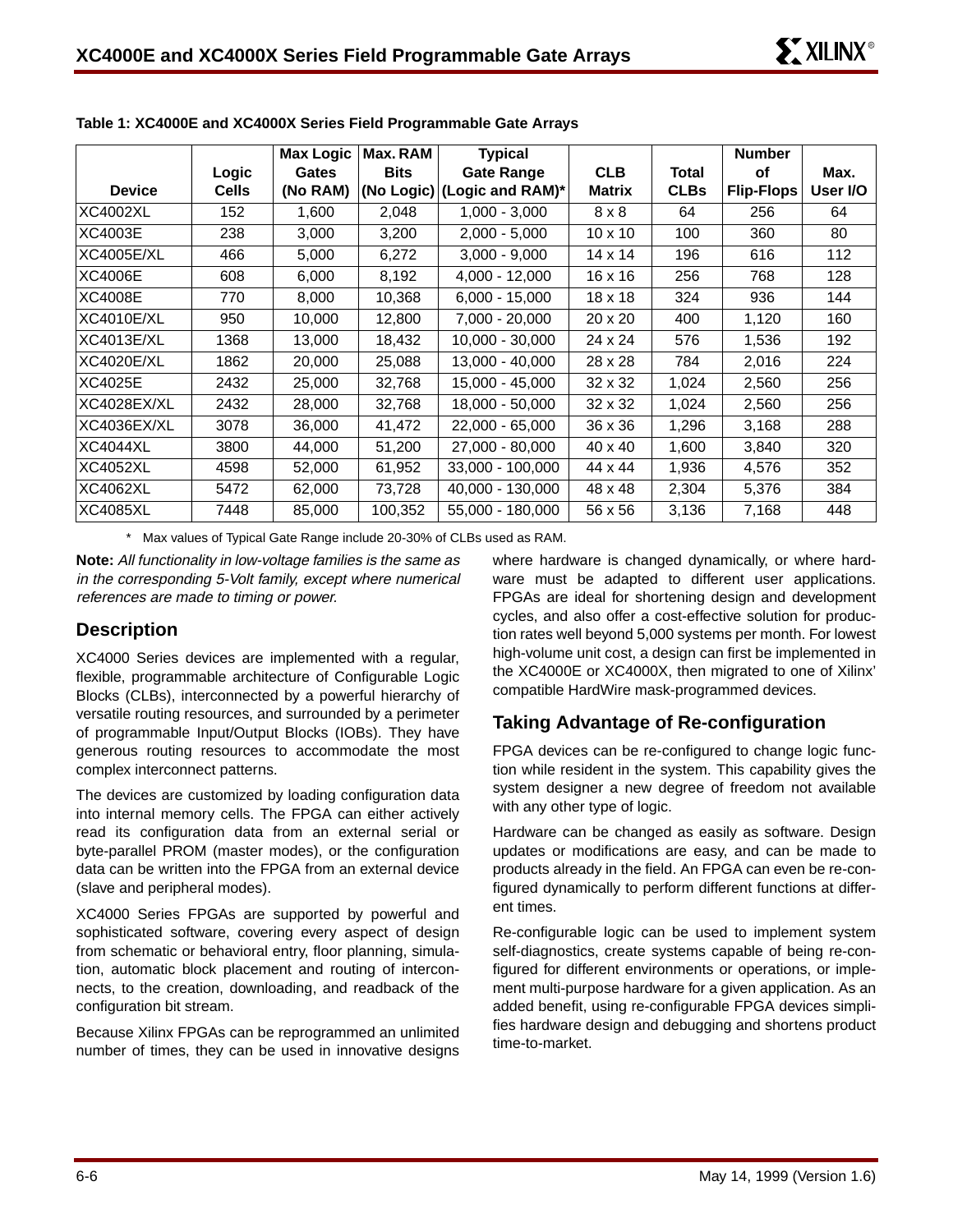## **XC4000E and XC4000X Series Compared to the XC4000**

For readers already familiar with the XC4000 family of Xilinx Field Programmable Gate Arrays, the major new features in the XC4000 Series devices are listed in this section. The biggest advantages of XC4000E and XC4000X devices are significantly increased system speed, greater capacity, and new architectural features, particularly Select-RAM memory. The XC4000X devices also offer many new routing features, including special high-speed clock buffers that can be used to capture input data with minimal delay.

Any XC4000E device is pinout- and bitstream-compatible with the corresponding XC4000 device. An existing XC4000 bitstream can be used to program an XC4000E device. However, since the XC4000E includes many new features, an XC4000E bitstream cannot be loaded into an XC4000 device.

XC4000X Series devices are not bitstream-compatible with equivalent array size devices in the XC4000 or XC4000E families. However, equivalent array size devices, such as the XC4025, XC4025E, XC4028EX, and XC4028XL, are pinout-compatible.

## **Improvements in XC4000E and XC4000X**

## **Increased System Speed**

XC4000E and XC4000X devices can run at synchronous system clock rates of up to 80 MHz, and internal performance can exceed 150 MHz. This increase in performance over the previous families stems from improvements in both device processing and system architecture. XC4000 Series devices use a sub-micron multi-layer metal process. In addition, many architectural improvements have been made, as described below.

The XC4000XL family is a high performance 3.3V family based on 0.35µ SRAM technology and supports system speeds to 80 MHz.

## **PCI Compliance**

XC4000 Series -2 and faster speed grades are fully PCI compliant. XC4000E and XC4000X devices can be used to implement a one-chip PCI solution.

## **Carry Logic**

The speed of the carry logic chain has increased dramatically. Some parameters, such as the delay on the carry chain through a single CLB (TBYP), have improved by as

much as 50% from XC4000 values. See "Fast Carry Logic" on page 18 for more information.

## **Select-RAM Memory: Edge-Triggered, Synchronous RAM Modes**

The RAM in any CLB can be configured for synchronous, edge-triggered, write operation. The read operation is not affected by this change to an edge-triggered write.

## **Dual-Port RAM**

A separate option converts the 16x2 RAM in any CLB into a 16x1 dual-port RAM with simultaneous Read/Write.

The function generators in each CLB can be configured as either level-sensitive (asynchronous) single-port RAM, edge-triggered (synchronous) single-port RAM, edge-triggered (synchronous) dual-port RAM, or as combinatorial logic.

## **Configurable RAM Content**

The RAM content can now be loaded at configuration time, so that the RAM starts up with user-defined data.

### **H Function Generator**

In current XC4000 Series devices, the H function generator is more versatile than in the original XC4000. Its inputs can come not only from the F and G function generators but also from up to three of the four control input lines. The H function generator can thus be totally or partially independent of the other two function generators, increasing the maximum capacity of the device.

## **IOB Clock Enable**

The two flip-flops in each IOB have a common clock enable input, which through configuration can be activated individually for the input or output flip-flop or both. This clock enable operates exactly like the EC pin on the XC4000 CLB. This new feature makes the IOBs more versatile, and avoids the need for clock gating.

## **Output Drivers**

The output pull-up structure defaults to a TTL-like totem-pole. This driver is an n-channel pull-up transistor, pulling to a voltage one transistor threshold below Vcc, just like the XC4000 family outputs. Alternatively, XC4000 Series devices can be globally configured with CMOS outputs, with p-channel pull-up transistors pulling to Vcc. Also, the configurable pull-up resistor in the XC4000 Series is a p-channel transistor that pulls to Vcc, whereas in the original XC4000 family it is an n-channel transistor that pulls to a voltage one transistor threshold below Vcc.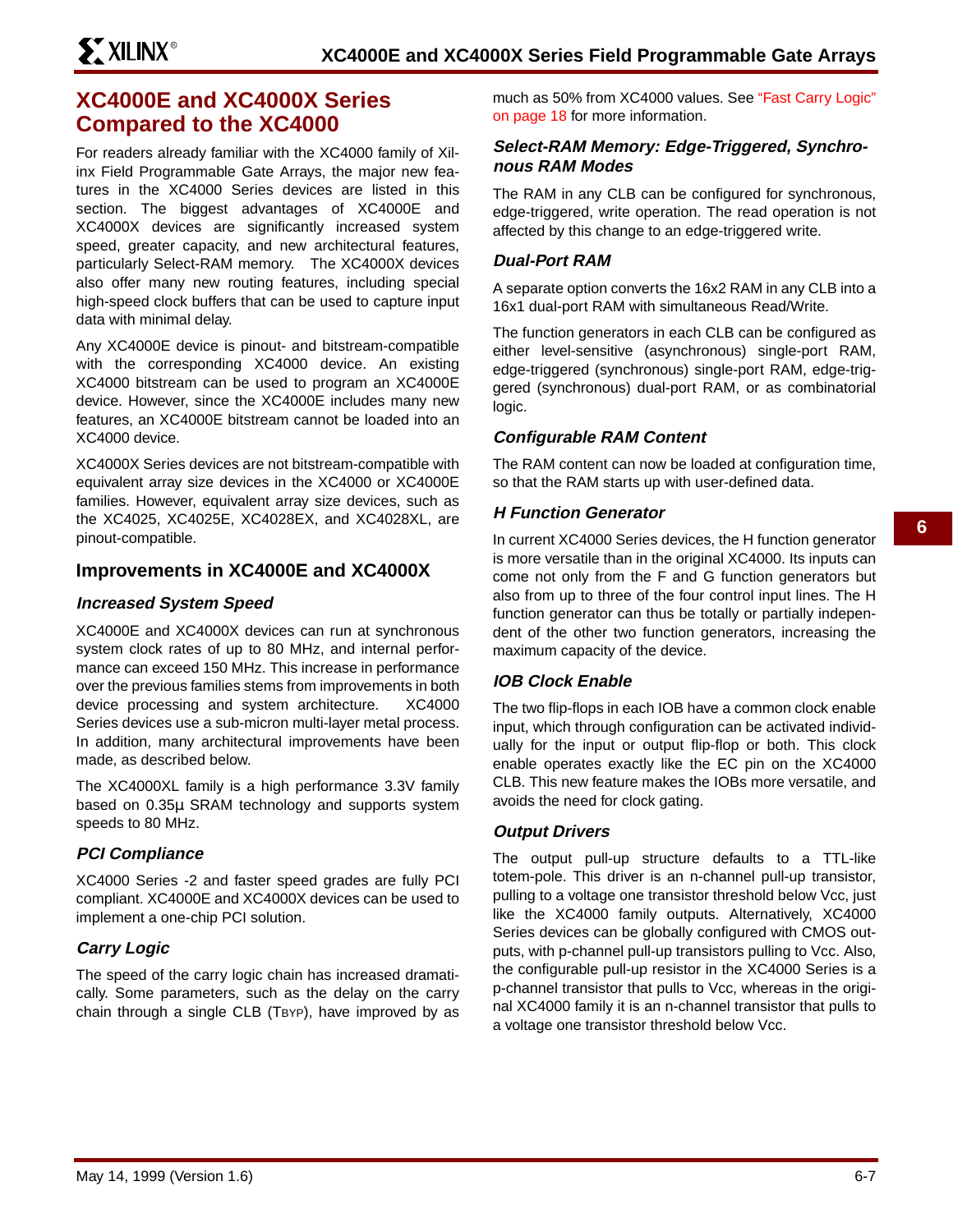## **Input Thresholds**

The input thresholds of 5V devices can be globally configured for either TTL (1.2 V threshold) or CMOS (2.5 V threshold), just like XC2000 and XC3000 inputs. The two global adjustments of input threshold and output level are independent of each other. The XC4000XL family has an input threshold of 1.6V, compatible with both 3.3V CMOS and TTL levels.

## **Global Signal Access to Logic**

There is additional access from global clocks to the F and G function generator inputs.

## **Configuration Pin Pull-Up Resistors**

During configuration, these pins have weak pull-up resistors. For the most popular configuration mode, Slave Serial, the mode pins can thus be left unconnected. The three mode inputs can be individually configured with or without weak pull-up or pull-down resistors. A pull-down resistor value of 4.7 k $\Omega$  is recommended.

The three mode inputs can be individually configured with or without weak pull-up or pull-down resistors after configuration.

The PROGRAM input pin has a permanent weak pull-up.

## **Soft Start-up**

Like the XC3000A, XC4000 Series devices have "Soft Start-up." When the configuration process is finished and the device starts up, the first activation of the outputs is automatically slew-rate limited. This feature avoids potential ground bounce when all outputs are turned on simultaneously. Immediately after start-up, the slew rate of the individual outputs is, as in the XC4000 family, determined by the individual configuration option.

## **XC4000 and XC4000A Compatibility**

Existing XC4000 bitstreams can be used to configure an XC4000E device. XC4000A bitstreams must be recompiled for use with the XC4000E due to improved routing resources, although the devices are pin-for-pin compatible.

## **Additional Improvements in XC4000X Only**

### **Increased Routing**

New interconnect in the XC4000X includes twenty-two additional vertical lines in each column of CLBs and twelve new horizontal lines in each row of CLBs. The twelve "Quad Lines" in each CLB row and column include optional repowering buffers for maximum speed. Additional high-performance routing near the IOBs enhances pin flexibility.

## **Faster Input and Output**

A fast, dedicated early clock sourced by global clock buffers is available for the IOBs. To ensure synchronization with the regular global clocks, a Fast Capture latch driven by the early clock is available. The input data can be initially loaded into the Fast Capture latch with the early clock, then transferred to the input flip-flop or latch with the low-skew global clock. A programmable delay on the input can be used to avoid hold-time requirements. See "IOB Input Signals" on page 20 for more information.

### **Latch Capability in CLBs**

Storage elements in the XC4000X CLB can be configured as either flip-flops or latches. This capability makes the FPGA highly synthesis-compatible.

## **IOB Output MUX From Output Clock**

A multiplexer in the IOB allows the output clock to select either the output data or the IOB clock enable as the output to the pad. Thus, two different data signals can share a single output pad, effectively doubling the number of device outputs without requiring a larger, more expensive package. This multiplexer can also be configured as an AND-gate to implement a very fast pin-to-pin path. See "IOB Output Signals" on page 23 for more information.

### **Additional Address Bits**

Larger devices require more bits of configuration data. A daisy chain of several large XC4000X devices may require a PROM that cannot be addressed by the eighteen address bits supported in the XC4000E. The XC4000X Series therefore extends the addressing in Master Parallel configuration mode to 22 bits.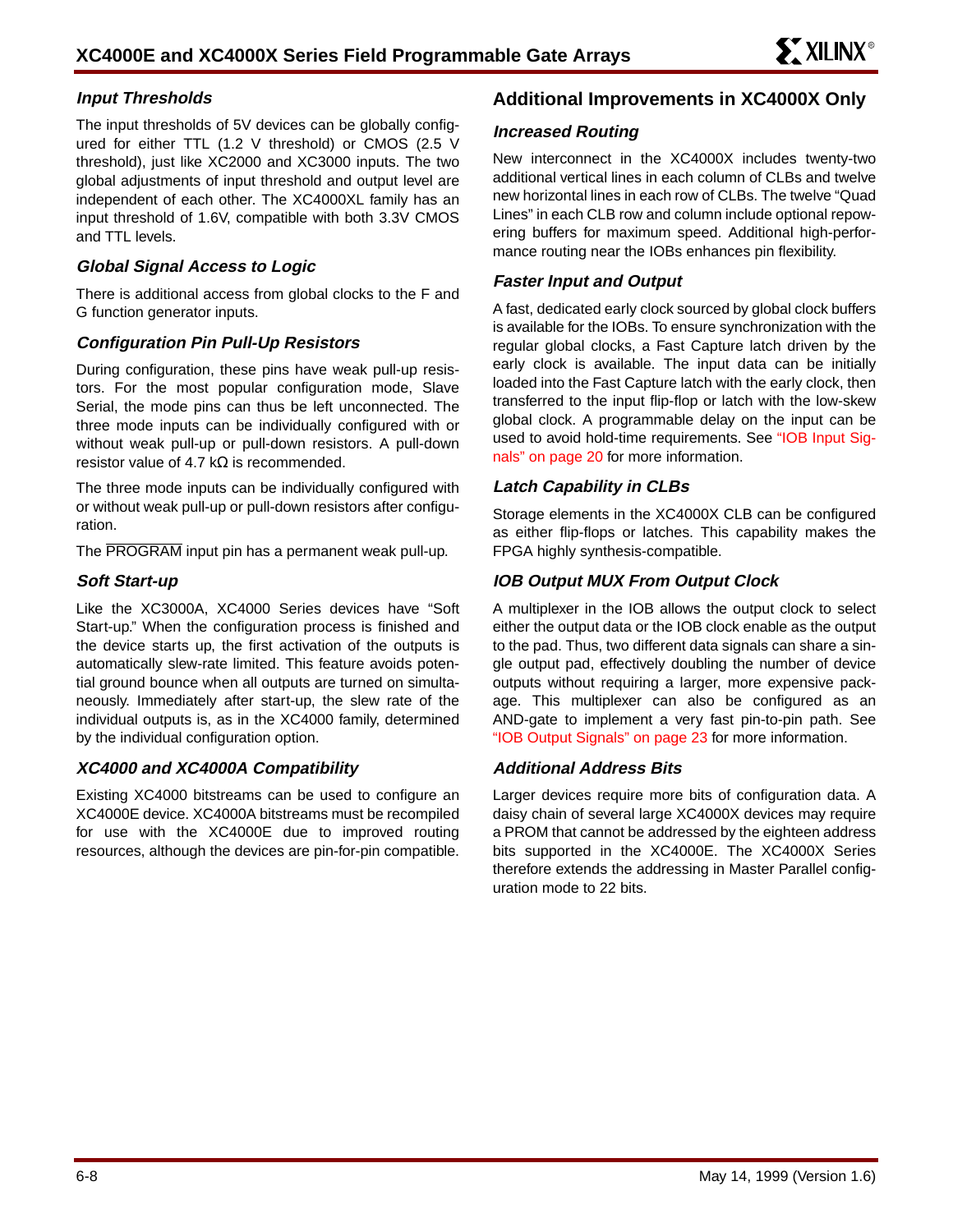## **Detailed Functional Description**

XC4000 Series devices achieve high speed through advanced semiconductor technology and improved architecture. The XC4000E and XC4000X support system clock rates of up to 80 MHz and internal performance in excess of 150 MHz. Compared to older Xilinx FPGA families, XC4000 Series devices are more powerful. They offer on-chip edge-triggered and dual-port RAM, clock enables on I/O flip-flops, and wide-input decoders. They are more versatile in many applications, especially those involving RAM. Design cycles are faster due to a combination of increased routing resources and more sophisticated software.

## **Basic Building Blocks**

Xilinx user-programmable gate arrays include two major configurable elements: configurable logic blocks (CLBs) and input/output blocks (IOBs).

- CLBs provide the functional elements for constructing the user's logic.
- IOBs provide the interface between the package pins and internal signal lines.

Three other types of circuits are also available:

- 3-State buffers (TBUFs) driving horizontal longlines are associated with each CLB.
- Wide edge decoders are available around the periphery of each device.
- An on-chip oscillator is provided.

Programmable interconnect resources provide routing paths to connect the inputs and outputs of these configurable elements to the appropriate networks.

The functionality of each circuit block is customized during configuration by programming internal static memory cells. The values stored in these memory cells determine the logic functions and interconnections implemented in the FPGA. Each of these available circuits is described in this section.

## **Configurable Logic Blocks (CLBs)**

Configurable Logic Blocks implement most of the logic in an FPGA. The principal CLB elements are shown in Figure 1. Two 4-input function generators (F and G) offer unrestricted versatility. Most combinatorial logic functions need four or fewer inputs. However, a third function generator (H) is provided. The H function generator has three inputs. Either zero, one, or two of these inputs can be the outputs of F and G; the other input(s) are from outside the CLB. The CLB can, therefore, implement certain functions of up to nine variables, like parity check or expandable-identity comparison of two sets of four inputs.

Each CLB contains two storage elements that can be used to store the function generator outputs. However, the storage elements and function generators can also be used independently. These storage elements can be configured as flip-flops in both XC4000E and XC4000X devices; in the XC4000X they can optionally be configured as latches. DIN can be used as a direct input to either of the two storage elements. H1 can drive the other through the H function generator. Function generator outputs can also drive two outputs independent of the storage element outputs. This versatility increases logic capacity and simplifies routing.

Thirteen CLB inputs and four CLB outputs provide access to the function generators and storage elements. These inputs and outputs connect to the programmable interconnect resources outside the block.

## **Function Generators**

Four independent inputs are provided to each of two function generators (F1 - F4 and G1 - G4). These function generators, with outputs labeled F' and G', are each capable of implementing any arbitrarily defined Boolean function of four inputs. The function generators are implemented as memory look-up tables. The propagation delay is therefore independent of the function implemented.

A third function generator, labeled H', can implement any Boolean function of its three inputs. Two of these inputs can optionally be the F' and G' functional generator outputs. Alternatively, one or both of these inputs can come from outside the CLB (H2, H0). The third input must come from outside the block (H1).

Signals from the function generators can exit the CLB on two outputs. F' or H' can be connected to the X output. G' or H' can be connected to the Y output.

A CLB can be used to implement any of the following functions:

- any function of up to four variables, plus any second function of up to four unrelated variables, plus any third function of up to three unrelated variables<sup>1</sup>
- any single function of five variables
- any function of four variables together with some functions of six variables
- some functions of up to nine variables.

Implementing wide functions in a single block reduces both the number of blocks required and the delay in the signal path, achieving both increased capacity and speed.

The versatility of the CLB function generators significantly improves system speed. In addition, the design-software tools can deal with each function generator independently. This flexibility improves cell usage.

<sup>1.</sup> When three separate functions are generated, one of the function outputs must be captured in a flip-flop internal to the CLB. Only two unregistered function generator outputs are available from the CLB.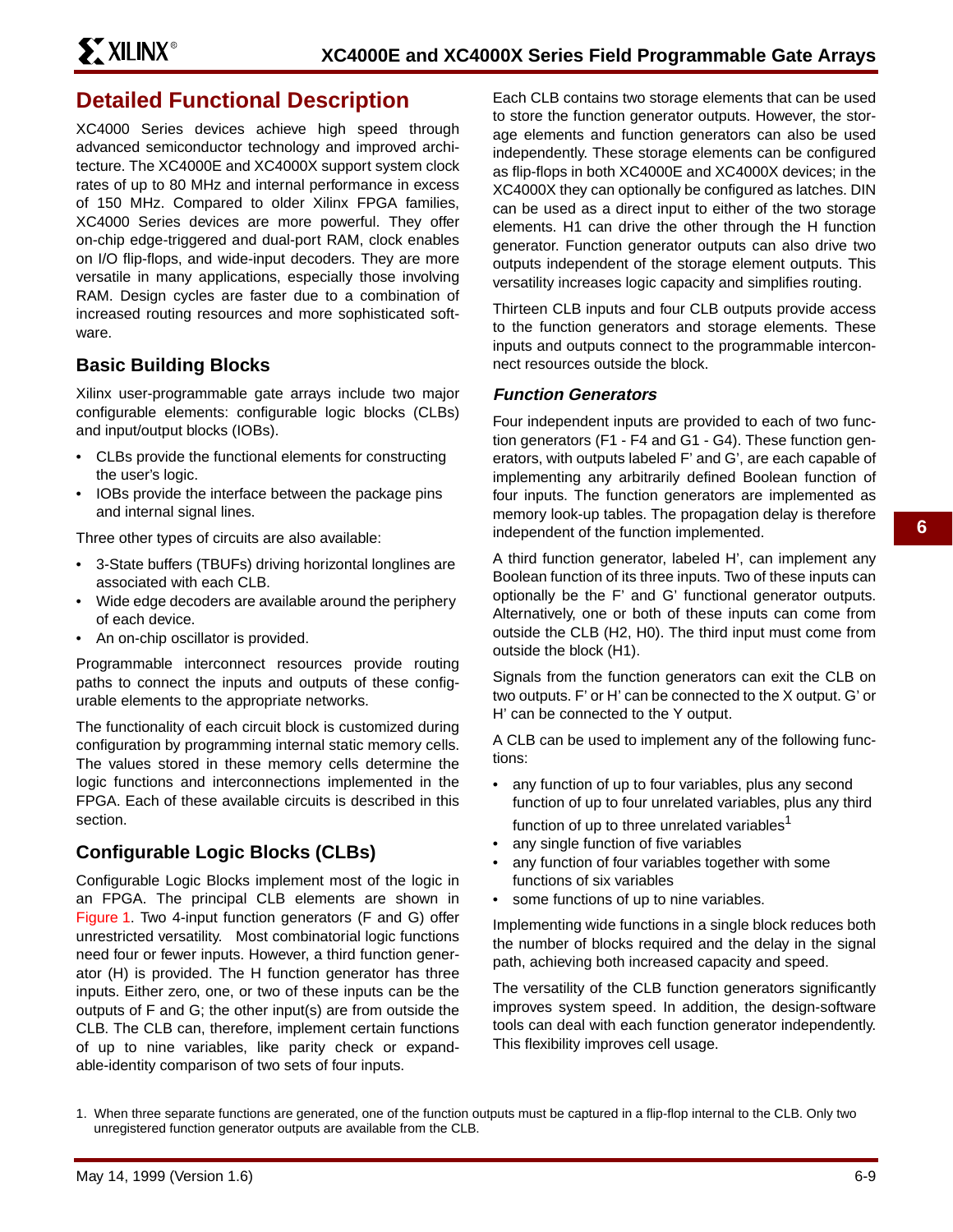

**Figure 1: Simplified Block Diagram of XC4000 Series CLB (RAM and Carry Logic functions not shown)**

## **Flip-Flops**

The CLB can pass the combinatorial output(s) to the interconnect network, but can also store the combinatorial results or other incoming data in one or two flip-flops, and connect their outputs to the interconnect network as well.

The two edge-triggered D-type flip-flops have common clock (K) and clock enable (EC) inputs. Either or both clock inputs can also be permanently enabled. Storage element functionality is described in Table 2.

### **Latches (XC4000X only)**

The CLB storage elements can also be configured as latches. The two latches have common clock (K) and clock enable (EC) inputs. Storage element functionality is described in Table 2.

### **Clock Input**

Each flip-flop can be triggered on either the rising or falling clock edge. The clock pin is shared by both storage elements. However, the clock is individually invertible for each storage element. Any inverter placed on the clock input is automatically absorbed into the CLB.

### **Clock Enable**

The clock enable signal (EC) is active High. The EC pin is shared by both storage elements. If left unconnected for either, the clock enable for that storage element defaults to the active state. EC is not invertible within the CLB.

| <b>Mode</b>               | κ | EC   | <b>SR</b> | D | Q         |
|---------------------------|---|------|-----------|---|-----------|
| Power-Up or<br><b>GSR</b> | X | X    | X         | X | <b>SR</b> |
|                           | X | X    | 1         | x | <b>SR</b> |
| Flip-Flop                 |   | $1*$ | ሰ*        | D | D         |
|                           | 0 | Χ    | $0^*$     | Χ | Q         |
| Latch                     | 1 | $1*$ | ሰ*        | Χ | Q         |
|                           | 0 | $1*$ | ሰ*        | D | D         |
| <b>Both</b>               | Χ |      | ሰ*        | x | Q         |

**Table 2: CLB Storage Element Functionality (active rising edge is shown)**

Legend:

X Don't care

\_\_/ SR Rising edge

Set or Reset value. Reset is default.

 $^{\bullet}$ 1\* Input is Low or unconnected (default value) Input is High or unconnected (default value)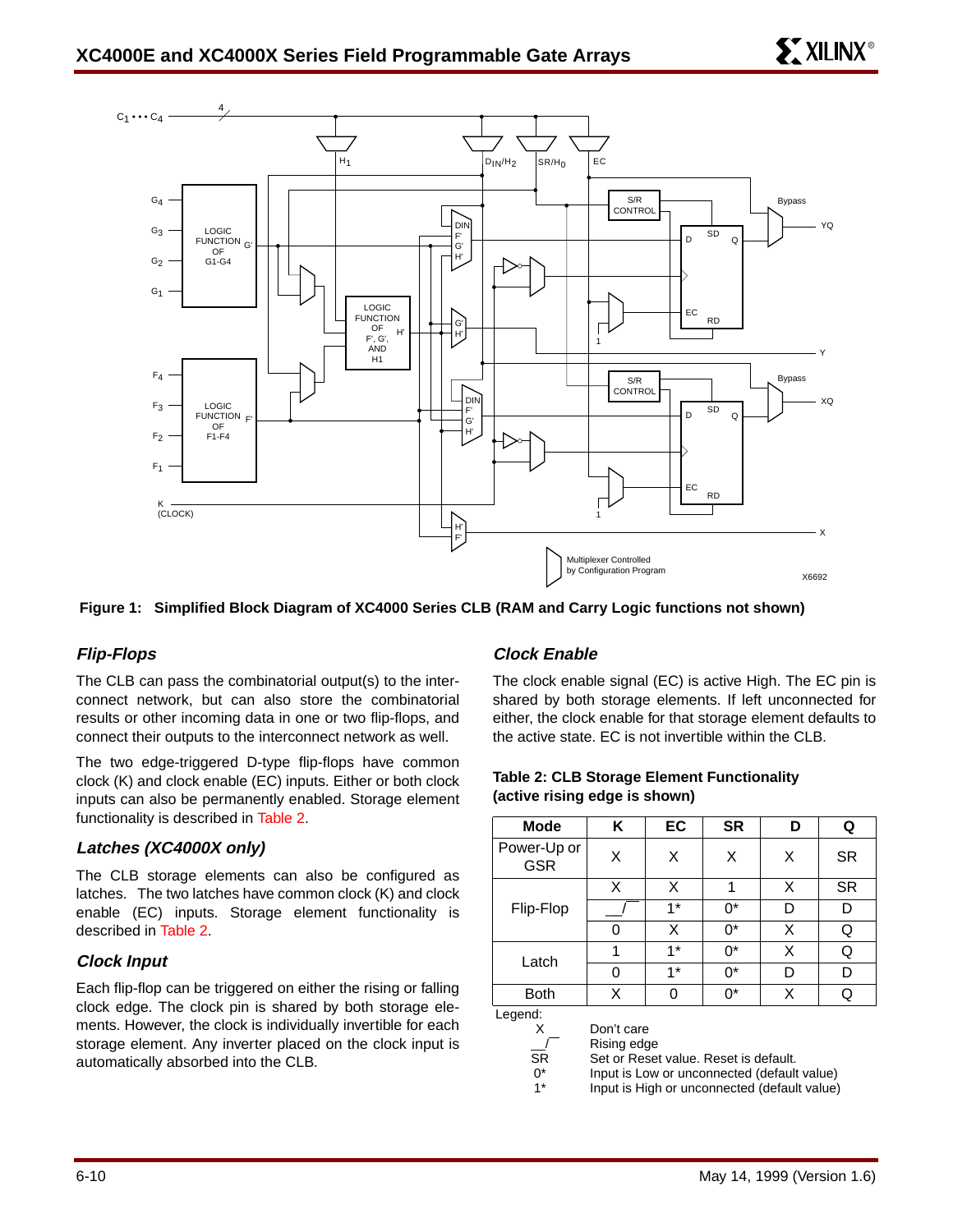## **Set/Reset**

An asynchronous storage element input (SR) can be configured as either set or reset. This configuration option determines the state in which each flip-flop becomes operational after configuration. It also determines the effect of a Global Set/Reset pulse during normal operation, and the effect of a pulse on the SR pin of the CLB. All three set/reset functions for any single flip-flop are controlled by the same configuration data bit.

The set/reset state can be independently specified for each flip-flop. This input can also be independently disabled for either flip-flop.

The set/reset state is specified by using the INIT attribute, or by placing the appropriate set or reset flip-flop library symbol.

SR is active High. It is not invertible within the CLB.

### **Global Set/Reset**

A separate Global Set/Reset line (not shown in Figure 1) sets or clears each storage element during power-up, re-configuration, or when a dedicated Reset net is driven active. This global net (GSR) does not compete with other routing resources; it uses a dedicated distribution network.

Each flip-flop is configured as either globally set or reset in the same way that the local set/reset (SR) is specified. Therefore, if a flip-flop is set by SR, it is also set by GSR. Similarly, a reset flip-flop is reset by both SR and GSR.



**Figure 2: Schematic Symbols for Global Set/Reset**

GSR can be driven from any user-programmable pin as a global reset input. To use this global net, place an input pad and input buffer in the schematic or HDL code, driving the GSR pin of the STARTUP symbol. (See Figure 2.) A specific pin location can be assigned to this input using a LOC attribute or property, just as with any other user-programmable pad. An inverter can optionally be inserted after the input buffer to invert the sense of the Global Set/Reset signal.

Alternatively, GSR can be driven from any internal node.

### **Data Inputs and Outputs**

The source of a storage element data input is programmable. It is driven by any of the functions F', G', and H', or by the Direct In (DIN) block input. The flip-flops or latches drive the XQ and YQ CLB outputs.

Two fast feed-through paths are available, as shown in Figure 1. A two-to-one multiplexer on each of the XQ and YQ outputs selects between a storage element output and any of the control inputs. This bypass is sometimes used by the automated router to repower internal signals.

## **Control Signals**

Multiplexers in the CLB map the four control inputs (C1 - C4 in Figure 1) into the four internal control signals (H1, DIN/H2, SR/H0, and EC). Any of these inputs can drive any of the four internal control signals.

When the logic function is enabled, the four inputs are:

- EC Enable Clock
- SR/H0 Asynchronous Set/Reset or H function generator Input 0
- DIN/H2 Direct In or H function generator Input 2
- H1 H function generator Input 1.

When the memory function is enabled, the four inputs are:

- EC Enable Clock
- WE Write Enable
- D0 Data Input to F and/or G function generator
- D1 Data input to G function generator (16x1 and 16x2 modes) or 5th Address bit (32x1 mode).

### **Using FPGA Flip-Flops and Latches**

The abundance of flip-flops in the XC4000 Series invites pipelined designs. This is a powerful way of increasing performance by breaking the function into smaller subfunctions and executing them in parallel, passing on the results through pipeline flip-flops. This method should be seriously considered wherever throughput is more important than latency.

To include a CLB flip-flop, place the appropriate library symbol. For example, FDCE is a D-type flip-flop with clock enable and asynchronous clear. The corresponding latch symbol (for the XC4000X only) is called LDCE.

In XC4000 Series devices, the flip flops can be used as registers or shift registers without blocking the function generators from performing a different, perhaps unrelated task. This ability increases the functional capacity of the devices.

The CLB setup time is specified between the function generator inputs and the clock input K. Therefore, the specified CLB flip-flop setup time includes the delay through the function generator.

### **Using Function Generators as RAM**

Optional modes for each CLB make the memory look-up tables in the F' and G' function generators usable as an array of Read/Write memory cells. Available modes are level-sensitive (similar to the XC4000/A/H families), edge-triggered, and dual-port edge-triggered. Depending on the selected mode, a single CLB can be configured as either a 16x2, 32x1, or 16x1 bit array.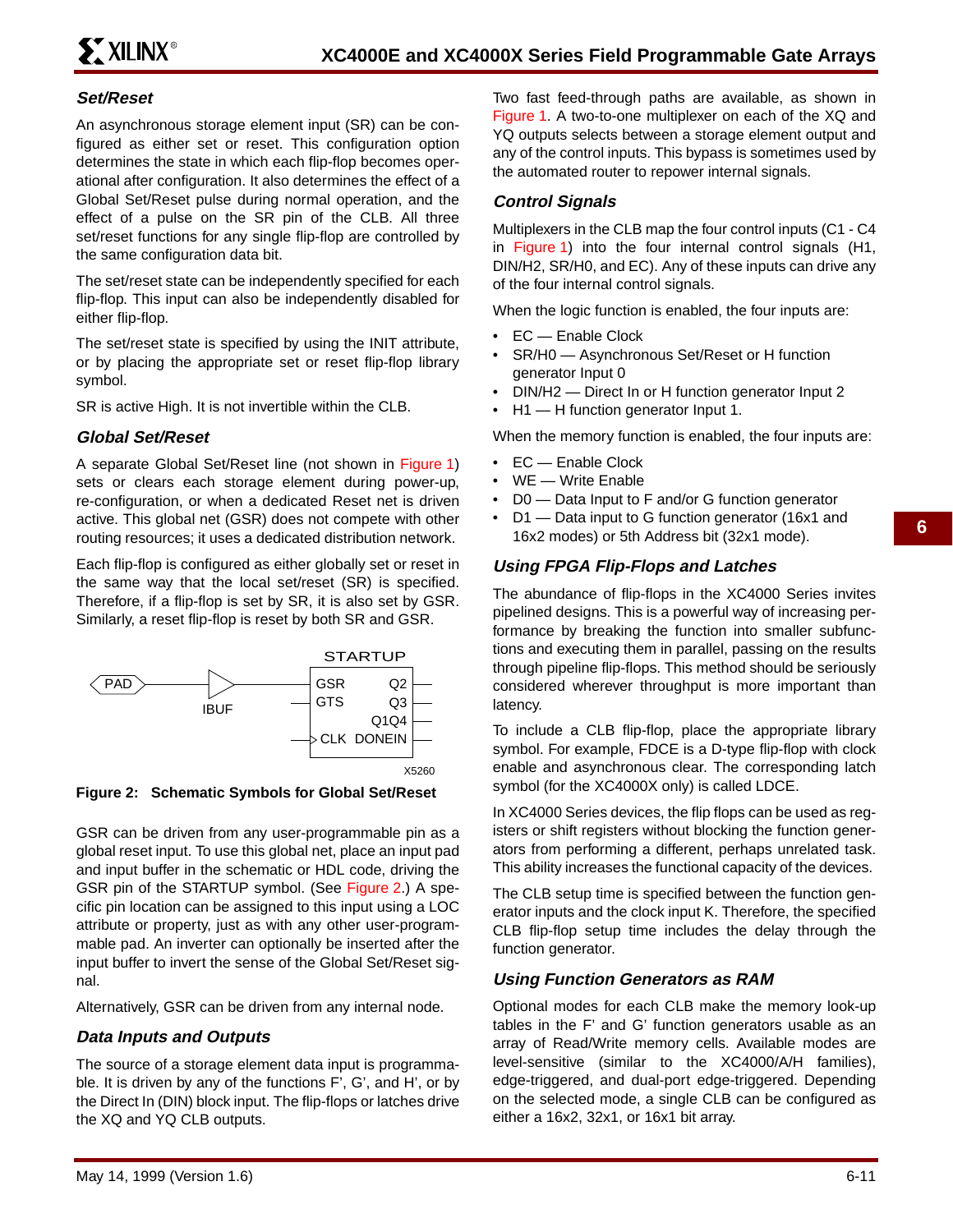Supported CLB memory configurations and timing modes for single- and dual-port modes are shown in Table 3.

XC4000 Series devices are the first programmable logic devices with edge-triggered (synchronous) and dual-port RAM accessible to the user. Edge-triggered RAM simplifies system timing. Dual-port RAM doubles the effective throughput of FIFO applications. These features can be individually programmed in any XC4000 Series CLB.

#### **Advantages of On-Chip and Edge-Triggered RAM**

The on-chip RAM is extremely fast. The read access time is the same as the logic delay. The write access time is slightly slower. Both access times are much faster than any off-chip solution, because they avoid I/O delays.

Edge-triggered RAM, also called synchronous RAM, is a feature never before available in a Field Programmable Gate Array. The simplicity of designing with edge-triggered RAM, and the markedly higher achievable performance, add up to a significant improvement over existing devices with on-chip RAM.

Three application notes are available from Xilinx that discuss edge-triggered RAM: "XC4000E Edge-Triggered and Dual-Port RAM Capability," "Implementing FIFOs in XC4000E RAM," and "Synchronous and Asynchronous FIFO Designs." All three application notes apply to both XC4000E and XC4000X RAM.

### **Table 3: Supported RAM Modes**

|             | 16<br>X | 16<br>X<br>2 | 32<br>X | Edge-<br><b>Triggered</b><br><b>Timing</b> | Level-<br><b>Sensitive</b><br><b>Timing</b> |
|-------------|---------|--------------|---------|--------------------------------------------|---------------------------------------------|
| Single-Port |         |              |         |                                            |                                             |
| Dual-Port   |         |              |         |                                            |                                             |

#### **RAM Configuration Options**

The function generators in any CLB can be configured as RAM arrays in the following sizes:

- Two 16x1 RAMs: two data inputs and two data outputs with identical or, if preferred, different addressing for each RAM
- One 32x1 RAM: one data input and one data output.

One F or G function generator can be configured as a 16x1 RAM while the other function generators are used to implement any function of up to 5 inputs.

Additionally, the XC4000 Series RAM may have either of two timing modes:

- Edge-Triggered (Synchronous): data written by the designated edge of the CLB clock. WE acts as a true clock enable.
- Level-Sensitive (Asynchronous): an external WE signal acts as the write strobe.

The selected timing mode applies to both function generators within a CLB when both are configured as RAM.

The number of read ports is also programmable:

- Single Port: each function generator has a common read and write port
- Dual Port: both function generators are configured together as a single 16x1 dual-port RAM with one write port and two read ports. Simultaneous read and write operations to the same or different addresses are supported.

RAM configuration options are selected by placing the appropriate library symbol.

#### **Choosing a RAM Configuration Mode**

The appropriate choice of RAM mode for a given design should be based on timing and resource requirements, desired functionality, and the simplicity of the design process. Recommended usage is shown in Table 4.

The difference between level-sensitive, edge-triggered, and dual-port RAM is only in the write operation. Read operation and timing is identical for all modes of operation.

#### **Table 4: RAM Mode Selection**

|                            | <b>Level-Sens</b><br>itive | Edge-Trigg<br>ered | <b>Dual-Port</b><br>Edge-Trigg<br>ered |
|----------------------------|----------------------------|--------------------|----------------------------------------|
| Use for New<br>Designs?    | No                         | Yes                | Yes                                    |
| Size (16x1,<br>Registered) | $1/2$ CLB                  | $1/2$ CLB          | 1 CLB                                  |
| Simultaneous<br>Read/Write | <b>No</b>                  | No                 | Yes                                    |
| Relative<br>Performance    | x                          | 2X                 | 2X (4X<br>effective)                   |

#### **RAM Inputs and Outputs**

The F1-F4 and G1-G4 inputs to the function generators act as address lines, selecting a particular memory cell in each look-up table.

The functionality of the CLB control signals changes when the function generators are configured as RAM. The DIN/H2, H1, and SR/H0 lines become the two data inputs (D0, D1) and the Write Enable (WE) input for the 16x2 memory. When the 32x1 configuration is selected, D1 acts as the fifth address bit and D0 is the data input.

The contents of the memory cell(s) being addressed are available at the F' and G' function-generator outputs. They can exit the CLB through its X and Y outputs, or can be captured in the CLB flip-flop(s).

Configuring the CLB function generators as Read/Write memory does not affect the functionality of the other por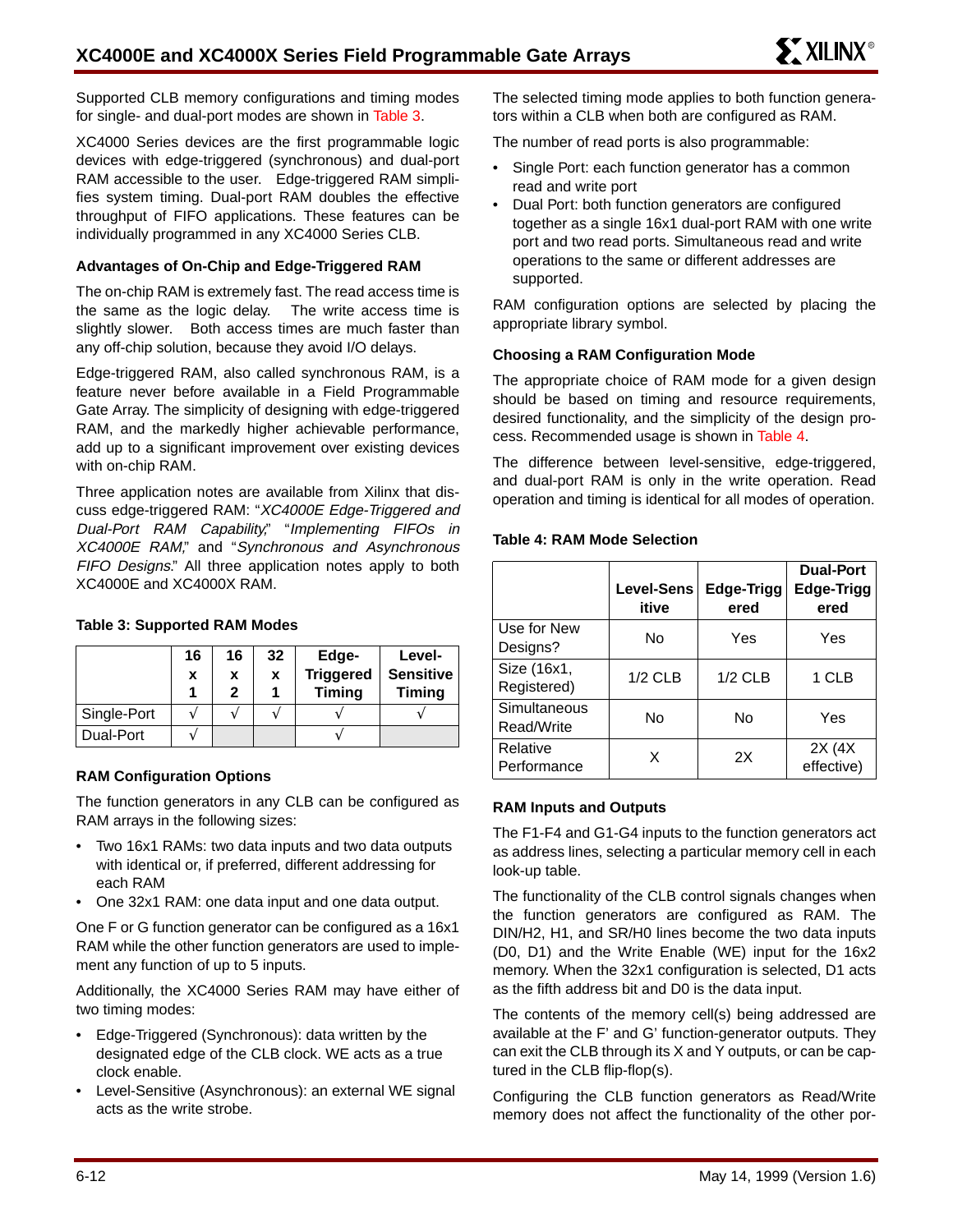tions of the CLB, with the exception of the redefinition of the control signals. In 16x2 and 16x1 modes, the H' function generator can be used to implement Boolean functions of F', G', and D1, and the D flip-flops can latch the F', G', H', or D0 signals.

## **Single-Port Edge-Triggered Mode**

Edge-triggered (synchronous) RAM simplifies timing requirements. XC4000 Series edge-triggered RAM timing operates like writing to a data register. Data and address are presented. The register is enabled for writing by a logic High on the write enable input, WE. Then a rising or falling clock edge loads the data into the register, as shown in Figure 3.



**Figure 3: Edge-Triggered RAM Write Timing**

Complex timing relationships between address, data, and write enable signals are not required, and the external write enable pulse becomes a simple clock enable. The active edge of WCLK latches the address, input data, and WE signals. An internal write pulse is generated that performs the write. See Figure 4 and Figure 5 for block diagrams of a CLB configured as 16x2 and 32x1 edge-triggered, single-port RAM.

The relationships between CLB pins and RAM inputs and outputs for single-port, edge-triggered mode are shown in Table 5.

The Write Clock input (WCLK) can be configured as active on either the rising edge (default) or the falling edge. It uses the same CLB pin (K) used to clock the CLB flip-flops, but it can be independently inverted. Consequently, the RAM output can optionally be registered within the same CLB either by the same clock edge as the RAM, or by the opposite edge of this clock. The sense of WCLK applies to both function generators in the CLB when both are configured as RAM.

The WE pin is active-High and is not invertible within the CLB.

**Note:** The pulse following the active edge of WCLK (T<sub>WPS</sub> in Figure 3) must be less than one millisecond wide. For most applications, this requirement is not overly restrictive; however, it must not be forgotten. Stopping WCLK at this point in the write cycle could result in excessive current and even damage to the larger devices if many CLBs are configured as edge-triggered RAM.

#### **Table 5: Single-Port Edge-Triggered RAM Signals**

| <b>RAM Signal</b>        | <b>CLB Pin</b>                      | <b>Function</b>               |
|--------------------------|-------------------------------------|-------------------------------|
| D                        | D0 or D1 (16x2,<br>16x1), D0 (32x1) | Data In                       |
| A[3:0]                   | F1-F4 or G1-G4                      | Address                       |
| A[4]                     | D1 (32x1)                           | Address                       |
| <b>WE</b>                | <b>WF</b>                           | <b>Write Enable</b>           |
| <b>WCLK</b>              | κ                                   | Clock                         |
| <b>SPO</b><br>(Data Out) | F' or G'                            | Single Port Out<br>(Data Out) |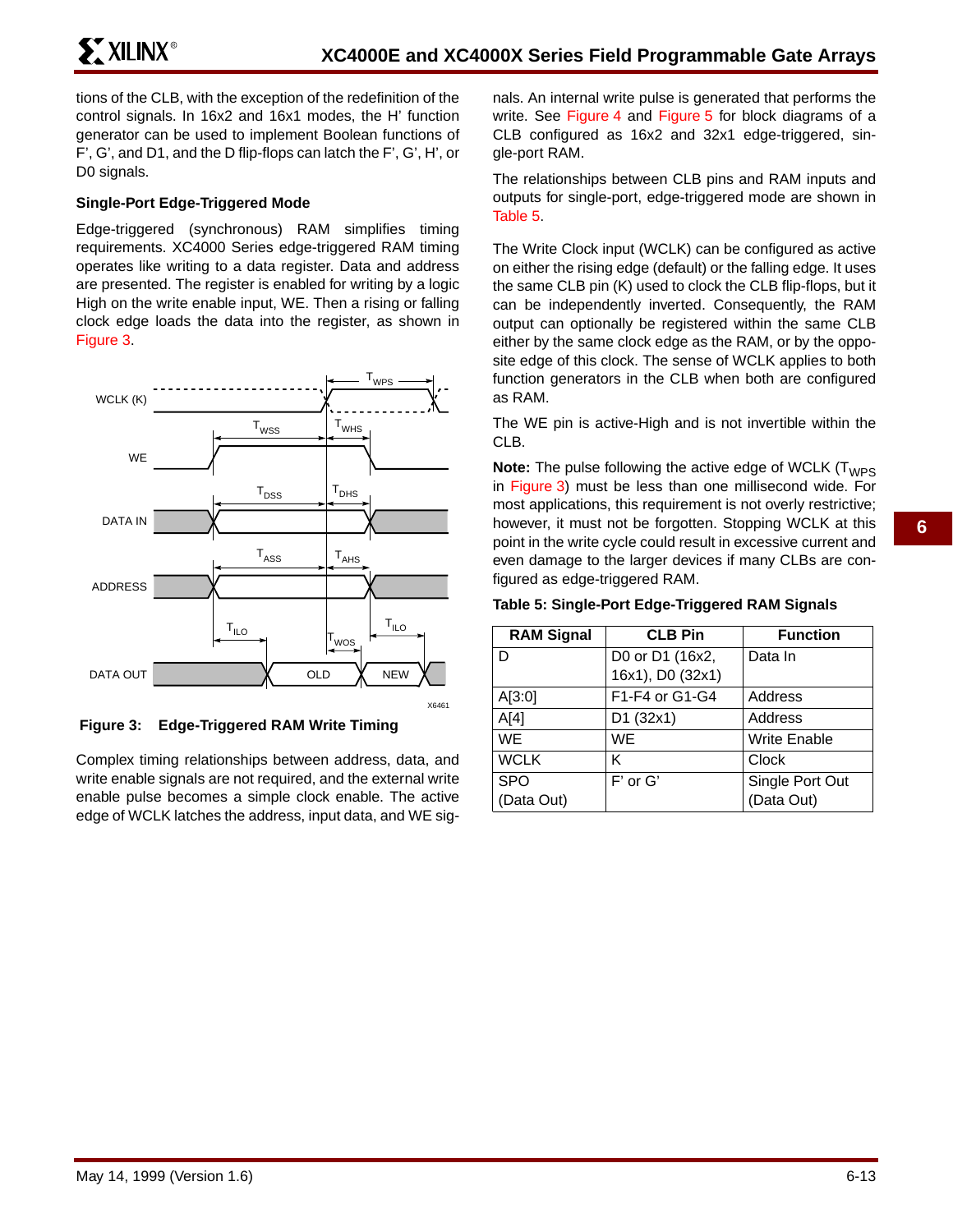

**Figure 4: 16x2 (or 16x1) Edge-Triggered Single-Port RAM**



**Figure 5: 32x1 Edge-Triggered Single-Port RAM (F and G addresses are identical)**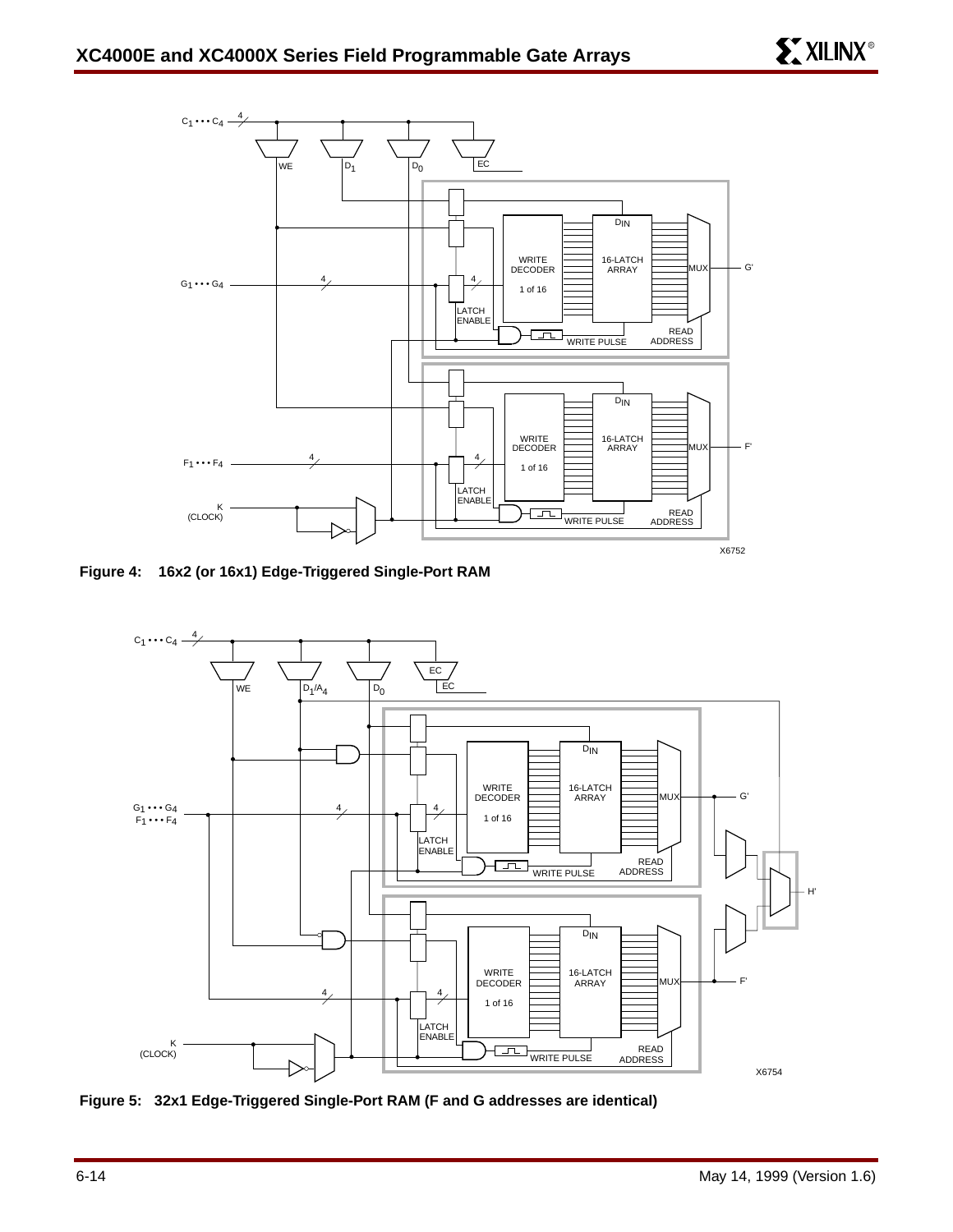#### **Dual-Port Edge-Triggered Mode**

In dual-port mode, both the F and G function generators are used to create a single 16x1 RAM array with one write port and two read ports. The resulting RAM array can be read and written simultaneously at two independent addresses. Simultaneous read and write operations at the same address are also supported.

Dual-port mode always has edge-triggered write timing, as shown in Figure 3.

Figure 6 shows a simple model of an XC4000 Series CLB configured as dual-port RAM. One address port, labeled A[3:0], supplies both the read and write address for the F function generator. This function generator behaves the same as a 16x1 single-port edge-triggered RAM array. The RAM output, Single Port Out (SPO), appears at the F function generator output. SPO, therefore, reflects the data at address A[3:0].

The other address port, labeled DPRA[3:0] for Dual Port Read Address, supplies the read address for the G function generator. The write address for the G function generator, however, comes from the address A[3:0]. The output from this 16x1 RAM array, Dual Port Out (DPO), appears at the G function generator output. DPO, therefore, reflects the data at address DPRA[3:0].

Therefore, by using A[3:0] for the write address and DPRA[3:0] for the read address, and reading only the DPO output, a FIFO that can read and write simultaneously is easily generated. Simultaneous access doubles the effective throughput of the FIFO.

The relationships between CLB pins and RAM inputs and outputs for dual-port, edge-triggered mode are shown in Table 6. See Figure 7 on page 16 for a block diagram of a CLB configured in this mode.





#### **Table 6: Dual-Port Edge-Triggered RAM Signals**

| <b>RAM Signal</b> | <b>CLB Pin</b> | <b>Function</b>           |
|-------------------|----------------|---------------------------|
|                   | DO             | Data In                   |
| A[3:0]            | $F1-F4$        | Read Address for F,       |
|                   |                | Write Address for F and G |
| <b>DPRA[3:0]</b>  | $G1-G4$        | Read Address for G        |
| WE                | WE.            | <b>Write Enable</b>       |
| <b>WCLK</b>       | ĸ              | Clock                     |
| <b>SPO</b>        | F'             | Single Port Out           |
|                   |                | (addressed by A[3:0])     |
| DPO               | G'             | <b>Dual Port Out</b>      |
|                   |                | (addressed by DPRA[3:0])  |

**Note:** The pulse following the active edge of WCLK (T<sub>WPS</sub>) in Figure 3) must be less than one millisecond wide. For most applications, this requirement is not overly restrictive; however, it must not be forgotten. Stopping WCLK at this point in the write cycle could result in excessive current and even damage to the larger devices if many CLBs are configured as edge-triggered RAM.

#### **Single-Port Level-Sensitive Timing Mode**

**Note:** Edge-triggered mode is recommended for all new designs. Level-sensitive mode, also called asynchronous mode, is still supported for XC4000 Series backward-compatibility with the XC4000 family.

Level-sensitive RAM timing is simple in concept but can be complicated in execution. Data and address signals are presented, then a positive pulse on the write enable pin (WE) performs a write into the RAM at the designated address. As indicated by the "level-sensitive" label, this RAM acts like a latch. During the WE High pulse, changing the data lines results in new data written to the old address. Changing the address lines while WE is High results in spurious data written to the new address—and possibly at other addresses as well, as the address lines inevitably do not all change simultaneously.

The user must generate a carefully timed WE signal. The delay on the WE signal and the address lines must be carefully verified to ensure that WE does not become active until after the address lines have settled, and that WE goes inactive before the address lines change again. The data must be stable before and after the falling edge of WE.

In practical terms, WE is usually generated by a 2X clock. If a 2X clock is not available, the falling edge of the system clock can be used. However, there are inherent risks in this approach, since the WE pulse must be guaranteed inactive before the next rising edge of the system clock. Several older application notes are available from Xilinx that discuss the design of level-sensitive RAMs. These application notes include XAPP031, "Using the XC4000 RAM Capability," and XAPP042, "High-Speed RAM Design in XC4000." However, the edge-triggered RAM available in the XC4000 Series is superior to level-sensitive RAM for almost every application.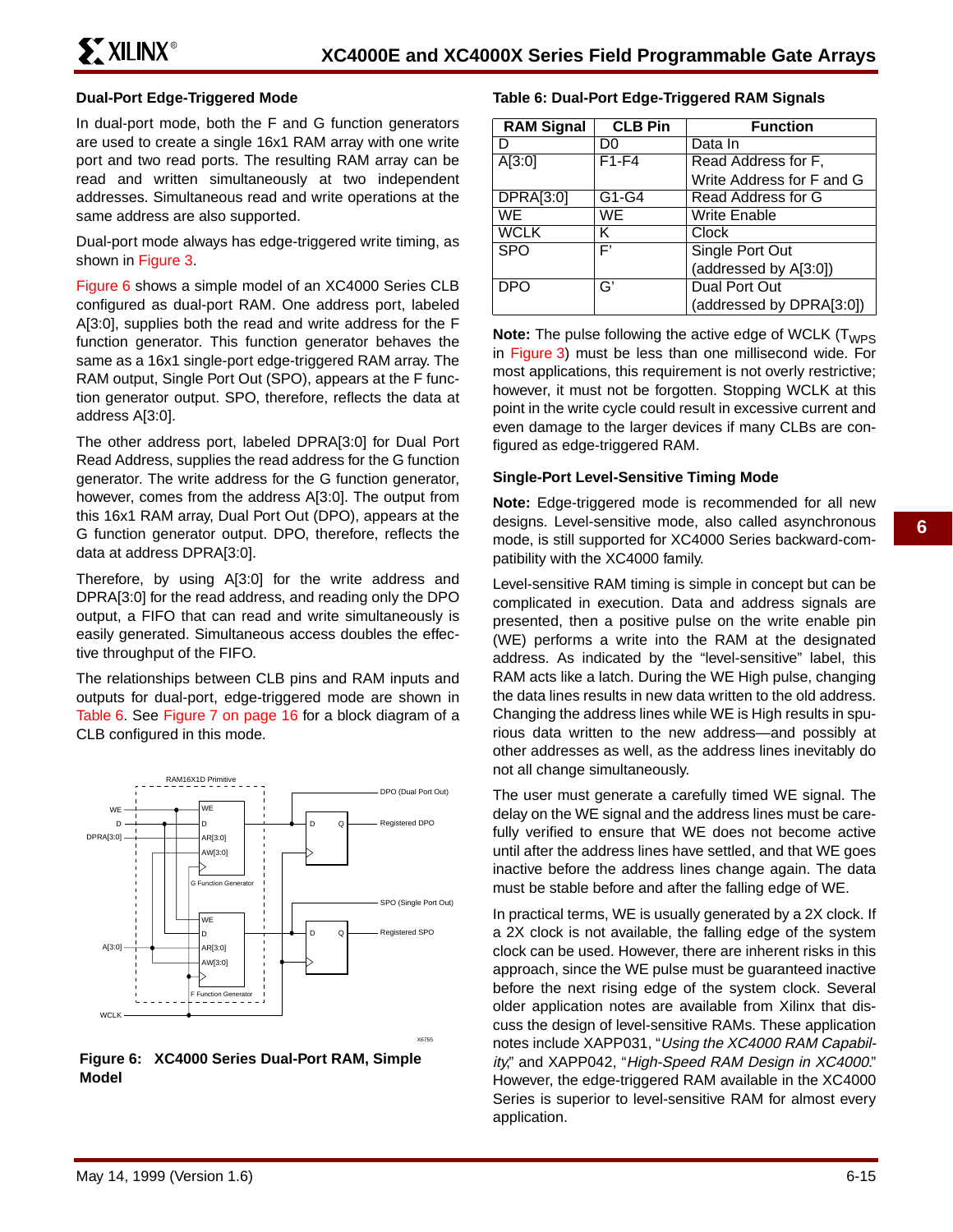

#### **Figure 7: 16x1 Edge-Triggered Dual-Port RAM**

Figure 8 shows the write timing for level-sensitive, single-port RAM.

The relationships between CLB pins and RAM inputs and outputs for single-port level-sensitive mode are shown in Table 7.

Figure 9 and Figure 10 show block diagrams of a CLB configured as 16x2 and 32x1 level-sensitive, single-port RAM.

#### **Initializing RAM at Configuration**

Both RAM and ROM implementations of the XC4000 Series devices are initialized during configuration. The initial contents are defined via an INIT attribute or property attached to the RAM or ROM symbol, as described in the schematic library guide. If not defined, all RAM contents are initialized to all zeros, by default.

RAM initialization occurs only during configuration. The RAM content is not affected by Global Set/Reset.

#### **Table 7: Single-Port Level-Sensitive RAM Signals**

| <b>RAM Signal</b>      | <b>CLB Pin</b>                   | <b>Function</b>     |
|------------------------|----------------------------------|---------------------|
|                        | D <sub>0</sub> or D <sub>1</sub> | Data In             |
| A[3:0]                 | F1-F4 or G1-G4                   | Address             |
| $\overline{\text{WE}}$ | WF.                              | <b>Write Enable</b> |
|                        | F' or G'                         | Data Out            |



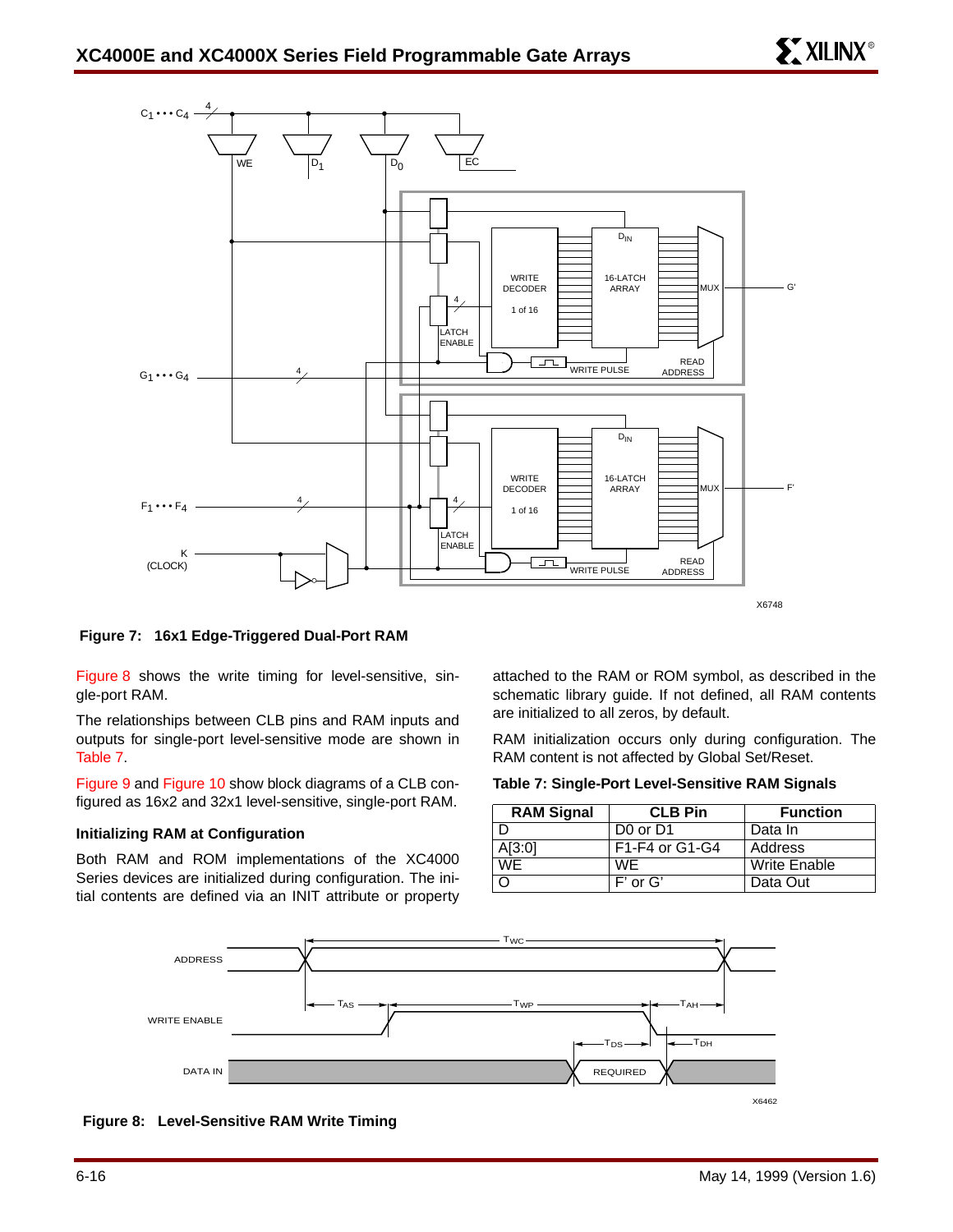

**Figure 9: 16x2 (or 16x1) Level-Sensitive Single-Port RAM**





**6**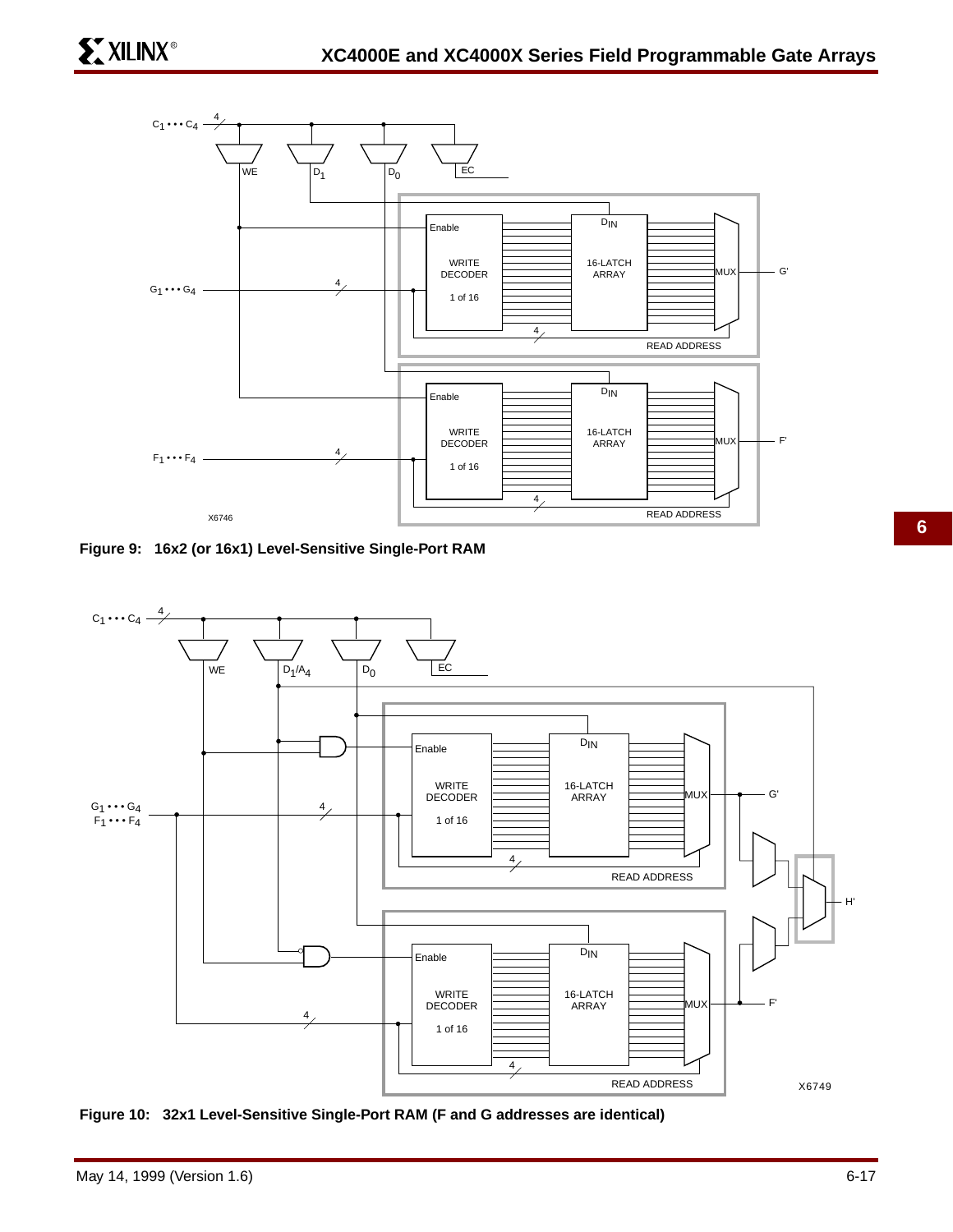## **Fast Carry Logic**

Each CLB F and G function generator contains dedicated arithmetic logic for the fast generation of carry and borrow signals. This extra output is passed on to the function generator in the adjacent CLB. The carry chain is independent of normal routing resources.

Dedicated fast carry logic greatly increases the efficiency and performance of adders, subtractors, accumulators, comparators and counters. It also opens the door to many new applications involving arithmetic operation, where the previous generations of FPGAs were not fast enough or too inefficient. High-speed address offset calculations in microprocessor or graphics systems, and high-speed addition in digital signal processing are two typical applications.

The two 4-input function generators can be configured as a 2-bit adder with built-in hidden carry that can be expanded to any length. This dedicated carry circuitry is so fast and efficient that conventional speed-up methods like carry generate/propagate are meaningless even at the 16-bit level, and of marginal benefit at the 32-bit level.

This fast carry logic is one of the more significant features of the XC4000 Series, speeding up arithmetic and counting into the 70 MHz range.

The carry chain in XC4000E devices can run either up or down. At the top and bottom of the columns where there are no CLBs above or below, the carry is propagated to the right. (See Figure 11.) In order to improve speed in the high-capacity XC4000X devices, which can potentially have very long carry chains, the carry chain travels upward only, as shown in Figure 12. Additionally, standard interconnect can be used to route a carry signal in the downward direction.

Figure 13 on page 19 shows an XC4000E CLB with dedicated fast carry logic. The carry logic in the XC4000X is similar, except that COUT exits at the top only, and the signal CINDOWN does not exist. As shown in Figure 13, the carry logic shares operand and control inputs with the function generators. The carry outputs connect to the function generators, where they are combined with the operands to form the sums.

Figure 14 on page 20 shows the details of the carry logic for the XC4000E. This diagram shows the contents of the box labeled "CARRY LOGIC" in Figure 13. The XC4000X carry logic is very similar, but a multiplexer on the pass-through carry chain has been eliminated to reduce delay. Additionally, in the XC4000X the multiplexer on the G4 path has a memory-programmable 0 input, which permits G4 to directly connect to COUT. G4 thus becomes an additional high-speed initialization path for carry-in.

The dedicated carry logic is discussed in detail in Xilinx document XAPP 013: "Using the Dedicated Carry Logic in XC4000." This discussion also applies to XC4000E devices, and to XC4000X devices when the minor logic changes are taken into account.

The fast carry logic can be accessed by placing special library symbols, or by using Xilinx Relationally Placed Macros (RPMs) that already include these symbols.



**Figure 11: Available XC4000E Carry Propagation Paths**



**Figure 12: Available XC4000X Carry Propagation Paths (dotted lines use general interconnect)**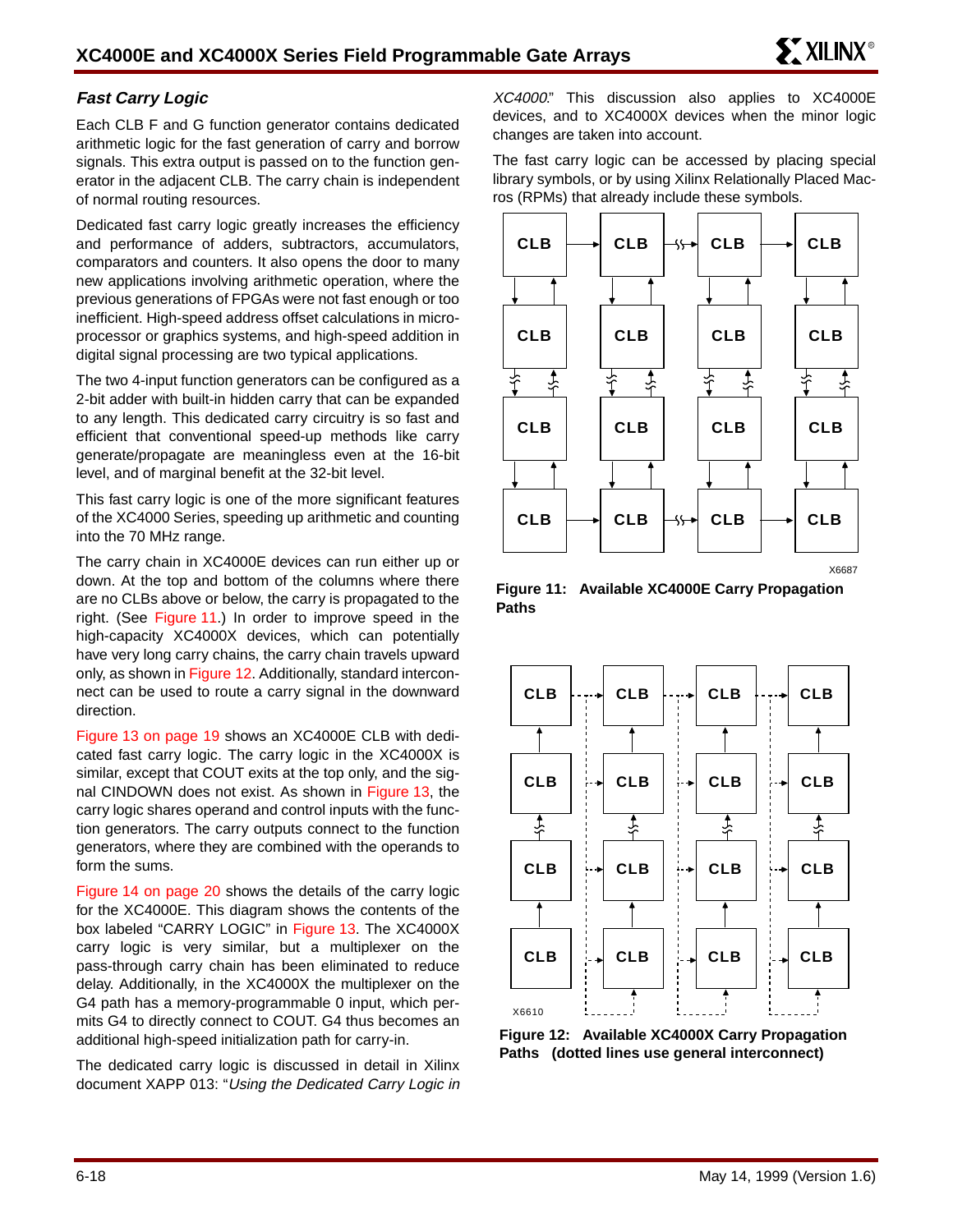



**6**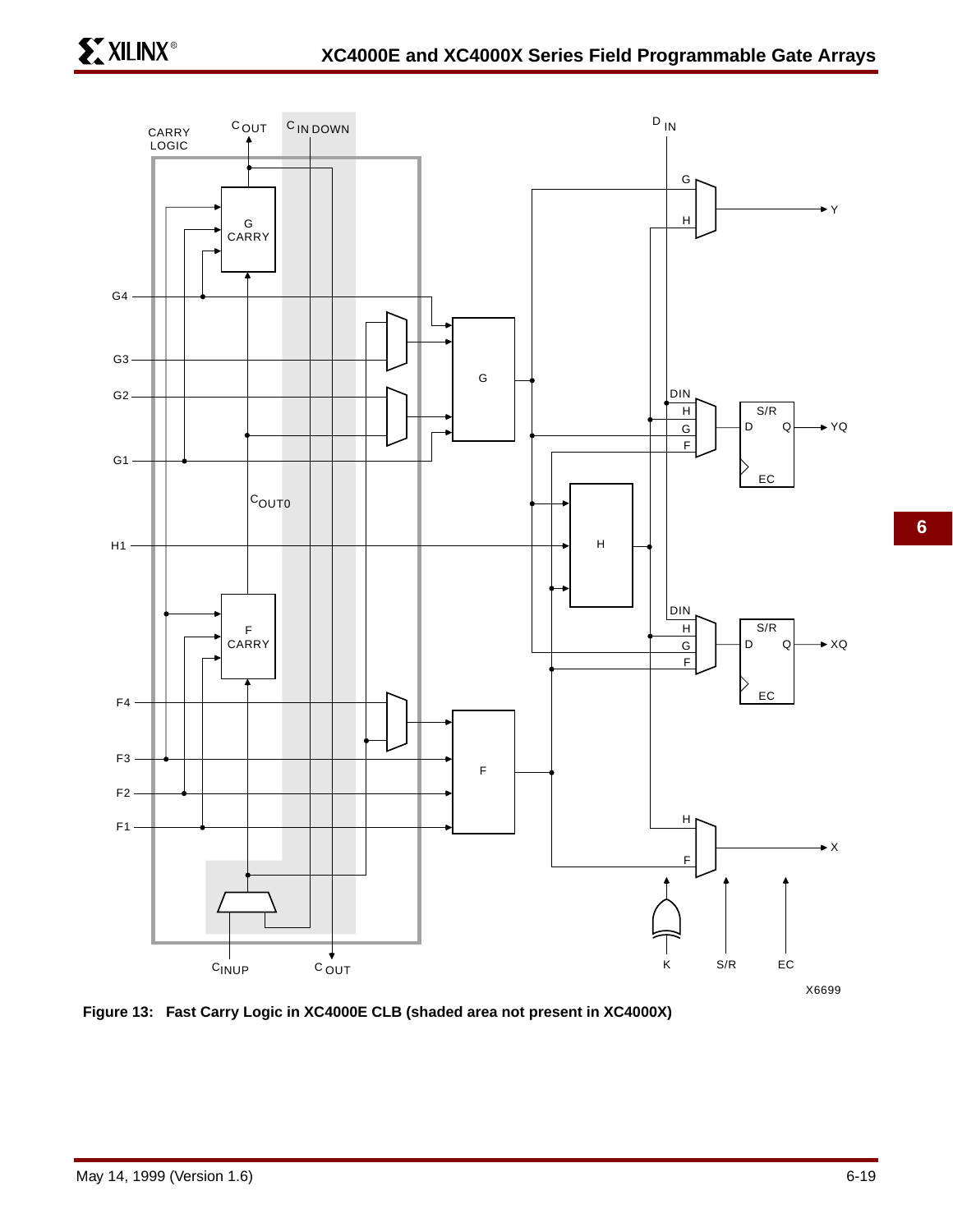

**Figure 14: Detail of XC4000E Dedicated Carry Logic**

## **Input/Output Blocks (IOBs)**

User-configurable input/output blocks (IOBs) provide the interface between external package pins and the internal logic. Each IOB controls one package pin and can be configured for input, output, or bidirectional signals.

Figure 15 shows a simplified block diagram of the XC4000E IOB. A more complete diagram which includes the boundary scan logic of the XC4000E IOB can be found in Figure 40 on page 43, in the "Boundary Scan" section.

The XC4000X IOB contains some special features not included in the XC4000E IOB. These features are highlighted in a simplified block diagram found in Figure 16, and discussed throughout this section. When XC4000X special features are discussed, they are clearly identified in the text. Any feature not so identified is present in both XC4000E and XC4000X devices.

### **IOB Input Signals**

Two paths, labeled I1 and I2 in Figure 15 and Figure 16, bring input signals into the array. Inputs also connect to an input register that can be programmed as either an edge-triggered flip-flop or a level-sensitive latch.

The choice is made by placing the appropriate library symbol. For example, IFD is the basic input flip-flop (rising edge triggered), and ILD is the basic input latch (transparent-High). Variations with inverted clocks are available, and some combinations of latches and flip-flops can be implemented in a single IOB, as described in the XACT Libraries Guide.

The XC4000E inputs can be globally configured for either TTL (1.2V) or 5.0 volt CMOS thresholds, using an option in the bitstream generation software. There is a slight input hysteresis of about 300mV. The XC4000E output levels are also configurable; the two global adjustments of input threshold and output level are independent.

Inputs on the XC4000XL are TTL compatible and 3.3V CMOS compatible. Outputs on the XC4000XL are pulled to the 3.3V positive supply.

The inputs of XC4000 Series 5-Volt devices can be driven by the outputs of any 3.3-Volt device, if the 5-Volt inputs are in TTL mode.

Supported sources for XC4000 Series device inputs are shown in Table 8.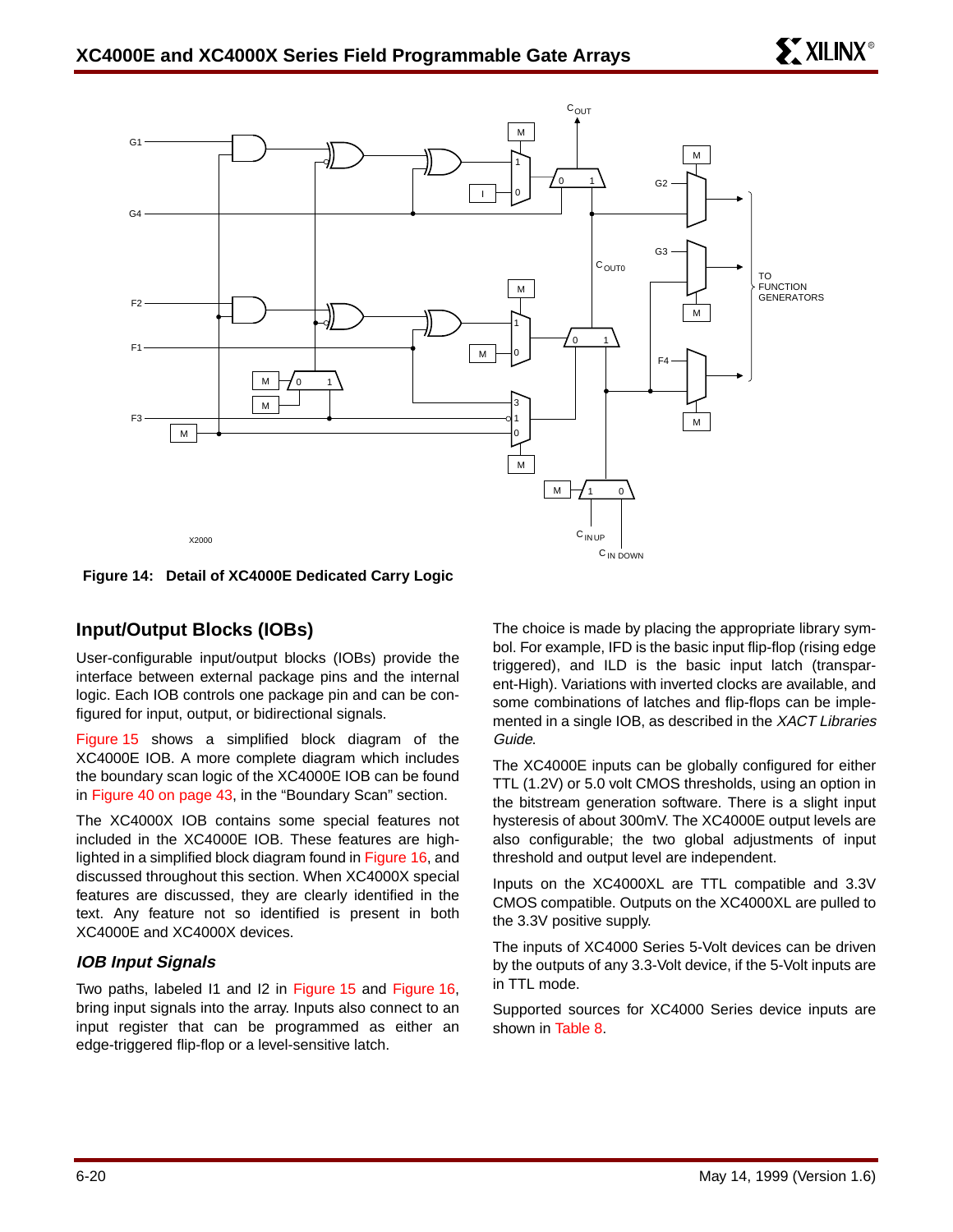

**Figure 15: Simplified Block Diagram of XC4000E IOB**



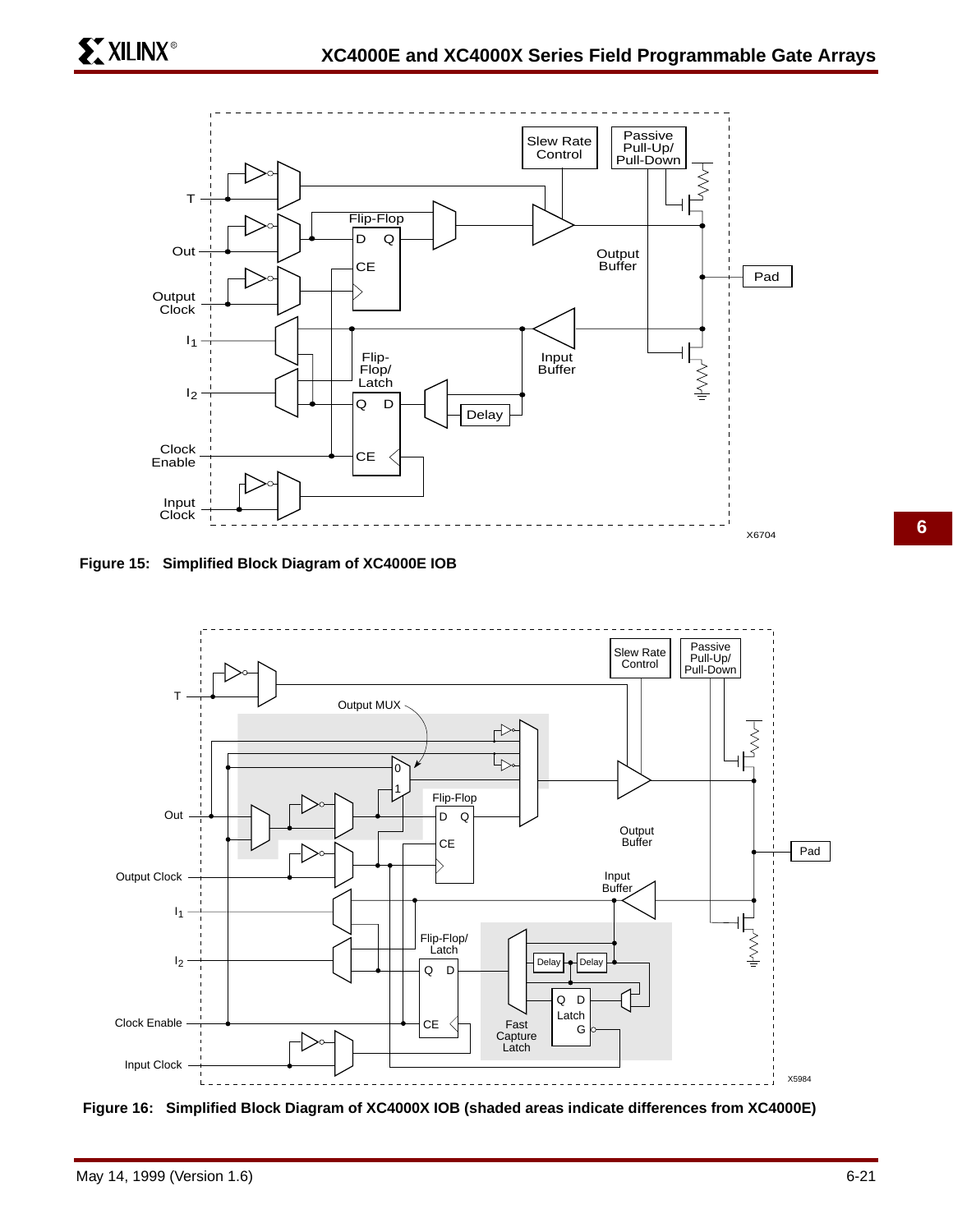**Table 8: Supported Sources for XC4000 Series Device Inputs**

|                                                                 |             | <b>XC4000E/EX</b><br>Series Inputs | <b>XC4000XL</b><br><b>Series Inputs</b> |
|-----------------------------------------------------------------|-------------|------------------------------------|-----------------------------------------|
| <b>Source</b>                                                   | 5 V.<br>TTL | 5 V.<br><b>CMOS</b>                | 3.3V<br><b>CMOS</b>                     |
| Any device, $Vec = 3.3 V$ ,<br><b>CMOS</b> outputs              |             | Unreli                             |                                         |
| XC4000 Series, $Vec = 5 V$ ,<br><b>TTL outputs</b>              |             | -able<br>Data                      |                                         |
| Any device, $Vec = 5 V$ ,<br>TTL outputs (Voh $\leq$ 3.7 V)     |             |                                    |                                         |
| Any device, $\text{Vcc} = 5 \text{ V}$ ,<br><b>CMOS outputs</b> |             |                                    |                                         |

#### **XC4000XL 5-Volt Tolerant I/Os**

The I/Os on the XC4000XL are fully 5-volt tolerant even though the  $V_{CC}$  is 3.3 volts. This allows 5 V signals to directly connect to the XC4000XL inputs without damage, as shown in Table 8. In addition, the 3.3 volt  $V_{CC}$  can be applied before or after 5 volt signals are applied to the I/Os. This makes the XC4000XL immune to power supply sequencing problems.

#### **Registered Inputs**

The I1 and I2 signals that exit the block can each carry either the direct or registered input signal.

The input and output storage elements in each IOB have a common clock enable input, which, through configuration, can be activated individually for the input or output flip-flop, or both. This clock enable operates exactly like the EC pin on the XC4000 Series CLB. It cannot be inverted within the IOB.

The storage element behavior is shown in Table 9.

#### **Table 9: Input Register Functionality (active rising edge is shown)**

| <b>Mode</b>               | <b>Clock</b> | <b>Clock</b><br><b>Enable</b> | D | Q         |
|---------------------------|--------------|-------------------------------|---|-----------|
| Power-Up or<br><b>GSR</b> | x            | X                             | X | <b>SR</b> |
| Flip-Flop                 |              | $1*$                          | D |           |
|                           |              | X                             | Χ | Q         |
| Latch                     |              | $1*$                          | Χ | Q         |
|                           |              | $1*$                          | D |           |
| <b>Both</b>               | x            |                               | Χ | Q         |

Legend:

X \_\_/ Don't care

Rising edge

**SR** Set or Reset value. Reset is default.

 $0^*$ Input is Low or unconnected (default value)

1\* Input is High or unconnected (default value)

#### **Optional Delay Guarantees Zero Hold Time**

The data input to the register can optionally be delayed by several nanoseconds. With the delay enabled, the setup time of the input flip-flop is increased so that normal clock routing does not result in a positive hold-time requirement. A positive hold time requirement can lead to unreliable, temperature- or processing-dependent operation.

The input flip-flop setup time is defined between the data measured at the device I/O pin and the clock input at the IOB (not at the clock pin). Any routing delay from the device clock pin to the clock input of the IOB must, therefore, be subtracted from this setup time to arrive at the real setup time requirement relative to the device pins. A short specified setup time might, therefore, result in a negative setup time at the device pins, i.e., a positive hold-time requirement.

When a delay is inserted on the data line, more clock delay can be tolerated without causing a positive hold-time requirement. Sufficient delay eliminates the possibility of a data hold-time requirement at the external pin. The maximum delay is therefore inserted as the default.

The XC4000E IOB has a one-tap delay element: either the delay is inserted (default), or it is not. The delay guarantees a zero hold time with respect to clocks routed through any of the XC4000E global clock buffers. (See "Global Nets and Buffers (XC4000E only)" on page 35 for a description of the global clock buffers in the XC4000E.) For a shorter input register setup time, with non-zero hold, attach a NODELAY attribute or property to the flip-flop.

The XC4000X IOB has a two-tap delay element, with choices of a full delay, a partial delay, or no delay. The attributes or properties used to select the desired delay are shown in Table 10. The choices are no added attribute, MEDDELAY, and NODELAY. The default setting, with no added attribute, ensures no hold time with respect to any of the XC4000X clock buffers, including the Global Low-Skew buffers. MEDDELAY ensures no hold time with respect to the Global Early buffers. Inputs with NODELAY may have a positive hold time with respect to all clock buffers. For a description of each of these buffers, see "Global Nets and Buffers (XC4000X only)" on page 37.

| Table 10: XC4000X IOB Input Delay Element |  |  |  |  |
|-------------------------------------------|--|--|--|--|
|-------------------------------------------|--|--|--|--|

| Value            | When to Use                            |
|------------------|----------------------------------------|
| full delay       | Zero Hold with respect to Global       |
| (default, no     | Low-Skew Buffer, Global Early Buffer   |
| attribute added) |                                        |
| <b>MEDDELAY</b>  | Zero Hold with respect to Global Early |
|                  | <b>Buffer</b>                          |
| <b>NODELAY</b>   | Short Setup, positive Hold time        |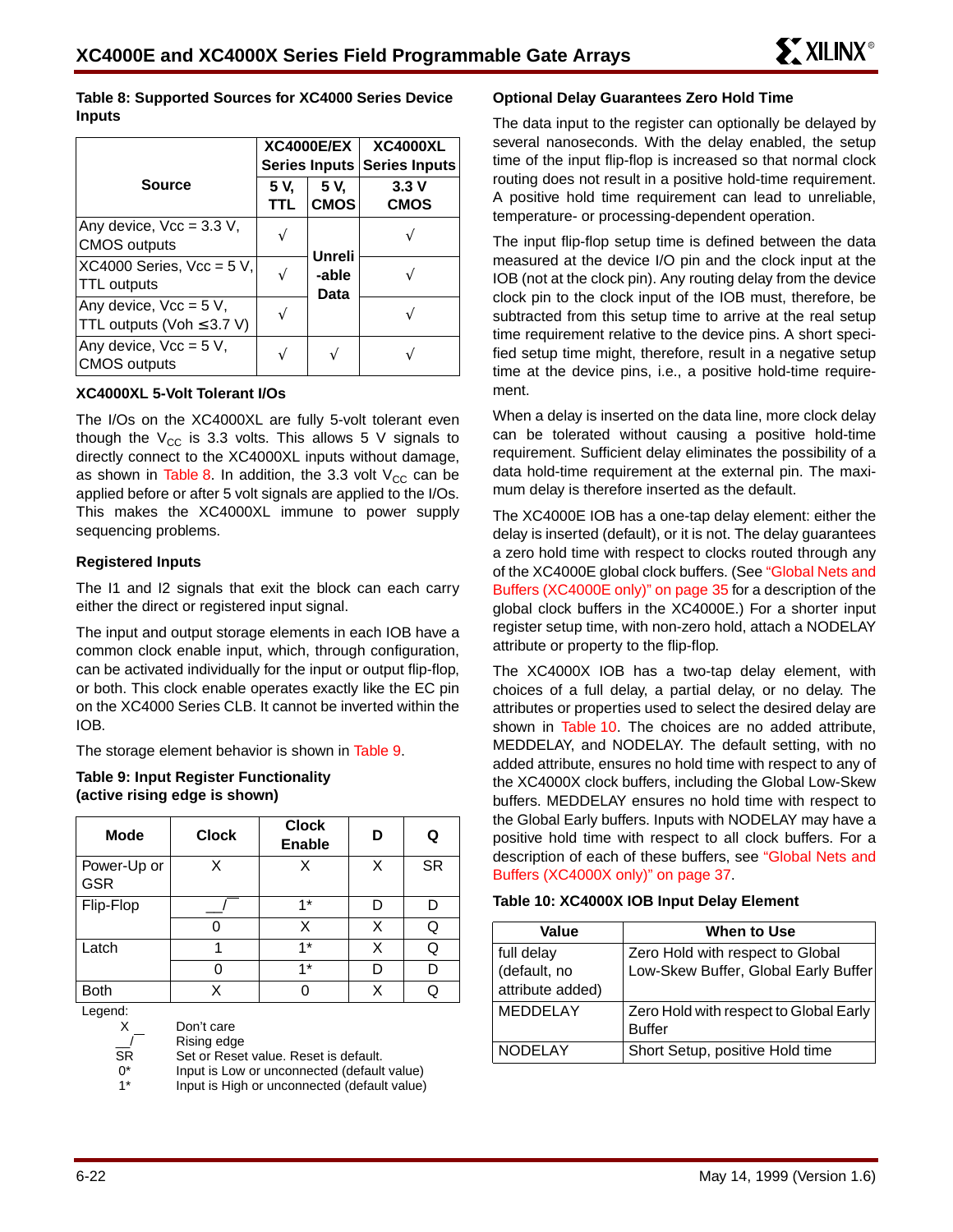#### **Additional Input Latch for Fast Capture (XC4000X only)**

The XC4000X IOB has an additional optional latch on the input. This latch, as shown in Figure 16, is clocked by the output clock — the clock used for the output flip-flop rather than the input clock. Therefore, two different clocks can be used to clock the two input storage elements. This additional latch allows the very fast capture of input data, which is then synchronized to the internal clock by the IOB flip-flop or latch.

To use this Fast Capture technique, drive the output clock pin (the Fast Capture latching signal) from the output of one of the Global Early buffers supplied in the XC4000X. The second storage element should be clocked by a Global Low-Skew buffer, to synchronize the incoming data to the internal logic. (See Figure 17.) These special buffers are described in "Global Nets and Buffers (XC4000X only)" on page 37.

The Fast Capture latch (FCL) is designed primarily for use with a Global Early buffer. For Fast Capture, a single clock signal is routed through both a Global Early buffer and a Global Low-Skew buffer. (The two buffers share an input pad.) The Fast Capture latch is clocked by the Global Early buffer, and the standard IOB flip-flop or latch is clocked by the Global Low-Skew buffer. This mode is the safest way to use the Fast Capture latch, because the clock buffers on both storage elements are driven by the same pad. There is no external skew between clock pads to create potential problems.

To place the Fast Capture latch in a design, use one of the special library symbols, ILFFX or ILFLX. ILFFX is a transparent-Low Fast Capture latch followed by an active-High input flip-flop. ILFLX is a transparent-Low Fast Capture latch followed by a transparent-High input latch. Any of the clock inputs can be inverted before driving the library element, and the inverter is absorbed into the IOB. If a single BUFG output is used to drive both clock inputs, the software automatically runs the clock through both a Global Low-Skew buffer and a Global Early buffer, and clocks the Fast Capture latch appropriately.

Figure 16 on page 21 also shows a two-tap delay on the input. By default, if the Fast Capture latch is used, the Xilinx software assumes a Global Early buffer is driving the clock, and selects MEDDELAY to ensure a zero hold time. Select





the desired delay based on the discussion in the previous subsection.

## **IOB Output Signals**

Output signals can be optionally inverted within the IOB, and can pass directly to the pad or be stored in an edge-triggered flip-flop. The functionality of this flip-flop is shown in Table 11.

An active-High 3-state signal can be used to place the output buffer in a high-impedance state, implementing 3-state outputs or bidirectional I/O. Under configuration control, the output (OUT) and output 3-state (T) signals can be inverted. The polarity of these signals is independently configured for each IOB.

The 4-mA maximum output current specification of many FPGAs often forces the user to add external buffers, which are especially cumbersome on bidirectional I/O lines. The XC4000E and XC4000EX/XL devices solve many of these problems by providing a guaranteed output sink current of 12 mA. Two adjacent outputs can be interconnected externally to sink up to 24 mA. The XC4000E and XC4000EX/XL FPGAs can thus directly drive buses on a printed circuit board.

By default, the output pull-up structure is configured as a TTL-like totem-pole. The High driver is an n-channel pull-up transistor, pulling to a voltage one transistor threshold below Vcc. Alternatively, the outputs can be globally configured as CMOS drivers, with p-channel pull-up transistors pulling to Vcc. This option, applied using the bitstream generation software, applies to all outputs on the device. It is not individually programmable. In the XC4000XL, all outputs are pulled to the positive supply rail.

| Table 11: Output Flip-Flop Functionality (active rising |
|---------------------------------------------------------|
| edge is shown)                                          |
|                                                         |

|                |              | <b>Clock</b>                                 |       |   |           |
|----------------|--------------|----------------------------------------------|-------|---|-----------|
| <b>Mode</b>    | <b>Clock</b> | <b>Enable</b>                                | т     | D | Q         |
| Power-Up       | X            | X                                            | $0^*$ | X | <b>SR</b> |
| or GSR         |              |                                              |       |   |           |
|                | X            | 0                                            | $0^*$ | X | Q         |
| Flip-Flop      |              | $1*$                                         | $0^*$ | D | D         |
|                | X            | X                                            | 1     | X | Z         |
|                | U            | X                                            | n*    | X | Q         |
| Legend:        |              |                                              |       |   |           |
| X              | Don't care   |                                              |       |   |           |
|                | Rising edge  |                                              |       |   |           |
| <b>SR</b>      |              | Set or Reset value. Reset is default.        |       |   |           |
| 0*             |              | Input is Low or unconnected (default value)  |       |   |           |
| $1^*$          |              | Input is High or unconnected (default value) |       |   |           |
| $\overline{z}$ | 3-state      |                                              |       |   |           |
|                |              |                                              |       |   |           |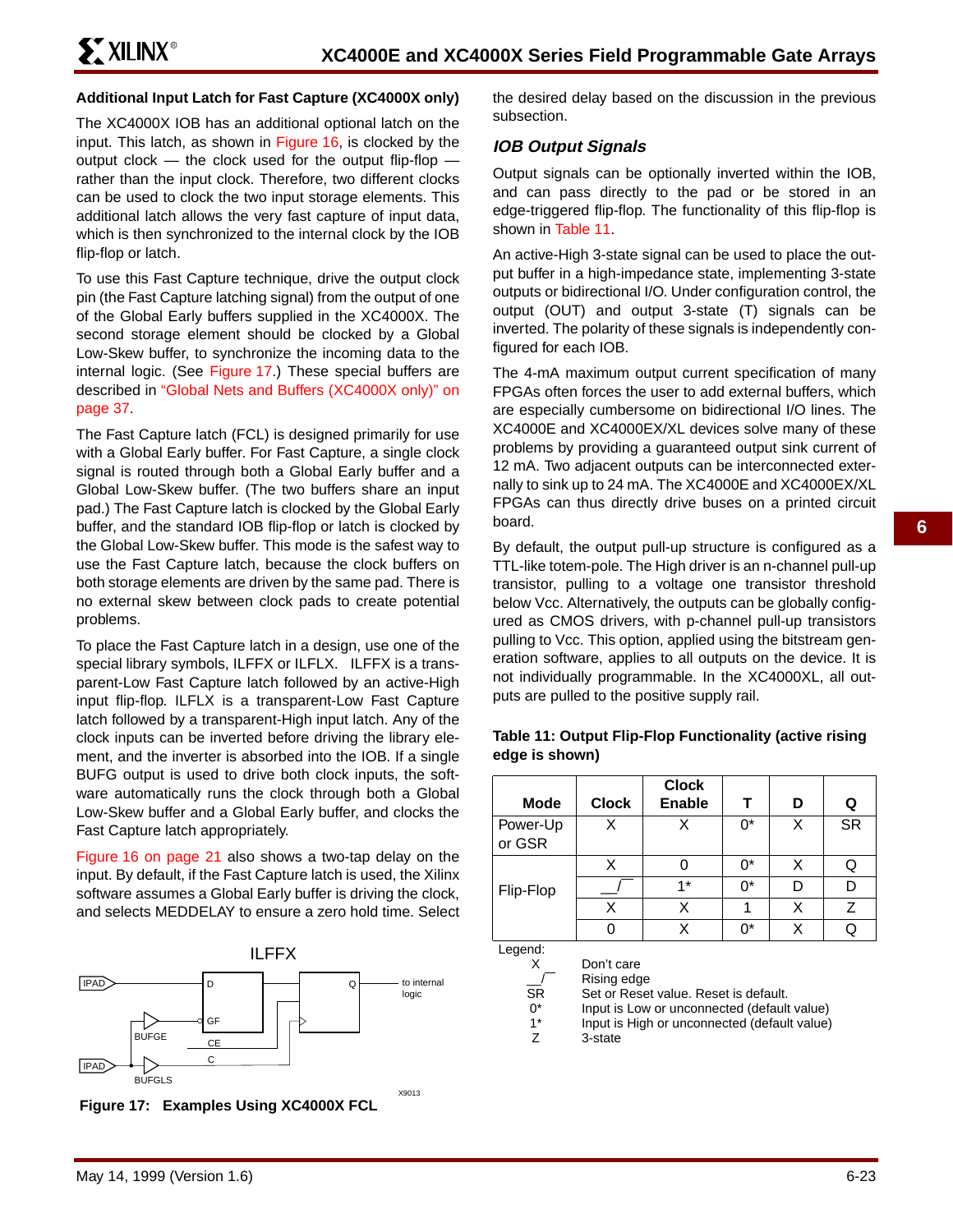Any XC4000 Series 5-Volt device with its outputs configured in TTL mode can drive the inputs of any typical 3.3-Volt device. (For a detailed discussion of how to interface between 5 V and 3.3 V devices, see the 3V Products section of The Programmable Logic Data Book.)

Supported destinations for XC4000 Series device outputs are shown in Table 12.

An output can be configured as open-drain (open-collector) by placing an OBUFT symbol in a schematic or HDL code, then tying the 3-state pin (T) to the output signal, and the input pin (I) to Ground. (See Figure 18.)

#### **Table 12: Supported Destinations for XC4000 Series Outputs**

|                                                   |                       | XC4000 Series<br><b>Outputs</b> |                     |
|---------------------------------------------------|-----------------------|---------------------------------|---------------------|
| <b>Destination</b>                                | 3.3 V,<br><b>CMOS</b> | 5 V.<br>TTL                     | 5 V.<br><b>CMOS</b> |
| Any typical device, $\sqrt{cc} = 3.3 \text{ V}$ , |                       |                                 | some                |
| <b>CMOS-threshold inputs</b>                      |                       |                                 |                     |
| Any device, $\text{Vcc} = 5 \text{ V}$ ,          |                       |                                 |                     |
| <b>TTL-threshold inputs</b>                       |                       |                                 |                     |
| Any device, $\text{Vcc} = 5 \text{ V}$ ,          |                       | Unreliable                      |                     |
| <b>CMOS-threshold inputs</b>                      |                       | Data                            |                     |

1. Only if destination device has 5-V tolerant inputs



**Figure 18: Open-Drain Output**

### **Output Slew Rate**

The slew rate of each output buffer is, by default, reduced, to minimize power bus transients when switching non-critical signals. For critical signals, attach a FAST attribute or property to the output buffer or flip-flop.

For XC4000E devices, maximum total capacitive load for simultaneous fast mode switching in the same direction is 200 pF for all package pins between each Power/Ground pin pair. For XC4000X devices, additional internal Power/Ground pin pairs are connected to special Power and Ground planes within the packages, to reduce ground bounce. Therefore, the maximum total capacitive load is 300 pF between each external Power/Ground pin pair. Maximum loading may vary for the low-voltage devices.

For slew-rate limited outputs this total is two times larger for each device type: 400 pF for XC4000E devices and 600 pF for XC4000X devices. This maximum capacitive load should not be exceeded, as it can result in ground bounce of greater than 1.5 V amplitude and more than 5 ns duration. This level of ground bounce may cause undesired transient behavior on an output, or in the internal logic. This restriction is common to all high-speed digital ICs, and is not particular to Xilinx or the XC4000 Series.

XC4000 Series devices have a feature called "Soft Start-up," designed to reduce ground bounce when all outputs are turned on simultaneously at the end of configuration. When the configuration process is finished and the device starts up, the first activation of the outputs is automatically slew-rate limited. Immediately following the initial activation of the I/O, the slew rate of the individual outputs is determined by the individual configuration option for each IOB.

#### **Global Three-State**

A separate Global 3-State line (not shown in Figure 15 or Figure 16) forces all FPGA outputs to the high-impedance state, unless boundary scan is enabled and is executing an EXTEST instruction. This global net (GTS) does not compete with other routing resources; it uses a dedicated distribution network.

GTS can be driven from any user-programmable pin as a global 3-state input. To use this global net, place an input pad and input buffer in the schematic or HDL code, driving the GTS pin of the STARTUP symbol. A specific pin location can be assigned to this input using a LOC attribute or property, just as with any other user-programmable pad. An inverter can optionally be inserted after the input buffer to invert the sense of the Global 3-State signal. Using GTS is similar to GSR. See Figure 2 on page 11 for details.

Alternatively, GTS can be driven from any internal node.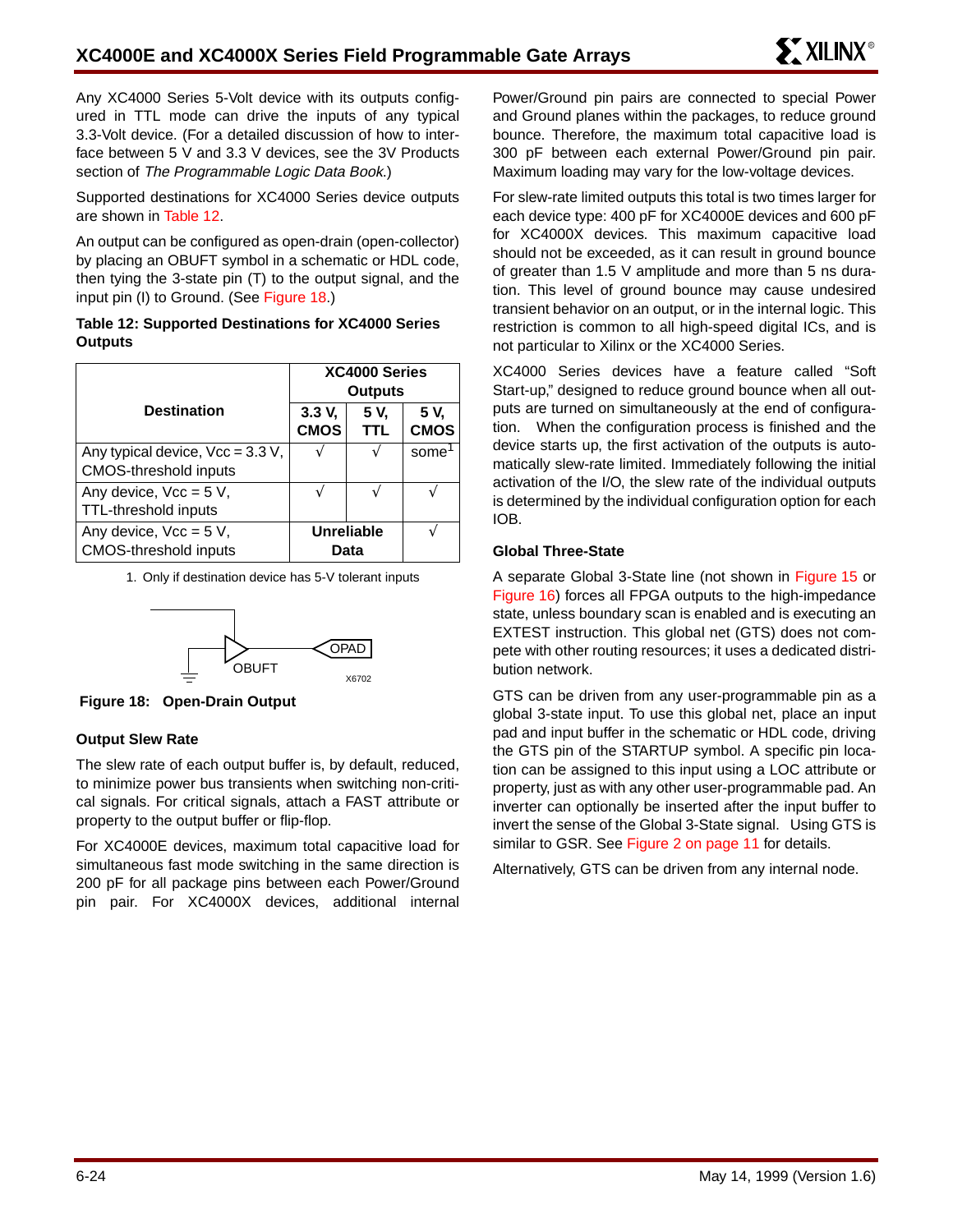#### **Output Multiplexer/2-Input Function Generator (XC4000X only)**

As shown in Figure 16 on page 21, the output path in the XC4000X IOB contains an additional multiplexer not available in the XC4000E IOB. The multiplexer can also be configured as a 2-input function generator, implementing a pass-gate, AND-gate, OR-gate, or XOR-gate, with 0, 1, or 2 inverted inputs. The logic used to implement these functions is shown in the upper gray area of Figure 16.

When configured as a multiplexer, this feature allows two output signals to time-share the same output pad; effectively doubling the number of device outputs without requiring a larger, more expensive package.

When the MUX is configured as a 2-input function generator, logic can be implemented within the IOB itself. Combined with a Global Early buffer, this arrangement allows very high-speed gating of a single signal. For example, a wide decoder can be implemented in CLBs, and its output gated with a Read or Write Strobe Driven by a BUFGE buffer, as shown in Figure 19. The critical-path pin-to-pin delay of this circuit is less than 6 nanoseconds.

As shown in Figure 16, the IOB input pins Out, Output Clock, and Clock Enable have different delays and different flexibilities regarding polarity. Additionally, Output Clock sources are more limited than the other inputs. Therefore, the Xilinx software does not move logic into the IOB function generators unless explicitly directed to do so.

The user can specify that the IOB function generator be used, by placing special library symbols beginning with the letter "O." For example, a 2-input AND-gate in the IOB function generator is called OAND2. Use the symbol input pin labelled "F" for the signal on the critical path. This signal is placed on the OK pin — the IOB input with the shortest delay to the function generator. Two examples are shown in Figure 20.



X9019







## **Other IOB Options**

There are a number of other programmable options in the XC4000 Series IOB.

## **Pull-up and Pull-down Resistors**

Programmable pull-up and pull-down resistors are useful for tying unused pins to Vcc or Ground to minimize power consumption and reduce noise sensitivity. The configurable pull-up resistor is a p-channel transistor that pulls to Vcc. The configurable pull-down resistor is an n-channel transistor that pulls to Ground.

The value of these resistors is 50 k $\Omega$  – 100 k $\Omega$ . This high value makes them unsuitable as wired-AND pull-up resistors.

The pull-up resistors for most user-programmable IOBs are active during the configuration process. See Table 22 on page 58 for a list of pins with pull-ups active before and during configuration.

After configuration, voltage levels of unused pads, bonded or un-bonded, must be valid logic levels, to reduce noise sensitivity and avoid excess current. Therefore, by default, unused pads are configured with the internal pull-up resistor active. Alternatively, they can be individually configured with the pull-down resistor, or as a driven output, or to be driven by an external source. To activate the internal pull-up, attach the PULLUP library component to the net attached to the pad. To activate the internal pull-down, attach the PULLDOWN library component to the net attached to the pad.

#### **Independent Clocks**

Separate clock signals are provided for the input and output flip-flops. The clock can be independently inverted for each flip-flop within the IOB, generating either falling-edge or rising-edge triggered flip-flops. The clock inputs for each IOB are independent, except that in the XC4000X, the Fast Capture latch shares an IOB input with the output clock pin.

### **Early Clock for IOBs (XC4000X only)**

Special early clocks are available for IOBs. These clocks are sourced by the same sources as the Global Low-Skew buffers, but are separately buffered. They have fewer loads and therefore less delay. The early clock can drive either the IOB output clock or the IOB input clock, or both. The early clock allows fast capture of input data, and fast clock-to-output on output data. The Global Early buffers that drive these clocks are described in "Global Nets and Buffers (XC4000X only)" on page 37.

#### **Global Set/Reset**

As with the CLB registers, the Global Set/Reset signal (GSR) can be used to set or clear the input and output registers, depending on the value of the INIT attribute or property. The two flip-flops can be individually configured to set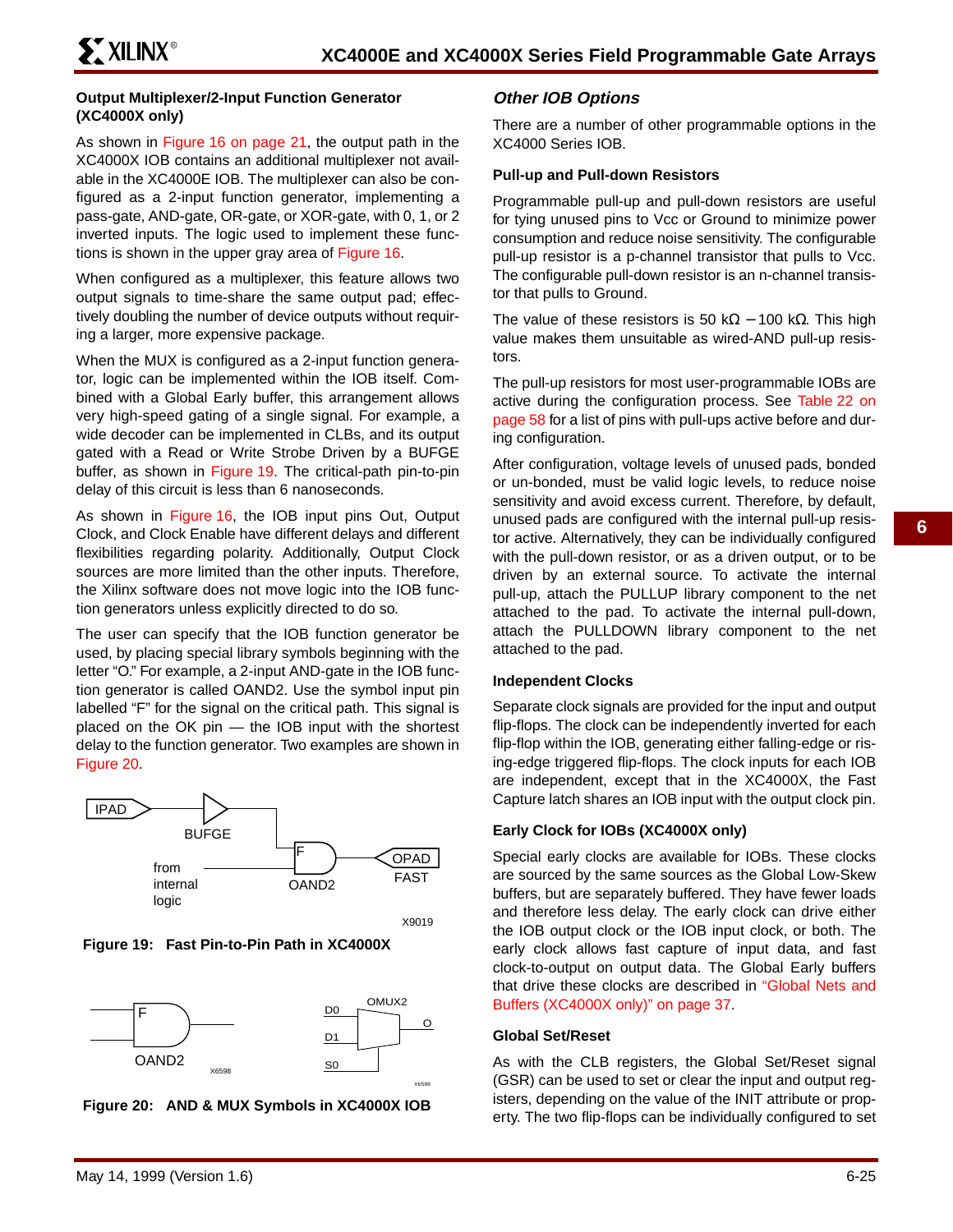or clear on reset and after configuration. Other than the global GSR net, no user-controlled set/reset signal is available to the I/O flip-flops. The choice of set or clear applies to both the initial state of the flip-flop and the response to the Global Set/Reset pulse. See "Global Set/Reset" on page 11 for a description of how to use GSR.

### **JTAG Support**

Embedded logic attached to the IOBs contains test structures compatible with IEEE Standard 1149.1 for boundary scan testing, permitting easy chip and board-level testing. More information is provided in "Boundary Scan" on page 42.

## **Three-State Buffers**

A pair of 3-state buffers is associated with each CLB in the array. (See Figure 27 on page 30.) These 3-state buffers can be used to drive signals onto the nearest horizontal longlines above and below the CLB. They can therefore be used to implement multiplexed or bidirectional buses on the horizontal longlines, saving logic resources. Programmable pull-up resistors attached to these longlines help to implement a wide wired-AND function.

The buffer enable is an active-High 3-state (i.e. an active-Low enable), as shown in Table 13.

Another 3-state buffer with similar access is located near each I/O block along the right and left edges of the array. (See Figure 33 on page 34.)

The horizontal longlines driven by the 3-state buffers have a weak keeper at each end. This circuit prevents undefined floating levels. However, it is overridden by any driver, even a pull-up resistor.

Special longlines running along the perimeter of the array can be used to wire-AND signals coming from nearby IOBs or from internal longlines. These longlines form the wide edge decoders discussed in "Wide Edge Decoders" on page 27.

### **Three-State Buffer Modes**

The 3-state buffers can be configured in three modes:

- Standard 3-state buffer
- Wired-AND with input on the I pin
- Wired OR-AND

#### **Standard 3-State Buffer**

All three pins are used. Place the library element BUFT. Connect the input to the I pin and the output to the O pin. The T pin is an active-High 3-state (i.e. an active-Low enable). Tie the T pin to Ground to implement a standard buffer.

#### **Wired-AND with Input on the I Pin**

The buffer can be used as a Wired-AND. Use the WAND1 library symbol, which is essentially an open-drain buffer. WAND4, WAND8, and WAND16 are also available. See the XACT Libraries Guide for further information.

The T pin is internally tied to the I pin. Connect the input to the I pin and the output to the O pin. Connect the outputs of all the WAND1s together and attach a PULLUP symbol.

#### **Wired OR-AND**

The buffer can be configured as a Wired OR-AND. A High level on either input turns off the output. Use the WOR2AND library symbol, which is essentially an open-drain 2-input OR gate. The two input pins are functionally equivalent. Attach the two inputs to the I0 and I1 pins and tie the output to the O pin. Tie the outputs of all the WOR2ANDs together and attach a PULLUP symbol.

#### **Three-State Buffer Examples**

Figure 21 shows how to use the 3-state buffers to implement a wired-AND function. When all the buffer inputs are High, the pull-up resistor(s) provide the High output.

Figure 22 shows how to use the 3-state buffers to implement a multiplexer. The selection is accomplished by the buffer 3-state signal.

Pay particular attention to the polarity of the T pin when using these buffers in a design. Active-High 3-state (T) is identical to an active-Low output enable, as shown in Table 13.

#### **Table 13: Three-State Buffer Functionality**

| IN | <b>OUT</b> |
|----|------------|
|    |            |
| IN | IN         |



**Figure 21: Open-Drain Buffers Implement a Wired-AND Function**

X6465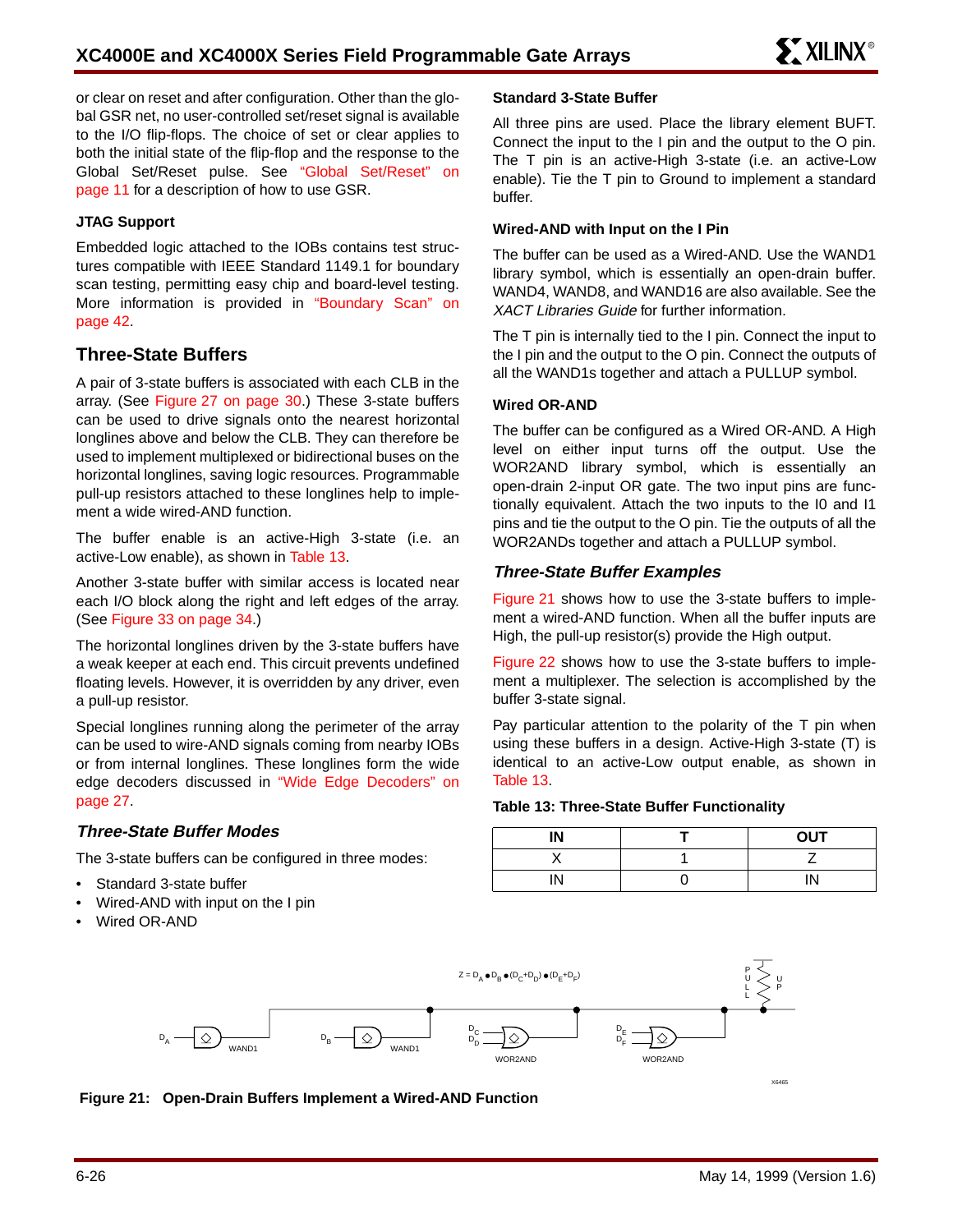

**Wide Edge Decoders**

 $\tilde{\phantom{a}}$  XILINX®

Dedicated decoder circuitry boosts the performance of wide decoding functions. When the address or data field is wider than the function generator inputs, FPGAs need multi-level decoding and are thus slower than PALs. XC4000 Series CLBs have nine inputs. Any decoder of up to nine inputs is, therefore, compact and fast. However, there is also a need for much wider decoders, especially for address decoding in large microprocessor systems.

An XC4000 Series FPGA has four programmable decoders located on each edge of the device. The inputs to each decoder are any of the IOB I1 signals on that edge plus one local interconnect per CLB row or column. Each row or column of CLBs provides up to three variables or their compliments., as shown in Figure 23. Each decoder generates a High output (resistor pull-up) when the AND condition of the selected inputs, or their complements, is true. This is analogous to a product term in typical PAL devices.

Each of these wired-AND gates is capable of accepting up to 42 inputs on the XC4005E and 72 on the XC4013E. There are up to 96 inputs for each decoder on the XC4028X and 132 on the XC4052X. The decoders may also be split in two when a larger number of narrower decoders are required, for a maximum of 32 decoders per device.

The decoder outputs can drive CLB inputs, so they can be combined with other logic to form a PAL-like AND/OR structure. The decoder outputs can also be routed directly to the chip outputs. For fastest speed, the output should be on the same chip edge as the decoder. Very large PALs can be emulated by ORing the decoder outputs in a CLB. This decoding feature covers what has long been considered a weakness of older FPGAs. Users often resorted to external PALs for simple but fast decoding functions. Now, the dedicated decoders in the XC4000 Series device can implement these functions fast and efficiently.

To use the wide edge decoders, place one or more of the WAND library symbols (WAND1, WAND4, WAND8, WAND16). Attach a DECODE attribute or property to each WAND symbol. Tie the outputs together and attach a PUL-

LUP symbol. Location attributes or properties such as L (left edge) or TR (right half of top edge) should also be used to ensure the correct placement of the decoder inputs.



**Figure 23: XC4000 Series Edge Decoding Example**



**Figure 24: XC4000 Series Oscillator Symbol**

## **On-Chip Oscillator**

XC4000 Series devices include an internal oscillator. This oscillator is used to clock the power-on time-out, for configuration memory clearing, and as the source of CCLK in Master configuration modes. The oscillator runs at a nominal 8 MHz frequency that varies with process, Vcc, and temperature. The output frequency falls between 4 and 10 MHz.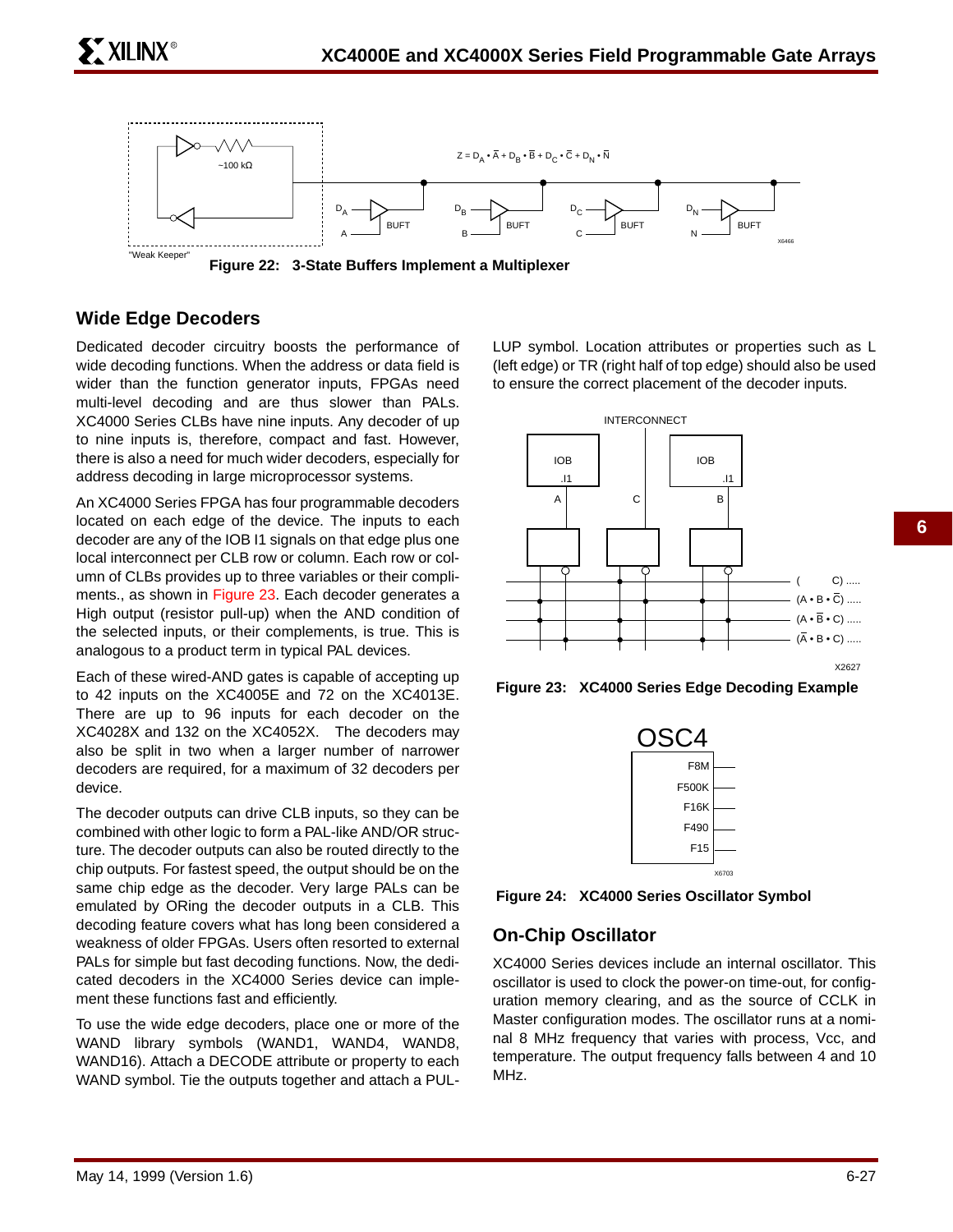The oscillator output is optionally available after configuration. Any two of four resynchronized taps of a built-in divider are also available. These taps are at the fourth, ninth, fourteenth and nineteenth bits of the divider. Therefore, if the primary oscillator output is running at the nominal 8 MHz, the user has access to an 8 MHz clock, plus any two of 500 kHz, 16kHz, 490Hz and 15Hz (up to 10% lower for low-voltage devices). These frequencies can vary by as much as -50% or +25%.

These signals can be accessed by placing the OSC4 library element in a schematic or in HDL code (see Figure 24).

The oscillator is automatically disabled after configuration if the OSC4 symbol is not used in the design.

## **Programmable Interconnect**

All internal connections are composed of metal segments with programmable switching points and switching matrices to implement the desired routing. A structured, hierarchical matrix of routing resources is provided to achieve efficient automated routing.

The XC4000E and XC4000X share a basic interconnect structure. XC4000X devices, however, have additional routing not available in the XC4000E. The extra routing resources allow high utilization in high-capacity devices. All XC4000X-specific routing resources are clearly identified throughout this section. Any resources not identified as XC4000X-specific are present in all XC4000 Series devices.

This section describes the varied routing resources available in XC4000 Series devices. The implementation software automatically assigns the appropriate resources based on the density and timing requirements of the design.

## **Interconnect Overview**

There are several types of interconnect.

- CLB routing is associated with each row and column of the CLB array.
- IOB routing forms a ring (called a VersaRing) around the outside of the CLB array. It connects the I/O with the internal logic blocks.

• Global routing consists of dedicated networks primarily designed to distribute clocks throughout the device with minimum delay and skew. Global routing can also be used for other high-fanout signals.

Five interconnect types are distinguished by the relative length of their segments: single-length lines, double-length lines, quad and octal lines (XC4000X only), and longlines. In the XC4000X, direct connects allow fast data flow between adjacent CLBs, and between IOBs and CLBs.

Extra routing is included in the IOB pad ring. The XC4000X also includes a ring of octal interconnect lines near the IOBs to improve pin-swapping and routing to locked pins.

XC4000E/X devices include two types of global buffers. These global buffers have different properties, and are intended for different purposes. They are discussed in detail later in this section.

## **CLB Routing Connections**

A high-level diagram of the routing resources associated with one CLB is shown in Figure 25. The shaded arrows represent routing present only in XC4000X devices.

Table 14 shows how much routing of each type is available in XC4000E and XC4000X CLB arrays. Clearly, very large designs, or designs with a great deal of interconnect, will route more easily in the XC4000X. Smaller XC4000E designs, typically requiring significantly less interconnect, do not require the additional routing.

Figure 27 on page 30 is a detailed diagram of both the XC4000E and the XC4000X CLB, with associated routing. The shaded square is the programmable switch matrix, present in both the XC4000E and the XC4000X. The L-shaped shaded area is present only in XC4000X devices. As shown in the figure, the XC4000X block is essentially an XC4000E block with additional routing.

CLB inputs and outputs are distributed on all four sides, providing maximum routing flexibility. In general, the entire architecture is symmetrical and regular. It is well suited to established placement and routing algorithms. Inputs, outputs, and function generators can freely swap positions within a CLB to avoid routing congestion during the placement and routing operation.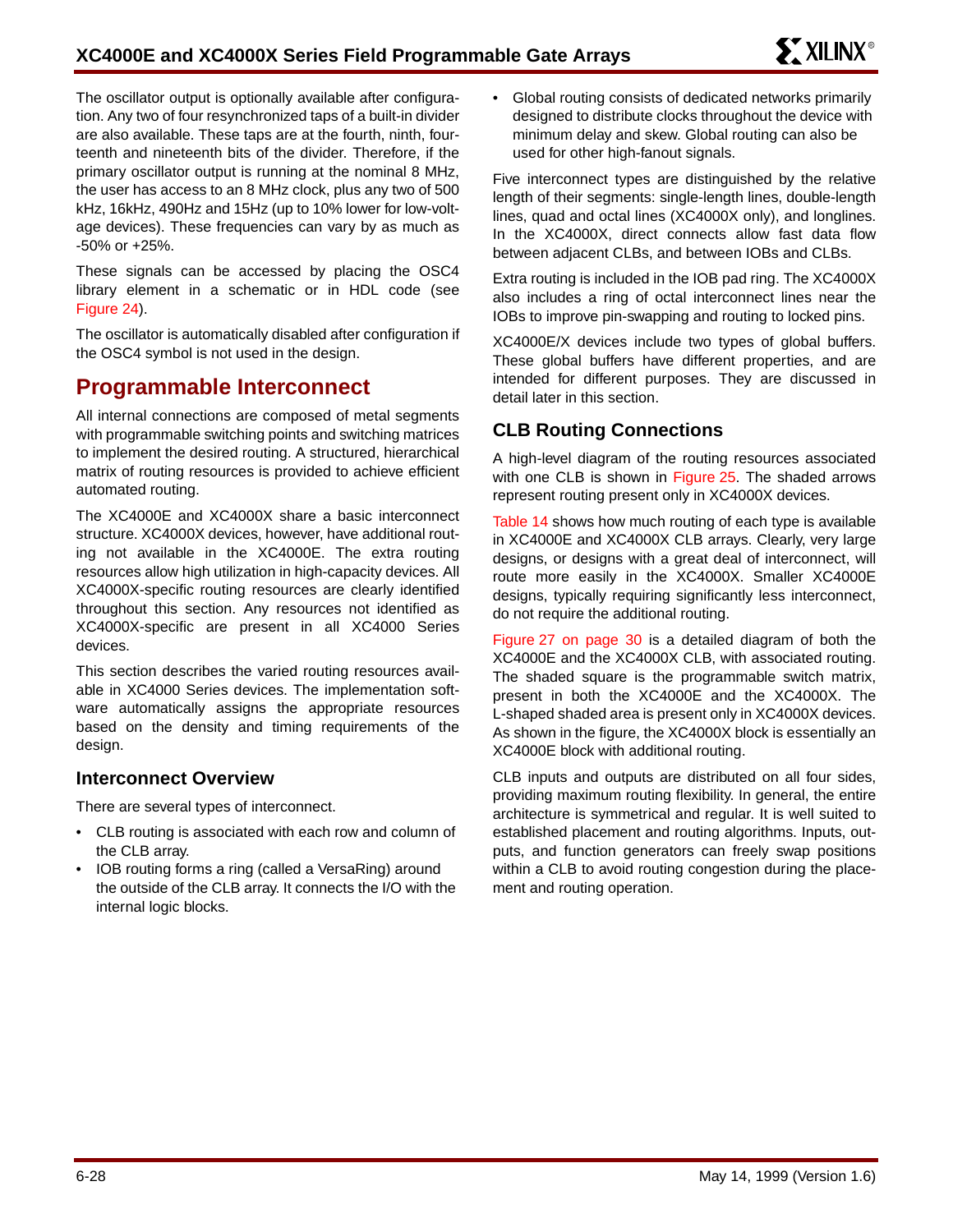

x5994

**Figure 25: High-Level Routing Diagram of XC4000 Series CLB (shaded arrows indicate XC4000X only)**

|                |    | <b>XC4000E</b> |                   | <b>XC4000X</b>                                |
|----------------|----|----------------|-------------------|-----------------------------------------------|
|                |    |                |                   | Vertical   Horizontal   Vertical   Horizontal |
| Singles        | 8  | 8              | 8                 | 8                                             |
| <b>Doubles</b> | 4  | 4              | 4                 | 4                                             |
| Quads          |    | ი              | $12 \overline{ }$ | 12                                            |
| Longlines      | 6  | 6              | 10                | 6                                             |
| Direct         |    |                | 2                 | $\mathfrak{p}$                                |
| Connects       |    |                |                   |                                               |
| Globals        | 4  |                | 8                 | ∩                                             |
| Carry Logic    | 2  |                | 1                 |                                               |
| Total          | 24 | 18             | 45                | 32                                            |

**Table 14: Routing per CLB in XC4000 Series Devices**

### **Programmable Switch Matrices**

The horizontal and vertical single- and double-length lines intersect at a box called a programmable switch matrix (PSM). Each switch matrix consists of programmable pass transistors used to establish connections between the lines (see Figure 26).

For example, a single-length signal entering on the right side of the switch matrix can be routed to a single-length line on the top, left, or bottom sides, or any combination thereof, if multiple branches are required. Similarly, a double-length signal can be routed to a double-length line on any or all of the other three edges of the programmable switch matrix.



**Figure 26: Programmable Switch Matrix (PSM)**

## **Single-Length Lines**

Single-length lines provide the greatest interconnect flexibility and offer fast routing between adjacent blocks. There are eight vertical and eight horizontal single-length lines associated with each CLB. These lines connect the switching matrices that are located in every row and a column of CLBs.

Single-length lines are connected by way of the programmable switch matrices, as shown in Figure 28. Routing connectivity is shown in Figure 27.

Single-length lines incur a delay whenever they go through a switching matrix. Therefore, they are not suitable for routing signals for long distances. They are normally used to conduct signals within a localized area and to provide the branching for nets with fanout greater than one.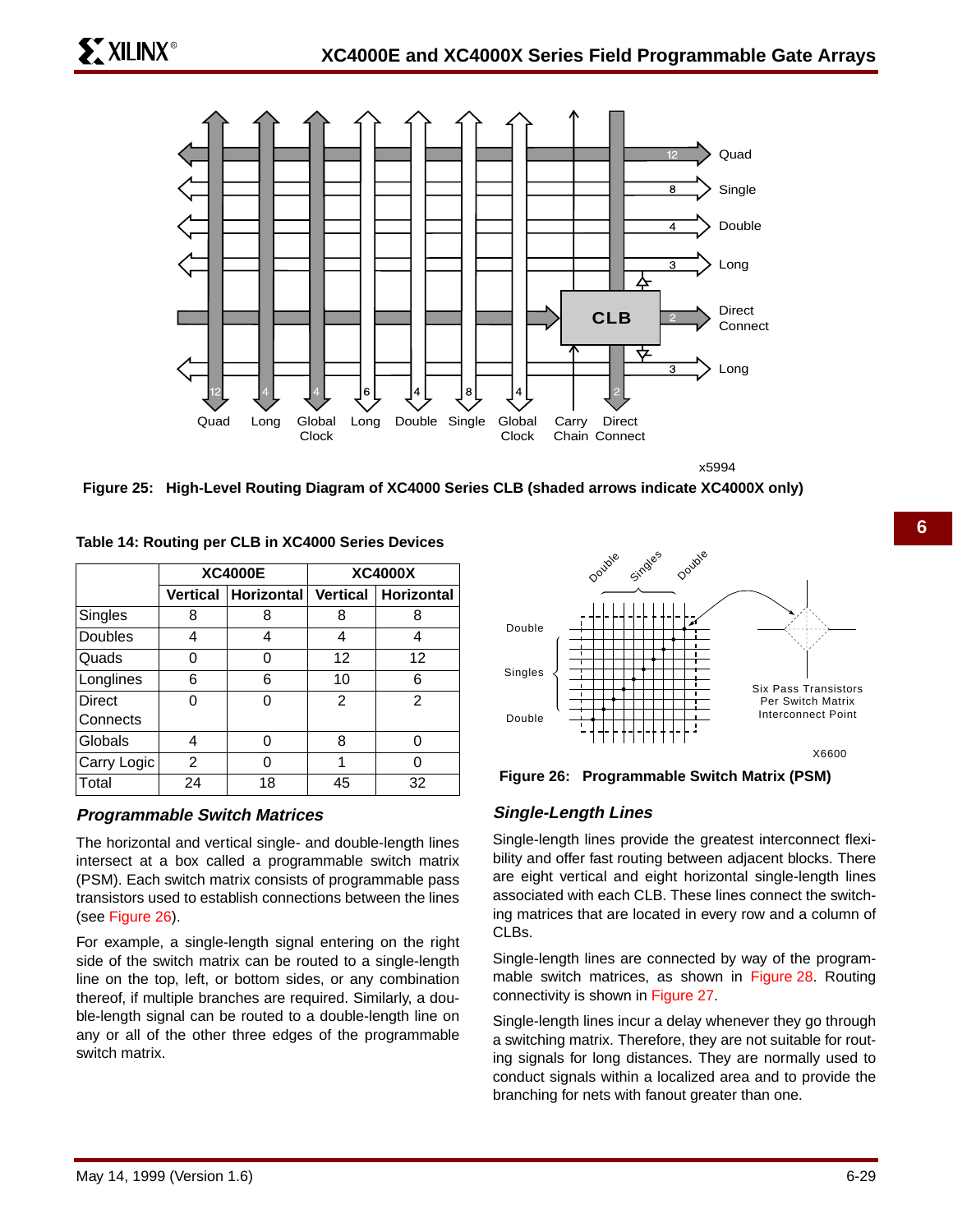



## **Figure 27: Detail of Programmable Interconnect Associated with XC4000 Series CLB**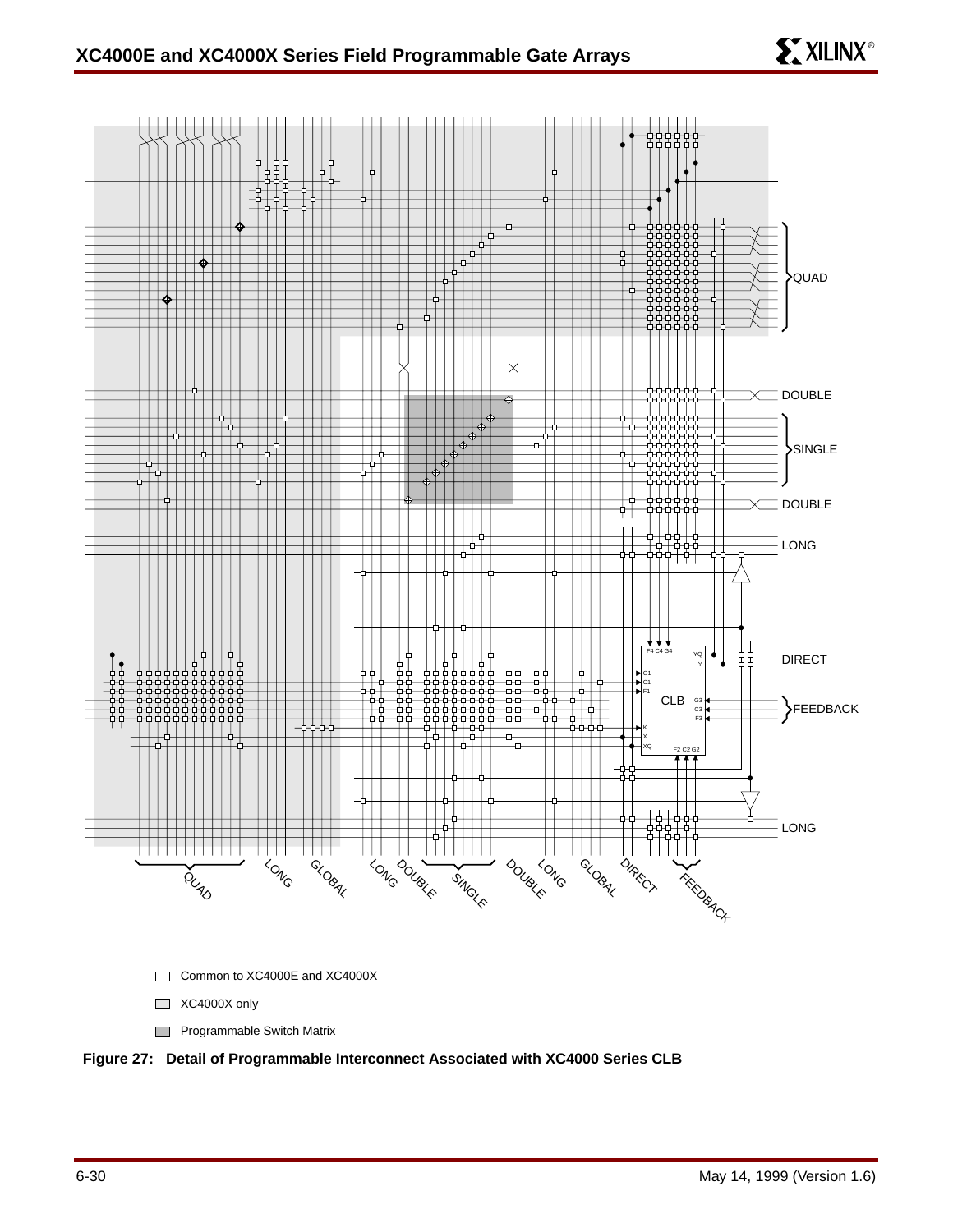

**Figure 28: Single- and Double-Length Lines, with Programmable Switch Matrices (PSMs)**

## **Double-Length Lines**

The double-length lines consist of a grid of metal segments, each twice as long as the single-length lines: they run past two CLBs before entering a switch matrix. Double-length lines are grouped in pairs with the switch matrices staggered, so that each line goes through a switch matrix at every other row or column of CLBs (see Figure 28).

There are four vertical and four horizontal double-length lines associated with each CLB. These lines provide faster signal routing over intermediate distances, while retaining routing flexibility. Double-length lines are connected by way of the programmable switch matrices. Routing connectivity is shown in Figure 27.

### **Quad Lines (XC4000X only)**

XC4000X devices also include twelve vertical and twelve horizontal quad lines per CLB row and column. Quad lines are four times as long as the single-length lines. They are interconnected via buffered switch matrices (shown as diamonds in Figure 27 on page 30). Quad lines run past four CLBs before entering a buffered switch matrix. They are grouped in fours, with the buffered switch matrices staggered, so that each line goes through a buffered switch matrix at every fourth CLB location in that row or column. (See Figure 29.)

The buffered switch matrixes have four pins, one on each edge. All of the pins are bidirectional. Any pin can drive any or all of the other pins.

Each buffered switch matrix contains one buffer and six pass transistors. It resembles the programmable switch matrix shown in Figure 26, with the addition of a programmable buffer. There can be up to two independent inputs



**Figure 29: Quad Lines (XC4000X only)**

and up to two independent outputs. Only one of the independent inputs can be buffered.

The place and route software automatically uses the timing requirements of the design to determine whether or not a quad line signal should be buffered. A heavily loaded signal is typically buffered, while a lightly loaded one is not. One scenario is to alternate buffers and pass transistors. This allows both vertical and horizontal quad lines to be buffered at alternating buffered switch matrices.

Due to the buffered switch matrices, quad lines are very fast. They provide the fastest available method of routing heavily loaded signals for long distances across the device.

### **Longlines**

Longlines form a grid of metal interconnect segments that run the entire length or width of the array. Longlines are intended for high fan-out, time-critical signal nets, or nets that are distributed over long distances. In XC4000X devices, quad lines are preferred for critical nets, because the buffered switch matrices make them faster for high fan-out nets.

Two horizontal longlines per CLB can be driven by 3-state or open-drain drivers (TBUFs). They can therefore implement unidirectional or bidirectional buses, wide multiplexers, or wired-AND functions. (See "Three-State Buffers" on page 26 for more details.)

Each horizontal longline driven by TBUFs has either two (XC4000E) or eight (XC4000X) pull-up resistors. To activate these resistors, attach a PULLUP symbol to the long-line net. The software automatically activates the appropriate number of pull-ups. There is also a weak keeper at each end of these two horizontal longlines. This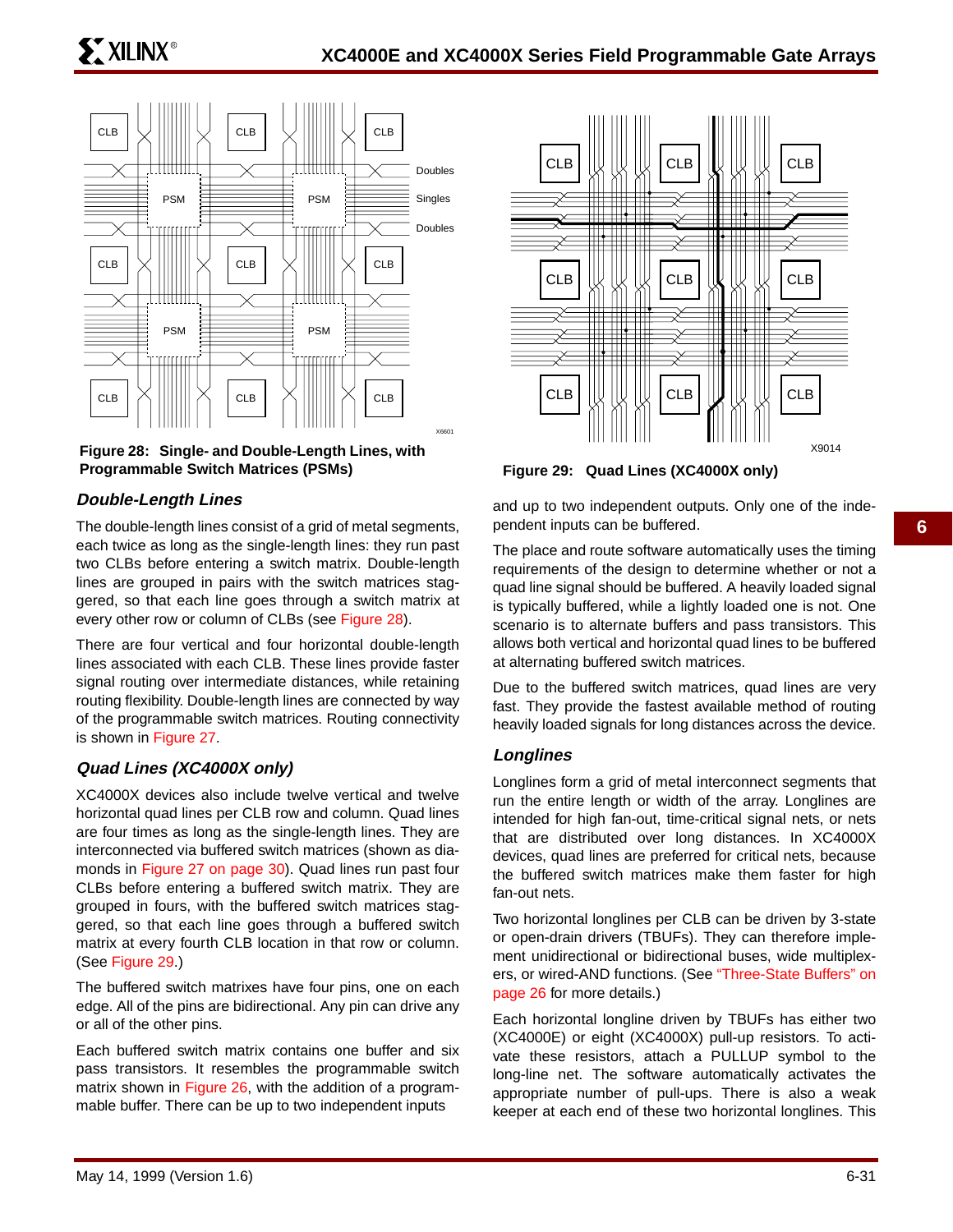circuit prevents undefined floating levels. However, it is overridden by any driver, even a pull-up resistor.

Each XC4000E longline has a programmable splitter switch at its center, as does each XC4000X longline driven by TBUFs. This switch can separate the line into two independent routing channels, each running half the width or height of the array.

Each XC4000X longline not driven by TBUFs has a buffered programmable splitter switch at the 1/4, 1/2, and 3/4 points of the array. Due to the buffering, XC4000X longline performance does not deteriorate with the larger array sizes. If the longline is split, the resulting partial longlines are independent.

Routing connectivity of the longlines is shown in Figure 27 on page 30.

## **Direct Interconnect (XC4000X only)**

The XC4000X offers two direct, efficient and fast connections between adjacent CLBs. These nets facilitate a data flow from the left to the right side of the device, or from the top to the bottom, as shown in Figure 30. Signals routed on the direct interconnect exhibit minimum interconnect propagation delay and use no general routing resources.

The direct interconnect is also present between CLBs and adjacent IOBs. Each IOB on the left and top device edges has a direct path to the nearest CLB. Each CLB on the right and bottom edges of the array has a direct path to the nearest two IOBs, since there are two IOBs for each row or column of CLBs.

The place and route software uses direct interconnect whenever possible, to maximize routing resources and minimize interconnect delays.



**Figure 30: XC4000X Direct Interconnect**

## **I/O Routing**

XC4000 Series devices have additional routing around the IOB ring. This routing is called a VersaRing. The VersaRing facilitates pin-swapping and redesign without affecting board layout. Included are eight double-length lines spanning two CLBs (four IOBs), and four longlines. Global lines and Wide Edge Decoder lines are provided. XC4000X devices also include eight octal lines.

A high-level diagram of the VersaRing is shown in Figure 31. The shaded arrows represent routing present only in XC4000X devices.

Figure 33 on page 34 is a detailed diagram of the XC4000E and XC4000X VersaRing. The area shown includes two IOBs. There are two IOBs per CLB row or column, therefore this diagram corresponds to the CLB routing diagram shown in Figure 27 on page 30. The shaded areas represent routing and routing connections present only in XC4000X devices.

## **Octal I/O Routing (XC4000X only)**

Between the XC4000X CLB array and the pad ring, eight interconnect tracks provide for versatility in pin assignment and fixed pinout flexibility. (See Figure 32 on page 33.)

These routing tracks are called octals, because they can be broken every eight CLBs (sixteen IOBs) by a programmable buffer that also functions as a splitter switch. The buffers are staggered, so each line goes through a buffer at every eighth CLB location around the device edge.

The octal lines bend around the corners of the device. The lines cross at the corners in such a way that the segment most recently buffered before the turn has the farthest distance to travel before the next buffer, as shown in Figure 32.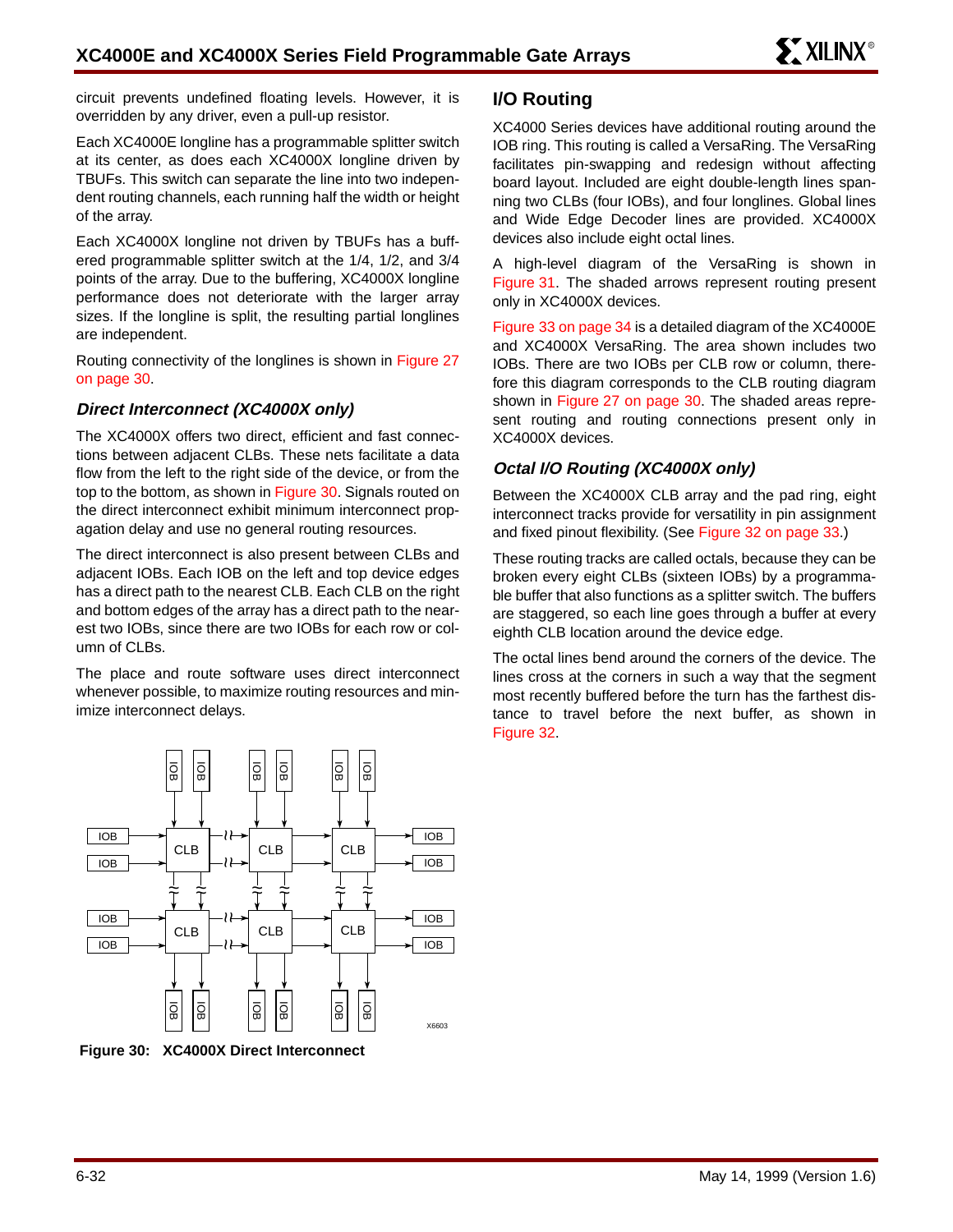

**Figure 31: High-Level Routing Diagram of XC4000 Series VersaRing (Left Edge) WED = Wide Edge Decoder, IOB = I/O Block (shaded arrows indicate XC4000X only)**



**Figure 32: XC4000X Octal I/O Routing**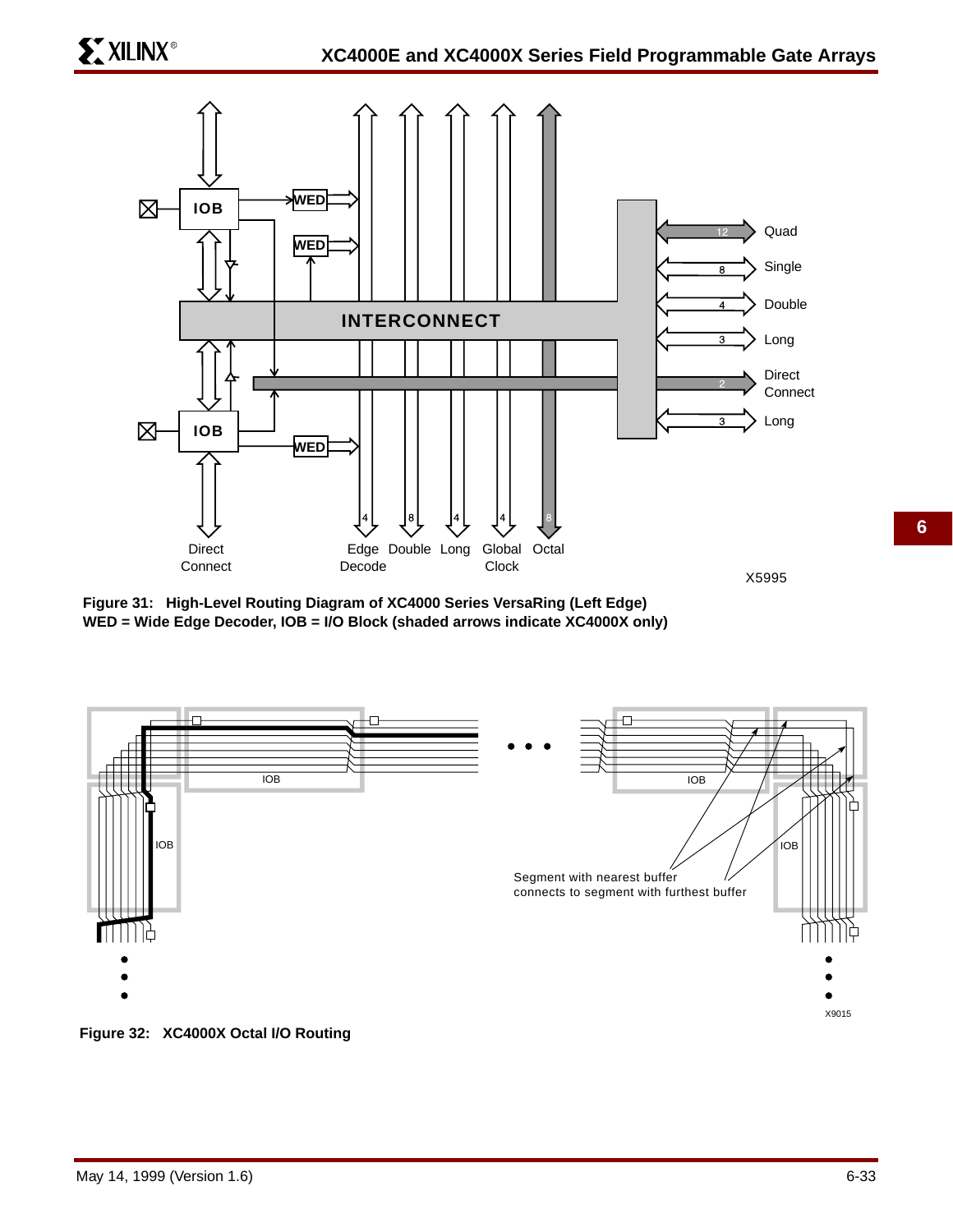**EXILINX®** 



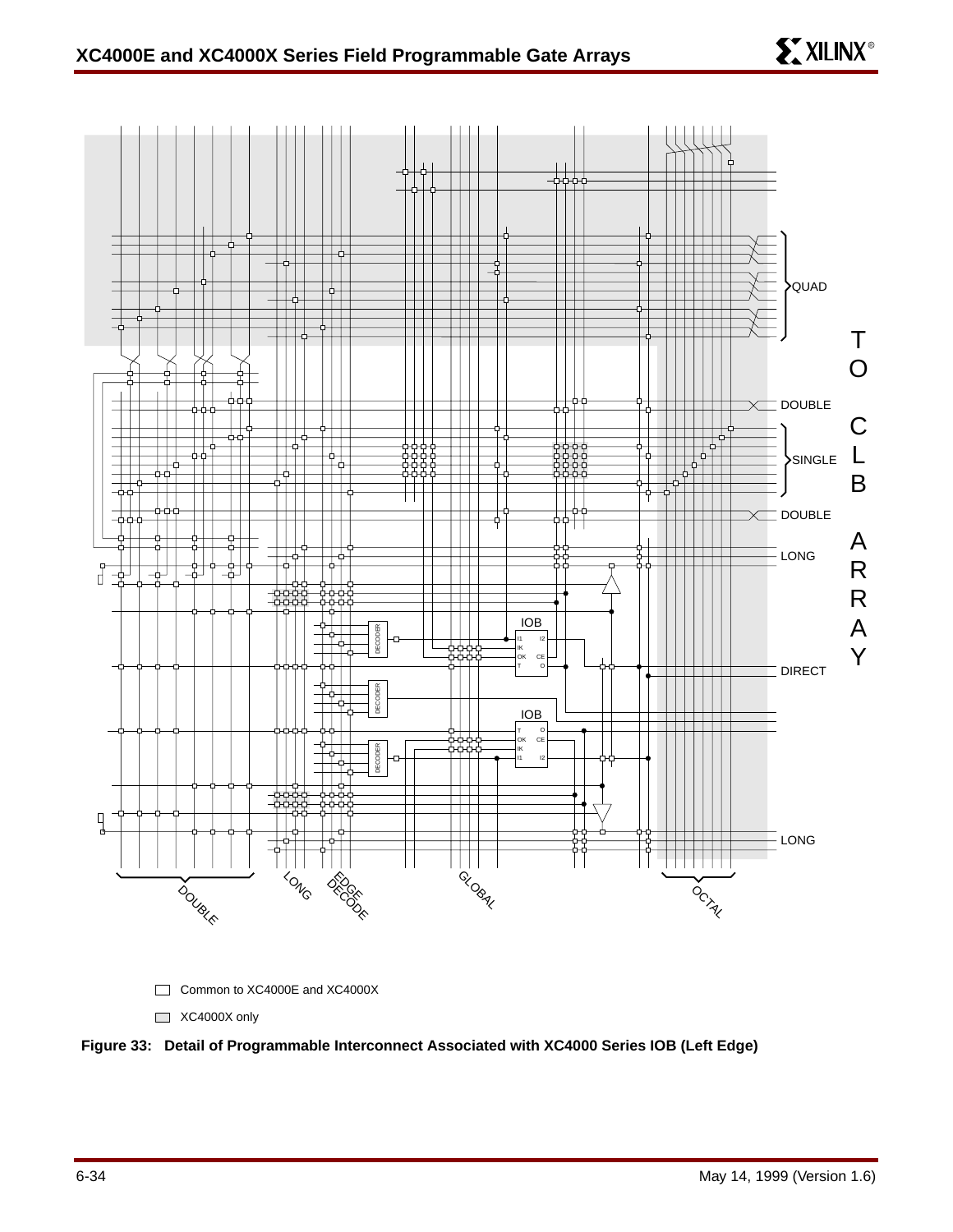IOB inputs and outputs interface with the octal lines via the single-length interconnect lines. Single-length lines are also used for communication between the octals and double-length lines, quads, and longlines within the CLB array.

Segmentation into buffered octals was found to be optimal for distributing signals over long distances around the device.

## **Global Nets and Buffers**

Both the XC4000E and the XC4000X have dedicated global networks. These networks are designed to distribute clocks and other high fanout control signals throughout the devices with minimal skew. The global buffers are described in detail in the following sections. The text descriptions and diagrams are summarized in Table 15. The table shows which CLB and IOB clock pins can be sourced by which global buffers.

In both XC4000E and XC4000X devices, placement of a library symbol called BUFG results in the software choosing the appropriate clock buffer, based on the timing requirements of the design. The detailed information in these sections is included only for reference.

## **Global Nets and Buffers (XC4000E only)**

Four vertical longlines in each CLB column are driven exclusively by special global buffers. These longlines are in addition to the vertical longlines used for standard interconnect. The four global lines can be driven by either of two types of global buffers. The clock pins of every CLB and IOB can also be sourced from local interconnect.

Two different types of clock buffers are available in the XC4000E:

- Primary Global Buffers (BUFGP)
- Secondary Global Buffers (BUFGS)

Four Primary Global buffers offer the shortest delay and negligible skew. Four Secondary Global buffers have slightly longer delay and slightly more skew due to potentially heavier loading, but offer greater flexibility when used to drive non-clock CLB inputs.

The Primary Global buffers must be driven by the semi-dedicated pads. The Secondary Global buffers can be sourced by either semi-dedicated pads or internal nets.

Each CLB column has four dedicated vertical Global lines. Each of these lines can be accessed by one particular Primary Global buffer, or by any of the Secondary Global buffers, as shown in Figure 34. Each corner of the device has one Primary buffer and one Secondary buffer.

IOBs along the left and right edges have four vertical global longlines. Top and bottom IOBs can be clocked from the global lines in the adjacent CLB column.

A global buffer should be specified for all timing-sensitive global signal distribution. To use a global buffer, place a BUFGP (primary buffer), BUFGS (secondary buffer), or BUFG (either primary or secondary buffer) element in a schematic or in HDL code. If desired, attach a LOC attribute or property to direct placement to the designated location. For example, attach a LOC=L attribute or property to a BUFGS symbol to direct that a buffer be placed in one of the two Secondary Global buffers on the left edge of the device, or a LOC=BL to indicate the Secondary Global buffer on the bottom edge of the device, on the left.

|                                                                |                          | <b>XC4000E</b> |                 | Local                          |                                |                   |
|----------------------------------------------------------------|--------------------------|----------------|-----------------|--------------------------------|--------------------------------|-------------------|
|                                                                | <b>BUFGP</b>             | <b>BUFGS</b>   | <b>BUFGLS</b>   | <b>L&amp;R</b><br><b>BUFGE</b> | <b>T&amp;B</b><br><b>BUFGE</b> | Inter-<br>connect |
| All CLBs in Quadrant                                           |                          |                |                 |                                |                                |                   |
| All CLBs in Device                                             | $\overline{\phantom{a}}$ |                | $\triangleleft$ |                                |                                |                   |
| IOBs on Adjacent Vertical<br>Half Edge                         |                          |                |                 |                                |                                |                   |
| IOBs on Adjacent Vertical<br>Full Edge                         |                          |                |                 |                                |                                |                   |
| IOBs on Adjacent Horizontal<br>Half Edge (Direct)              |                          |                |                 |                                |                                |                   |
| IOBs on Adjacent Horizontal<br>Half Edge (through CLB globals) |                          |                |                 |                                |                                |                   |
| IOBs on Adjacent Horizontal<br>Full Edge (through CLB globals) | $\mathbf{\hat{}}$        |                | ٦               |                                |                                |                   |

### **Table 15: Clock Pin Access**

 $L = Left$ ,  $R = Right$ ,  $T = Top$ ,  $B = Bottom$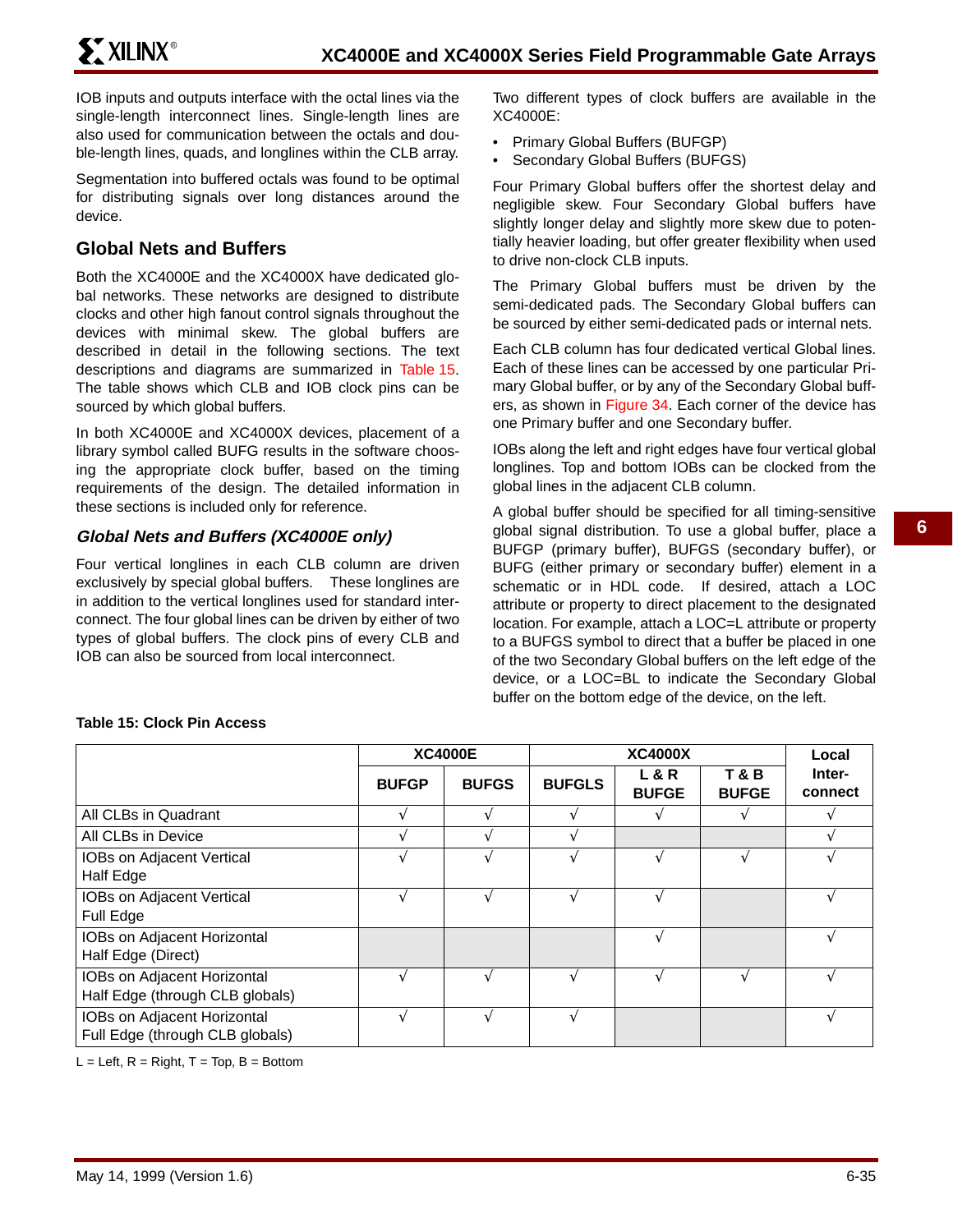

**Figure 34: XC4000E Global Net Distribution**



**Figure 35: XC4000X Global Net Distribution**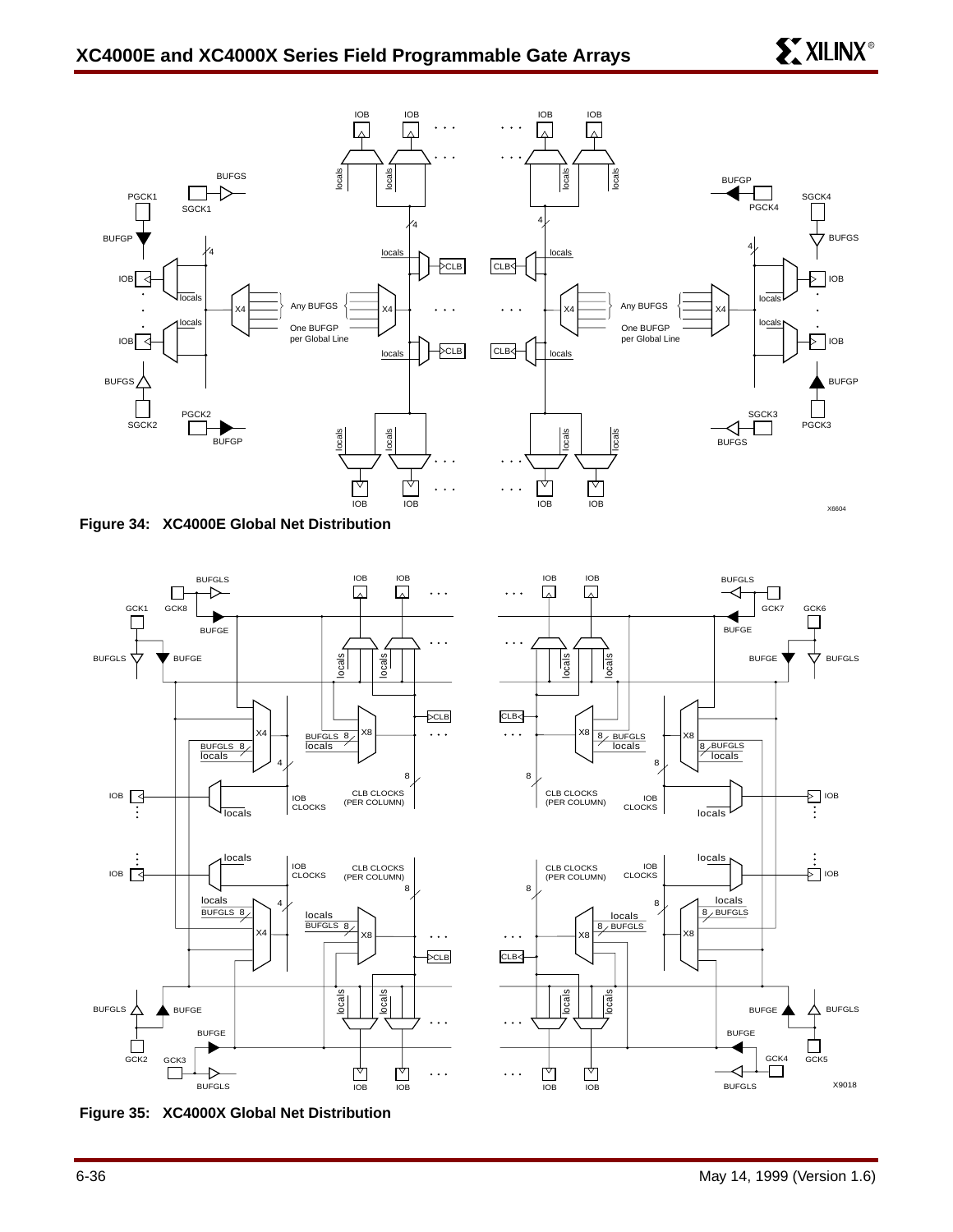## **Global Nets and Buffers (XC4000X only)**

Eight vertical longlines in each CLB column are driven by special global buffers. These longlines are in addition to the vertical longlines used for standard interconnect. The global lines are broken in the center of the array, to allow faster distribution and to minimize skew across the whole array. Each half-column global line has its own buffered multiplexer, as shown in Figure 35. The top and bottom global lines cannot be connected across the center of the device, as this connection might introduce unacceptable skew. The top and bottom halves of the global lines must be separately driven — although they can be driven by the same global buffer.

The eight global lines in each CLB column can be driven by either of two types of global buffers. They can also be driven by internal logic, because they can be accessed by single, double, and quad lines at the top, bottom, half, and quarter points. Consequently, the number of different clocks that can be used simultaneously in an XC4000X device is very large.

There are four global lines feeding the IOBs at the left edge of the device. IOBs along the right edge have eight global lines. There is a single global line along the top and bottom edges with access to the IOBs. All IOB global lines are broken at the center. They cannot be connected across the center of the device, as this connection might introduce unacceptable skew.

IOB global lines can be driven from two types of global buffers, or from local interconnect. Alternatively, top and bottom IOBs can be clocked from the global lines in the adjacent CLB column.

Two different types of clock buffers are available in the XC4000X:

- Global Low-Skew Buffers (BUFGLS)
- Global Early Buffers (BUFGE)

Global Low-Skew Buffers are the standard clock buffers. They should be used for most internal clocking, whenever a large portion of the device must be driven.

Global Early Buffers are designed to provide a faster clock access, but CLB access is limited to one-fourth of the device. They also facilitate a faster I/O interface.

Figure 35 is a conceptual diagram of the global net structure in the XC4000X.

Global Early buffers and Global Low-Skew buffers share a single pad. Therefore, the same IPAD symbol can drive one buffer of each type, in parallel. This configuration is particularly useful when using the Fast Capture latches, as described in "IOB Input Signals" on page 20. Paired Global

Early and Global Low-Skew buffers share a common input; they cannot be driven by two different signals.

#### **Choosing an XC4000X Clock Buffer**

The clocking structure of the XC4000X provides a large variety of features. However, it can be simple to use, without understanding all the details. The software automatically handles clocks, along with all other routing, when the appropriate clock buffer is placed in the design. In fact, if a buffer symbol called BUFG is placed, rather than a specific type of buffer, the software even chooses the buffer most appropriate for the design. The detailed information in this section is provided for those users who want a finer level of control over their designs.

If fine control is desired, use the following summary and Table 15 on page 35 to choose an appropriate clock buffer.

- The simplest thing to do is to use a Global Low-Skew buffer.
- If a faster clock path is needed, try a BUFG. The software will first try to use a Global Low-Skew Buffer. If timing requirements are not met, a faster buffer will automatically be used.
- If a single quadrant of the chip is sufficient for the clocked logic, and the timing requires a faster clock than the Global Low-Skew buffer, use a Global Early buffer.

#### **Global Low-Skew Buffers**

Each corner of the XC4000X device has two Global Low-Skew buffers. Any of the eight Global Low-Skew buffers can drive any of the eight vertical Global lines in a column of CLBs. In addition, any of the buffers can drive any of the four vertical lines accessing the IOBs on the left edge of the device, and any of the eight vertical lines accessing the IOBs on the right edge of the device. (See Figure 36 on page 38.)

IOBs at the top and bottom edges of the device are accessed through the vertical Global lines in the CLB array, as in the XC4000E. Any Global Low-Skew buffer can, therefore, access every IOB and CLB in the device.

The Global Low-Skew buffers can be driven by either semi-dedicated pads or internal logic.

To use a Global Low-Skew buffer, instantiate a BUFGLS element in a schematic or in HDL code. If desired, attach a LOC attribute or property to direct placement to the designated location. For example, attach a LOC=T attribute or property to direct that a BUFGLS be placed in one of the two Global Low-Skew buffers on the top edge of the device, or a LOC=TR to indicate the Global Low-Skew buffer on the top edge of the device, on the right.

**6**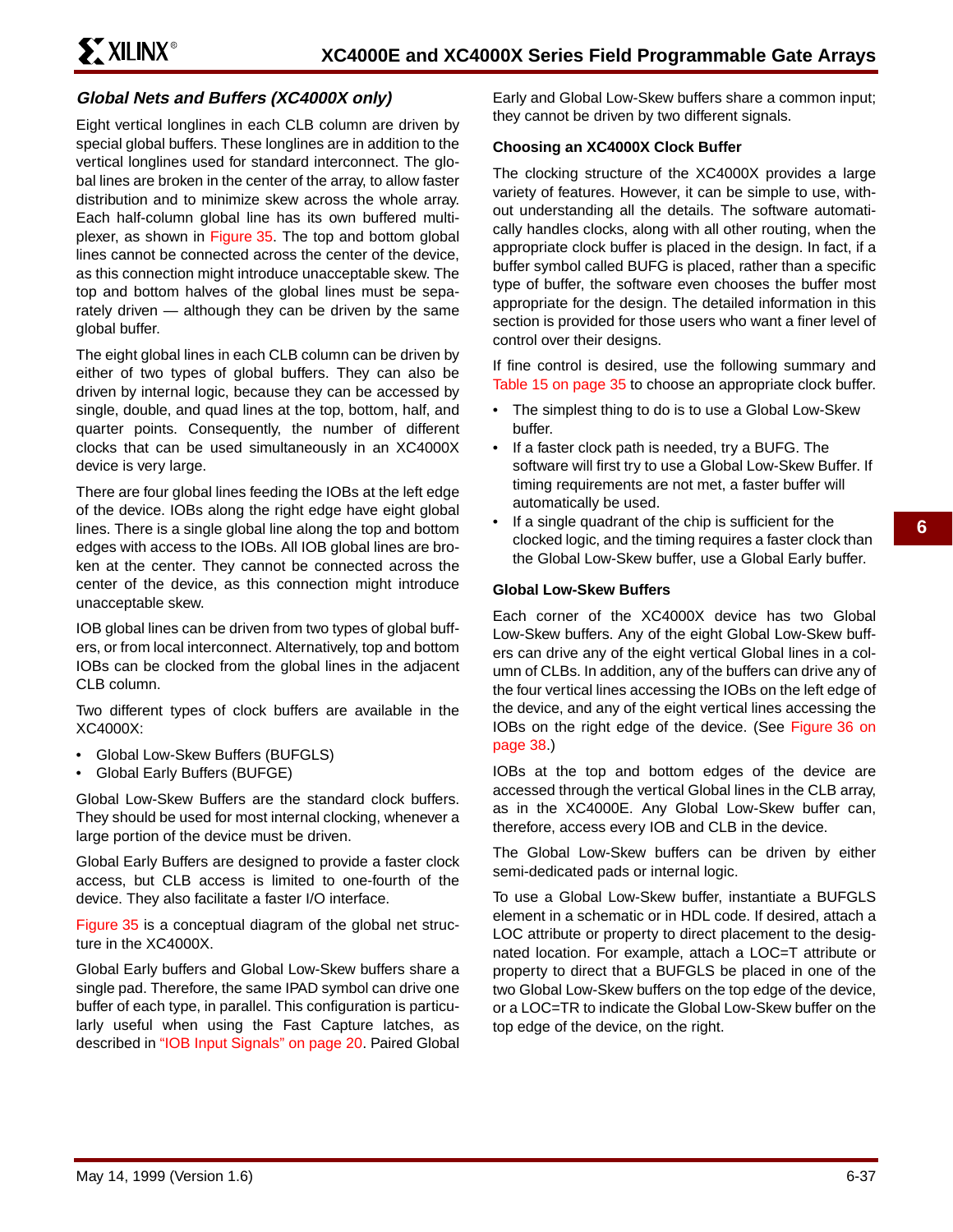

**Figure 36: Any BUFGLS (GCK1 - GCK8) Can Drive Any or All Clock Inputs on the Device**

#### **Global Early Buffers**

Each corner of the XC4000X device has two Global Early buffers. The primary purpose of the Global Early buffers is to provide an earlier clock access than the potentially heavily-loaded Global Low-Skew buffers. A clock source applied to both buffers will result in the Global Early clock edge occurring several nanoseconds earlier than the Global Low-Skew buffer clock edge, due to the lighter loading.

Global Early buffers also facilitate the fast capture of device inputs, using the Fast Capture latches described in "IOB Input Signals" on page 20. For Fast Capture, take a single clock signal, and route it through both a Global Early buffer and a Global Low-Skew buffer. (The two buffers share an input pad.) Use the Global Early buffer to clock the Fast Capture latch, and the Global Low-Skew buffer to clock the normal input flip-flop or latch, as shown in Figure 17 on page 23.

The Global Early buffers can also be used to provide a fast Clock-to-Out on device output pins. However, an early clock in the output flip-flop IOB must be taken into consideration when calculating the internal clock speed for the design.

The Global Early buffers at the left and right edges of the chip have slightly different capabilities than the ones at the top and bottom. Refer to Figure 37, Figure 38, and Figure 35 on page 36 while reading the following explanation.

Each Global Early buffer can access the eight vertical Global lines for all CLBs in the quadrant. Therefore, only one-fourth of the CLB clock pins can be accessed. This restriction is in large part responsible for the faster speed of the buffers, relative to the Global Low-Skew buffers.



**Figure 37: Left and Right BUFGEs Can Drive Any or All Clock Inputs in Same Quadrant or Edge (GCK1 is shown. GCK2, GCK5 and GCK6 are similar.)**

The left-side Global Early buffers can each drive two of the four vertical lines accessing the IOBs on the entire left edge of the device. The right-side Global Early buffers can each drive two of the eight vertical lines accessing the IOBs on the entire right edge of the device. (See Figure 37.)

Each left and right Global Early buffer can also drive half of the IOBs along either the top or bottom edge of the device, using a dedicated line that can only be accessed through the Global Early buffers.

The top and bottom Global Early buffers can drive half of the IOBs along either the left or right edge of the device, as shown in Figure 38. They can only access the top and bottom IOBs via the CLB global lines.



**Figure 38: Top and Bottom BUFGEs Can Drive Any or All Clock Inputs in Same Quadrant (GCK8 is shown. GCK3, GCK4 and GCK7 are similar.)**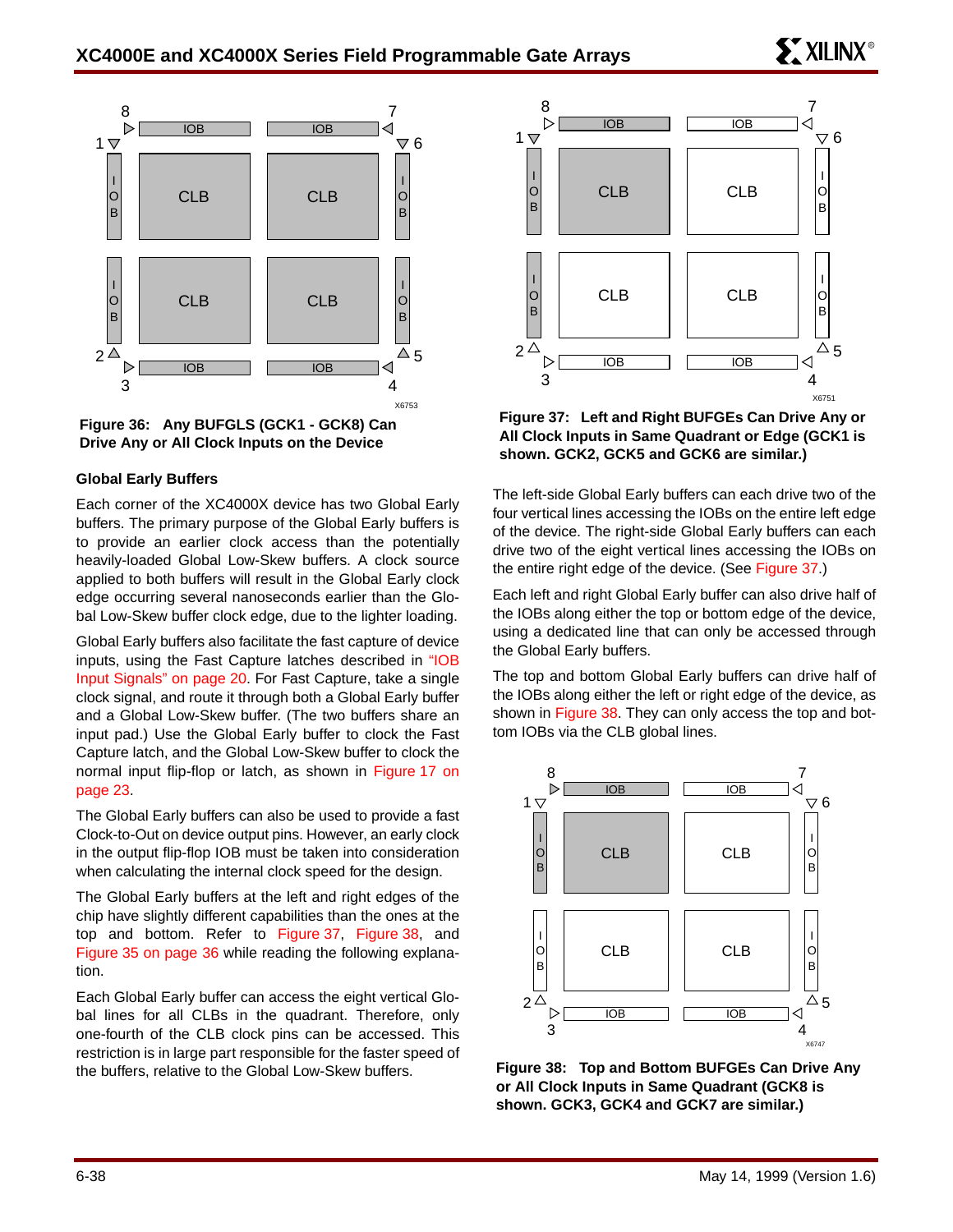The top and bottom Global Early buffers are about 1 ns slower clock to out than the left and right Global Early buffers.

The Global Early buffers can be driven by either semi-dedicated pads or internal logic. They share pads with the Global Low-Skew buffers, so a single net can drive both global buffers, as described above.

To use a Global Early buffer, place a BUFGE element in a schematic or in HDL code. If desired, attach a LOC attribute or property to direct placement to the designated location. For example, attach a LOC=T attribute or property to direct that a BUFGE be placed in one of the two Global Early buffers on the top edge of the device, or a LOC=TR to indicate the Global Early buffer on the top edge of the device, on the right.

## **Power Distribution**

Power for the FPGA is distributed through a grid to achieve high noise immunity and isolation between logic and I/O. Inside the FPGA, a dedicated Vcc and Ground ring surrounding the logic array provides power to the I/O drivers, as shown in Figure 39. An independent matrix of Vcc and Ground lines supplies the interior logic of the device.

This power distribution grid provides a stable supply and ground for all internal logic, providing the external package power pins are all connected and appropriately de-coupled. Typically, a 0.1 µF capacitor connected between each Vcc pin and the board's Ground plane will provide adequate de-coupling.

Output buffers capable of driving/sinking the specified 12 mA loads under specified worst-case conditions may be capable of driving/sinking up to 10 times as much current under best case conditions.

Noise can be reduced by minimizing external load capacitance and reducing simultaneous output transitions in the same direction. It may also be beneficial to locate heavily loaded output buffers near the Ground pads. The I/O Block output buffers have a slew-rate limited mode (default) which should be used where output rise and fall times are not speed-critical.



**Figure 39: XC4000 Series Power Distribution**

## **Pin Descriptions**

There are three types of pins in the XC4000 Series devices:

- Permanently dedicated pins
- User I/O pins that can have special functions
- Unrestricted user-programmable I/O pins.

Before and during configuration, all outputs not used for the configuration process are 3-stated with a 50 kΩ - 100 kΩ pull-up resistor.

After configuration, if an IOB is unused it is configured as an input with a 50 kΩ - 100 kΩ pull-up resistor.

XC4000 Series devices have no dedicated Reset input. Any user I/O can be configured to drive the Global Set/Reset net, GSR. See "Global Set/Reset" on page 11 for more information on GSR.

XC4000 Series devices have no Powerdown control input, as the XC3000 and XC2000 families do. The XC3000/XC2000 Powerdown control also 3-stated all of the device

I/O pins. For XC4000 Series devices, use the global 3-state net, GTS, instead. This net 3-states all outputs, but does not place the device in low-power mode. See "IOB Output Signals" on page 23 for more information on GTS.

Device pins for XC4000 Series devices are described in Table 16. Pin functions during configuration for each of the seven configuration modes are summarized in Table 22 on page 58, in the "Configuration Timing" section.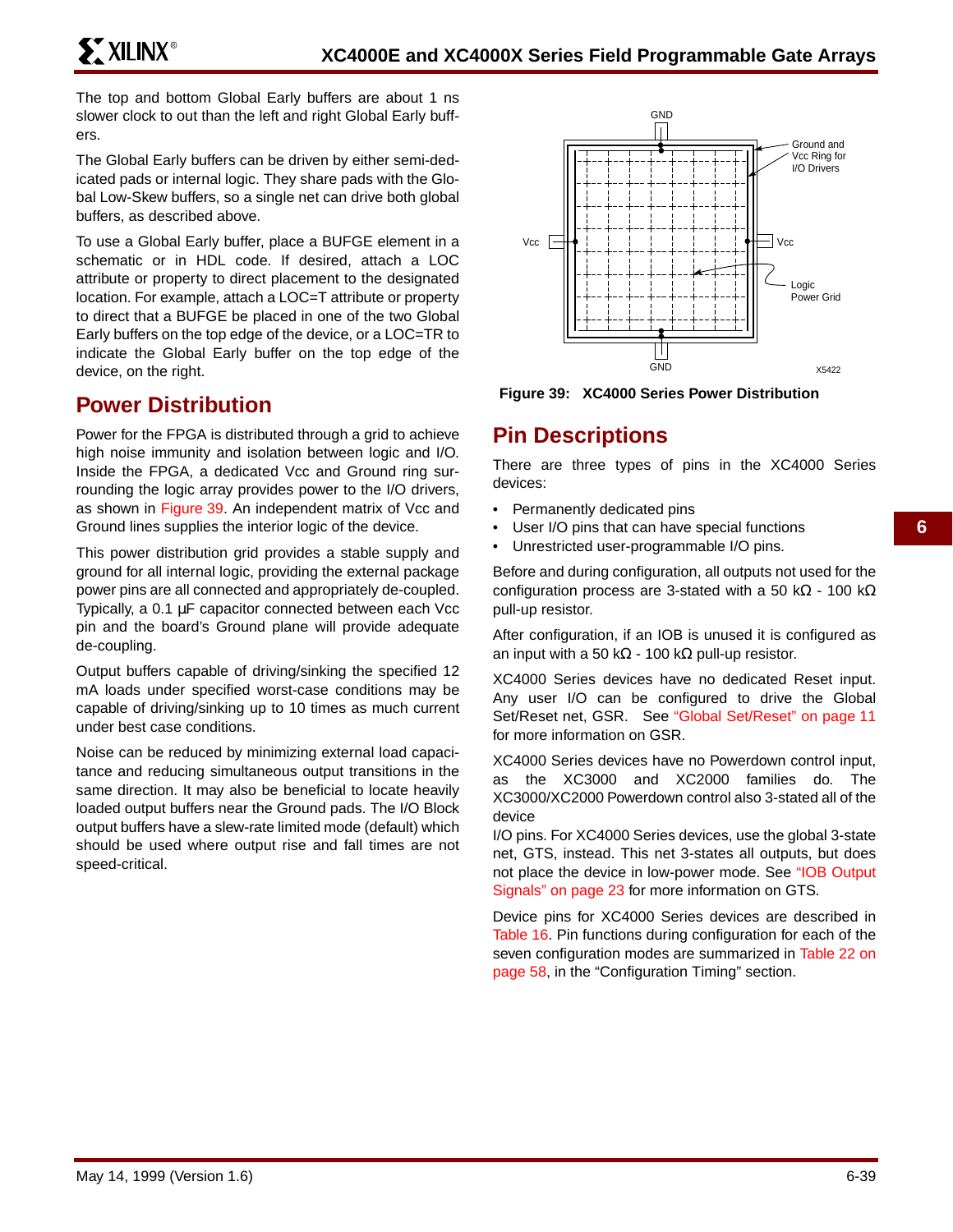### **Table 16: Pin Descriptions**

|                                   | I/O           | I/O                             |                                                                                                                                                                                                                                                                                                                                                                                                                                                                                                                                                                                                                                                                                                                                                                                                                                                                                                          |  |  |
|-----------------------------------|---------------|---------------------------------|----------------------------------------------------------------------------------------------------------------------------------------------------------------------------------------------------------------------------------------------------------------------------------------------------------------------------------------------------------------------------------------------------------------------------------------------------------------------------------------------------------------------------------------------------------------------------------------------------------------------------------------------------------------------------------------------------------------------------------------------------------------------------------------------------------------------------------------------------------------------------------------------------------|--|--|
|                                   | <b>During</b> | <b>After</b>                    |                                                                                                                                                                                                                                                                                                                                                                                                                                                                                                                                                                                                                                                                                                                                                                                                                                                                                                          |  |  |
| <b>Pin Name</b>                   | Config.       | Config.                         | <b>Pin Description</b>                                                                                                                                                                                                                                                                                                                                                                                                                                                                                                                                                                                                                                                                                                                                                                                                                                                                                   |  |  |
| <b>Permanently Dedicated Pins</b> |               |                                 |                                                                                                                                                                                                                                                                                                                                                                                                                                                                                                                                                                                                                                                                                                                                                                                                                                                                                                          |  |  |
| <b>VCC</b>                        |               |                                 | Eight or more (depending on package) connections to the nominal +5 V supply voltage<br>(+3.3 V for low-voltage devices). All must be connected, and each must be decoupled<br>with a $0.01 - 0.1 \mu F$ capacitor to Ground.                                                                                                                                                                                                                                                                                                                                                                                                                                                                                                                                                                                                                                                                             |  |  |
| <b>GND</b>                        | $\mathbf{I}$  |                                 | Eight or more (depending on package type) connections to Ground. All must be con-<br>nected.                                                                                                                                                                                                                                                                                                                                                                                                                                                                                                                                                                                                                                                                                                                                                                                                             |  |  |
| <b>CCLK</b>                       | I or O        | $\mathbf{I}$                    | During configuration, Configuration Clock (CCLK) is an output in Master modes or Asyn-<br>chronous Peripheral mode, but is an input in Slave mode and Synchronous Peripheral<br>mode. After configuration, CCLK has a weak pull-up resistor and can be selected as the<br>Readback Clock. There is no CCLK High or Low time restriction on XC4000 Series de-<br>vices, except during Readback. See "Violating the Maximum High and Low Time Spec-<br>ification for the Readback Clock" on page 56 for an explanation of this exception.                                                                                                                                                                                                                                                                                                                                                                  |  |  |
| <b>DONE</b>                       | I/O           | O                               | DONE is a bidirectional signal with an optional internal pull-up resistor. As an output, it<br>indicates the completion of the configuration process. As an input, a Low level on DONE<br>can be configured to delay the global logic initialization and the enabling of outputs.<br>The optional pull-up resistor is selected as an option in the XACTstep program that cre-<br>ates the configuration bitstream. The resistor is included by default.                                                                                                                                                                                                                                                                                                                                                                                                                                                  |  |  |
| <b>PROGRAM</b>                    | T             |                                 | PROGRAM is an active Low input that forces the FPGA to clear its configuration mem-<br>ory. It is used to initiate a configuration cycle. When PROGRAM goes High, the FPGA<br>finishes the current clear cycle and executes another complete clear cycle, before it<br>goes into a WAIT state and releases INIT.<br>The PROGRAM pin has a permanent weak pull-up, so it need not be externally pulled<br>up to Vcc.                                                                                                                                                                                                                                                                                                                                                                                                                                                                                      |  |  |
|                                   |               |                                 | User I/O Pins That Can Have Special Functions                                                                                                                                                                                                                                                                                                                                                                                                                                                                                                                                                                                                                                                                                                                                                                                                                                                            |  |  |
| <b>RDY/BUSY</b>                   | O             | 1/O                             | During Peripheral mode configuration, this pin indicates when it is appropriate to write<br>another byte of data into the FPGA. The same status is also available on D7 in Asyn-<br>chronous Peripheral mode, if a read operation is performed when the device is selected.<br>After configuration, RDY/BUSY is a user-programmable I/O pin.<br>RDY/BUSY is pulled High with a high-impedance pull-up prior to INIT going High.                                                                                                                                                                                                                                                                                                                                                                                                                                                                          |  |  |
| <b>RCLK</b>                       | O             | I/O                             | During Master Parallel configuration, each change on the A0-A17 outputs (A0 - A21 for<br>XC4000X) is preceded by a rising edge on RCLK, a redundant output signal. RCLK is<br>useful for clocked PROMs. It is rarely used during configuration. After configuration,<br>RCLK is a user-programmable I/O pin.                                                                                                                                                                                                                                                                                                                                                                                                                                                                                                                                                                                             |  |  |
| M0, M1, M2                        |               | $1(M0)$ ,<br>$O(M1)$ ,<br>1(M2) | As Mode inputs, these pins are sampled after INIT goes High to determine the configu-<br>ration mode to be used. After configuration, M0 and M2 can be used as inputs, and M1<br>can be used as a 3-state output. These three pins have no associated input or output<br>registers.<br>During configuration, these pins have weak pull-up resistors. For the most popular con-<br>figuration mode, Slave Serial, the mode pins can thus be left unconnected. The three<br>mode inputs can be individually configured with or without weak pull-up or pull-down re-<br>sistors. A pull-down resistor value of 4.7 $k\Omega$ is recommended.<br>These pins can only be used as inputs or outputs when called out by special schematic<br>definitions. To use these pins, place the library components MD0, MD1, and MD2 in-<br>stead of the usual pad symbols. Input or output buffers must still be used. |  |  |
| <b>TDO</b>                        | O             | O                               | If boundary scan is used, this pin is the Test Data Output. If boundary scan is not used,<br>this pin is a 3-state output without a register, after configuration is completed.<br>This pin can be user output only when called out by special schematic definitions. To<br>use this pin, place the library component TDO instead of the usual pad symbol. An out-<br>put buffer must still be used.                                                                                                                                                                                                                                                                                                                                                                                                                                                                                                     |  |  |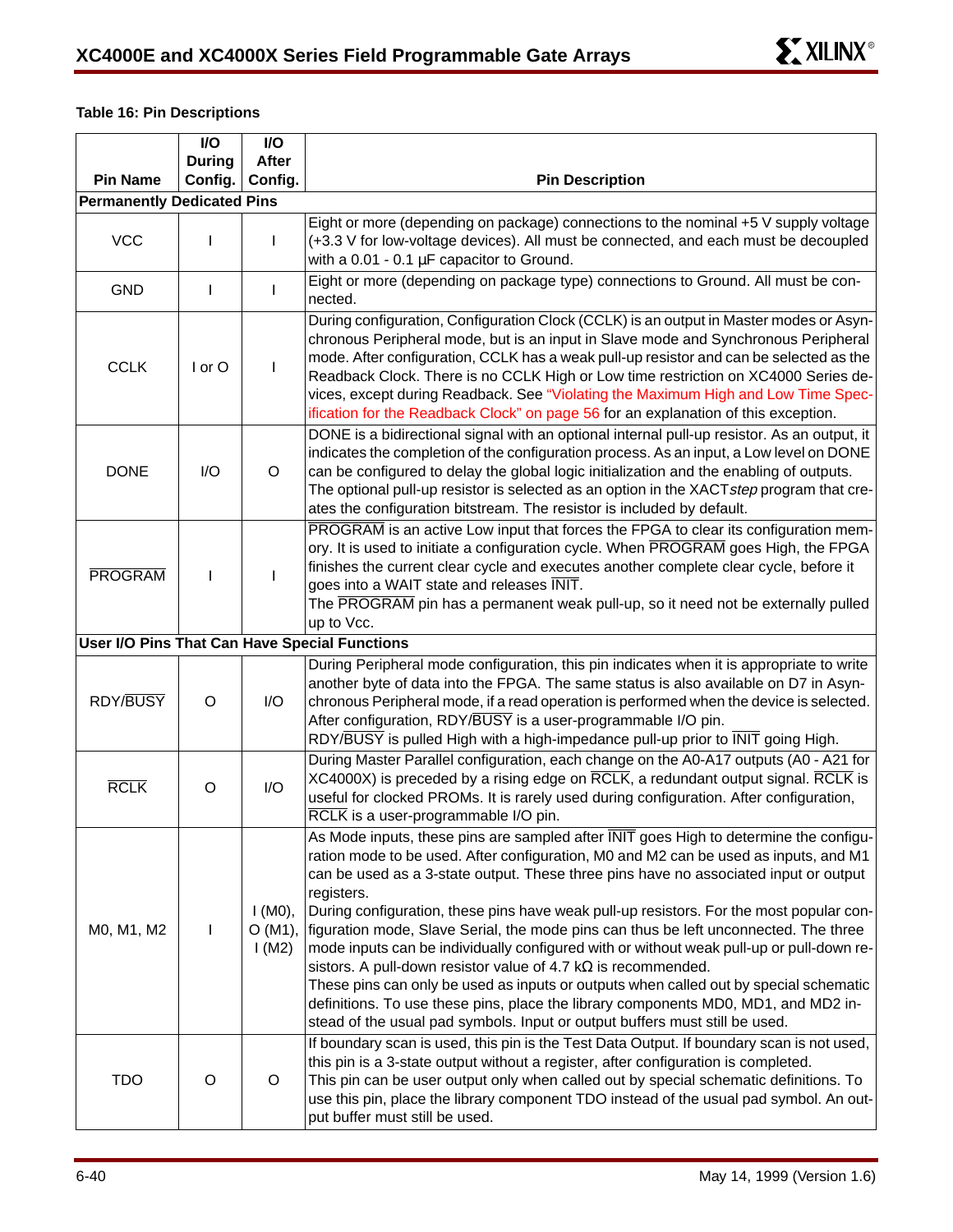$\Box$ 

## **Table 16: Pin Descriptions (Continued)**

 $\overline{\phantom{a}}$ 

|                                                                   | I/O<br><b>During</b> | I/O<br>After          |                                                                                                                                                                                                                                                                                                                                                                                                                                                                                                                                                                                                                                                                                                                     |  |  |  |  |
|-------------------------------------------------------------------|----------------------|-----------------------|---------------------------------------------------------------------------------------------------------------------------------------------------------------------------------------------------------------------------------------------------------------------------------------------------------------------------------------------------------------------------------------------------------------------------------------------------------------------------------------------------------------------------------------------------------------------------------------------------------------------------------------------------------------------------------------------------------------------|--|--|--|--|
| <b>Pin Name</b>                                                   | Config.              | Config.               | <b>Pin Description</b>                                                                                                                                                                                                                                                                                                                                                                                                                                                                                                                                                                                                                                                                                              |  |  |  |  |
| TDI, TCK,<br><b>TMS</b>                                           |                      | I/O<br>or I<br>(JTAG) | If boundary scan is used, these pins are Test Data In, Test Clock, and Test Mode Select<br>inputs respectively. They come directly from the pads, bypassing the IOBs. These pins<br>can also be used as inputs to the CLB logic after configuration is completed.<br>If the BSCAN symbol is not placed in the design, all boundary scan functions are inhib-<br>ited once configuration is completed, and these pins become user-programmable I/O.<br>In this case, they must be called out by special schematic definitions. To use these pins,<br>place the library components TDI, TCK, and TMS instead of the usual pad symbols. In-<br>put or output buffers must still be used.                               |  |  |  |  |
| <b>HDC</b>                                                        | O                    | I/O                   | High During Configuration (HDC) is driven High until the I/O go active. It is available as<br>a control output indicating that configuration is not yet completed. After configuration,<br>HDC is a user-programmable I/O pin.                                                                                                                                                                                                                                                                                                                                                                                                                                                                                      |  |  |  |  |
| <b>LDC</b>                                                        | O                    | I/O                   | Low During Configuration (LDC) is driven Low until the I/O go active. It is available as a<br>control output indicating that configuration is not yet completed. After configuration,<br>LDC is a user-programmable I/O pin.                                                                                                                                                                                                                                                                                                                                                                                                                                                                                        |  |  |  |  |
| <b>INIT</b>                                                       | I/O                  | I/O                   | Before and during configuration, $\overline{INIT}$ is a bidirectional signal. A 1 k $\Omega$ - 10 k $\Omega$ external<br>pull-up resistor is recommended.<br>As an active-Low open-drain output, $\overline{NIT}$ is held Low during the power stabilization and<br>internal clearing of the configuration memory. As an active-Low input, it can be used<br>to hold the FPGA in the internal WAIT state before the start of configuration. Master<br>mode devices stay in a WAIT state an additional 30 to 300 µs after INIT has gone High.<br>During configuration, a Low on this output indicates that a configuration data error has<br>occurred. After the I/O go active, INIT is a user-programmable I/O pin. |  |  |  |  |
| PGCK1-<br>PGCK4<br>(XC4000E<br>only)                              | Weak<br>Pull-up      | I or I/O              | Four Primary Global inputs each drive a dedicated internal global net with short delay<br>and minimal skew. If not used to drive a global buffer, any of these pins is a user-pro-<br>grammable I/O.<br>The PGCK1-PGCK4 pins drive the four Primary Global Buffers. Any input pad symbol<br>connected directly to the input of a BUFGP symbol is automatically placed on one of<br>these pins.                                                                                                                                                                                                                                                                                                                      |  |  |  |  |
| SGCK1-<br>SGCK4<br>(XC4000E<br>only)                              | Weak<br>Pull-up      | I or I/O              | Four Secondary Global inputs each drive a dedicated internal global net with short delay<br>and minimal skew. These internal global nets can also be driven from internal logic. If<br>not used to drive a global net, any of these pins is a user-programmable I/O pin.<br>The SGCK1-SGCK4 pins provide the shortest path to the four Secondary Global Buff-<br>ers. Any input pad symbol connected directly to the input of a BUFGS symbol is auto-<br>matically placed on one of these pins.                                                                                                                                                                                                                     |  |  |  |  |
| GCK1 -<br>GCK8<br>(XC4000X<br>only)                               | Weak<br>Pull-up      | I or I/O              | Eight inputs can each drive a Global Low-Skew buffer. In addition, each can drive a Glo-<br>bal Early buffer. Each pair of global buffers can also be driven from internal logic, but<br>must share an input signal. If not used to drive a global buffer, any of these pins is a<br>user-programmable I/O.<br>Any input pad symbol connected directly to the input of a BUFGLS or BUFGE symbol<br>is automatically placed on one of these pins.                                                                                                                                                                                                                                                                    |  |  |  |  |
| FCLK1 -<br>FCLK4<br>(XC4000XLA<br>and<br><b>XC4000XV</b><br>only) | Weak<br>Pull-up      | I or I/O              | Four inputs can each drive a Fast Clock (FCLK) buffer which can deliver a clock signal<br>to any IOB clock input in the octant of the die served by the Fast Clock buffer. Two Fast<br>Clock buffers serve the two IOB octants on the left side of the die and the other two Fast<br>Clock buffers serve the two IOB octants on the right side of the die. On each side of the<br>die, one Fast Clock buffer serves the upper octant and the other serves the lower octant.<br>If not used to drive a Fast Clock buffer, any of these pins is a user-programmable I/O.                                                                                                                                              |  |  |  |  |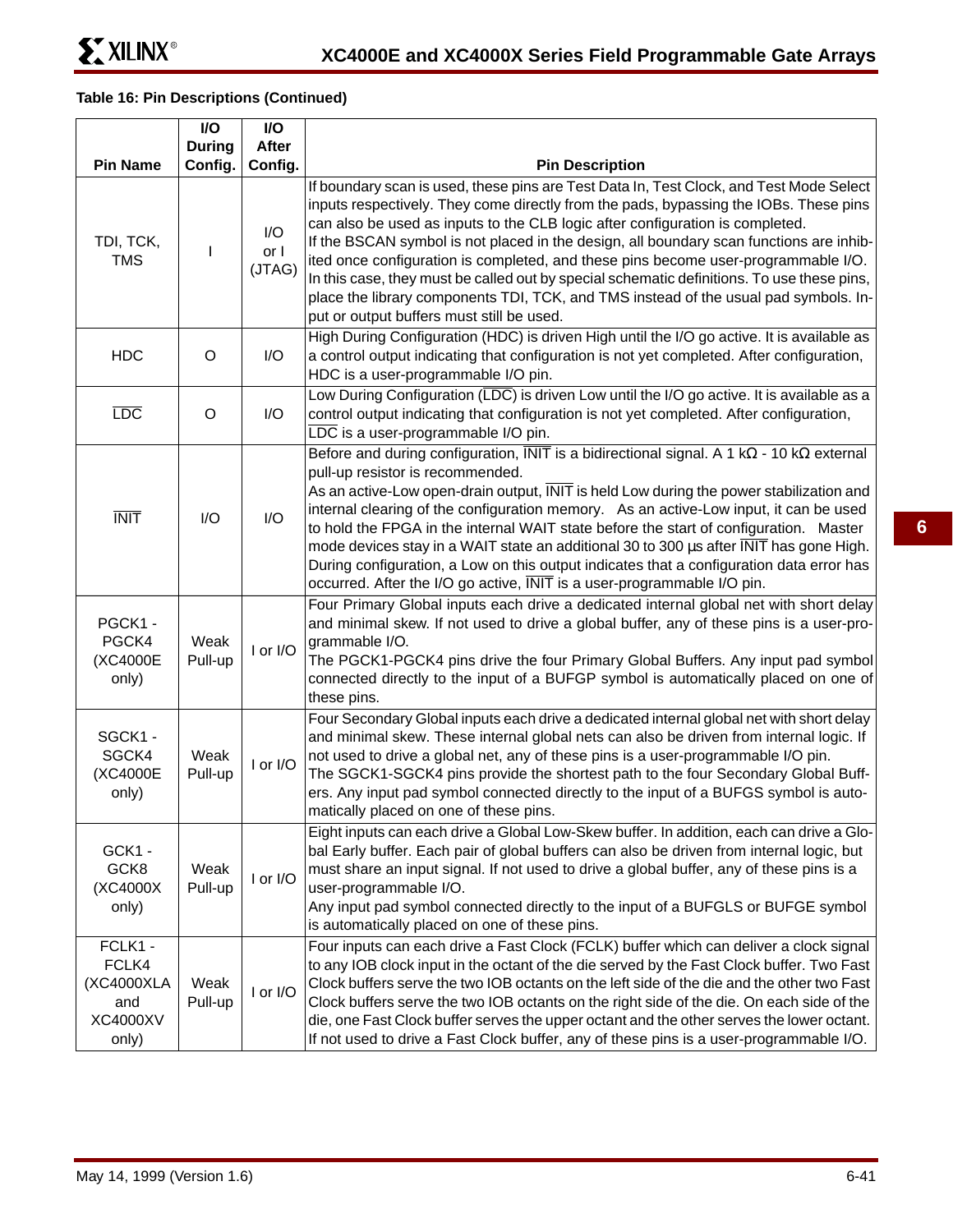| <b>Pin Name</b>                                                            | <b>During</b><br>Config. | <b>After</b><br>Config. | <b>Pin Description</b>                                                                                                                                                                                                                                                                                                                                                                                                                                                                                                                                                                                                                                                                                                          |
|----------------------------------------------------------------------------|--------------------------|-------------------------|---------------------------------------------------------------------------------------------------------------------------------------------------------------------------------------------------------------------------------------------------------------------------------------------------------------------------------------------------------------------------------------------------------------------------------------------------------------------------------------------------------------------------------------------------------------------------------------------------------------------------------------------------------------------------------------------------------------------------------|
|                                                                            |                          |                         |                                                                                                                                                                                                                                                                                                                                                                                                                                                                                                                                                                                                                                                                                                                                 |
| $\overline{CS0}$ , CS1,<br>$\overline{\text{WS}}$ , $\overline{\text{RS}}$ |                          | I/O                     | These four inputs are used in Asynchronous Peripheral mode. The chip is selected<br>when $\overline{CS0}$ is Low and CS1 is High. While the chip is selected, a Low on Write Strobe<br>$(\overline{\text{WS}})$ loads the data present on the D0 - D7 inputs into the internal data buffer. A Low<br>on Read Strobe $(\overline{RS})$ changes D7 into a status output — High if Ready, Low if Busy —<br>and drives D0 - D6 High.<br>In Express mode, CS1 is used as a serial-enable signal for daisy-chaining.<br>$\overline{\text{WS}}$ and $\overline{\text{RS}}$ should be mutually exclusive, but if both are Low simultaneously, the Write<br>Strobe overrides. After configuration, these are user-programmable I/O pins. |
| A0 - A17                                                                   | O                        | 1/O                     | During Master Parallel configuration, these 18 output pins address the configuration<br>EPROM. After configuration, they are user-programmable I/O pins.                                                                                                                                                                                                                                                                                                                                                                                                                                                                                                                                                                        |
| A18 - A21<br>(XC4003XL to<br><b>XC4085XL)</b>                              | O                        | $\mathsf{IO}$           | During Master Parallel configuration with an XC4000X master, these 4 output pins add<br>4 more bits to address the configuration EPROM. After configuration, they are user-pro-<br>grammable I/O pins. (See Master Parallel Configuration section for additional details.)                                                                                                                                                                                                                                                                                                                                                                                                                                                      |
| D0 - D7                                                                    |                          | 1/O                     | During Master Parallel and Peripheral configuration, these eight input pins receive con-<br>figuration data. After configuration, they are user-programmable I/O pins.                                                                                                                                                                                                                                                                                                                                                                                                                                                                                                                                                          |
| <b>DIN</b>                                                                 |                          | 1/O                     | During Slave Serial or Master Serial configuration, DIN is the serial configuration data<br>input receiving data on the rising edge of CCLK. During Parallel configuration, DIN is<br>the D0 input. After configuration, DIN is a user-programmable I/O pin.                                                                                                                                                                                                                                                                                                                                                                                                                                                                    |
| <b>DOUT</b>                                                                | O                        | $\mathsf{IO}$           | During configuration in any mode but Express mode, DOUT is the serial configuration<br>data output that can drive the DIN of daisy-chained slave FPGAs. DOUT data changes<br>on the falling edge of CCLK, one-and-a-half CCLK periods after it was received at the<br>DIN input.<br>In Express modefor XC4000E and XC4000X only, DOUT is the status output that can<br>drive the CS1 of daisy-chained FPGAs, to enable and disable downstream devices.<br>After configuration, DOUT is a user-programmable I/O pin.                                                                                                                                                                                                             |
| <b>Unrestricted User-Programmable I/O Pins</b>                             |                          |                         |                                                                                                                                                                                                                                                                                                                                                                                                                                                                                                                                                                                                                                                                                                                                 |
| I/O                                                                        | Weak<br>Pull-up          | I/O                     | These pins can be configured to be input and/or output after configuration is completed.<br>Before configuration is completed, these pins have an internal high-value pull-up resis-<br>tor (25 k $\Omega$ - 100 k $\Omega$ ) that defines the logic level as High.                                                                                                                                                                                                                                                                                                                                                                                                                                                             |

## **Table 16: Pin Descriptions (Continued) I/O**

**I/O**

 $\mathbb{R}^n$ 

## **Boundary Scan**

The 'bed of nails' has been the traditional method of testing electronic assemblies. This approach has become less appropriate, due to closer pin spacing and more sophisticated assembly methods like surface-mount technology and multi-layer boards. The IEEE Boundary Scan Standard 1149.1 was developed to facilitate board-level testing of electronic assemblies. Design and test engineers can imbed a standard test logic structure in their device to achieve high fault coverage for I/O and internal logic. This structure is easily implemented with a four-pin interface on any boundary scan-compatible IC. IEEE 1149.1-compatible devices may be serial daisy-chained together, connected in parallel, or a combination of the two.

The XC4000 Series implements IEEE 1149.1-compatible BYPASS, PRELOAD/SAMPLE and EXTEST boundary scan instructions. When the boundary scan configuration option is selected, three normal user I/O pins become dedicated inputs for these functions. Another user output pin becomes the dedicated boundary scan output. The details

of how to enable this circuitry are covered later in this section.

By exercising these input signals, the user can serially load commands and data into these devices to control the driving of their outputs and to examine their inputs. This method is an improvement over bed-of-nails testing. It avoids the need to over-drive device outputs, and it reduces the user interface to four pins. An optional fifth pin, a reset for the control logic, is described in the standard but is not implemented in Xilinx devices.

The dedicated on-chip logic implementing the IEEE 1149.1 functions includes a 16-state machine, an instruction register and a number of data registers. The functional details can be found in the IEEE 1149.1 specification and are also discussed in the Xilinx application note XAPP 017: "Boundary Scan in XC4000 Devices."

Figure 40 on page 43 shows a simplified block diagram of the XC4000E Input/Output Block with boundary scan implemented. XC4000X boundary scan logic is identical.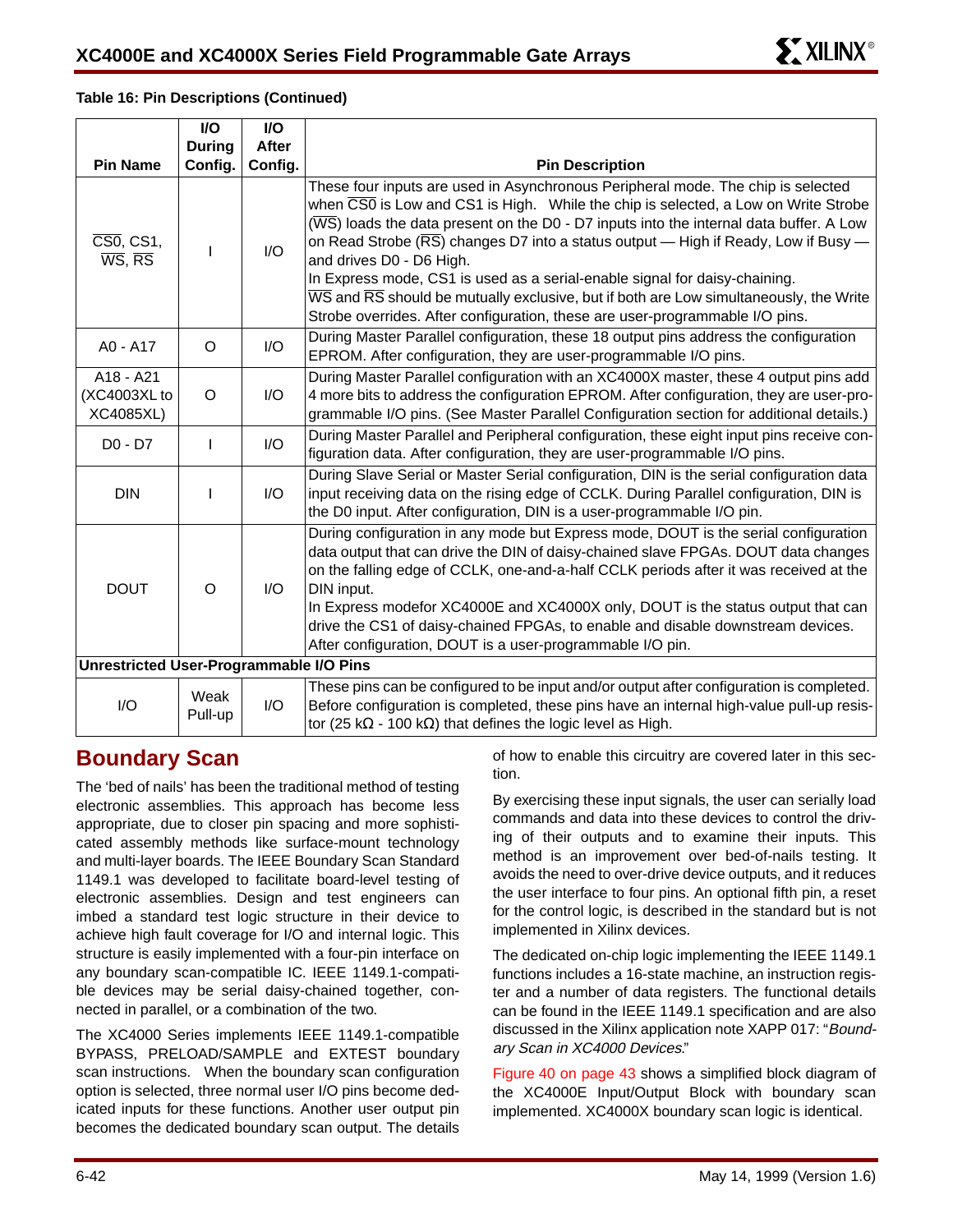**XXILINX®** 

Figure 41 on page 44 is a diagram of the XC4000 Series boundary scan logic. It includes three bits of Data Register per IOB, the IEEE 1149.1 Test Access Port controller, and the Instruction Register with decodes.

XC4000 Series devices can also be configured through the boundary scan logic. See "Readback" on page 55.

## **Data Registers**

The primary data register is the boundary scan register. For each IOB pin in the FPGA, bonded or not, it includes three bits for In, Out and 3-State Control. Non-IOB pins have appropriate partial bit population for In or Out only. PRO-GRAM, CCLK and DONE are not included in the boundary scan register. Each EXTEST CAPTURE-DR state captures all In, Out, and 3-state pins.

The data register also includes the following non-pin bits: TDO.T, and TDO.O, which are always bits 0 and 1 of the data register, respectively, and BSCANT.UPD, which is always the last bit of the data register. These three boundary scan bits are special-purpose Xilinx test signals.

The other standard data register is the single flip-flop BYPASS register. It synchronizes data being passed through the FPGA to the next downstream boundary scan device.

The FPGA provides two additional data registers that can be specified using the BSCAN macro. The FPGA provides two user pins (BSCAN.SEL1 and BSCAN.SEL2) which are the decodes of two user instructions. For these instructions, two corresponding pins (BSCAN.TDO1 and BSCAN.TDO2) allow user scan data to be shifted out on TDO. The data register clock (BSCAN.DRCK) is available for control of test logic which the user may wish to implement with CLBs. The NAND of TCK and RUN-TEST-IDLE is also provided (BSCAN.IDLE).



**Figure 40: Block Diagram of XC4000E IOB with Boundary Scan (some details not shown). XC4000X Boundary Scan Logic is Identical.**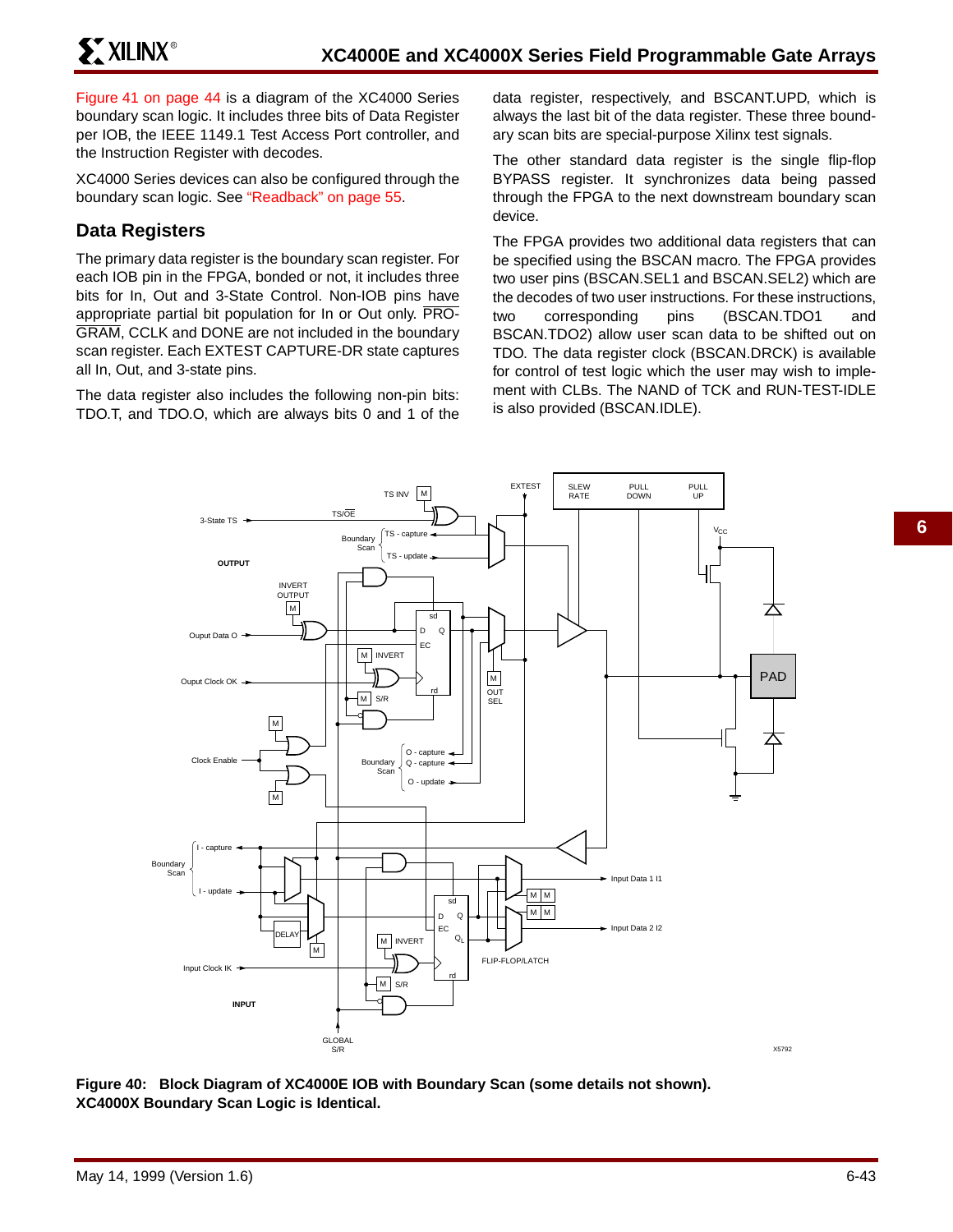

**Figure 41: XC4000 Series Boundary Scan Logic**

## **Instruction Set**

The XC4000 Series boundary scan instruction set also includes instructions to configure the device and read back the configuration data. The instruction set is coded as shown in Table 17.

## **Bit Sequence**

The bit sequence within each IOB is: In, Out, 3-State. The input-only M0 and M2 mode pins contribute only the In bit to the boundary scan I/O data register, while the output-only M1 pin contributes all three bits.

The first two bits in the I/O data register are TDO.T and TDO.O, which can be used for the capture of internal signals. The final bit is BSCANT.UPD, which can be used to drive an internal net. These locations are primarily used by Xilinx for internal testing.

From a cavity-up view of the chip (as shown in XDE or Epic), starting in the upper right chip corner, the boundary scan data-register bits are ordered as shown in Figure 42. The device-specific pinout tables for the XC4000 Series include the boundary scan locations for each IOB pin.

BSDL (Boundary Scan Description Language) files for XC4000 Series devices are available on the Xilinx FTP site.

## **Including Boundary Scan in a Schematic**

If boundary scan is only to be used during configuration, no special schematic elements need be included in the schematic or HDL code. In this case, the special boundary scan pins TDI, TMS, TCK and TDO can be used for user functions after configuration.

To indicate that boundary scan remain enabled after configuration, place the BSCAN library symbol and connect the TDI, TMS, TCK and TDO pad symbols to the appropriate pins, as shown in Figure 43.

Even if the boundary scan symbol is used in a schematic, the input pins TMS, TCK, and TDI can still be used as inputs to be routed to internal logic. Care must be taken not to force the chip into an undesired boundary scan state by inadvertently applying boundary scan input patterns to these pins. The simplest way to prevent this is to keep TMS High, and then apply whatever signal is desired to TDI and TCK.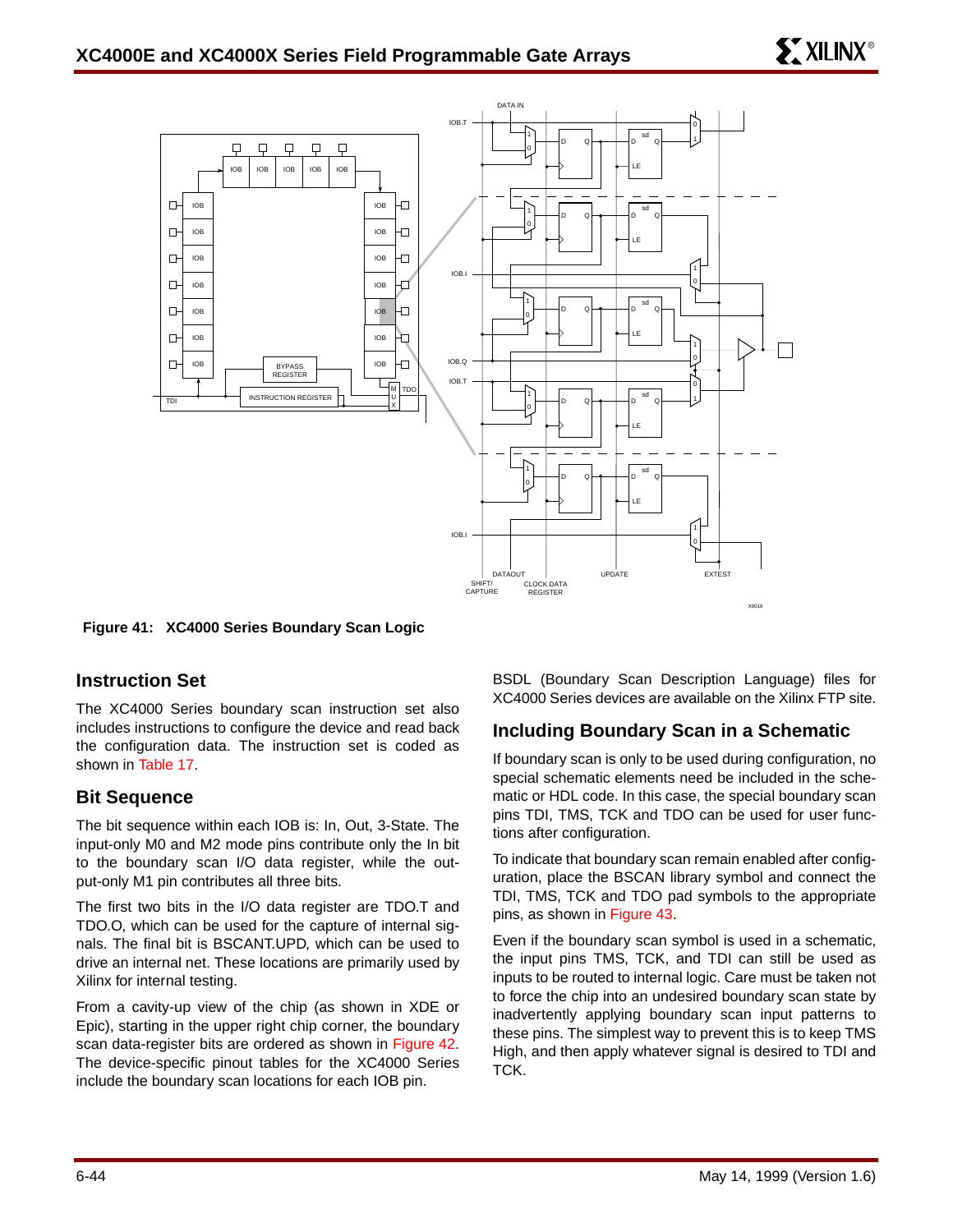|   | <b>Instruction 12</b><br>11<br>10 |   | <b>Test</b><br>Selected   | <b>TDO Source</b>          | I/O Data<br>Source |
|---|-----------------------------------|---|---------------------------|----------------------------|--------------------|
| 0 | 0                                 | 0 | <b>EXTEST</b>             | <b>DR</b>                  | DR                 |
| 0 | 0                                 | 1 | SAMPLE/PR<br><b>ELOAD</b> | DR                         | Pin/Logic          |
| 0 | 1                                 | 0 | USER <sub>1</sub>         | BSCAN.<br>TDO <sub>1</sub> | User Logic         |
| 0 | 1                                 | 1 | USER <sub>2</sub>         | BSCAN.<br>TDO <sub>2</sub> | User Logic         |
| 1 | 0                                 | 0 | <b>READBACK</b>           | Readback<br>Data           | Pin/Logic          |
| 1 | 0                                 | 1 | <b>CONFIGURE</b>          | <b>DOUT</b>                | <b>Disabled</b>    |
| 1 | 1                                 | 0 | Reserved                  |                            |                    |
| 1 | 1                                 | 1 | <b>BYPASS</b>             | <b>Bypass</b><br>Register  |                    |

#### **Table 17: Boundary Scan Instructions**



X6075

**Figure 42: Boundary Scan Bit Sequence**

## **Avoiding Inadvertent Boundary Scan**

If TMS or TCK is used as user I/O, care must be taken to ensure that at least one of these pins is held constant during configuration. In some applications, a situation may occur where TMS or TCK is driven during configuration. This may cause the device to go into boundary scan mode and disrupt the configuration process.

To prevent activation of boundary scan during configuration, do either of the following:

- TMS: Tie High to put the Test Access Port controller in a benign RESET state
- TCK: Tie High or Low—don't toggle this clock input.

For more information regarding boundary scan, refer to the Xilinx Application Note XAPP 017.001, "Boundary Scan in XC4000E Devices."



**Figure 43: Boundary Scan Schematic Example**

## **Configuration**

Configuration is the process of loading design-specific programming data into one or more FPGAs to define the functional operation of the internal blocks and their interconnections. This is somewhat like loading the command registers of a programmable peripheral chip. XC4000 Series devices use several hundred bits of configuration data per CLB and its associated interconnects. Each configuration bit defines the state of a static memory cell that controls either a function look-up table bit, a multiplexer input, or an interconnect pass transistor. The XACTstep development system translates the design into a netlist file. It automatically partitions, places and routes the logic and generates the configuration data in PROM format.

## **Special Purpose Pins**

Three configuration mode pins (M2, M1, M0) are sampled prior to configuration to determine the configuration mode. After configuration, these pins can be used as auxiliary connections. M2 and M0 can be used as inputs, and M1 can be used as an output. The XACTstep development system does not use these resources unless they are explicitly specified in the design entry. This is done by placing a special pad symbol called MD2, MD1, or MD0 instead of the input or output pad symbol.

In XC4000 Series devices, the mode pins have weak pull-up resistors during configuration. With all three mode pins High, Slave Serial mode is selected, which is the most popular configuration mode. Therefore, for the most common configuration mode, the mode pins can be left unconnected. (Note, however, that the internal pull-up resistor value can be as high as 100 kΩ.) After configuration, these pins can individually have weak pull-up or pull-down resistors, as specified in the design. A pull-down resistor value of 4.7 k $\Omega$  is recommended.

These pins are located in the lower left chip corner and are near the readback nets. This location allows convenient routing if compatibility with the XC2000 and XC3000 family conventions of M0/RT, M1/RD is desired.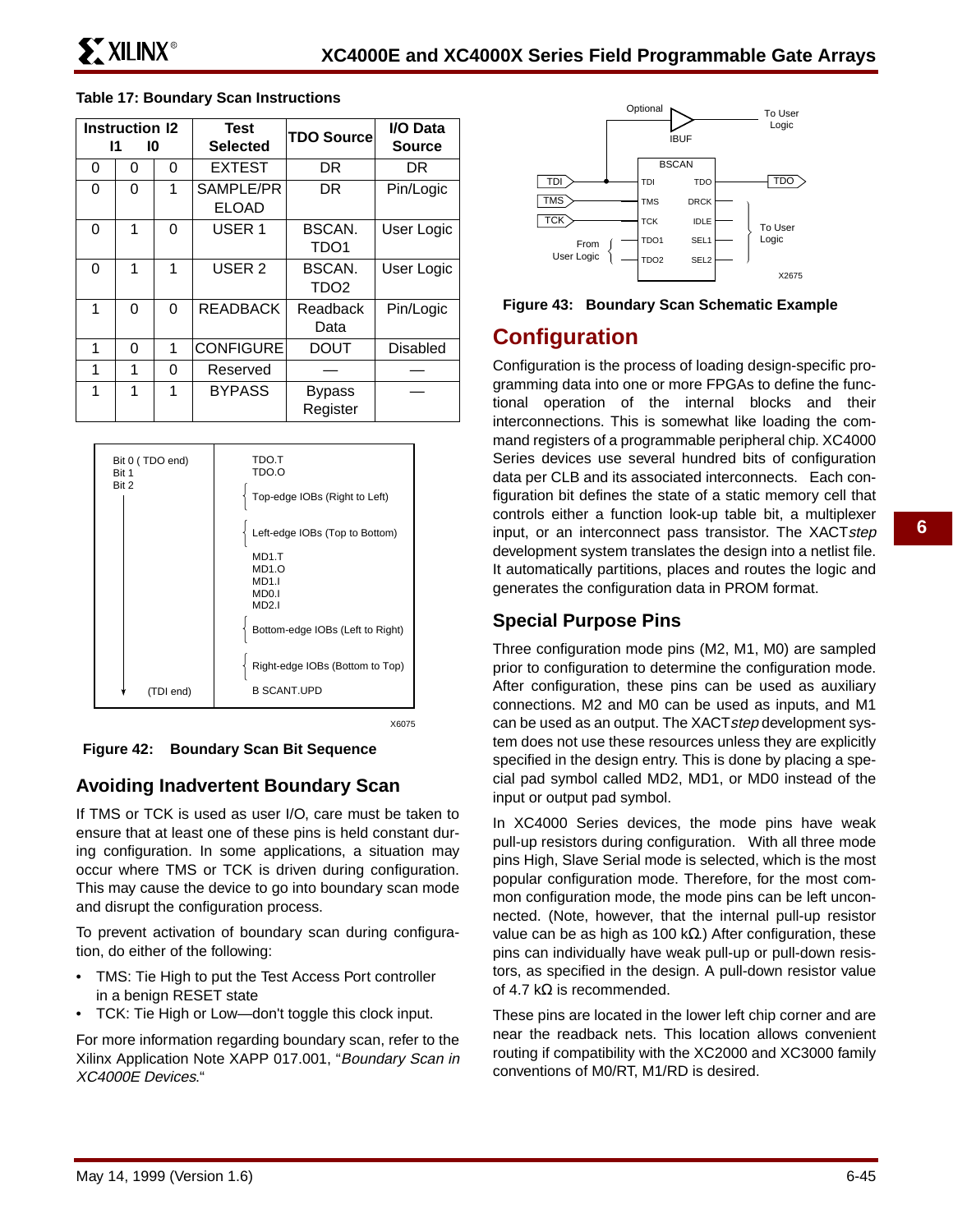## **Configuration Modes**

XC4000E devices have six configuration modes. XC4000X devices have the same six modes, plus an additional configuration mode. These modes are selected by a 3-bit input code applied to the M2, M1, and M0 inputs. There are three self-loading Master modes, two Peripheral modes, and a Serial Slave mode, which is used primarily for daisy-chained devices. The coding for mode selection is shown in Table 18.

| <b>Mode</b>          | M2 | M1 | M <sub>0</sub> | <b>CCLK</b> | <b>Data</b>       |
|----------------------|----|----|----------------|-------------|-------------------|
| <b>Master Serial</b> | 0  | 0  | 0              | output      | <b>Bit-Serial</b> |
| Slave Serial         | 1  | 1  | 1              | input       | <b>Bit-Serial</b> |
| Master               | 1  | 0  | 0              | output      | Byte-Wide,        |
| Parallel Up          |    |    |                |             | increment         |
|                      |    |    |                |             | from 00000        |
| Master               | 1  | 1  | 0              | output      | Byte-Wide,        |
| <b>Parallel Down</b> |    |    |                |             | decrement         |
|                      |    |    |                |             | from 3FFFF        |
| Peripheral           | 0  | 1  | 1              | input       | <b>Byte-Wide</b>  |
| Synchronous*         |    |    |                |             |                   |
| Peripheral           | 1  | 0  | 1              | output      | <b>Byte-Wide</b>  |
| Asynchronous         |    |    |                |             |                   |
| Reserved             | 0  | 1  | 0              |             |                   |
| Reserved             | 0  | 0  | 1              |             |                   |

#### **Table 18: Configuration Modes**

\* Can be considered byte-wide Slave Parallel

A detailed description of each configuration mode, with timing information, is included later in this data sheet. During configuration, some of the I/O pins are used temporarily for the configuration process. All pins used during configuration are shown in Table 22 on page 58.

### **Master Modes**

The three Master modes use an internal oscillator to generate a Configuration Clock (CCLK) for driving potential slave devices. They also generate address and timing for external PROM(s) containing the configuration data.

Master Parallel (Up or Down) modes generate the CCLK signal and PROM addresses and receive byte parallel data. The data is internally serialized into the FPGA data-frame format. The up and down selection generates starting addresses at either zero or 3FFFF (3FFFFF when 22 address lines are used), for compatibility with different microprocessor addressing conventions. The Master Serial mode generates CCLK and receives the configuration data in serial form from a Xilinx serial-configuration PROM.

CCLK speed is selectable as either 1 MHz (default) or 8 MHz. Configuration always starts at the default slow frequency, then can switch to the higher frequency during the first frame. Frequency tolerance is -50% to +25%.

## **Additional Address lines in XC4000 devices**

The XC4000X devices have additional address lines (A18-A21) allowing the additional address space required to daisy-chain several large devices.

The extra address lines are programmable in XC4000EX devices. By default these address lines are not activated. In the default mode, the devices are compatible with existing XC4000 and XC4000E products. If desired, the extra address lines can be used by specifying the address lines option in bitgen as 22 (bitgen -g AddressLines:22). The lines (A18-A21) are driven when a master device detects, via the bitstream, that it should be using all 22 address lines. Because these pins will initially be pulled high by internal pull-ups, designers using Master Parallel Up mode should use external pull down resistors on pins A18-A21. If Master Parallel Down mode is used external resistors are not necessary.

All 22 address lines are always active in Master Parallel modes with XC4000XL devices. The additional address lines behave identically to the lower order address lines. If the Address Lines option in bitgen is set to 18, it will be ignored by the XC4000XL device.

The additional address lines (A18-A21) are not available in the PC84 package.

### **Peripheral Modes**

The two Peripheral modes accept byte-wide data from a bus. A RDY/BUSY status is available as a handshake signal. In Asynchronous Peripheral mode, the internal oscillator generates a CCLK burst signal that serializes the byte-wide data. CCLK can also drive slave devices. In the synchronous mode, an externally supplied clock input to CCLK serializes the data.

### **Slave Serial Mode**

In Slave Serial mode, the FPGA receives serial configuration data on the rising edge of CCLK and, after loading its configuration, passes additional data out, resynchronized on the next falling edge of CCLK.

Multiple slave devices with identical configurations can be wired with parallel DIN inputs. In this way, multiple devices can be configured simultaneously.

#### **Serial Daisy Chain**

Multiple devices with different configurations can be connected together in a "daisy chain," and a single combined bitstream used to configure the chain of slave devices.

To configure a daisy chain of devices, wire the CCLK pins of all devices in parallel, as shown in Figure 51 on page 60. Connect the DOUT of each device to the DIN of the next. The lead or master FPGA and following slaves each passes resynchronized configuration data coming from a single source. The header data, including the length count,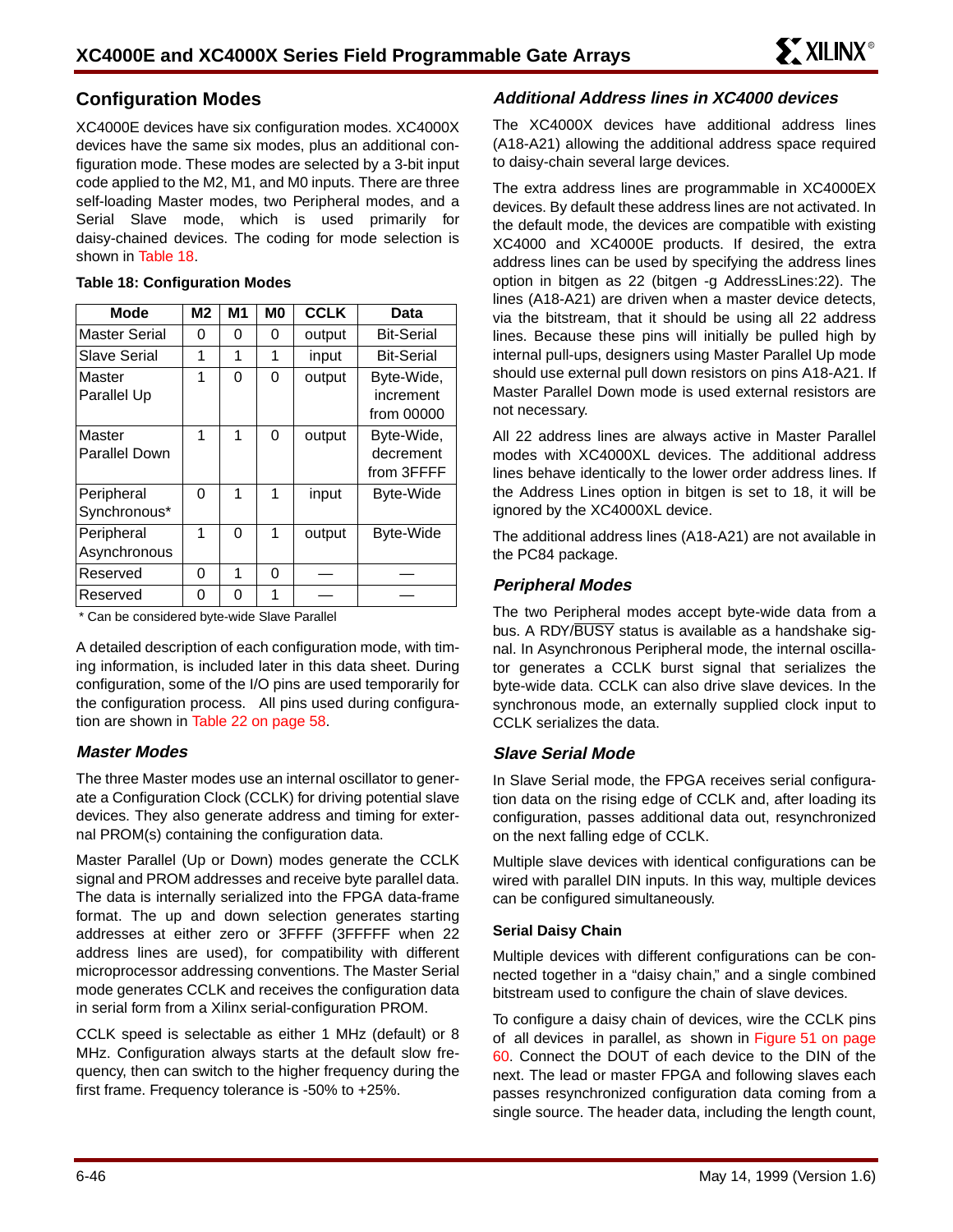is passed through and is captured by each FPGA when it recognizes the 0010 preamble. Following the length-count data, each FPGA outputs a High on DOUT until it has received its required number of data frames.

After an FPGA has received its configuration data, it passes on any additional frame start bits and configuration data on DOUT. When the total number of configuration clocks applied after memory initialization equals the value of the 24-bit length count, the FPGAs begin the start-up sequence and become operational together. FPGA I/O are normally released two CCLK cycles after the last configuration bit is received. Figure 47 on page 53 shows the start-up timing for an XC4000 Series device.

The daisy-chained bitstream is not simply a concatenation of the individual bitstreams. The PROM file formatter must be used to combine the bitstreams for a daisy-chained configuration.

#### **Multi-Family Daisy Chain**

All Xilinx FPGAs of the XC2000, XC3000, and XC4000 Series use a compatible bitstream format and can, therefore, be connected in a daisy chain in an arbitrary sequence. There is, however, one limitation. The lead device must belong to the highest family in the chain. If the chain contains XC4000 Series devices, the master normally cannot be an XC2000 or XC3000 device.

The reason for this rule is shown in Figure 47 on page 53. Since all devices in the chain store the same length count value and generate or receive one common sequence of CCLK pulses, they all recognize length-count match on the same CCLK edge, as indicated on the left edge of Figure 47. The master device then generates additional CCLK pulses until it reaches its finish point F. The different families generate or require different numbers of additional CCLK pulses until they reach F. Not reaching F means that the device does not really finish its configuration, although DONE may have gone High, the outputs became active, and the internal reset was released. For the XC4000 Series device, not reaching F means that readback cannot be initiated and most boundary scan instructions cannot be used.

The user has some control over the relative timing of these events and can, therefore, make sure that they occur at the proper time and the finish point F is reached. Timing is controlled using options in the bitstream generation software.

#### **XC3000 Master with an XC4000 Series Slave**

Some designers want to use an inexpensive lead device in peripheral mode and have the more precious I/O pins of the XC4000 Series devices all available for user I/O. Figure 44 provides a solution for that case.

This solution requires one CLB, one IOB and pin, and an internal oscillator with a frequency of up to 5 MHz as a clock source. The XC3000 master device must be configured with late Internal Reset, which is the default option.

One CLB and one IOB in the lead XC3000-family device are used to generate the additional CCLK pulse required by the XC4000 Series devices. When the lead device removes the internal RESET signal, the 2-bit shift register responds to its clock input and generates an active Low output signal for the duration of the subsequent clock period. An external connection between this output and CCLK thus creates the extra CCLK pulse.



**Figure 44: CCLK Generation for XC3000 Master Driving an XC4000 Series Slave**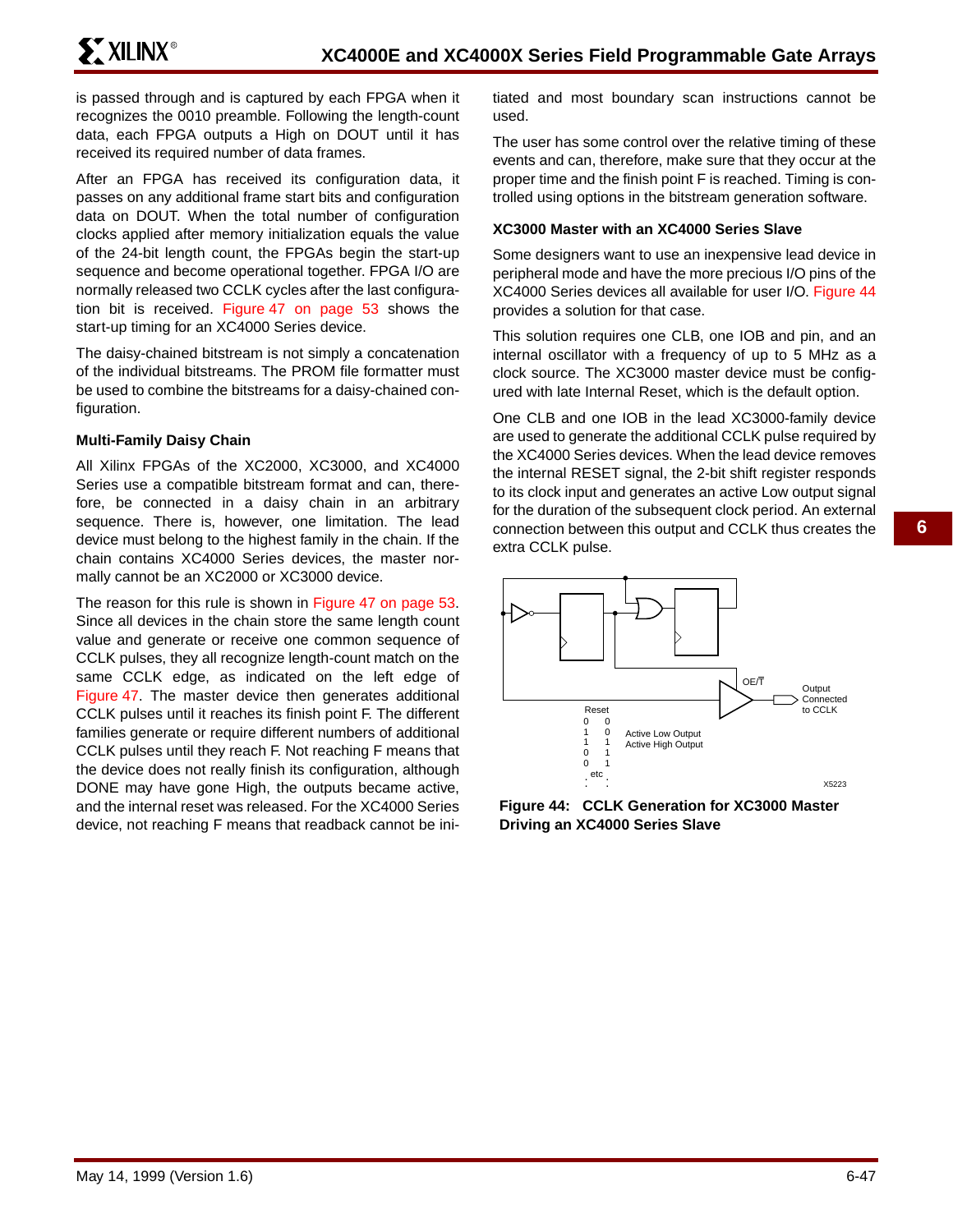## **Setting CCLK Frequency**

For Master modes, CCLK can be generated in either of two frequencies. In the default slow mode, the frequency ranges from 0.5 MHz to 1.25 MHz for XC4000E and XC4000EX devices and from 0.6 MHz to 1.8 MHz for XC4000XL devices. In fast CCLK mode, the frequency ranges from 4 MHz to 10 MHz for XC4000EX devices and from 5 MHz to 15 MHz for XC4000XL devices. The frequency is selected by an option when running the bitstream generation software. If an XC4000 Series Master is driving an XC3000- or XC2000-family slave, slow CCLK mode must be used. In addition, an XC4000XL device driving a XC4000E or XC4000EX should use slow mode. Slow mode is the default.

| Data Type                 | <b>All Other</b><br>Modes (D0) |
|---------------------------|--------------------------------|
| Fill Byte                 | 11111111b                      |
| Preamble Code             | 0010b                          |
| Length Count              | COUNT(23:0)                    |
| Fill Bits                 | 1111 <sub>b</sub>              |
| <b>Start Field</b>        | 0 <sub>b</sub>                 |
| Data Frame                | $DATA(n-1:0)$                  |
| <b>CRC or Constant</b>    | xxxx (CRC)                     |
| <b>Field Check</b>        | or 0110b                       |
| <b>Extend Write Cycle</b> |                                |
| Postamble                 | 01111111b                      |
| Start-Up Bytes            | xxh                            |
| Legend:                   |                                |
| Not shaded                | Once per bitstream             |
| Light                     | Once per data frame            |
| Dark                      | Once per device                |

#### **Table 19: XC4000 Series Data Stream Formats**

## **Data Stream Format**

The data stream ("bitstream") format is identical for all configuration modes.

The data stream formats are shown in Table 19. Bit-serial data is read from left to right, and byte-parallel data is effectively assembled from this serial bitstream, with the first bit in each byte assigned to D0.

The configuration data stream begins with a string of eight ones, a preamble code, followed by a 24-bit length count and a separator field of ones. This header is followed by the actual configuration data in frames. The length and number of frames depends on the device type (see Table 20 and Table 21). Each frame begins with a start field and ends with an error check. A postamble code is required to signal the end of data for a single device. In all cases, additional start-up bytes of data are required to provide four clocks for the startup sequence at the end of configuration. Long daisy chains require additional startup bytes to shift the last data through the chain. All startup bytes are don't-cares; these bytes are not included in bitstreams created by the Xilinx software.

A selection of CRC or non-CRC error checking is allowed by the bitstream generation software. The non-CRC error checking tests for a designated end-of-frame field for each frame. For CRC error checking, the software calculates a running CRC and inserts a unique four-bit partial check at the end of each frame. The 11-bit CRC check of the last frame of an FPGA includes the last seven data bits.

Detection of an error results in the suspension of data loading and the pulling down of the INIT pin. In Master modes, CCLK and address signals continue to operate externally. The user must detect  $\overline{\text{INIT}}$  and initialize a new configuration by pulsing the PROGRAM pin Low or cycling Vcc.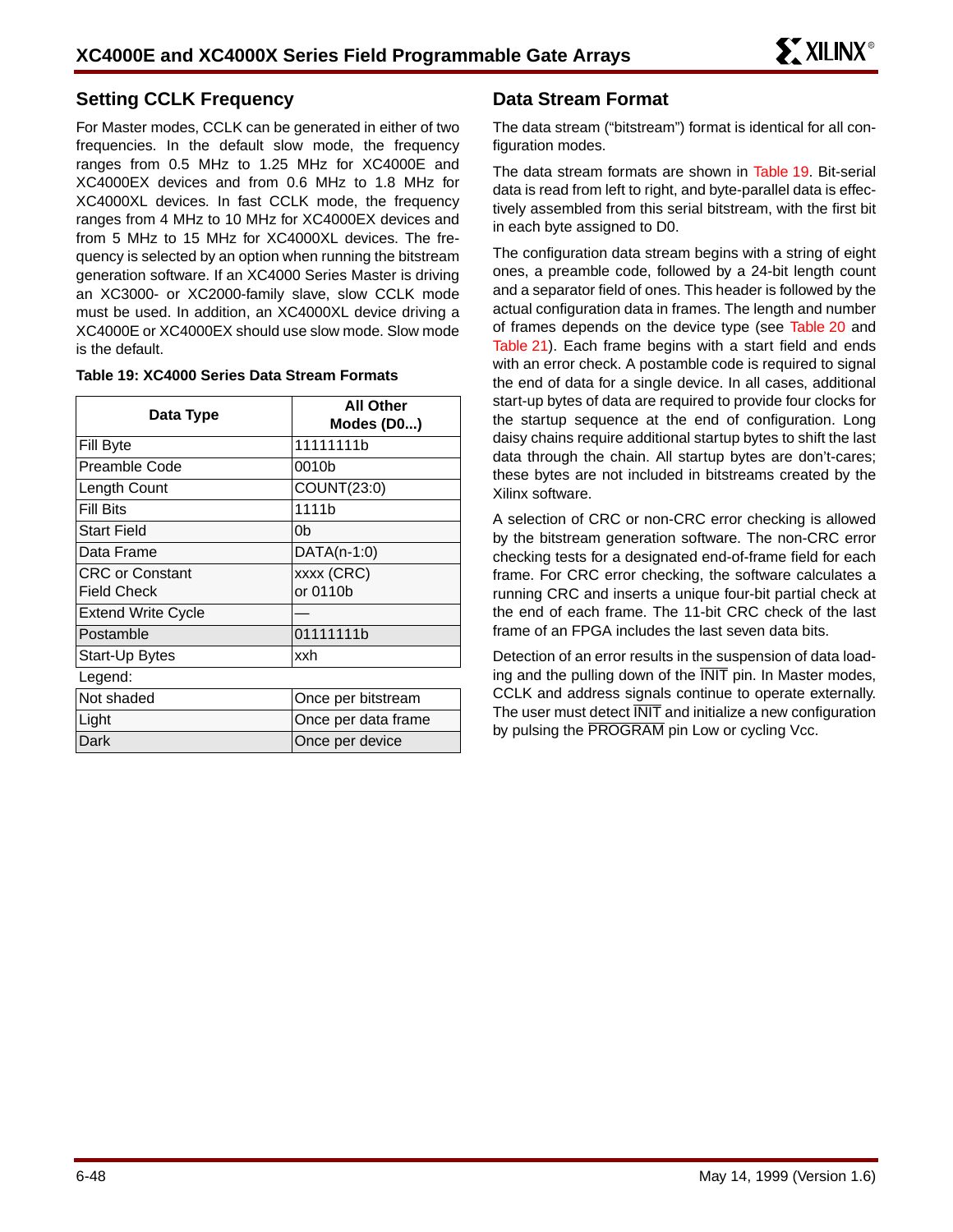#### **Table 20: XC4000E Program Data**

| <b>Device</b>          | <b>XC4003E</b>   | <b>XC4005E</b> | <b>XC4006E</b> | <b>XC4008E</b> | <b>XC4010E</b>   | <b>XC4013E</b>   | <b>XC4020E</b>   | <b>XC4025E</b>   |
|------------------------|------------------|----------------|----------------|----------------|------------------|------------------|------------------|------------------|
| <b>Max Logic Gates</b> | 3,000            | 5,000          | 6,000          | 8,000          | 10,000           | 13,000           | 20,000           | 25,000           |
| <b>CLBs</b>            | 100              | 196            | 256            | 324            | 400              | 576              | 784              | 1,024            |
| (Row x Col.)           | $(10 \times 10)$ | (14 x 14)      | (16 x 16)      | (18 x 18)      | $(20 \times 20)$ | $(24 \times 24)$ | $(28 \times 28)$ | $(32 \times 32)$ |
| <b>IOBs</b>            | 80               | 112            | 128            | 144            | 160              | 192              | 224              | 256              |
| <b>Flip-Flops</b>      | 360              | 616            | 768            | 936            | 1,120            | 1,536            | 2,016            | 2,560            |
| <b>Bits per Frame</b>  | 126              | 166            | 186            | 206            | 226              | 266              | 306              | 346              |
| <b>Frames</b>          | 428              | 572            | 644            | 716            | 788              | 932              | 1.076            | 1,220            |
| <b>Program Data</b>    | 53,936           | 94,960         | 119,792        | 147,504        | 178,096          | 247,920          | 329,264          | 422,128          |
| <b>PROM Size</b>       | 53,984           | 95,008         | 119.840        | 147,552        | 178,144          | 247,968          | 329,312          | 422,176          |
| (bits)                 |                  |                |                |                |                  |                  |                  |                  |

Notes: 1. Bits per Frame = (10 x number of rows) + 7 for the top + 13 for the bottom + 1 + 1 start bit + 4 error check bits Number of Frames =  $(36 \times$  number of columns) + 26 for the left edge + 41 for the right edge + 1

Program Data = (Bits per Frame x Number of Frames) + 8 postamble bits

PROM Size = Program Data + 40 (header) + 8

2. The user can add more "one" bits as leading dummy bits in the header, or, if CRC = off, as trailing dummy bits at the end of any frame, following the four error check bits. However, the Length Count value **must** be adjusted for all such extra "one" bits, even for extra leading ones at the beginning of the header.

#### **Table 21: XC4000EX/XL Program Data**

| <b>Device</b>                         | <b>XC4002XL</b>      | XC4005                  | XC4010                  | XC4013                  | <b>XC4020</b>           | <b>XC4028</b>             | XC4036                    | <b>XC4044</b>             | <b>XC4052</b>             | <b>XC4062</b>             | <b>XC4085</b>             |
|---------------------------------------|----------------------|-------------------------|-------------------------|-------------------------|-------------------------|---------------------------|---------------------------|---------------------------|---------------------------|---------------------------|---------------------------|
| <b>Max Logic</b><br>Gates             | 2.000                | 5.000                   | 10.000                  | 13.000                  | 20.000                  | 28,000                    | 36,000                    | 44.000                    | 52.000                    | 62,000                    | 85,000                    |
| <b>CLBs</b><br>$ $ (Row x<br> Column) | 64<br>$(8 \times 8)$ | 196<br>$(14 \times 14)$ | 400<br>$(20 \times 20)$ | 576<br>$(24 \times 24)$ | 784<br>$(28 \times 28)$ | 1.024<br>$(32 \times 32)$ | 1.296<br>$(36 \times 36)$ | 1.600<br>$(40 \times 40)$ | 1.936<br>$(44 \times 44)$ | 2.304<br>$(48 \times 48)$ | 3,136<br>$(56 \times 56)$ |
| <b>IOBs</b>                           | 64                   | 112                     | 160                     | 192                     | 224                     | 256                       | 288                       | 320                       | 352                       | 384                       | 448                       |
| <b>Flip-Flops</b>                     | 256                  | 616                     | 1.120                   | 1,536                   | 2,016                   | 2,560                     | 3.168                     | 3.840                     | 4,576                     | 5.376                     | 7,168                     |
| <b>Bits per</b><br>Frame              | 133                  | 205                     | 277                     | 325                     | 373                     | 421                       | 469                       | 517                       | 565                       | 613                       | 709                       |
| Frames                                | 459                  | 741                     | 1.023                   | 1.211                   | 1.399                   | 1.587                     | 1.775                     | 1,963                     | 2,151                     | 2,339                     | 2,715                     |
| <b>Program Data</b>                   | 61,052               | 151.910                 | 283.376                 | 393.580                 | 521,832                 | 668.124                   | 832.480                   | 1,014,876                 | 1,215,320                 | 433,804                   | 1,924,940                 |
| <b>PROM Size</b><br>(bits)            | 61.104               | 151,960                 | 283.424                 | 393,632                 | 521,880                 | 668.172                   | 832,528                   | 1,014,924                 | 1,215,368                 | 1,433,852                 | 1,924,992                 |

Notes: 1. Bits per frame =  $(13 \times$  number of rows) + 9 for the top + 17 for the bottom + 8 + 1 start bit + 4 error check bits.

Frames =  $(47 \times$  number of columns) + 27 for the left edge + 52 for the right edge + 4.

Program data = (bits per frame x number of frames)  $+5$  postamble bits.

PROM size = (program data  $+40$  header bits  $+8$  start bits) rounded up to the nearest byte.

2. The user can add more "one" bits as leading dummy bits in the header, or, if CRC = off, as trailing dummy bits at the end

of any frame, following the four error check bits. However, the Length Count value must be adjusted for all such extra "one" bits, even for extra leading "ones" at the beginning of the header.

## **Cyclic Redundancy Check (CRC) for Configuration and Readback**

The Cyclic Redundancy Check is a method of error detection in data transmission applications. Generally, the transmitting system performs a calculation on the serial bitstream. The result of this calculation is tagged onto the data stream as additional check bits. The receiving system performs an identical calculation on the bitstream and compares the result with the received checksum.

Each data frame of the configuration bitstream has four error bits at the end, as shown in Table 19. If a frame data error is detected during the loading of the FPGA, the configuration process with a potentially corrupted bitstream is terminated. The FPGA pulls the INIT pin Low and goes into a Wait state.

During Readback, 11 bits of the 16-bit checksum are added to the end of the Readback data stream. The checksum is computed using the CRC-16 CCITT polynomial, as shown in Figure 45. The checksum consists of the 11 most significant bits of the 16-bit code. A change in the checksum indicates a change in the Readback bitstream. A comparison to a previous checksum is meaningful only if the readback data is independent of the current device state. CLB outputs should not be included (Read Capture option not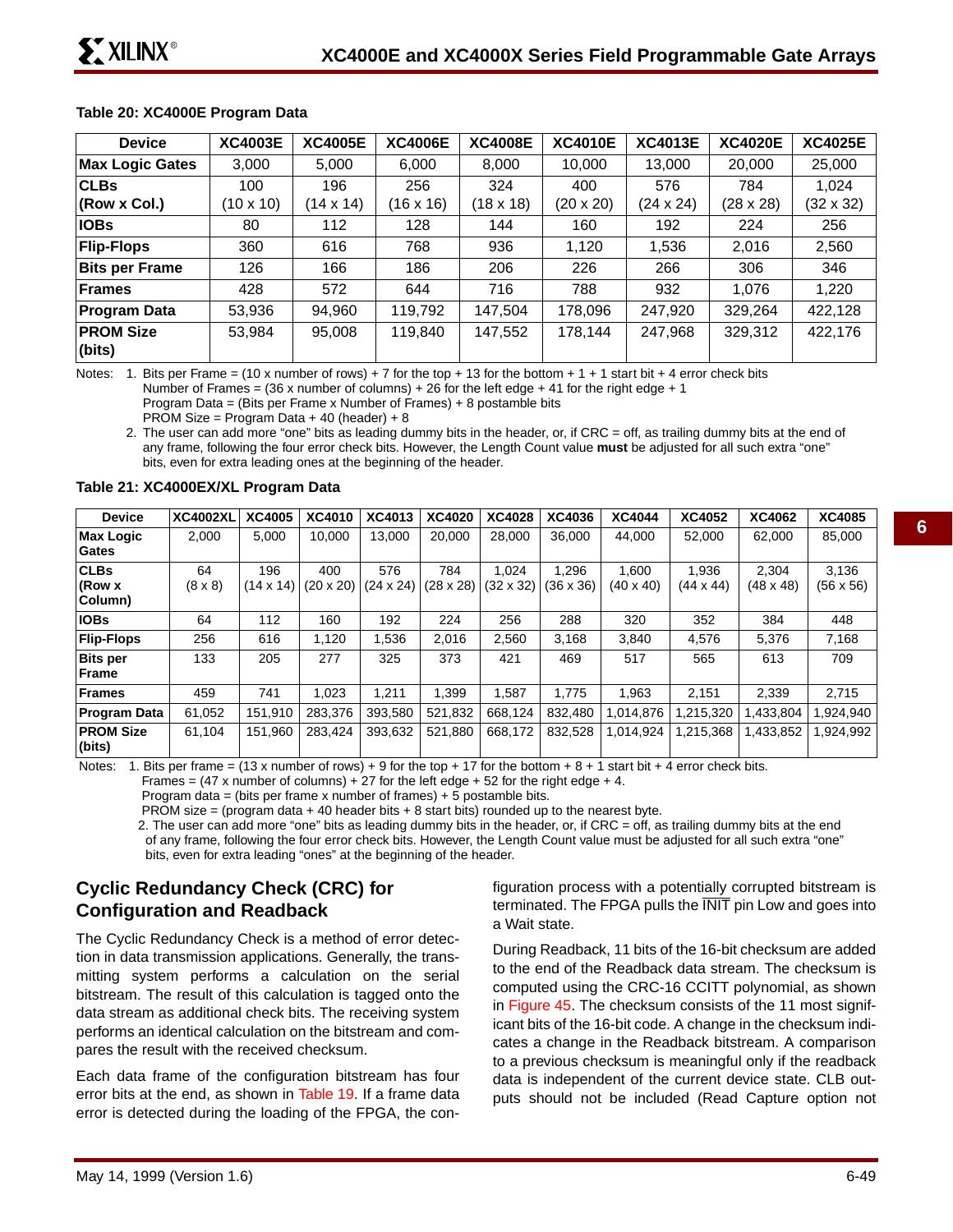used), and if RAM is present, the RAM content must be unchanged.

Statistically, one error out of 2048 might go undetected.

## **Configuration Sequence**

There are four major steps in the XC4000 Series power-up configuration sequence.

- Configuration Memory Clear
- **Initialization**
- **Configuration**
- Start-Up

The full process is illustrated in Figure 46.

## **Configuration Memory Clear**

When power is first applied or is reapplied to an FPGA, an internal circuit forces initialization of the configuration logic. When Vcc reaches an operational level, and the circuit passes the write and read test of a sample pair of configuration bits, a time delay is started. This time delay is nominally 16 ms, and up to 10% longer in the low-voltage devices. The delay is four times as long when in Master Modes (M0 Low), to allow ample time for all slaves to reach a stable Vcc. When all INIT pins are tied together, as recommended, the longest delay takes precedence. Therefore, devices with different time delays can easily be mixed and matched in a daisy chain.

This delay is applied only on power-up. It is not applied when re-configuring an FPGA by pulsing the PROGRAM pin







**Figure 46: Power-up Configuration Sequence**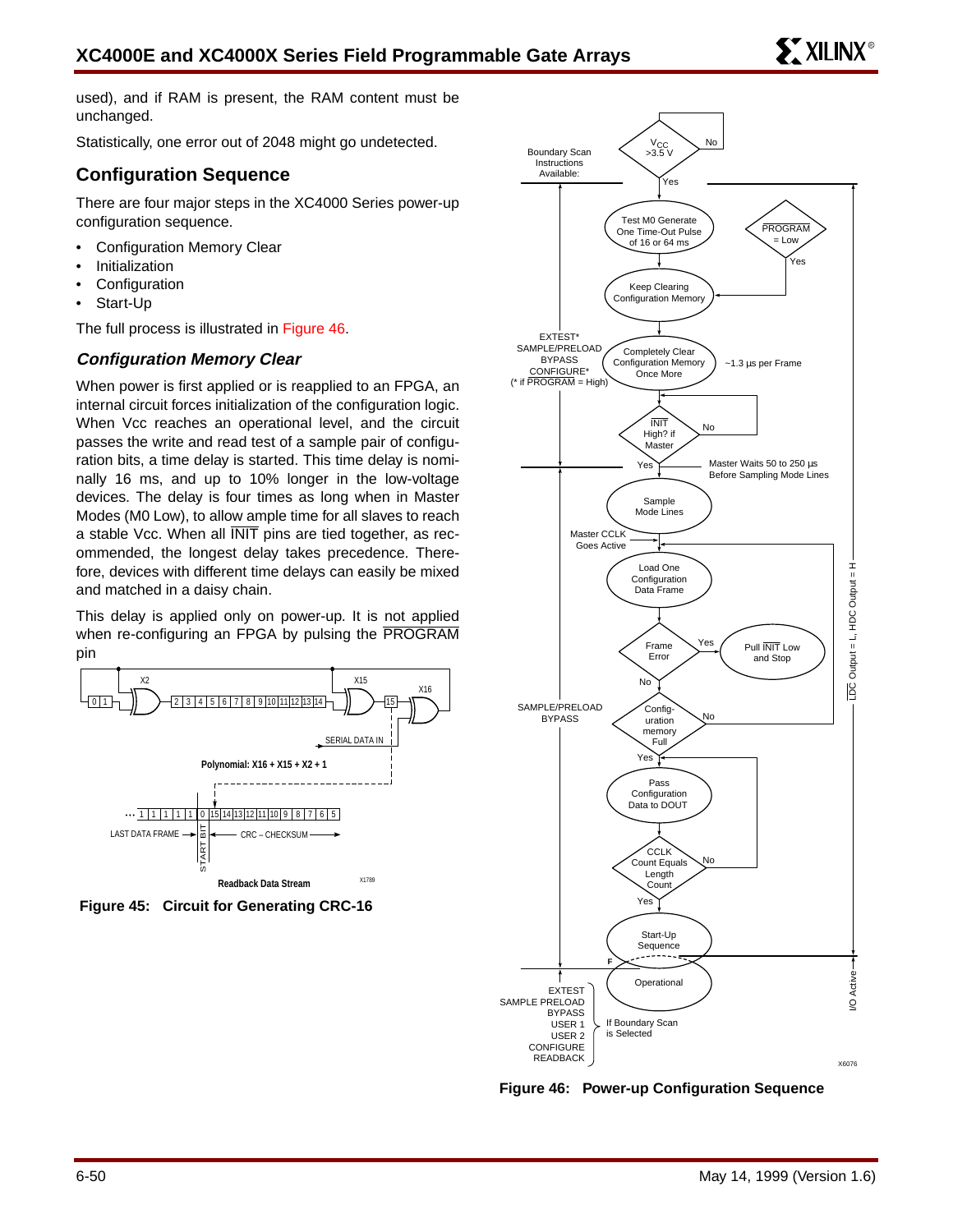Low. During this time delay, or as long as the PROGRAM input is asserted, the configuration logic is held in a Configuration Memory Clear state. The configuration-memory frames are consecutively initialized, using the internal oscillator.

At the end of each complete pass through the frame addressing, the power-on time-out delay circuitry and the level of the PROGRAM pin are tested. If neither is asserted, the logic initiates one additional clearing of the configuration frames and then tests the INIT input.

## **Initialization**

During initialization and configuration, user pins HDC, LDC, INIT and DONE provide status outputs for the system interface. The outputs LDC, INIT and DONE are held Low and HDC is held High starting at the initial application of power.

The open drain INIT pin is released after the final initialization pass through the frame addresses. There is a deliberate delay of 50 to 250 µs (up to 10% longer for low-voltage devices) before a Master-mode device recognizes an inactive INIT. Two internal clocks after the INIT pin is recognized as High, the FPGA samples the three mode lines to determine the configuration mode. The appropriate interface lines become active and the configuration preamble and data can be loaded.Configuration

The 0010 preamble code indicates that the following 24 bits represent the length count. The length count is the total number of configuration clocks needed to load the complete configuration data. (Four additional configuration clocks are required to complete the configuration process, as discussed below.) After the preamble and the length count have been passed through to all devices in the daisy chain, DOUT is held High to prevent frame start bits from reaching any daisy-chained devices.

A specific configuration bit, early in the first frame of a master device, controls the configuration-clock rate and can increase it by a factor of eight. Therefore, if a fast configuration clock is selected by the bitstream, the slower clock rate is used until this configuration bit is detected.

Each frame has a start field followed by the frame-configuration data bits and a frame error field. If a frame data error is detected, the FPGA halts loading, and signals the error by pulling the open-drain INIT pin Low. After all configuration frames have been loaded into an FPGA, DOUT again follows the input data so that the remaining data is passed on to the next device.

## **Delaying Configuration After Power-Up**

There are two methods of delaying configuration after power-up: put a logic Low on the PROGRAM input, or pull the bidirectional INIT pin Low, using an open-collector (open-drain) driver. (See Figure 46 on page 50.)

A Low on the PROGRAM input is the more radical approach, and is recommended when the power-supply rise time is excessive or poorly defined. As long as PRO-GRAM is Low, the FPGA keeps clearing its configuration memory. When PROGRAM goes High, the configuration memory is cleared one more time, followed by the beginning of configuration, provided the INIT input is not externally held Low. Note that a Low on the PROGRAM input automatically forces a Low on the INIT output. The XC4000 Series PROGRAM pin has a permanent weak pull-up.

Using an open-collector or open-drain driver to hold INIT Low before the beginning of configuration causes the FPGA to wait after completing the configuration memory clear operation. When INIT is no longer held Low externally, the device determines its configuration mode by capturing its mode pins, and is ready to start the configuration process. A master device waits up to an additional 250 µs to make sure that any slaves in the optional daisy chain have seen that  $\overline{\text{NIT}}$  is High.

## **Start-Up**

Start-up is the transition from the configuration process to the intended user operation. This transition involves a change from one clock source to another, and a change from interfacing parallel or serial configuration data where most outputs are 3-stated, to normal operation with I/O pins active in the user-system. Start-up must make sure that the user-logic 'wakes up' gracefully, that the outputs become active without causing contention with the configuration signals, and that the internal flip-flops are released from the global Reset or Set at the right time.

Figure 47 describes start-up timing for the three Xilinx families in detail. The configuration modes can use any of the four timing sequences.

To access the internal start-up signals, place the STARTUP library symbol.

### **Start-up Timing**

Different FPGA families have different start-up sequences.

The XC2000 family goes through a fixed sequence. DONE goes High and the internal global Reset is de-activated one CCLK period after the I/O become active.

The XC3000A family offers some flexibility. DONE can be programmed to go High one CCLK period before or after the I/O become active. Independent of DONE, the internal global Reset is de-activated one CCLK period before or after the I/O become active.

The XC4000 Series offers additional flexibility. The three events — DONE going High, the internal Set/Reset being de-activated, and the user I/O going active — can all occur in any arbitrary sequence. Each of them can occur one CCLK period before or after, or simultaneous with, any of the others. This relative timing is selected by means of software options in the bitstream generation software.

**6**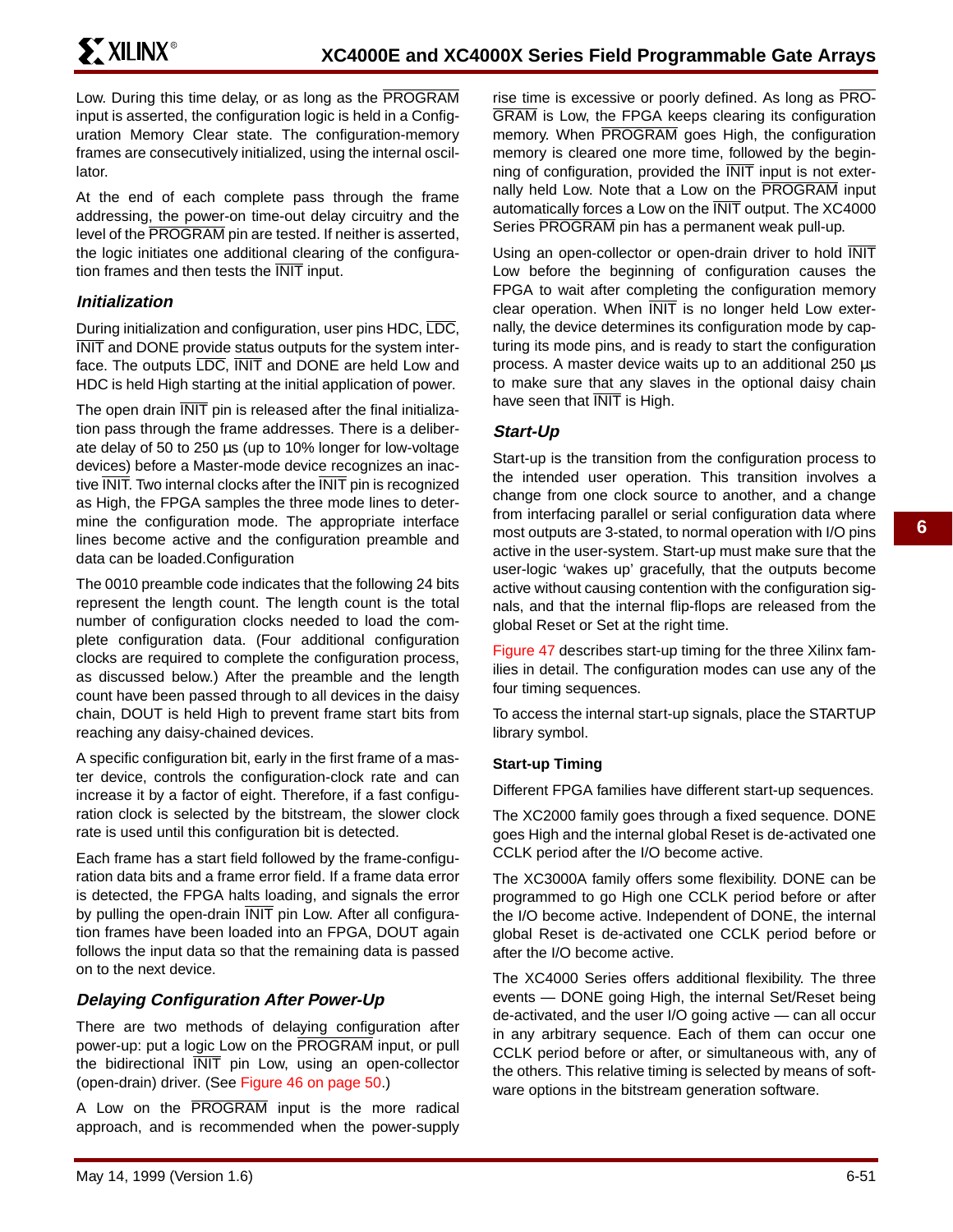The default option, and the most practical one, is for DONE to go High first, disconnecting the configuration data source and avoiding any contention when the I/Os become active one clock later. Reset/Set is then released another clock period later to make sure that user-operation starts from stable internal conditions. This is the most common sequence, shown with heavy lines in Figure 47, but the designer can modify it to meet particular requirements.

Normally, the start-up sequence is controlled by the internal device oscillator output (CCLK), which is asynchronous to the system clock.

XC4000 Series offers another start-up clocking option, UCLK\_NOSYNC. The three events described above need not be triggered by CCLK. They can, as a configuration option, be triggered by a user clock. This means that the device can wake up in synchronism with the user system.

When the UCLK\_SYNC option is enabled, the user can externally hold the open-drain DONE output Low, and thus stall all further progress in the start-up sequence until DONE is released and has gone High. This option can be used to force synchronization of several FPGAs to a common user clock, or to guarantee that all devices are successfully configured before any I/Os go active.

If either of these two options is selected, and no user clock is specified in the design or attached to the device, the chip could reach a point where the configuration of the device is complete and the Done pin is asserted, but the outputs do not become active. The solution is either to recreate the bitstream specifying the start-up clock as CCLK, or to supply the appropriate user clock.

#### **Start-up Sequence**

The Start-up sequence begins when the configuration memory is full, and the total number of configuration clocks received since INIT went High equals the loaded value of the length count.

The next rising clock edge sets a flip-flop Q0, shown in Figure 48. Q0 is the leading bit of a 5-bit shift register. The outputs of this register can be programmed to control three events.

- The release of the open-drain DONE output
- The change of configuration-related pins to the user function, activating all IOBs.
- The termination of the global Set/Reset initialization of all CLB and IOB storage elements.

The DONE pin can also be wire-ANDed with DONE pins of other FPGAs or with other external signals, and can then be used as input to bit Q3 of the start-up register. This is called "Start-up Timing Synchronous to Done In" and is selected by either CCLK\_SYNC or UCLK\_SYNC.

When DONE is not used as an input, the operation is called "Start-up Timing Not Synchronous to DONE In," and is selected by either CCLK\_NOSYNC or UCLK\_NOSYNC.

As a configuration option, the start-up control register beyond Q0 can be clocked either by subsequent CCLK pulses or from an on-chip user net called STARTUP.CLK. These signals can be accessed by placing the STARTUP library symbol.

#### **Start-up from CCLK**

If CCLK is used to drive the start-up, Q0 through Q3 provide the timing. Heavy lines in Figure 47 show the default timing, which is compatible with XC2000 and XC3000 devices using early DONE and late Reset. The thin lines indicate all other possible timing options.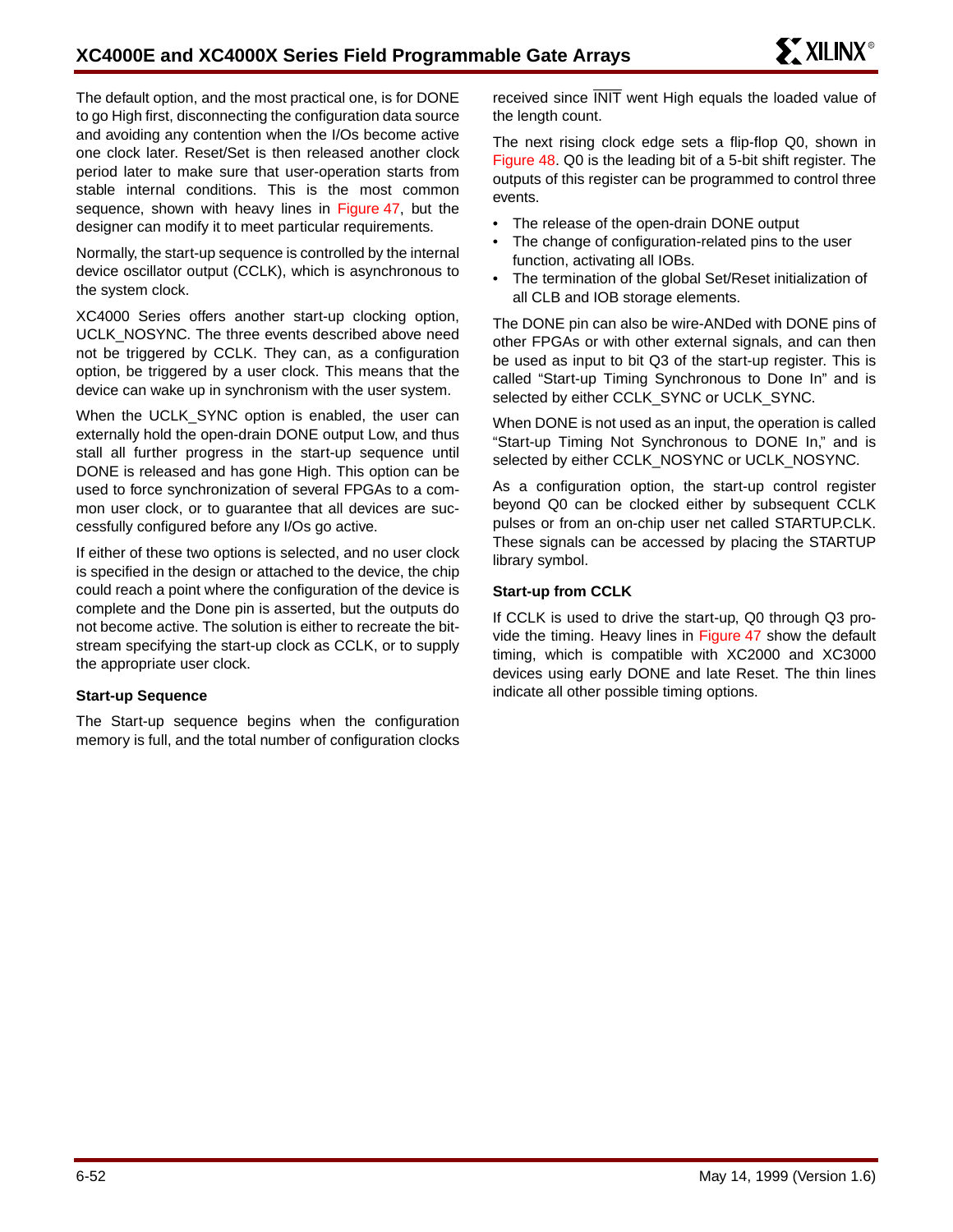

**F** = Finished, no more configuration clocks needed Daisy-chain lead device must have latest F

Heavy lines describe default timing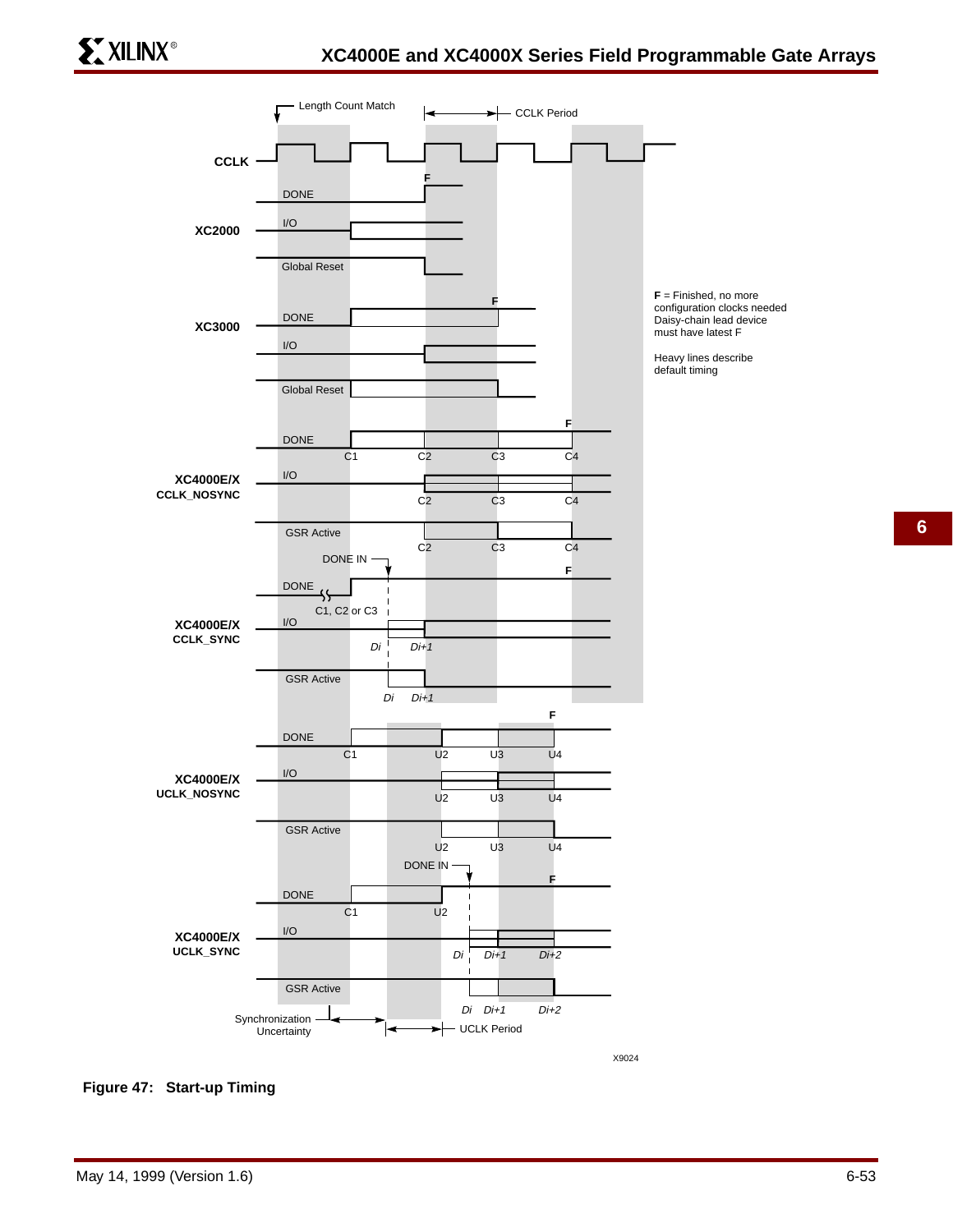#### **Start-up from a User Clock (STARTUP.CLK)**

When, instead of CCLK, a user-supplied start-up clock is selected, Q1 is used to bridge the unknown phase relationship between CCLK and the user clock. This arbitration causes an unavoidable one-cycle uncertainty in the timing of the rest of the start-up sequence.

### **DONE Goes High to Signal End of Configuration**

XC4000 Series devices read the expected length count from the bitstream and store it in an internal register. The length count varies according to the number of devices and the composition of the daisy chain. Each device also counts the number of CCLKs during configuration.

Two conditions have to be met in order for the DONE pin to go high:

- the chip's internal memory must be full, and
- the configuration length count must be met, exactly.

This is important because the counter that determines when the length count is met begins with the very first CCLK, not the first one after the preamble.

Therefore, if a stray bit is inserted before the preamble, or the data source is not ready at the time of the first CCLK, the internal counter that holds the number of CCLKs will be one ahead of the actual number of data bits read. At the end of configuration, the configuration memory will be full, but the number of bits in the internal counter will not match the expected length count.

As a consequence, a Master mode device will continue to send out CCLKs until the internal counter turns over to zero, and then reaches the correct length count a second time. This will take several seconds  $[2^{24} * CCLK$  period] which is sometimes interpreted as the device not configuring at all.

If it is not possible to have the data ready at the time of the first CCLK, the problem can be avoided by increasing the number in the length count by the appropriate value. The XACT User Guide includes detailed information about manually altering the length count.

Note that DONE is an open-drain output and does not go High unless an internal pull-up is activated or an external pull-up is attached. The internal pull-up is activated as the default by the bitstream generation software.

## **Release of User I/O After DONE Goes High**

By default, the user I/O are released one CCLK cycle after the DONE pin goes High. If CCLK is not clocked after DONE goes High, the outputs remain in their initial state — 3-stated, with a 50 k $\Omega$  - 100 k $\Omega$  pull-up. The delay from DONE High to active user I/O is controlled by an option to the bitstream generation software.

## **Release of Global Set/Reset After DONE Goes High**

By default, Global Set/Reset (GSR) is released two CCLK cycles after the DONE pin goes High. If CCLK is not clocked twice after DONE goes High, all flip-flops are held in their initial set or reset state. The delay from DONE High to GSR inactive is controlled by an option to the bitstream generation software.

#### **Configuration Complete After DONE Goes High**

Three full CCLK cycles are required after the DONE pin goes High, as shown in Figure 47 on page 53. If CCLK is not clocked three times after DONE goes High, readback cannot be initiated and most boundary scan instructions cannot be used.

## **Configuration Through the Boundary Scan Pins**

XC4000 Series devices can be configured through the boundary scan pins. The basic procedure is as follows:

- Power up the FPGA with  $\overline{\text{INIT}}$  held Low (or drive the PROGRAM pin Low for more than 300 ns followed by a High while holding INIT Low). Holding INIT Low allows enough time to issue the CONFIG command to the FPGA. The pin can be used as I/O after configuration if a resistor is used to hold INIT Low.
- Issue the CONFIG command to the TMS input
- Wait for  $\overline{\text{NIT}}$  to go High
- Sequence the boundary scan Test Access Port to the SHIFT-DR state
- Toggle TCK to clock data into TDI pin.

The user must account for all TCK clock cycles after INIT goes High, as all of these cycles affect the Length Count compare.

For more detailed information, refer to the Xilinx application note XAPP017, "Boundary Scan in XC4000 Devices." This application note also applies to XC4000E and XC4000X devices.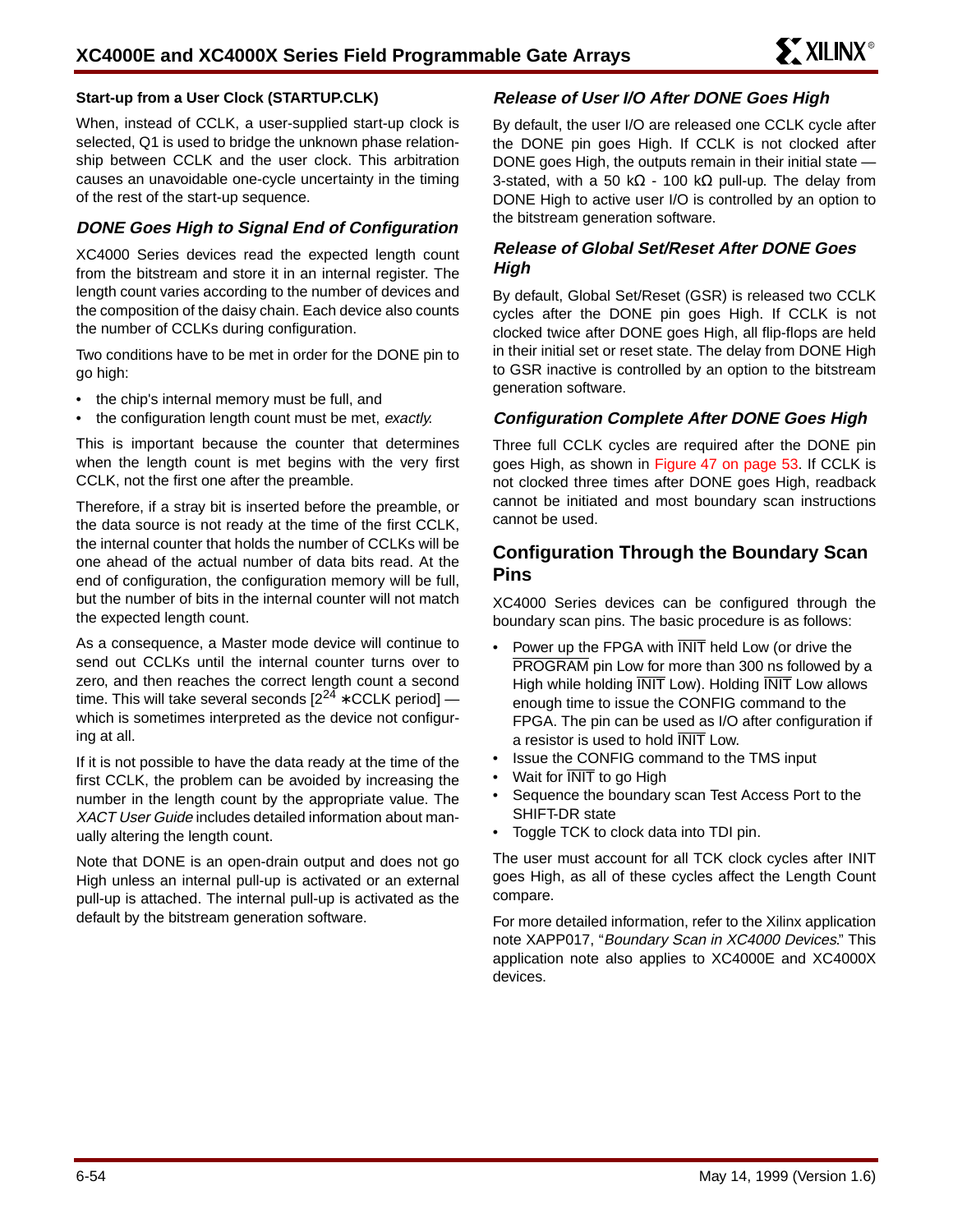



**Figure 48: Start-up Logic**

## **Readback**

The user can read back the content of configuration memory and the level of certain internal nodes without interfering with the normal operation of the device.

Readback not only reports the downloaded configuration bits, but can also include the present state of the device, represented by the content of all flip-flops and latches in CLBs and IOBs, as well as the content of function generators used as RAMs.

Note that in XC4000 Series devices, configuration data is not inverted with respect to configuration as it is in XC2000 and XC3000 families.

XC4000 Series Readback does not use any dedicated pins, but uses four internal nets (RDBK.TRIG, RDBK.DATA, RDBK.RIP and RDBK.CLK) that can be routed to any IOB. To access the internal Readback signals, place the READ-

BACK library symbol and attach the appropriate pad symbols, as shown in Figure 49.

After Readback has been initiated by a High level on RDBK.TRIG after configuration, the RDBK.RIP (Read In Progress) output goes High on the next rising edge of RDBK.CLK. Subsequent rising edges of this clock shift out Readback data on the RDBK.DATA net.

Readback data does not include the preamble, but starts with five dummy bits (all High) followed by the Start bit (Low) of the first frame. The first two data bits of the first frame are always High.

Each frame ends with four error check bits. They are read back as High. The last seven bits of the last frame are also read back as High. An additional Start bit (Low) and an 11-bit Cyclic Redundancy Check (CRC) signature follow, before RDBK.RIP returns Low.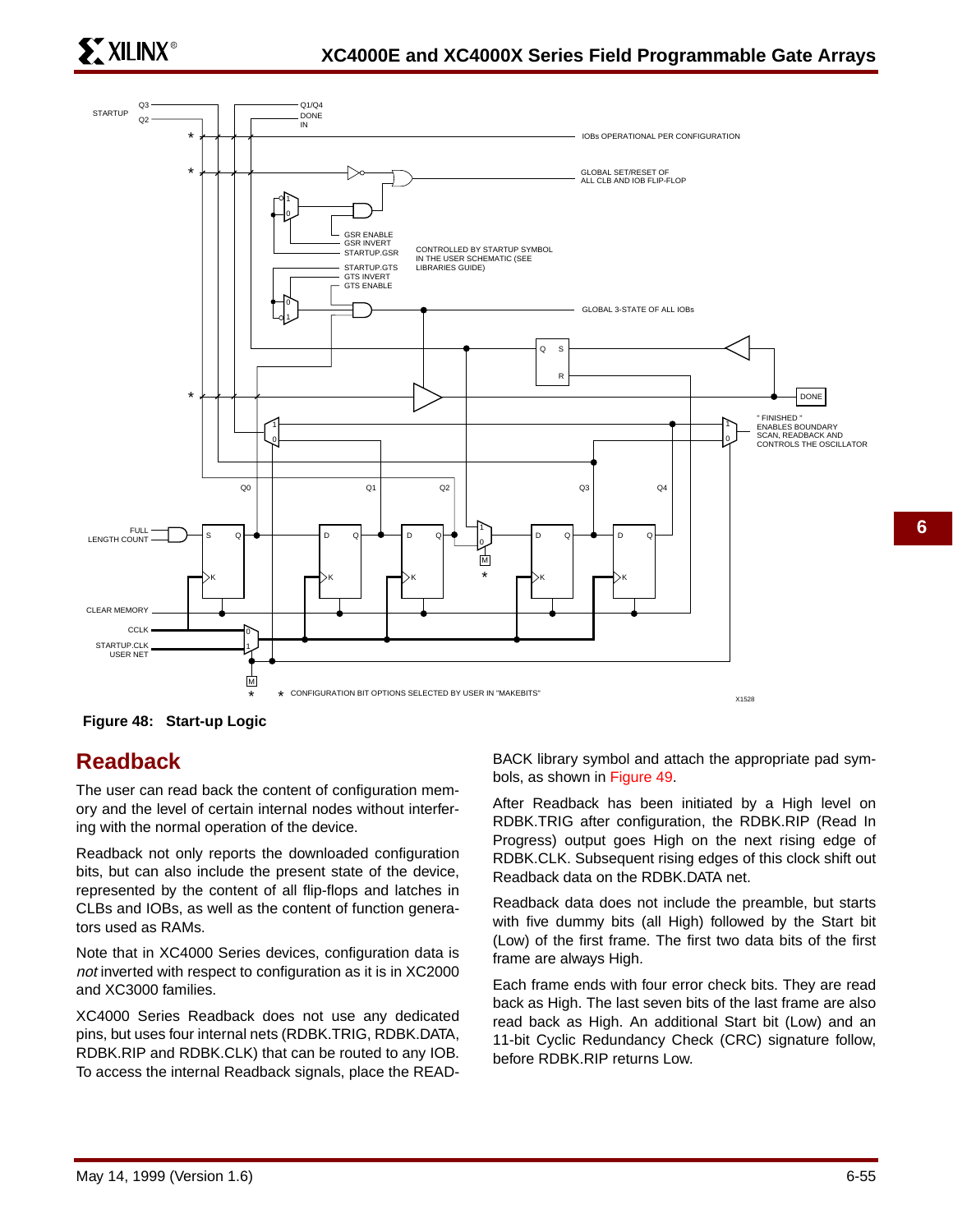

**Figure 49: Readback Schematic Example**

## **Readback Options**

Readback options are: Read Capture, Read Abort, and Clock Select. They are set with the bitstream generation software.

### **Read Capture**

When the Read Capture option is selected, the readback data stream includes sampled values of CLB and IOB signals. The rising edge of RDBK.TRIG latches the inverted values of the four CLB outputs, the IOB output flip-flops and the input signals I1 and I2. Note that while the bits describing configuration (interconnect, function generators, and RAM content) are not inverted, the CLB and IOB output signals are inverted.

When the Read Capture option is not selected, the values of the capture bits reflect the configuration data originally written to those memory locations.

If the RAM capability of the CLBs is used, RAM data are available in readback, since they directly overwrite the F and G function-table configuration of the CLB.

RDBK.TRIG is located in the lower-left corner of the device, as shown in Figure 50.

### **Read Abort**

When the Read Abort option is selected, a High-to-Low transition on RDBK.TRIG terminates the readback operation and prepares the logic to accept another trigger.

After an aborted readback, additional clocks (up to one readback clock per configuration frame) may be required to re-initialize the control logic. The status of readback is indicated by the output control net RDBK.RIP. RDBK.RIP is High whenever a readback is in progress.

### **Clock Select**

CCLK is the default clock. However, the user can insert another clock on RDBK.CLK. Readback control and data are clocked on rising edges of RDBK.CLK. If readback must be inhibited for security reasons, the readback control nets are simply not connected.

RDBK.CLK is located in the lower right chip corner, as shown in Figure 50.



**Figure 50: READBACK Symbol in Graphical Editor**

## **Violating the Maximum High and Low Time Specification for the Readback Clock**

The readback clock has a maximum High and Low time specification. In some cases, this specification cannot be met. For example, if a processor is controlling readback, an interrupt may force it to stop in the middle of a readback. This necessitates stopping the clock, and thus violating the specification.

The specification is mandatory only on clocking data at the end of a frame prior to the next start bit. The transfer mechanism will load the data to a shift register during the last six clock cycles of the frame, prior to the start bit of the following frame. This loading process is dynamic, and is the source of the maximum High and Low time requirements.

Therefore, the specification only applies to the six clock cycles prior to and including any start bit, including the clocks before the first start bit in the readback data stream. At other times, the frame data is already in the register and the register is not dynamic. Thus, it can be shifted out just like a regular shift register.

The user must precisely calculate the location of the readback data relative to the frame. The system must keep track of the position within a data frame, and disable interrupts before frame boundaries. Frame lengths and data formats are listed in Table 19, Table 20 and Table 21.

## **Readback with the XChecker Cable**

The XChecker Universal Download/Readback Cable and Logic Probe uses the readback feature for bitstream verification. It can also display selected internal signals on the PC or workstation screen, functioning as a low-cost in-circuit emulator.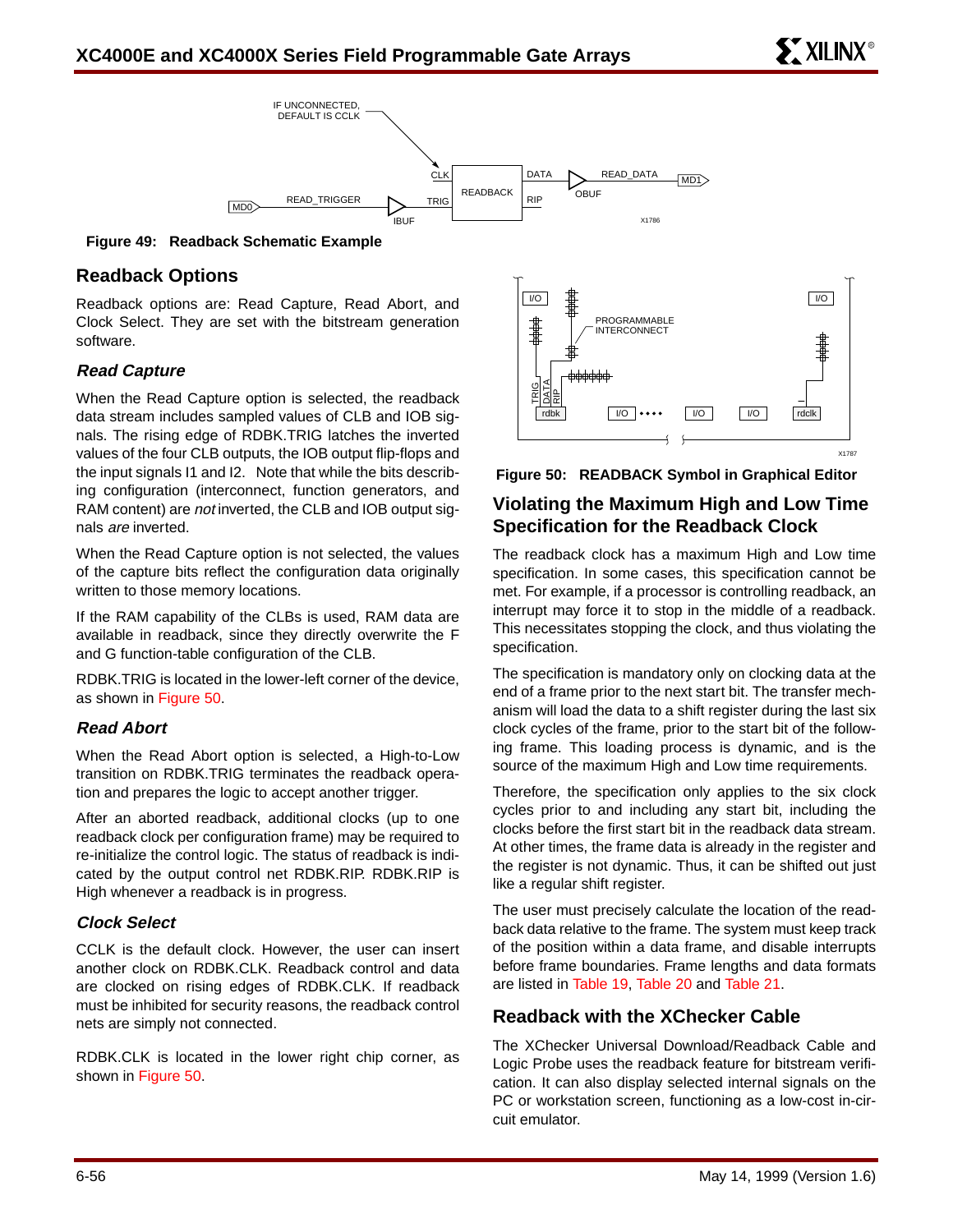## **XC4000E/EX/XL Program Readback Switching Characteristic Guidelines**

Testing of the switching parameters is modeled after testing methods specified by MIL-M-38510/605. All devices are 100% functionally tested. Internal timing parameters are not measured directly. They are derived from benchmark timing patterns that are taken at device introduction, prior to any process improvements.

The following guidelines reflect worst-case values over the recommended operating conditions.



#### **E/EX**

|           | <b>Description</b>                             |   | Symbol                       | Min             | <b>Max</b> | <b>Units</b> |
|-----------|------------------------------------------------|---|------------------------------|-----------------|------------|--------------|
| rdbk.TRIG | rdbk.TRIG setup to initiate and abort Readback |   | <sup>I</sup> RTRC            | 200             |            | ns           |
|           | rdbk.TRIG hold to initiate and abort Readback  | ົ | $\mathsf{r}_{\mathsf{RCRT}}$ | 50              |            | ns           |
| rdclk.1   | rdbk.DATA delay                                |   | <sup>I</sup> RCRD            |                 | 250        | ns           |
|           | rdbk.RIP delay                                 | 6 | $\mathsf{F}_{\mathsf{RCRR}}$ | $\qquad \qquad$ | 250        | ns           |
|           | High time                                      | 5 | l RCH                        | 250             | 500        | ns           |
|           | Low time                                       | 4 | $\mathsf{r}_\mathsf{RCL}$    | 250             | 500        | ns           |

Note 1: Timing parameters apply to all speed grades.<br>Note 2: If rdbk.TRIG is High prior to Finished, Finishe

If rdbk.TRIG is High prior to Finished, Finished will trigger the first Readback.

#### **XL**

|            | Description                                    |   | Symbol                      | Min | Max                      | <b>Units</b> |
|------------|------------------------------------------------|---|-----------------------------|-----|--------------------------|--------------|
| Irdbk.TRIG | rdbk.TRIG setup to initiate and abort Readback |   | <sup>I</sup> RTRC           | 200 |                          | ns           |
|            | rdbk.TRIG hold to initiate and abort Readback  | 2 | l RCRT                      | 50  | $\overline{\phantom{0}}$ | ns           |
| rdclk.1    | rdbk.DATA delay                                |   | <sup>I</sup> RCRD           |     | 250                      | ns           |
|            | rdbk.RIP delay                                 | 6 | <sup>I</sup> RCRR           |     | 250                      | ns           |
|            | High time                                      | 5 | $\mathsf{r}_{\mathsf{RCH}}$ | 250 | 500                      | ns           |
|            | Low time                                       | 4 | T <sub>RCL</sub>            | 250 | 500                      | ns           |

Note 1: Timing parameters apply to all speed grades.<br>Note 2: If rdbk.TRIG is High prior to Finished, Finishe

If rdbk.TRIG is High prior to Finished, Finished will trigger the first Readback.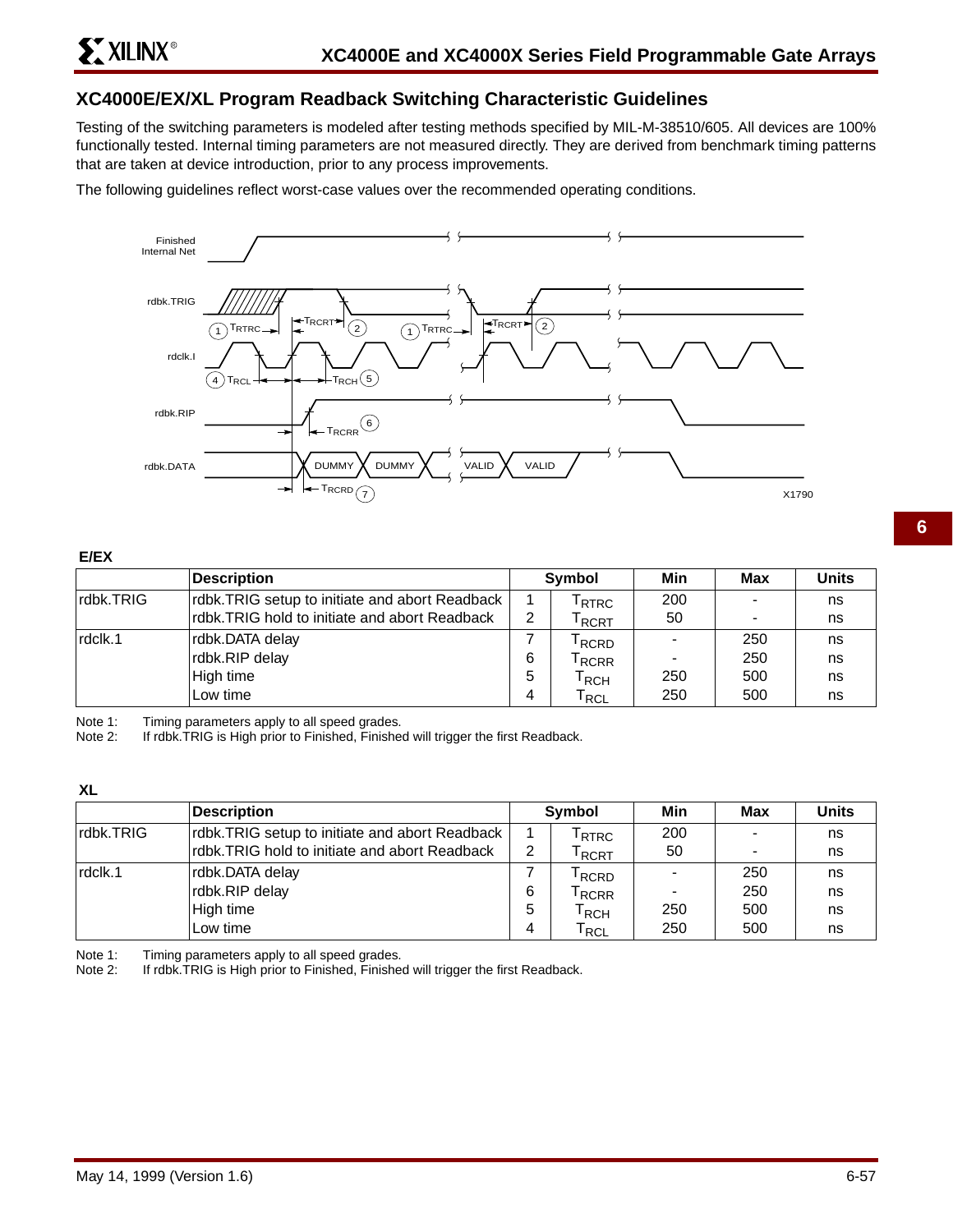| <b>Table 22: Pin Functions During Configuration</b> |  |
|-----------------------------------------------------|--|
|-----------------------------------------------------|--|

| <b>SLAVE</b><br><b>SERIAL</b><br><1:1:1> | <b>MASTER</b><br><b>SERIAL</b><br><0:0:0> | SYNCH.<br><b>PERIPHERAL</b><br>< 0:1:1> | <b>ASYNCH.</b><br><b>PERIPHERAL</b><br><1:0:1> | <b>MASTER</b><br><b>PARALLEL DOWN</b><br>1:1:0> | <b>MASTER</b><br><b>PARALLEL UP</b><br><1:0:0> | <b>USER</b><br><b>OPERATION</b> |
|------------------------------------------|-------------------------------------------|-----------------------------------------|------------------------------------------------|-------------------------------------------------|------------------------------------------------|---------------------------------|
| $M2(HIGH)$ (I)                           | $M2(LOW)$ (I)                             | $M2(LOW)$ (I)                           | $M2(HIGH)$ (I)                                 | $M2(HIGH)$ (I)                                  | $M2(HIGH)$ (I)                                 | (1)                             |
| $M1(HIGH)$ (I)                           | $M1(LOW)$ (I)                             | $M1(HIGH)$ (I)                          | $M1(LOW)$ (I)                                  | $M1(HIGH)$ (I)                                  | $M1(LOW)$ (I)                                  | (O)                             |
| M0(HIGH) (I)                             | M0(LOW) (I)                               | M0(HIGH) (I)                            | $MO(HIGH)$ (I)                                 | $MO(LOW)$ (I)                                   | M0(LOW) (I)                                    | (1)                             |
| HDC (HIGH)                               | HDC (HIGH)                                | HDC (HIGH)                              | HDC (HIGH)                                     | HDC (HIGH)                                      | HDC (HIGH)                                     | 1/O                             |
| LDC (LOW)                                | $\overline{LDC}$ (LOW)                    | $\overline{LDC}$ (LOW)                  | $\overline{LDC}$ (LOW)                         | $\overline{\text{LDC}}$ (LOW)                   | $\overline{\text{LDC}}$ (LOW)                  | I/O                             |
| <b>INIT</b>                              | <b>INIT</b>                               | <b>INIT</b>                             | <b>INIT</b>                                    | <b>INIT</b>                                     | <b>INIT</b>                                    | I/O                             |
| <b>DONE</b>                              | <b>DONE</b>                               | <b>DONE</b>                             | <b>DONE</b>                                    | <b>DONE</b>                                     | <b>DONE</b>                                    | <b>DONE</b>                     |
| PROGRAM (I)                              | PROGRAM (I)                               | PROGRAM (I)                             | <b>PROGRAM (I)</b>                             | PROGRAM (I)                                     | <b>PROGRAM (I)</b>                             | <b>PROGRAM</b>                  |
| CCLK (I)                                 | CCLK (O)                                  | CCLK (I)                                | CCLK (O)                                       | CCLK (O)                                        | CCLK (O)                                       | CCLK (I)                        |
|                                          |                                           | RDY/BUSY (O)                            | RDY/BUSY (O)                                   | $\overline{RCLK}$ (O)                           | $\overline{RCLK}$ (O)                          | I/O                             |
|                                          |                                           |                                         | $\overline{\text{RS}}$ (I)                     |                                                 |                                                | $\mathsf{I}/\mathsf{O}$         |
|                                          |                                           |                                         | $\overline{CS0}$ (I)                           |                                                 |                                                | $\mathsf{I}/\mathsf{O}$         |
|                                          |                                           | DATA 7 (I)                              | DATA 7 (I)                                     | DATA 7 (I)                                      | DATA 7 (I)                                     | 1/O                             |
|                                          |                                           | DATA 6 (I)                              | DATA 6 (I)                                     | DATA 6 (I)                                      | DATA 6 (I)                                     | 1/O                             |
|                                          |                                           | DATA 5 (I)                              | DATA 5 (I)                                     | DATA 5 (I)                                      | DATA 5 (I)                                     | 1/O                             |
|                                          |                                           | DATA 4 (I)                              | DATA 4 (I)                                     | DATA 4 (I)                                      | DATA 4 (I)                                     | 1/O                             |
|                                          |                                           | DATA 3 (I)                              | DATA 3 (I)                                     | DATA 3 (I)                                      | DATA 3 (I)                                     | 1/O                             |
|                                          |                                           | DATA 2 (I)                              | DATA 2 (I)                                     | DATA 2 (I)                                      | DATA 2 (I)                                     | 1/O                             |
|                                          |                                           | DATA 1 (I)                              | DATA 1 (I)                                     | DATA 1 (I)                                      | DATA 1 (I)                                     | $\mathsf{I}/\mathsf{O}$         |
| DIN(I)                                   | $DIN$ $(I)$                               | DATA 0 (I)                              | DATA 0 (I)                                     | DATA 0 (I)                                      | DATA 0 (I)                                     | I/O                             |
| <b>DOUT</b>                              | <b>DOUT</b>                               | <b>DOUT</b>                             | <b>DOUT</b>                                    | <b>DOUT</b>                                     | <b>DOUT</b>                                    | SGCK4-GCK5-I/O                  |
| <b>TDI</b>                               | <b>TDI</b>                                | <b>TDI</b>                              | TDI                                            | TDI                                             | TDI                                            | TDI-I/O                         |
| <b>TCK</b>                               | <b>TCK</b>                                | <b>TCK</b>                              | <b>TCK</b>                                     | <b>TCK</b>                                      | <b>TCK</b>                                     | TCK-I/O                         |
| <b>TMS</b>                               | <b>TMS</b>                                | <b>TMS</b>                              | <b>TMS</b>                                     | <b>TMS</b>                                      | <b>TMS</b>                                     | TMS-I/O                         |
| <b>TDO</b>                               | <b>TDO</b>                                | <b>TDO</b>                              | <b>TDO</b>                                     | <b>TDO</b>                                      | <b>TDO</b>                                     | $TDO-(O)$                       |
|                                          |                                           |                                         | $\overline{WS}$ (I)                            | A <sub>0</sub>                                  | A <sub>0</sub>                                 | 1/O                             |
|                                          |                                           |                                         |                                                | A1                                              | A <sub>1</sub>                                 | PGCK4-GCK6-I/O                  |
|                                          |                                           |                                         | CS <sub>1</sub>                                | A2                                              | A2                                             | $\mathsf{I}/\mathsf{O}$         |
|                                          |                                           |                                         |                                                | A <sub>3</sub>                                  | A <sub>3</sub>                                 | $\mathsf{I}/\mathsf{O}$         |
|                                          |                                           |                                         |                                                | A4                                              | A4                                             | 1/O                             |
|                                          |                                           |                                         |                                                | A <sub>5</sub>                                  | A <sub>5</sub>                                 | 1/O                             |
|                                          |                                           |                                         |                                                | A <sub>6</sub>                                  | A <sub>6</sub>                                 | $\mathsf{I}/\mathsf{O}$         |
|                                          |                                           |                                         |                                                | A7                                              | A7                                             | $\mathsf{I}/\mathsf{O}$         |
|                                          |                                           |                                         |                                                | A <sub>8</sub>                                  | A <sub>8</sub>                                 | I/O                             |
|                                          |                                           |                                         |                                                | A <sub>9</sub>                                  | A <sub>9</sub>                                 | 1/O                             |
|                                          |                                           |                                         |                                                | A10                                             | A10                                            | I/O                             |
|                                          |                                           |                                         |                                                | A11                                             | A11                                            | 1/O                             |
|                                          |                                           |                                         |                                                | A12                                             | A12                                            | 1/O                             |
|                                          |                                           |                                         |                                                | A13                                             | A13                                            | I/O                             |
|                                          |                                           |                                         |                                                | A14                                             | A14                                            | I/O                             |
|                                          |                                           |                                         |                                                | A15                                             | A15                                            | SGCK1-GCK7-I/O                  |
|                                          |                                           |                                         |                                                | A16                                             | A16                                            | PGCK1-GCK8-I/O                  |
|                                          |                                           |                                         |                                                | A17                                             | A17                                            | 1/O                             |
|                                          |                                           |                                         |                                                | A18*                                            | A18*                                           | I/O                             |
|                                          |                                           |                                         |                                                | A19*                                            | A19*                                           | I/O                             |
|                                          |                                           |                                         |                                                | A20*                                            | A20*                                           | $\overline{1/O}$                |
|                                          |                                           |                                         |                                                | A21*                                            | A21*                                           | I/O                             |
|                                          |                                           |                                         |                                                |                                                 |                                                | ALL OTHERS                      |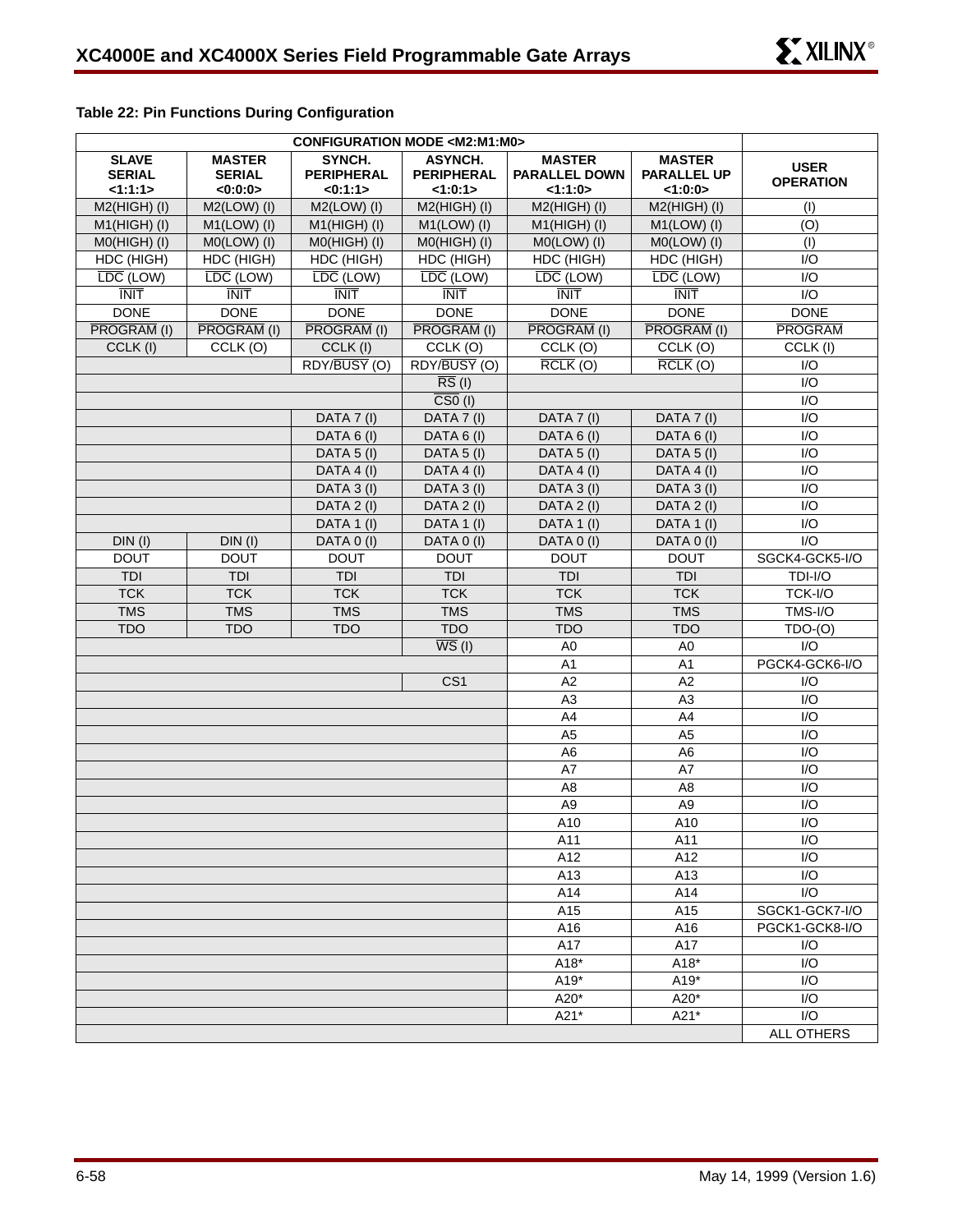### **Table 23: Pin Functions During Configuration**

| <b>SLAVE</b><br><b>SERIAL</b><br>1:1:1> | <b>MASTER</b><br><b>SERIAL</b><br><0:0:0> | SYNCH.<br><b>PERIPHERAL</b><br>< 0:1:1> | ASYNCH.<br><b>PERIPHERAL</b><br><1:0:1> | <b>MASTER</b><br><b>PARALLEL DOWN</b><br><1:1:0> | <b>MASTER</b><br><b>PARALLEL UP</b><br><1:0:0 | <b>USER</b><br><b>OPERATION</b> |
|-----------------------------------------|-------------------------------------------|-----------------------------------------|-----------------------------------------|--------------------------------------------------|-----------------------------------------------|---------------------------------|
| M2(HIGH) (I)                            | $M2(LOW)$ (I)                             | $M2(LOW)$ (I)                           | $M2(HIGH)$ (I)                          | $M2(HIGH)$ (I)                                   | $M2(HIGH)$ (I)                                | (1)                             |
| $M1(HIGH)$ (I)                          | $M1(LOW)$ (I)                             | $M1(HIGH)$ (I)                          | $M1(LOW)$ (I)                           | $M1(HIGH)$ (I)                                   | $M1(LOW)$ (I)                                 | (O)                             |
| $MO(HIGH)$ (I)                          | $MO(LOW)$ (I)                             | $MO(HIGH)$ (I)                          | M0(HIGH) (I)                            | $MO(LOW)$ (I)                                    | $MO(LOW)$ (I)                                 | (1)                             |
| HDC (HIGH)                              | HDC (HIGH)                                | HDC (HIGH)                              | HDC (HIGH)                              | HDC (HIGH)                                       | HDC (HIGH)                                    | 1/O                             |
| $\overline{\text{LDC}}$ (LOW)           | $\overline{\text{LDC}}$ (LOW)             | $\overline{LDC}$ (LOW)                  | $\overline{LDC}$ (LOW)                  | $\overline{LDC}$ (LOW)                           | $\overline{\text{LDC}}$ (LOW)                 | 1/O                             |
| $\overline{\text{INT}}$                 | $\overline{\text{INIT}}$                  | $\overline{\text{INIT}}$                | $\overline{\text{INIT}}$                | <b>INIT</b>                                      | <b>INIT</b>                                   | I/O                             |
| <b>DONE</b>                             | <b>DONE</b>                               | <b>DONE</b>                             | <b>DONE</b>                             | <b>DONE</b>                                      | <b>DONE</b>                                   | <b>DONE</b>                     |
| PROGRAM (I)                             | PROGRAM (I)                               | PROGRAM (I)                             | <b>PROGRAM (I)</b>                      | PROGRAM (I)                                      | PROGRAM (I)                                   | <b>PROGRAM</b>                  |
| CCLK (I)                                | CCLK (O)                                  | CCLK (I)                                | CCLK (O)                                | CCLK (O)                                         | CCLK (O)                                      | CCLK (I)                        |
|                                         |                                           | RDY/BUSY (O)                            | RDY/BUSY (O)                            | $\overline{RCLK}$ (O)                            | $\overline{RCLK}$ (O)                         | 1/O                             |
|                                         |                                           |                                         | $\overline{\text{RS}}$ (I)              |                                                  |                                               | I/O                             |
|                                         |                                           |                                         | $\overline{CS0}$ (I)                    |                                                  |                                               | I/O                             |
|                                         |                                           | DATA 7 (I)                              | DATA 7 (I)                              | DATA 7 (I)                                       | DATA 7 (I)                                    | I/O                             |
|                                         |                                           | DATA 6 (I)                              | DATA 6 (I)                              | DATA 6 (I)                                       | DATA 6 (I)                                    | 1/O                             |
|                                         |                                           | <b>DATA 5 (I)</b>                       | <b>DATA 5 (I)</b>                       | DATA 5 (I)                                       | DATA 5 (I)                                    | I/O                             |
|                                         |                                           | DATA 4 (I)                              | DATA 4 (I)                              | DATA 4 (I)                                       | DATA 4 (I)                                    | I/O                             |
|                                         |                                           | DATA 3 (I)                              | DATA $3(1)$                             | DATA 3 (I)                                       | DATA 3 (I)                                    | 1/O                             |
|                                         |                                           | DATA 2 (I)                              | DATA 2 (I)                              | DATA 2 (I)                                       | DATA 2 (I)                                    | 1/O                             |
|                                         |                                           | DATA 1 (I)                              | $\overline{DATA 1}$ (I)                 | DATA 1 (I)                                       | DATA 1 (I)                                    | I/O                             |
| $DIN$ (I)                               | $DIN$ (I)                                 | DATA 0 (I)                              | DATA 0 (I)                              | DATA 0 (I)                                       | DATA 0 (I)                                    | $\overline{1/O}$                |
| <b>DOUT</b>                             | <b>DOUT</b>                               | <b>DOUT</b>                             | <b>DOUT</b>                             | <b>DOUT</b>                                      | <b>DOUT</b>                                   | SGCK4-GCK5-I/O                  |
| TDI                                     | <b>TDI</b>                                | TDI                                     | TDI                                     | <b>TDI</b>                                       | <b>TDI</b>                                    | TDI-I/O                         |
| <b>TCK</b>                              | <b>TCK</b>                                | <b>TCK</b>                              | <b>TCK</b>                              | <b>TCK</b>                                       | <b>TCK</b>                                    | TCK-I/O                         |
| <b>TMS</b>                              | <b>TMS</b>                                | <b>TMS</b>                              | <b>TMS</b>                              | <b>TMS</b>                                       | <b>TMS</b>                                    | TMS-I/O                         |
| <b>TDO</b>                              | <b>TDO</b>                                | <b>TDO</b>                              | <b>TDO</b>                              | <b>TDO</b>                                       | <b>TDO</b>                                    | $TDO-(O)$                       |
|                                         |                                           |                                         | $\overline{WS}$ (I)                     | A <sub>0</sub>                                   | A <sub>0</sub>                                | I/O                             |
|                                         |                                           |                                         |                                         | A <sub>1</sub>                                   | A <sub>1</sub>                                | PGCK4-GCK6-I/O                  |
|                                         |                                           |                                         | CS <sub>1</sub>                         | A2                                               | A2                                            | I/O                             |
|                                         |                                           |                                         |                                         | A <sub>3</sub>                                   | A <sub>3</sub>                                | 1/O                             |
|                                         |                                           |                                         |                                         | A4                                               | A4                                            | I/O                             |
|                                         |                                           |                                         |                                         | A <sub>5</sub>                                   | A <sub>5</sub>                                | 1/O                             |
|                                         |                                           |                                         |                                         | A <sub>6</sub>                                   | A <sub>6</sub>                                | I/O                             |
|                                         |                                           |                                         |                                         | A7                                               | A7                                            | I/O                             |
|                                         |                                           |                                         |                                         | A <sub>8</sub>                                   | A <sub>8</sub>                                | 1/O                             |
|                                         |                                           |                                         |                                         | A <sub>9</sub>                                   | A <sub>9</sub>                                | I/O                             |
|                                         |                                           |                                         |                                         | A10                                              | A10                                           | I/O                             |
|                                         |                                           |                                         |                                         | A11                                              | A11                                           | I/O                             |
|                                         |                                           |                                         |                                         | A12                                              | A12                                           | 1/O                             |
|                                         |                                           |                                         |                                         | A13                                              | A13                                           | $\overline{1/O}$                |
|                                         |                                           |                                         |                                         | A14                                              | A14                                           | I/O                             |
|                                         |                                           |                                         |                                         | A15                                              | A15                                           | SGCK1-GCK7-I/O                  |
|                                         |                                           |                                         |                                         | A16                                              | A16                                           | PGCK1-GCK8-I/O                  |
|                                         |                                           |                                         |                                         | A17                                              | A17                                           | I/O                             |
|                                         |                                           |                                         |                                         | $A18*$                                           | A18*                                          | I/O                             |
|                                         |                                           |                                         |                                         | A19*                                             | A19*                                          | I/O                             |
|                                         |                                           |                                         |                                         | A20*                                             | A20*                                          | 1/O                             |
|                                         |                                           |                                         |                                         | A21*                                             | A21*                                          | I/O                             |
|                                         |                                           |                                         |                                         |                                                  |                                               | ALL OTHERS                      |

\* XC4000X only

Notes 1. A shaded table cell represents a 50 kΩ - 100 kΩ pull-up before and during configuration.

2. (I) represents an input; (O) represents an output.

3. INIT is an open-drain output during configuration.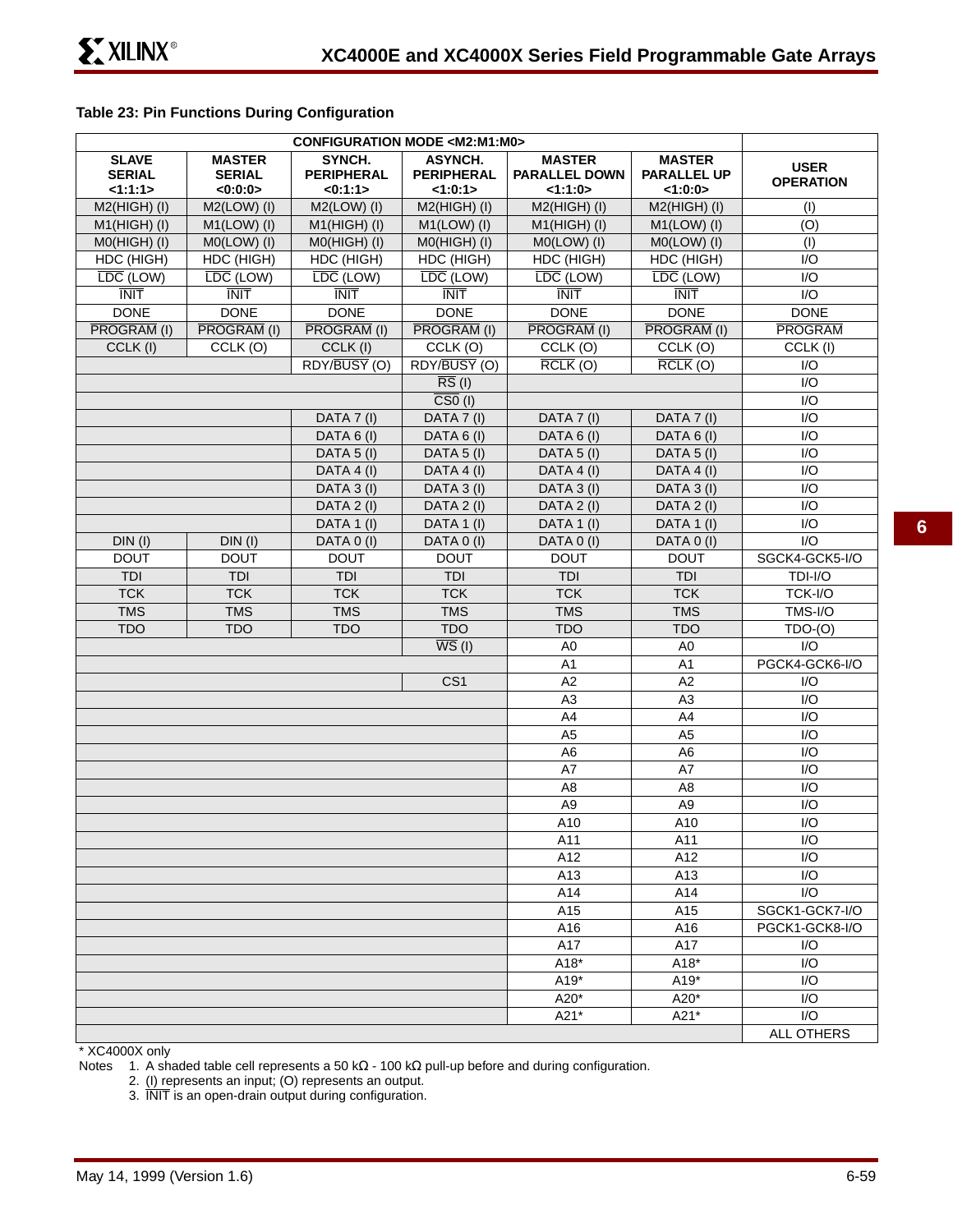## **Configuration Timing**

The seven configuration modes are discussed in detail in this section. Timing specifications are included.

## **Slave Serial Mode**

In Slave Serial mode, an external signal drives the CCLK input of the FPGA. The serial configuration bitstream must be available at the DIN input of the lead FPGA a short setup time before each rising CCLK edge.

The lead FPGA then presents the preamble data—and all data that overflows the lead device—on its DOUT pin. There is an internal delay of 0.5 CCLK periods, which means that DOUT changes on the falling CCLK edge, and the next FPGA in the daisy chain accepts data on the subsequent rising CCLK edge.

Figure 51 shows a full master/slave system. An XC4000 Series device in Slave Serial mode should be connected as shown in the third device from the left.

Slave Serial mode is selected by a <111> on the mode pins (M2, M1, M0). Slave Serial is the default mode if the mode pins are left unconnected, as they have weak pull-up resistors during configuration.



**Figure 51: Master/Slave Serial Mode Circuit Diagram**



|             | <b>Description</b> |   | Symbol                      | Min | <b>Max</b> | <b>Units</b> |
|-------------|--------------------|---|-----------------------------|-----|------------|--------------|
| <b>CCLK</b> | DIN setup          |   | l DCC.                      | 20  |            | ns           |
|             | DIN hold           | ົ | $\mathsf{T}_{\texttt{CCD}}$ | υ   |            | ns           |
|             | DIN to DOUT        | 3 | cco                         |     | 30         | ns           |
|             | High time          | 4 | Т $_{\rm CCH}$              | 45  |            | ns           |
|             | Low time           | 5 | $\mathsf{T}_{\mathsf{CCL}}$ | 45  |            | ns           |
|             | Frequency          |   | $F_{CC}$                    |     | 10         | <b>MHz</b>   |

Note: Configuration must be delayed until the INIT pins of all daisy-chained FPGAs are High.

**Figure 52: Slave Serial Mode Programming Switching Characteristics**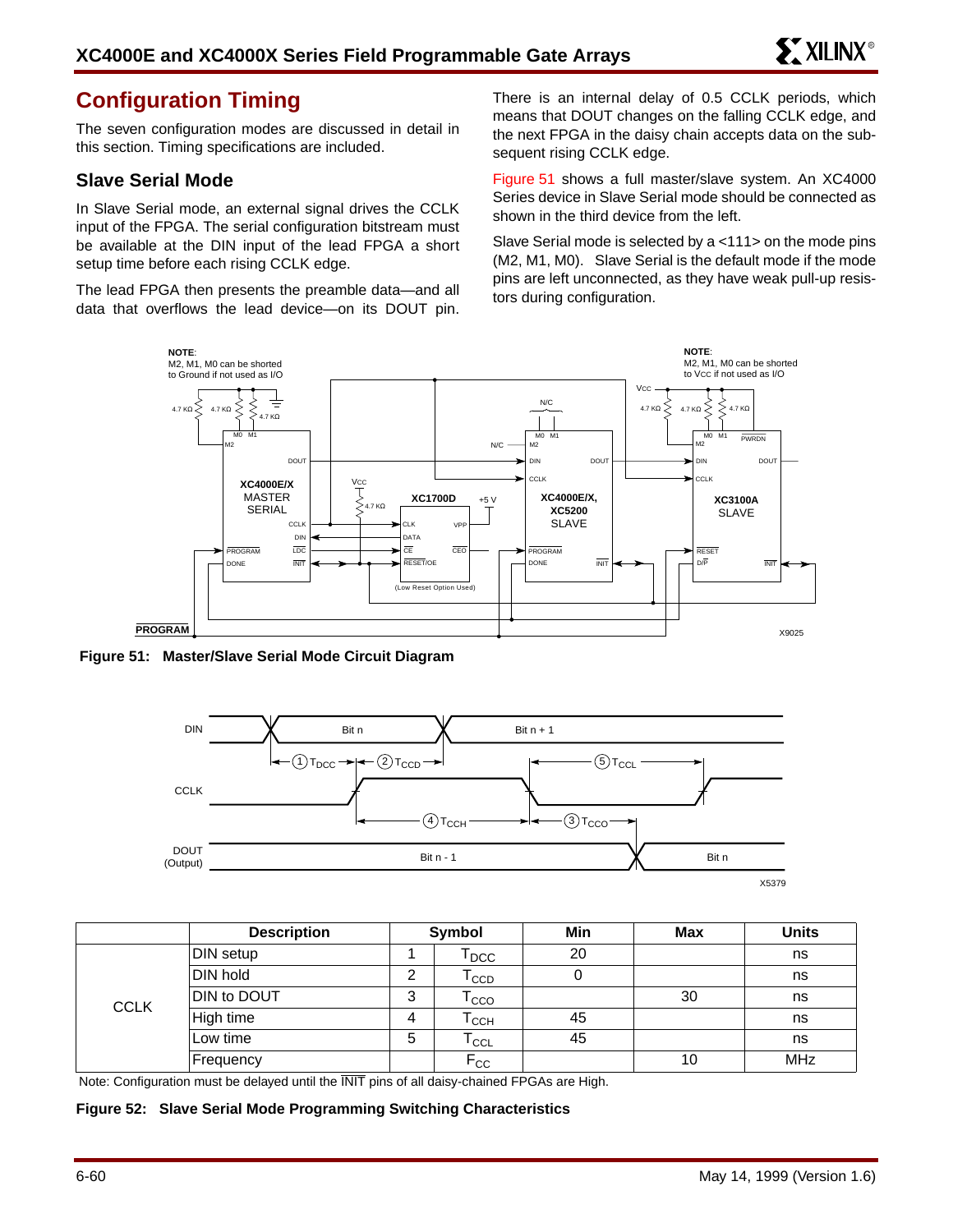## **Master Serial Mode**

In Master Serial mode, the CCLK output of the lead FPGA drives a Xilinx Serial PROM that feeds the FPGA DIN input. Each rising edge of the CCLK output increments the Serial PROM internal address counter. The next data bit is put on the SPROM data output, connected to the FPGA DIN pin. The lead FPGA accepts this data on the subsequent rising CCLK edge.

The lead FPGA then presents the preamble data—and all data that overflows the lead device—on its DOUT pin. There is an internal pipeline delay of 1.5 CCLK periods, which means that DOUT changes on the falling CCLK edge, and the next FPGA in the daisy chain accepts data on the subsequent rising CCLK edge.

In the bitstream generation software, the user can specify Fast ConfigRate, which, starting several bits into the first frame, increases the CCLK frequency by a factor of eight.

For actual timing values please refer to "Configuration Switching Characteristics" on page 68. Be sure that the serial PROM and slaves are fast enough to support this data rate. XC2000, XC3000/A, and XC3100A devices do not support the Fast ConfigRate option.

The SPROM CE input can be driven from either LDC or DONE. Using LDC avoids potential contention on the DIN pin, if this pin is configured as user- $I/O$ , but  $\overline{LDC}$  is then restricted to be a permanently High user output after configuration. Using DONE can also avoid contention on DIN, provided the early DONE option is invoked.

Figure 51 on page 60 shows a full master/slave system. The leftmost device is in Master Serial mode.

Master Serial mode is selected by a <000> on the mode pins (M2, M1, M0).



|      | <b>Description</b> |   | <b>Symbol</b> | Min | <b>Max</b> | <b>Units</b> |
|------|--------------------|---|---------------|-----|------------|--------------|
| CCLK | DIN setup          |   | <b>DSCK</b>   | 20  |            | ns           |
|      | DIN hold           | - | <b>CKDS</b>   |     |            | ns           |

Notes: 1. At power-up, Vcc must rise from 2.0 V to Vcc min in less than 25 ms, otherwise delay configuration by pulling PROGRAM Low until Vcc is valid.

2. Master Serial mode timing is based on testing in slave mode.

**Figure 53: Master Serial Mode Programming Switching Characteristics**

**6**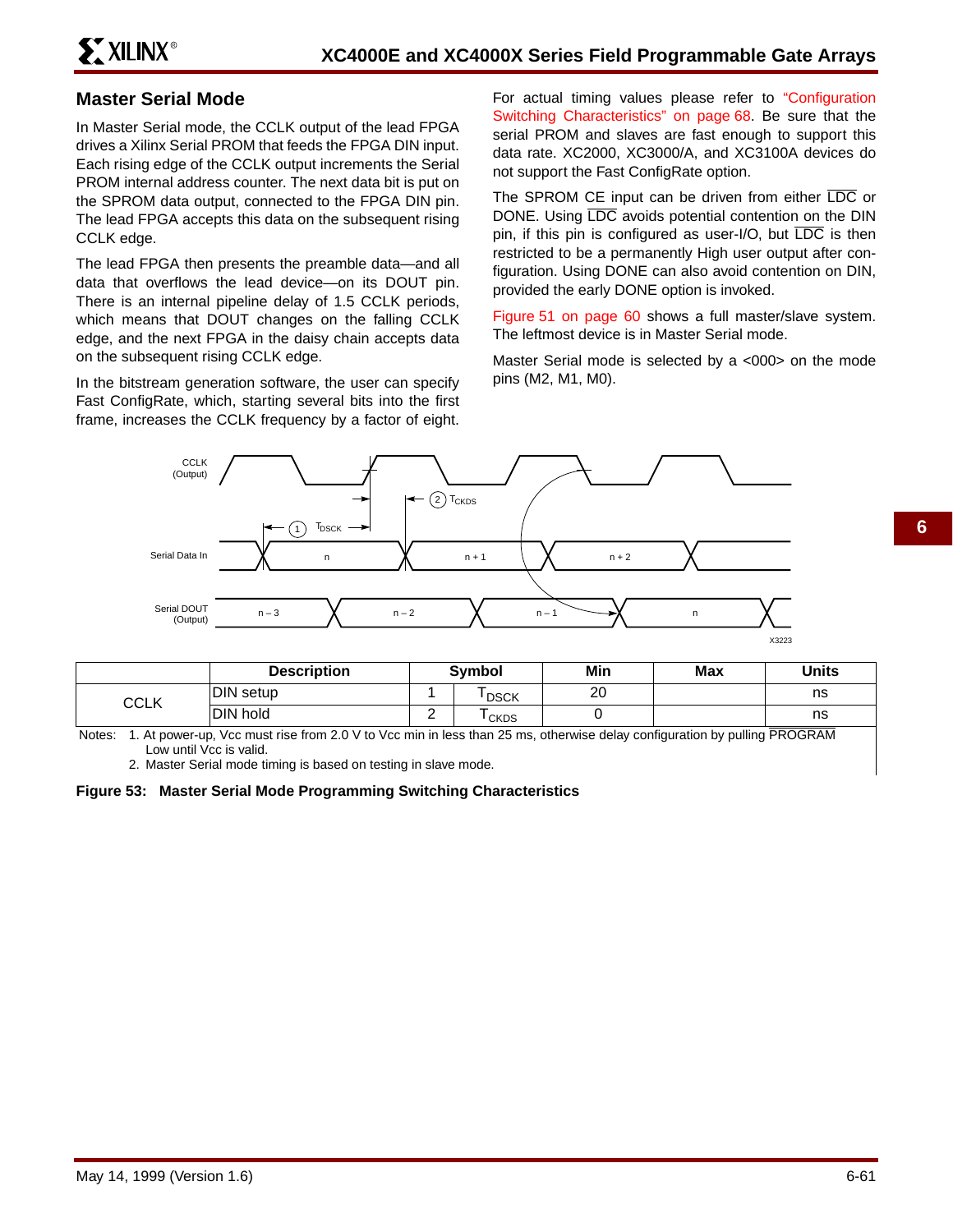## **Master Parallel Modes**

In the two Master Parallel modes, the lead FPGA directly addresses an industry-standard byte-wide EPROM, and accepts eight data bits just before incrementing or decrementing the address outputs.

The eight data bits are serialized in the lead FPGA, which then presents the preamble data—and all data that overflows the lead device—on its DOUT pin. There is an internal delay of 1.5 CCLK periods, after the rising CCLK edge that accepts a byte of data (and also changes the EPROM address) until the falling CCLK edge that makes the LSB (D0) of this byte appear at DOUT. This means that DOUT changes on the falling CCLK edge, and the next FPGA in the daisy chain accepts data on the subsequent rising CCLK edge.

The PROM address pins can be incremented or decremented, depending on the mode pin settings. This option allows the FPGA to share the PROM with a wide variety of microprocessors and micro controllers. Some processors must boot from the bottom of memory (all zeros) while others must boot from the top. The FPGA is flexible and can load its configuration bitstream from either end of the memory.

Master Parallel Up mode is selected by a <100> on the mode pins (M2, M1, M0). The EPROM addresses start at 00000 and increment.

Master Parallel Down mode is selected by a <110> on the mode pins. The EPROM addresses start at 3FFFF and decrement.

#### **Additional Address lines in XC4000 devices**

The XC4000X devices have additional address lines (A18-A21) allowing the additional address space required to daisy-chain several large devices.

The extra address lines are programmable in XC4000EX devices. By default these address lines are not activated. In the default mode, the devices are compatible with existing XC4000 and XC4000E products. If desired, the extra address lines can be used by specifying the address lines option in bitgen as 22 (bitgen -g AddressLines:22). The lines (A18-A21) are driven when a master device detects, via the bitstream, that it should be using all 22 address lines. Because these pins will initially be pulled high by internal pull-ups, designers using Master Parallel Up mode should use external pull down resistors on pins A18-A21. If Master Parallel Down mode is used external resistors are not necessary.

All 22 address lines are always active in Master Parallel modes with XC4000XL devices. The additional address lines behave identically to the lower order address lines. If the Address Lines option in bitgen is set to 18, it will be ignored by the XC4000XL device.

The additional address lines (A18-A21) are not available in the PC84 package.



**Figure 54: Master Parallel Mode Circuit Diagram**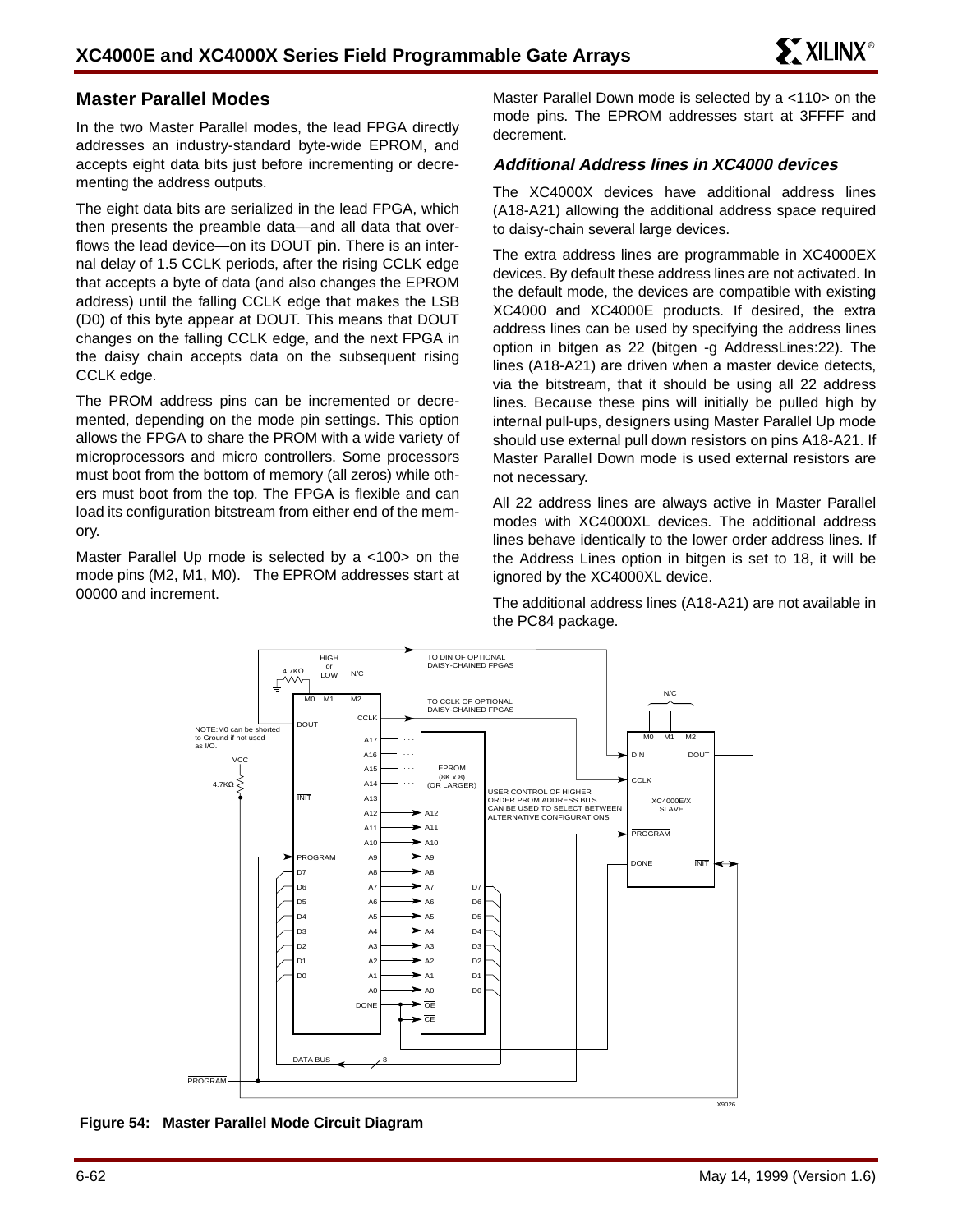

|             | <b>Description</b>     | Symbol     | Min | Max | Units |
|-------------|------------------------|------------|-----|-----|-------|
|             | Delay to Address valid | <b>RAC</b> |     | 200 | ns    |
| <b>RCLK</b> | Data setup time        | <b>DRC</b> | 60  |     | ns    |
|             | Data hold time         | <b>RCD</b> |     |     | ns    |

Notes: 1. At power-up, Vcc must rise from 2.0 V to Vcc min in less than 25 ms, otherwise delay configuration by pulling PROGRAM Low until Vcc is valid.

2. The first Data byte is loaded and CCLK starts at the end of the first RCLK active cycle (rising edge).

This timing diagram shows that the EPROM requirements are extremely relaxed. EPROM access time can be longer than 500 ns. EPROM data output has no hold-time requirements.

#### **Figure 55: Master Parallel Mode Programming Switching Characteristics**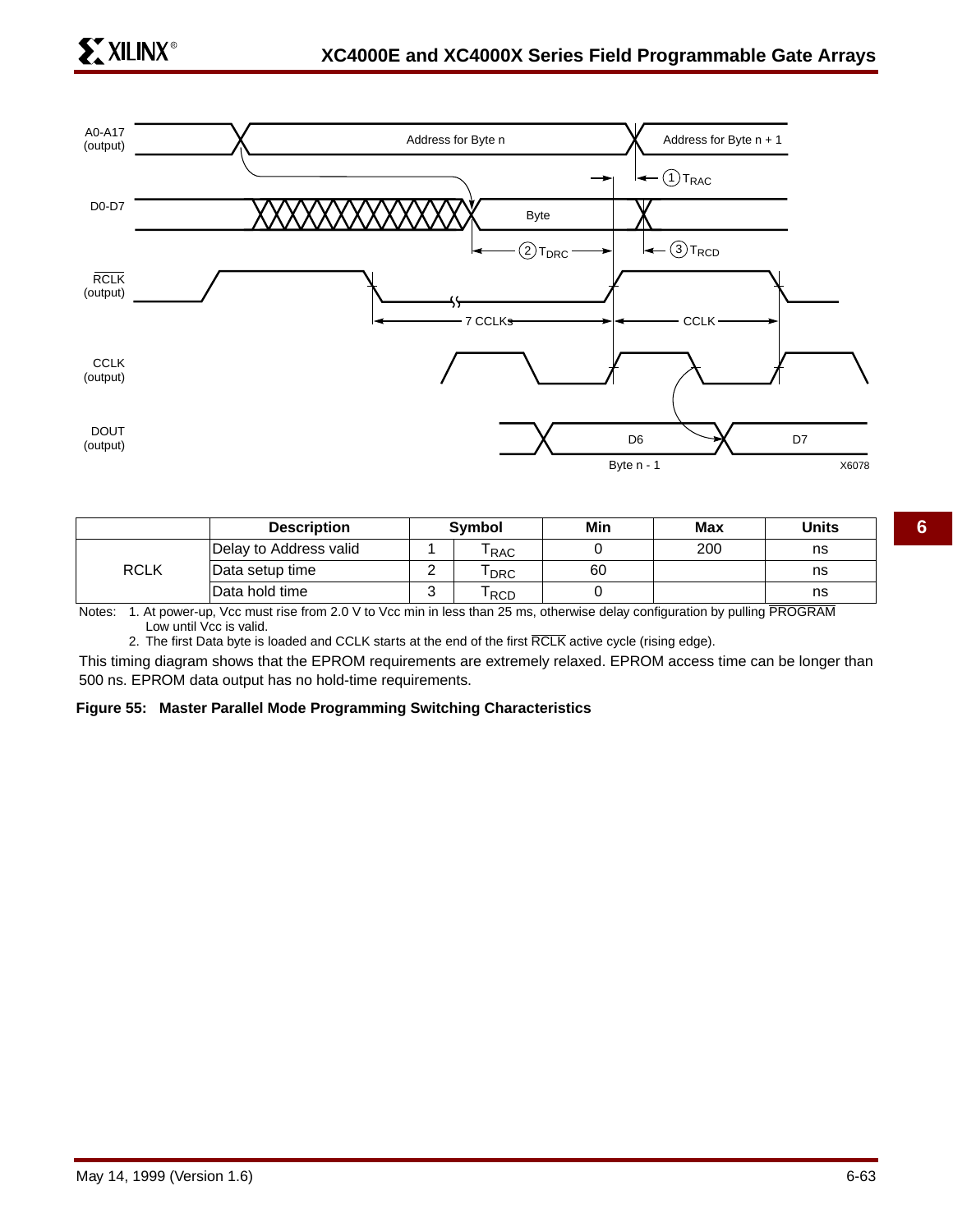## **Synchronous Peripheral Mode**

Synchronous Peripheral mode can also be considered Slave Parallel mode. An external signal drives the CCLK input(s) of the FPGA(s). The first byte of parallel configuration data must be available at the Data inputs of the lead FPGA a short setup time before the rising CCLK edge. Subsequent data bytes are clocked in on every eighth consecutive rising CCLK edge.

The same CCLK edge that accepts data, also causes the RDY/BUSY output to go High for one CCLK period. The pin name is a misnomer. In Synchronous Peripheral mode it is really an ACKNOWLEDGE signal. Synchronous operation does not require this response, but it is a meaningful signal for test purposes. Note that RDY/BUSY is pulled High with a high-impedance pullup prior to INIT going High.

The lead FPGA serializes the data and presents the preamble data (and all data that overflows the lead device) on its DOUT pin. There is an internal delay of 1.5 CCLK periods, which means that DOUT changes on the falling CCLK edge, and the next FPGA in the daisy chain accepts data on the subsequent rising CCLK edge.

In order to complete the serial shift operation, 10 additional CCLK rising edges are required after the last data byte has been loaded, plus one more CCLK cycle for each daisy-chained device.

Synchronous Peripheral mode is selected by a <011> on the mode pins (M2, M1, M0).



**Figure 56: Synchronous Peripheral Mode Circuit Diagram**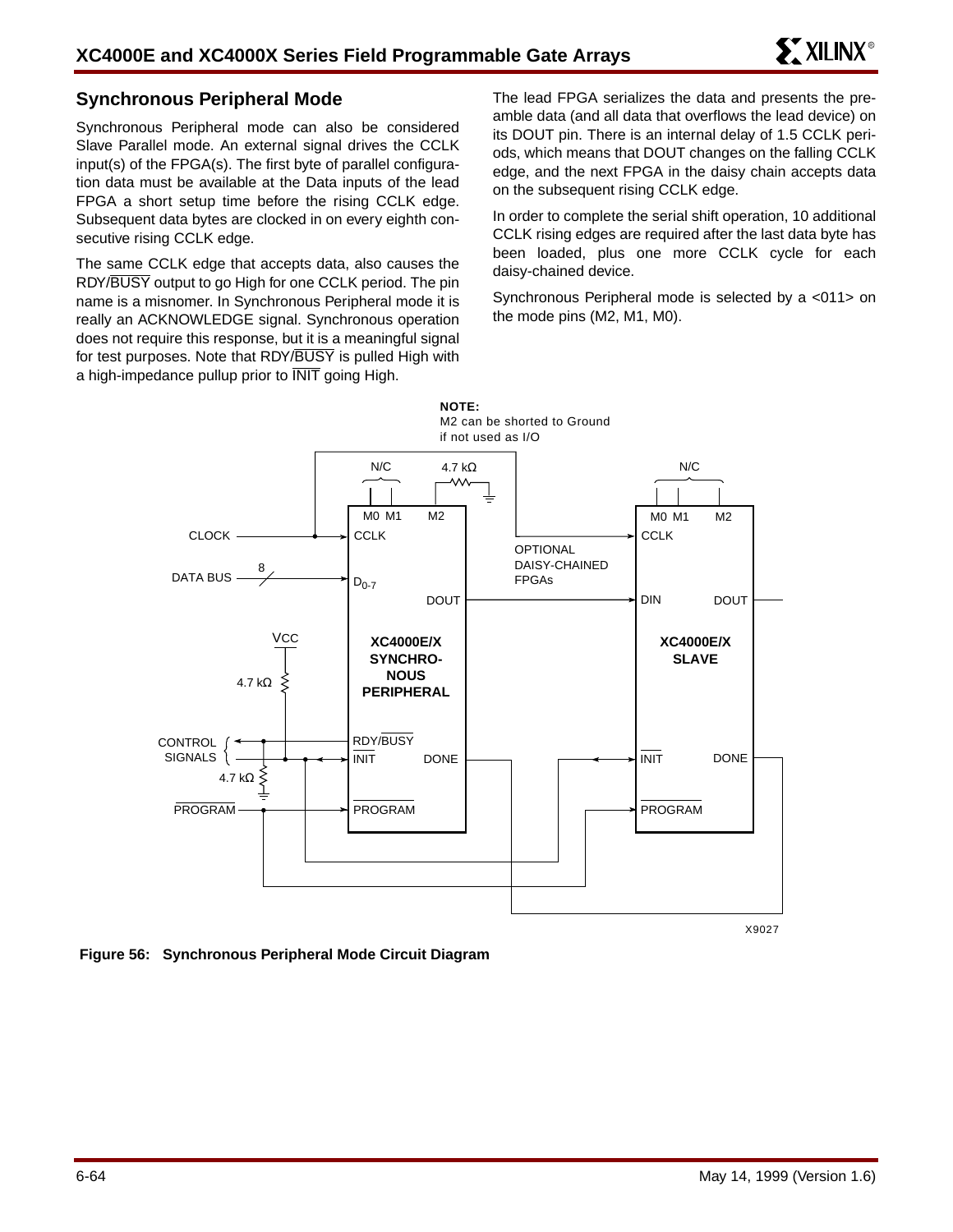

X6096

|             | <b>Description</b>            | Symbol                     | Min | Max | <b>Units</b> |
|-------------|-------------------------------|----------------------------|-----|-----|--------------|
|             | <b>INIT</b> (High) setup time | l IC.                      |     |     | μs           |
|             | D0 - D7 setup time            | <b>DC</b>                  | 60  |     | ns           |
| <b>CCLK</b> | D0 - D7 hold time             | $\mathsf{T}_{\mathsf{CD}}$ |     |     | ns           |
|             | CCLK High time                | <b>CCH</b>                 | 50  |     | ns           |
|             | CCLK Low time                 | $\overline{\text{ccl}}$    | 60  |     | ns           |
|             | <b>CCLK Frequency</b>         | $\mathsf{F}_{\texttt{CC}}$ |     |     | <b>MHz</b>   |

Notes: 1. Peripheral Synchronous mode can be considered Slave Parallel mode. An external CCLK provides timing, clocking in the **first** data byte on the **second** rising edge of CCLK after INIT goes High. Subsequent data bytes are clocked in on every eighth consecutive rising edge of CCLK.

2. The RDY/BUSY line goes High for one CCLK period after data has been clocked in, although synchronous operation does not require such a response.

3. The pin name RDY/BUSY is a misnomer. In Synchronous Peripheral mode this is really an ACKNOWLEDGE signal.

4. Note that data starts to shift out serially on the DOUT pin 0.5 CCLK periods after it was loaded in parallel. Therefore, additional CCLK pulses are clearly required after the last byte has been loaded.

#### **Figure 57: Synchronous Peripheral Mode Programming Switching Characteristics**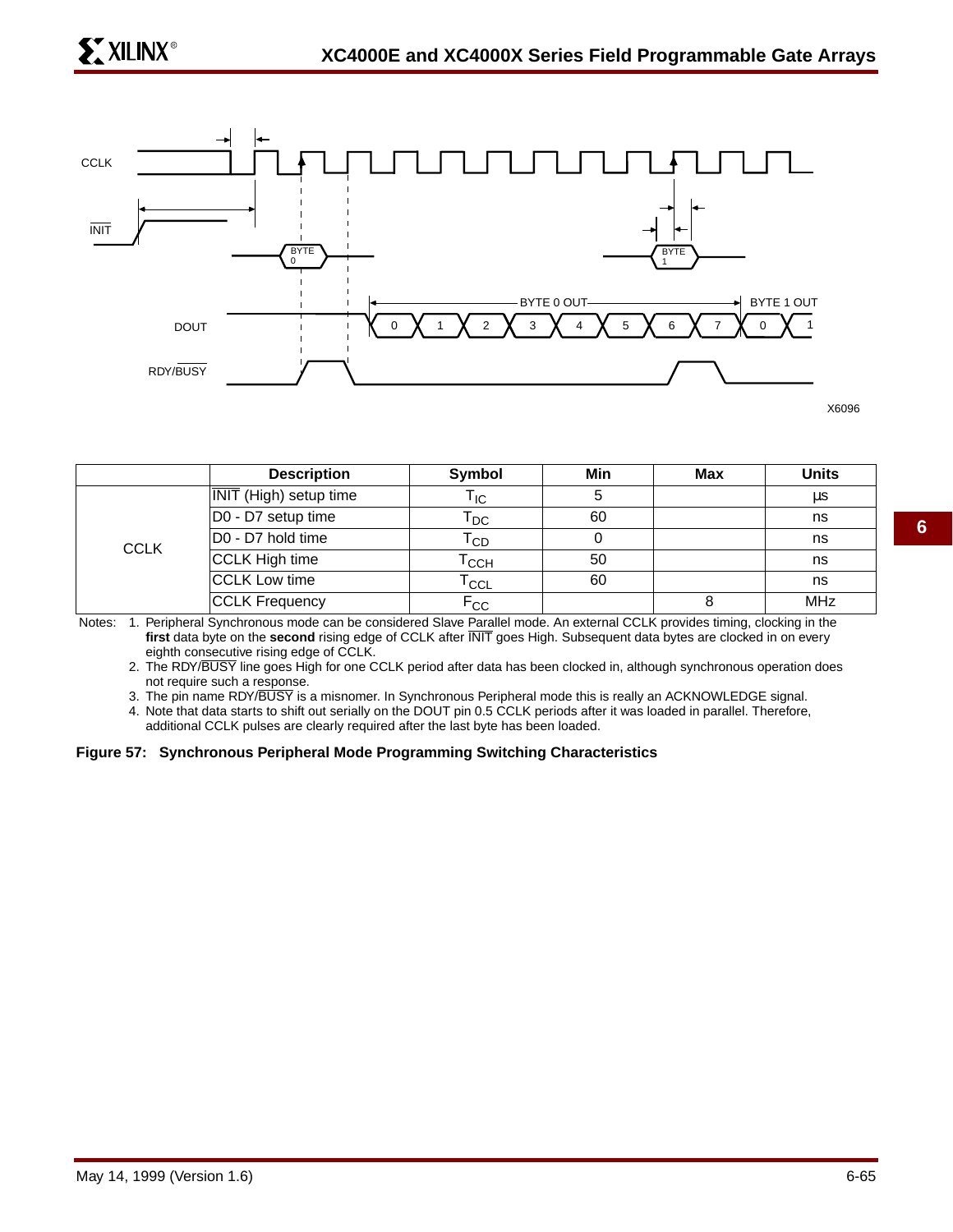## **Asynchronous Peripheral Mode**

## **Write to FPGA**

Asynchronous Peripheral mode uses the trailing edge of the logic AND condition of  $\overline{WS}$  and  $\overline{CS0}$  being Low and  $\overline{RS}$ and CS1 being High to accept byte-wide data from a microprocessor bus. In the lead FPGA, this data is loaded into a double-buffered UART-like parallel-to-serial converter and is serially shifted into the internal logic.

The lead FPGA presents the preamble data (and all data that overflows the lead device) on its DOUT pin. The RDY/BUSY output from the lead FPGA acts as a handshake signal to the microprocessor. RDY/BUSY goes Low when a byte has been received, and goes High again when the byte-wide input buffer has transferred its information into the shift register, and the buffer is ready to receive new data. A new write may be started immediately, as soon as the RDY/BUSY output has gone Low, acknowledging receipt of the previous data. Write may not be terminated until RDY/BUSY is High again for one CCLK period. Note that RDY/BUSY is pulled High with a high-impedance pull-up prior to INIT going High.

The length of the BUSY signal depends on the activity in the UART. If the shift register was empty when the new byte was received, the BUSY signal lasts for only two CCLK periods. If the shift register was still full when the new byte was received, the BUSY signal can be as long as nine CCLK periods.

Note that after the last byte has been entered, only seven of its bits are shifted out. CCLK remains High with DOUT equal to bit 6 (the next-to-last bit) of the last byte entered. The READY/BUSY handshake can be ignored if the delay from any one Write to the end of the next Write is guaranteed to be longer than 10 CCLK periods.

### **Status Read**

The logic AND condition of the CS0, CS1and RS inputs puts the device status on the Data bus.

- D7 High indicates Ready
- D7 Low indicates Busy
- D0 through D6 go unconditionally High

It is mandatory that the whole start-up sequence be started and completed by one byte-wide input. Otherwise, the pins used as Write Strobe or Chip Enable might become active outputs and interfere with the final byte transfer. If this transfer does not occur, the start-up sequence is not completed all the way to the finish (point F in Figure 47 on page 53).

In this case, at worst, the internal reset is not released. At best, Readback and Boundary Scan are inhibited. The length-count value, as generated by the XACTstep software, ensures that these problems never occur.

Although RDY/BUSY is brought out as a separate signal, microprocessors can more easily read this information on one of the data lines. For this purpose, D7 represents the RDY/BUSY status when RS is Low, WS is High, and the two chip select lines are both active.

Asynchronous Peripheral mode is selected by a <101> on the mode pins (M2, M1, M0).



**Figure 58: Asynchronous Peripheral Mode Circuit Diagram**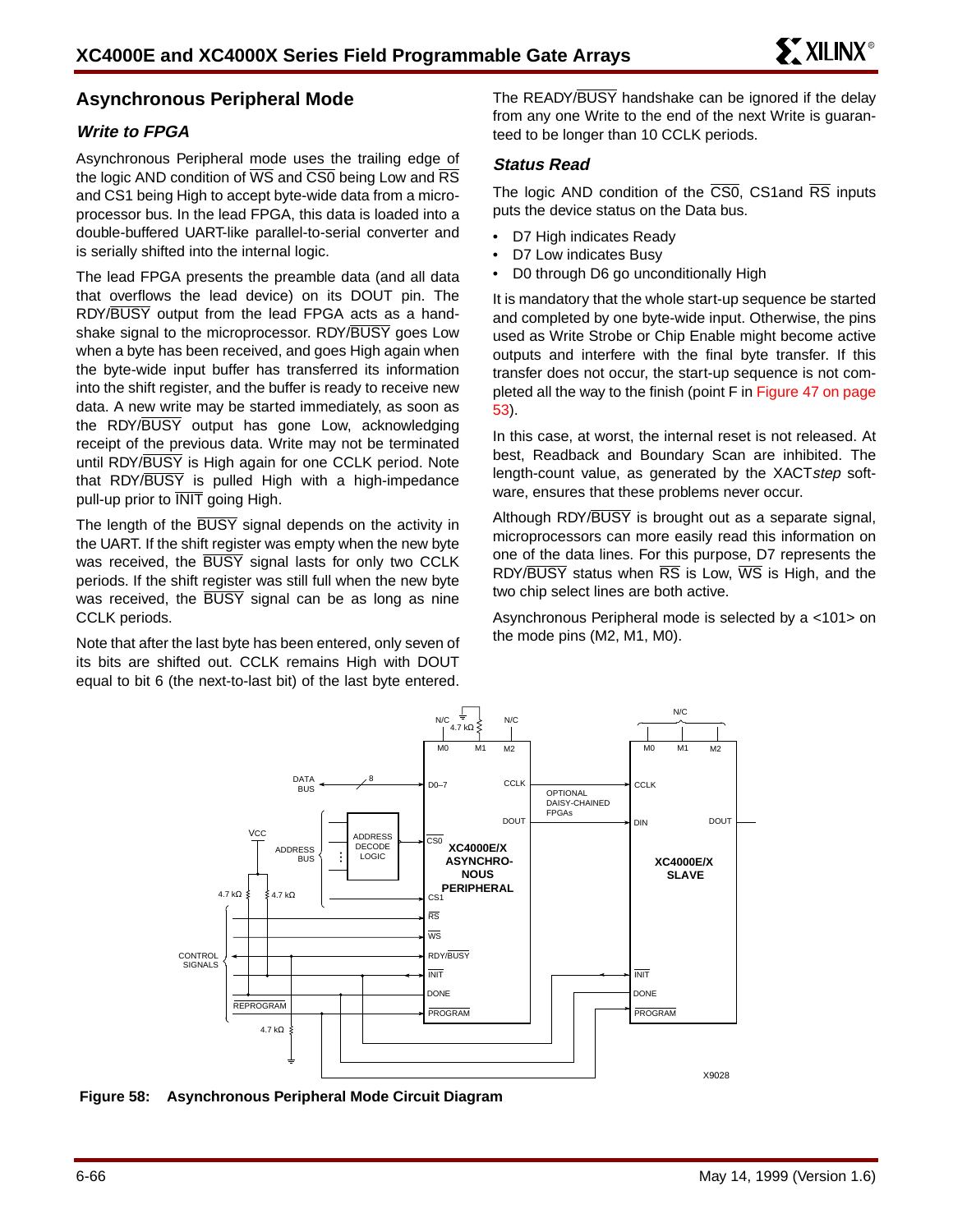

|            | <b>Description</b>                                                                         |   | Symbol                       | Min | <b>Max</b> | <b>Units</b>           |
|------------|--------------------------------------------------------------------------------------------|---|------------------------------|-----|------------|------------------------|
|            | Effective Write time<br>$(\overline{CS0}, \overline{WS}$ =Low; $\overline{RS}$ , CS1=High) |   | $\mathsf{T}_{\mathsf{CA}}$   | 100 |            | ns                     |
| Write      | DIN setup time                                                                             | 2 | $\mathsf{T}_{\mathsf{DC}}$   | 60  |            | ns                     |
|            | DIN hold time                                                                              | 3 | $\mathsf{T}_{\mathsf{CD}}$   |     |            | ns                     |
|            | RDY/BUSY delay after end of<br>Write or Read                                               | 4 | $\mathsf{T}_{\mathsf{WTRB}}$ |     | 60         | ns                     |
| <b>RDY</b> | <b>RDY/BUSY</b> active after beginning<br>of Read                                          | 7 |                              |     | 60         | ns                     |
|            | RDY/BUSY Low output (Note 4)                                                               | 6 | $\mathsf{T}_{\mathsf{BUSY}}$ | っ   | 9          | <b>CCLK</b><br>periods |

Notes: 1. Configuration must be delayed until the INIT pins of all daisy-chained FPGAs are High.

2. The time from the end of WS to CCLK cycle for the new byte of data depends on the completion of previous byte processing and the phase of the internal timing generator for CCLK.

3. CCLK and DOUT timing is tested in slave mode.

4. T<sub>BUSY</sub> indicates that the double-buffered parallel-to-serial converter is not yet ready to receive new data. The shortest  $T_{\text{BUS}}$  occurs when a byte is loaded into an empty parallel-to-serial converter. The longest  $T_{\text{BUS}}$  occurs when a new word is loaded into the input register before the second-level buffer has started shifting out data

This timing diagram shows very relaxed requirements. Data need not be held beyond the rising edge of WS. RDY/BUSY will go active within 60 ns after the end of  $\overline{WS}$ . A new write may be asserted immediately after RDY/BUSY goes Low, but write may not be terminated until RDY/BUSY has been High for one CCLK period.

#### **Figure 59: Asynchronous Peripheral Mode Programming Switching Characteristics**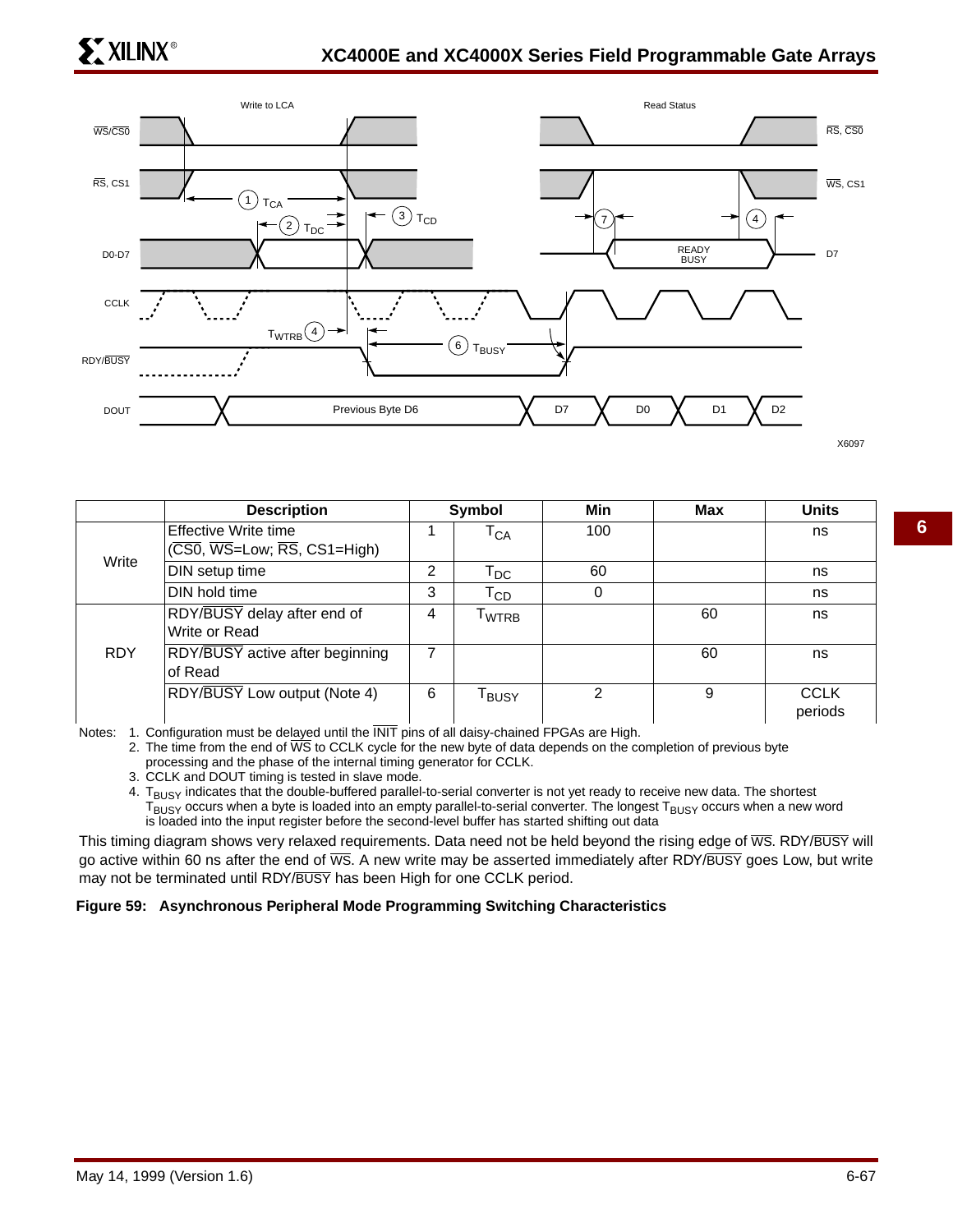# **Configuration Switching Characteristics**



## **Master Modes (XC4000E/EX)**

| <b>Description</b>         |             | Symbol                      | Min | Max  | <b>Units</b> |
|----------------------------|-------------|-----------------------------|-----|------|--------------|
|                            | $MO = High$ | $\mathsf{T}_{\mathsf{POR}}$ | 10  | 40   | ms           |
| Power-On Reset             | $MO = Low$  | $\mathsf{T}_{\mathsf{POR}}$ | 40  | 130  | ms           |
| Program Latency            |             | $T_{\sf PI}$                | 30  | 200  | us per       |
|                            |             |                             |     |      | CLB column   |
| CCLK (output) Delay        |             | Гісск                       | 40  | 250  | μs           |
| CCLK (output) Period, slow |             | I CCLK                      | 640 | 2000 | ns           |
| CCLK (output) Period, fast |             | I CCLK                      | 80  | 250  | ns           |

## **Master Modes (XC4000XL)**

| <b>Description</b>         |             | Symbol                       | Min | Max  | <b>Units</b> |
|----------------------------|-------------|------------------------------|-----|------|--------------|
|                            | $MO = High$ | $\mathsf{T}_{\mathsf{POR}}$  | 10  | 40   | ms           |
| Power-On Reset             | $MO = Low$  | $\mathsf{r}_\mathsf{POR}$    | 40  | 130  | ms           |
| Program Latency            |             | $T_{\mathsf{PI}}$            | 30  | 200  | us per       |
|                            |             |                              |     |      | CLB column   |
| CCLK (output) Delay        |             | $\mathsf{T}_{\mathsf{ICCK}}$ | 40  | 250  | μs           |
| CCLK (output) Period, slow |             | $\mathsf{T}_{\mathsf{CCLK}}$ | 540 | 1600 | ns           |
| CCLK (output) Period, fast |             | $\mathsf{T}_{\mathsf{CCLK}}$ | 67  | 200  | ns           |

## **Slave and Peripheral Modes (All)**

| <b>Description</b>             | <b>Symbol</b>   | Min | Max | <b>Units</b>         |
|--------------------------------|-----------------|-----|-----|----------------------|
| <b>Power-On Reset</b>          | POR             | 10  | 33  | ms                   |
| <b>Program Latency</b>         | T <sub>PI</sub> | 30  | 200 | us per<br>CLB column |
| CCLK (input) Delay (required)  | <b>ICCK</b>     | 4   |     | μs                   |
| CCLK (input) Period (required) | <b>CCLK</b>     | 100 |     | ns                   |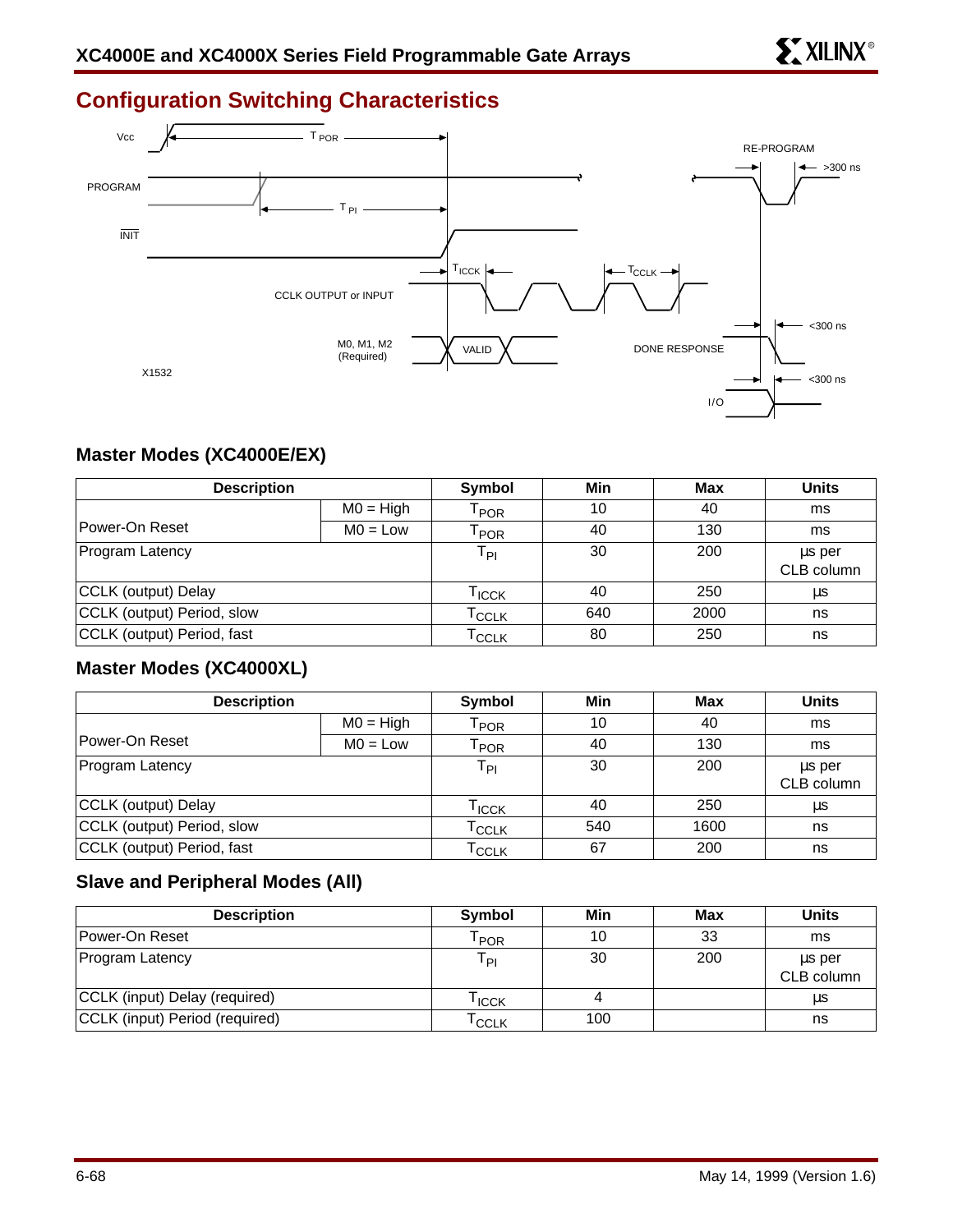## **Product Availability**

Table 24, Table 25, and Table 26 show the planned packages and speed grades for XC4000-Series devices. Call your local sales office for the latest availability information, or see the Xilinx WEBLINX at http://www.xilinx.com for the latest revision of the specifications.

|                 | <b>PINS</b>    | 84                               | 100                           | 100            | 144                           | 144                | 160                              | 160                           | 176                            | 176                | 208                              | 208                           | 240                              | 240            | 256                           | 299            | 304                              | 352                   | 411                   | 432                              | 475                              | 559            | 560           |
|-----------------|----------------|----------------------------------|-------------------------------|----------------|-------------------------------|--------------------|----------------------------------|-------------------------------|--------------------------------|--------------------|----------------------------------|-------------------------------|----------------------------------|----------------|-------------------------------|----------------|----------------------------------|-----------------------|-----------------------|----------------------------------|----------------------------------|----------------|---------------|
|                 | <b>TYPE</b>    | Plast.<br>PLCC                   | Plast.<br>PQFP                | Plast.<br>VQFP | Plast.<br>TQFP                | High-Perf.<br>TQFP | High-Perf.<br>QFP                | Plast.<br>PQFP                | Plast.<br>TQFP                 | High-Perf.<br>TQFP | High-Perf.<br>QFP                | Plast.<br>PQFP                | High-Perf.<br>QFP                | Plast.<br>PQFP | Plast.<br>BGA                 | Ceram.<br>PGA  | High-Perf.                       | Plast.<br>BGA         | Ceram.<br>PGA         | Plast.<br>BGA                    | Ceram.<br>PGA                    | Ceram.<br>PGA  | Plast.<br>BGA |
|                 | CODE           | PC84                             | PQ100                         | VQ100          | TQ144                         | <b>HT144</b>       | <b>HQ160</b>                     | PQ160                         | TQ176                          | HT176              | HQ208                            | PQ208                         | HQ240                            | PQ240          | <b>BG256</b>                  | PG299          | <b>HQ304</b>                     | BG352                 | PG411                 | BG432                            | PG475                            | PG559          | <b>BG560</b>  |
|                 |                |                                  |                               |                |                               |                    |                                  |                               |                                |                    |                                  |                               |                                  |                |                               |                |                                  |                       |                       |                                  |                                  |                |               |
|                 | $-3$<br>$-2$   | C <sub>1</sub>                   | C <sub>1</sub>                | C <sub>1</sub> |                               |                    |                                  |                               |                                |                    |                                  |                               |                                  |                |                               |                |                                  |                       |                       |                                  |                                  |                |               |
| <b>XC4002XL</b> | $-1$           | C <sub>1</sub><br>C <sub>1</sub> | C I<br>C <sub>1</sub>         | C I<br>C I     |                               |                    |                                  |                               |                                |                    |                                  |                               |                                  |                |                               |                |                                  |                       |                       |                                  |                                  |                |               |
|                 | $-09C$         | $\mathsf C$                      | С                             | $\mathbf C$    |                               |                    |                                  |                               |                                |                    |                                  |                               |                                  |                |                               |                |                                  |                       |                       |                                  |                                  |                |               |
|                 | $-3$           | C <sub>1</sub>                   | C <sub>1</sub>                | C <sub>1</sub> | C I                           |                    |                                  | C <sub>1</sub>                |                                |                    |                                  | C I                           |                                  |                |                               |                |                                  |                       |                       |                                  |                                  |                |               |
|                 | $-2$           | $\overline{C}$                   | $\mathbf C$                   | C I            | C <sub>1</sub>                |                    |                                  | C I                           |                                |                    |                                  | C <sub>1</sub>                |                                  |                |                               |                |                                  |                       |                       |                                  |                                  |                |               |
| <b>XC4005XL</b> | $-1$           | C <sub>1</sub>                   | C <sub>1</sub>                | C I            | C I                           |                    |                                  | C <sub>1</sub>                |                                |                    |                                  | C <sub>1</sub>                |                                  |                |                               |                |                                  |                       |                       |                                  |                                  |                |               |
|                 | $-09C$         | $\mathbf C$                      | C                             | C              | C                             |                    |                                  | C                             |                                |                    |                                  | C                             |                                  |                |                               |                |                                  |                       |                       |                                  |                                  |                |               |
|                 | $-3$           | C <sub>1</sub>                   | C <sub>1</sub>                |                | C <sub>1</sub>                |                    |                                  | C <sub>1</sub>                | C <sub>1</sub>                 |                    |                                  | C <sub>1</sub>                |                                  |                | C I                           |                |                                  |                       |                       |                                  |                                  |                |               |
| <b>XC4010XL</b> | $-2$           | C <sub>1</sub>                   | C <sub>1</sub>                |                | C <sub>1</sub>                |                    |                                  | C I                           | $\overline{C}$                 |                    |                                  | C <sub>1</sub>                |                                  |                | C <sub>1</sub>                |                |                                  |                       |                       |                                  |                                  |                |               |
|                 | $-1$<br>$-09C$ | C I<br>$\mathbf C$               | C <sub>1</sub><br>$\mathbf C$ |                | C <sub>1</sub><br>$\mathbf C$ |                    |                                  | C <sub>1</sub><br>$\mathbf C$ | C <sub>1</sub><br>$\mathsf{C}$ |                    |                                  | C <sub>1</sub><br>$\mathbf C$ |                                  |                | C <sub>1</sub><br>$\mathbf C$ |                |                                  |                       |                       |                                  |                                  |                |               |
|                 | $-3$           |                                  |                               |                |                               | C <sub>1</sub>     |                                  | C <sub>1</sub>                |                                | C I                |                                  | C <sub>1</sub>                |                                  | C <sub>1</sub> | C I                           |                |                                  |                       |                       |                                  |                                  |                |               |
|                 | $-2$           |                                  |                               |                |                               | C <sub>1</sub>     |                                  | C <sub>1</sub>                |                                | C I                |                                  | C <sub>1</sub>                |                                  | C <sub>1</sub> | C I                           |                |                                  |                       |                       |                                  |                                  |                |               |
| <b>XC4013XL</b> | $-1$           |                                  |                               |                |                               | $\overline{C}$     |                                  | $\overline{C}$                |                                | C <sub>1</sub>     |                                  | C <sub>1</sub>                |                                  | C <sub>1</sub> | СI                            |                |                                  |                       |                       |                                  |                                  |                |               |
|                 | $-09C$         |                                  |                               |                |                               | $\mathsf C$        |                                  | $\mathbf C$                   |                                | $\mathsf{C}$       |                                  | C                             |                                  | C              | $\mathsf C$                   |                |                                  |                       |                       |                                  |                                  |                |               |
|                 | $-08C$         |                                  |                               |                |                               | $\mathsf C$        |                                  | $\mathbf C$                   |                                | $\mathbf C$        |                                  | $\mathbf C$                   |                                  | $\mathsf C$    | $\mathsf C$                   |                |                                  |                       |                       |                                  |                                  |                |               |
|                 | $-3$           |                                  |                               |                |                               | C <sub>1</sub>     |                                  | C <sub>1</sub>                |                                | C <sub>1</sub>     |                                  | C <sub>1</sub>                |                                  | C <sub>1</sub> | C I                           |                |                                  |                       |                       |                                  |                                  |                |               |
| <b>XC4020XL</b> | $-2$           |                                  |                               |                |                               | C <sub>1</sub>     |                                  | C <sub>1</sub>                |                                | C I                |                                  | C <sub>1</sub>                |                                  | C <sub>1</sub> | C I                           |                |                                  |                       |                       |                                  |                                  |                |               |
|                 | $-1$<br>$-09C$ |                                  |                               |                |                               | C <sub>1</sub>     |                                  | C <sub>1</sub>                |                                | C I                |                                  | C <sub>1</sub>                |                                  | C <sub>1</sub> | C I                           |                |                                  |                       |                       |                                  |                                  |                |               |
|                 | $-3$           |                                  |                               |                |                               | $\mathsf C$        | C <sub>1</sub>                   | $\mathbf C$                   |                                | $\mathbf C$        | C <sub>1</sub>                   | C                             | C <sub>1</sub>                   | C              | C<br>C <sub>1</sub>           | C <sub>1</sub> | C <sub>1</sub>                   | C I                   |                       |                                  |                                  |                |               |
|                 | $-2$           |                                  |                               |                |                               |                    | C <sub>1</sub>                   |                               |                                |                    | C <sub>1</sub>                   |                               | C <sub>1</sub>                   |                | C <sub>1</sub>                | C <sub>1</sub> | C <sub>1</sub>                   | C <sub>1</sub>        |                       |                                  |                                  |                |               |
| <b>XC4028XL</b> | $-1$           |                                  |                               |                |                               |                    | C <sub>1</sub>                   |                               |                                |                    | C <sub>1</sub>                   |                               | C <sub>1</sub>                   |                | C <sub>1</sub>                | C I            | C <sub>1</sub>                   | C I                   |                       |                                  |                                  |                |               |
|                 | $-09C$         |                                  |                               |                |                               |                    | $\mathbf C$                      |                               |                                |                    | $\mathsf{C}$                     |                               | $\mathsf C$                      |                | C                             | С              | $\mathsf C$                      | C                     |                       |                                  |                                  |                |               |
|                 | $-3$           |                                  |                               |                |                               |                    | $\overline{c}$                   |                               |                                |                    | C <sub>1</sub>                   |                               | C <sub>1</sub>                   |                |                               |                | C <sub>1</sub>                   | C <sub>1</sub>        | $\overline{c}$        | C <sub>1</sub>                   |                                  |                |               |
|                 | $-2$           |                                  |                               |                |                               |                    | C <sub>1</sub>                   |                               |                                |                    | C <sub>1</sub>                   |                               | $\mathbf C$                      |                |                               |                | C <sub>1</sub>                   | C I                   | C <sub>1</sub>        | C <sub>1</sub>                   |                                  |                |               |
| <b>XC4036XL</b> | $-1$           |                                  |                               |                |                               |                    | C <sub>1</sub>                   |                               |                                |                    | C <sub>1</sub>                   |                               | $\overline{c}$                   |                |                               |                | C <sub>1</sub>                   | C <sub>1</sub>        | C I                   | C <sub>1</sub>                   |                                  |                |               |
|                 | $-09C$         |                                  |                               |                |                               |                    | $\mathbf C$                      |                               |                                |                    | $\mathsf{C}$                     |                               | $\mathbf C$                      |                |                               |                | C                                | C                     | C                     | $\mathbf C$                      |                                  |                |               |
|                 | $-08C$         |                                  |                               |                |                               |                    | $\mathsf C$                      |                               |                                |                    | $\mathsf{C}$                     |                               | $\mathbf C$                      |                |                               |                | C                                | $\mathbf C$           | $\mathbf C$           | $\mathbf C$                      |                                  |                |               |
|                 | $-3$<br>$-2$   |                                  |                               |                |                               |                    | C <sub>1</sub><br>C <sub>1</sub> |                               |                                |                    | C <sub>1</sub><br>C <sub>1</sub> |                               | C <sub>1</sub><br>C <sub>1</sub> |                |                               |                | C <sub>1</sub><br>C <sub>1</sub> | C <sub>1</sub><br>C I | C <sub>1</sub><br>C I | C <sub>1</sub><br>C <sub>1</sub> |                                  |                |               |
| <b>XC4044XL</b> | $-1$           |                                  |                               |                |                               |                    | C <sub>1</sub>                   |                               |                                |                    | C <sub>1</sub>                   |                               | C <sub>1</sub>                   |                |                               |                | C I                              | C <sub>1</sub>        | $\overline{C}$        | C <sub>1</sub>                   |                                  |                |               |
|                 | $-09C$         |                                  |                               |                |                               |                    | $\mathsf C$                      |                               |                                |                    | $\mathbf C$                      |                               | $\mathsf C$                      |                |                               |                | $\mathbf C$                      | C                     | $\mathbf C$           | $\mathbf C$                      |                                  |                |               |
|                 | $-3$           |                                  |                               |                |                               |                    |                                  |                               |                                |                    |                                  |                               | C <sub>1</sub>                   |                |                               |                | C <sub>1</sub>                   |                       | C <sub>1</sub>        | C <sub>1</sub>                   |                                  |                | C I           |
| <b>XC4052XL</b> | $-2$           |                                  |                               |                |                               |                    |                                  |                               |                                |                    |                                  |                               | C <sub>1</sub>                   |                |                               |                | C <sub>1</sub>                   |                       | C I                   | C <sub>1</sub>                   |                                  |                | C I           |
|                 | $-1$           |                                  |                               |                |                               |                    |                                  |                               |                                |                    |                                  |                               | C <sub>1</sub>                   |                |                               |                | C I                              |                       | C <sub>1</sub>        | C <sub>1</sub>                   |                                  |                | C I           |
|                 | $-09C$         |                                  |                               |                |                               |                    |                                  |                               |                                |                    |                                  |                               | С                                |                |                               |                | С                                |                       | С                     | С                                |                                  |                | С             |
|                 | $-3$<br>$-2$   |                                  |                               |                |                               |                    |                                  |                               |                                |                    |                                  |                               | C <sub>1</sub><br>C <sub>1</sub> |                |                               |                | C <sub>1</sub><br>C <sub>1</sub> |                       |                       | C I<br>C <sub>1</sub>            | C <sub>1</sub><br>C <sub>1</sub> |                | C I<br>C I    |
| <b>XC4062XL</b> | $-1$           |                                  |                               |                |                               |                    |                                  |                               |                                |                    |                                  |                               | C <sub>1</sub>                   |                |                               |                | C <sub>1</sub>                   |                       |                       | C <sub>1</sub>                   | C <sub>1</sub>                   |                | C I           |
|                 | $-09C$         |                                  |                               |                |                               |                    |                                  |                               |                                |                    |                                  |                               | $\mathbf C$                      |                |                               |                | $\mathsf C$                      |                       |                       | $\mathbf C$                      | $\mathsf{C}$                     |                | C             |
|                 | $-08C$         |                                  |                               |                |                               |                    |                                  |                               |                                |                    |                                  |                               | $\mathbf C$                      |                |                               |                | $\mathbf C$                      |                       |                       | $\mathbf C$                      | $\mathbf C$                      |                | $\mathbf C$   |
|                 | $-3$           |                                  |                               |                |                               |                    |                                  |                               |                                |                    |                                  |                               |                                  |                |                               |                |                                  |                       |                       | C <sub>1</sub>                   |                                  | C I            | C I           |
| <b>XC4085XL</b> | $-2$           |                                  |                               |                |                               |                    |                                  |                               |                                |                    |                                  |                               |                                  |                |                               |                |                                  |                       |                       | C <sub>1</sub>                   |                                  | C <sub>1</sub> | C I           |
|                 | $-1$           |                                  |                               |                |                               |                    |                                  |                               |                                |                    |                                  |                               |                                  |                |                               |                |                                  |                       |                       | C <sub>1</sub>                   |                                  | C <sub>1</sub> | СI            |
|                 | $-09C$         |                                  |                               |                |                               |                    |                                  |                               |                                |                    |                                  |                               |                                  |                |                               |                |                                  |                       |                       | $\mathbf C$                      |                                  | C              | C             |
| 1/29/99         |                |                                  |                               |                |                               |                    |                                  |                               |                                |                    |                                  |                               |                                  |                |                               |                |                                  |                       |                       |                                  |                                  |                |               |

## **Table 24: Component Availability Chart for XC4000XL FPGAs**

C = Commercial  $T_J = 0^\circ$  to +85°C

I= Industrial  $T_J = -40$ °C to +100°C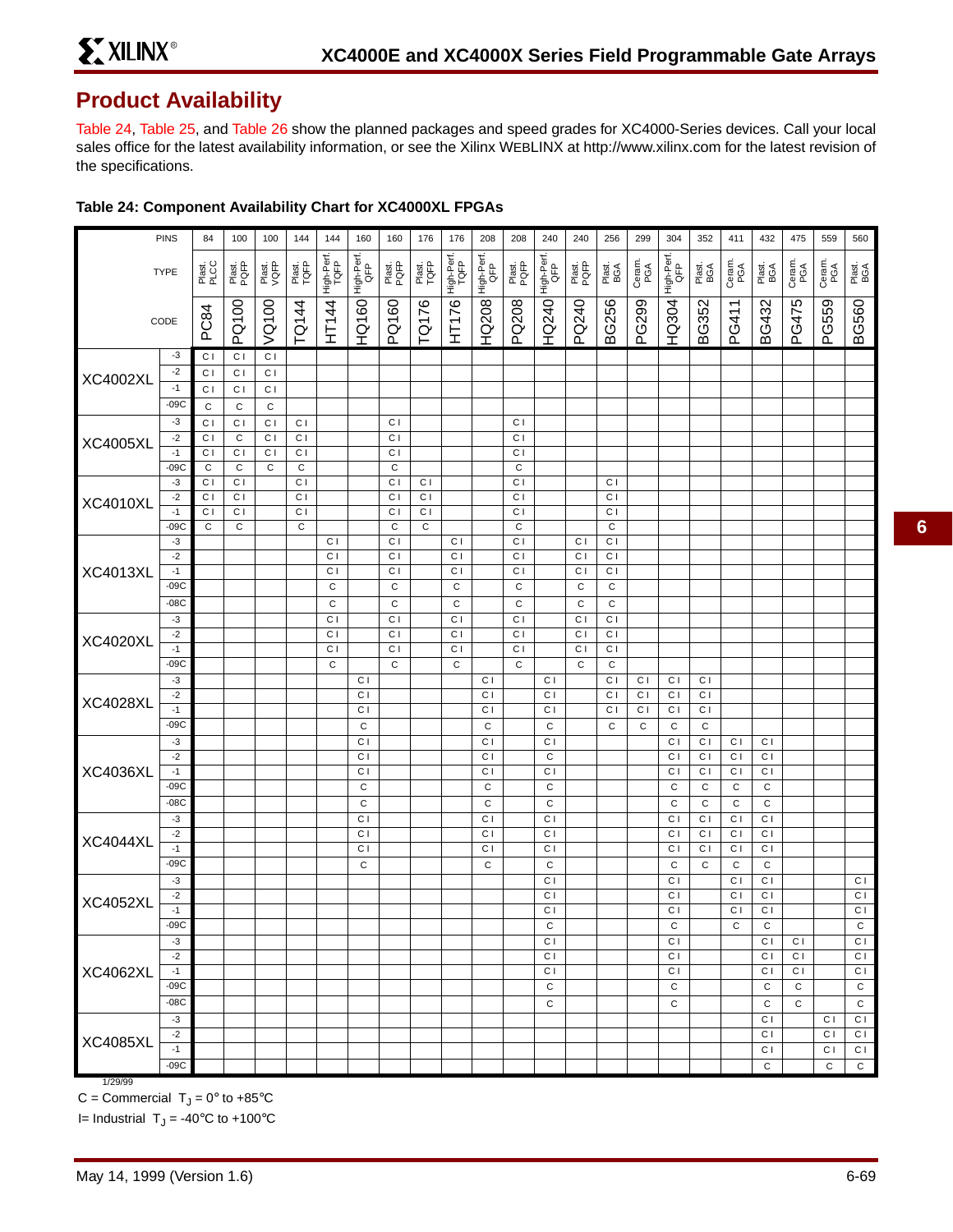|                | <b>PINS</b>  | 84             | 100            | 100            | 120            | 144            | 156            | 160            | 191            | 208                           | 208            | 223                              | 225            | 240                           | 240            | 299            | 304              |
|----------------|--------------|----------------|----------------|----------------|----------------|----------------|----------------|----------------|----------------|-------------------------------|----------------|----------------------------------|----------------|-------------------------------|----------------|----------------|------------------|
|                | <b>TYPE</b>  | Plast.<br>PLCC | Plast.<br>PQFP | Plast.<br>VQFP | Ceram.<br>PGA  | Plast.<br>TQFP | Ceram.<br>PGA  | Plast.<br>PQFP | Ceram.<br>PGA  | High-Perf.<br>QFP             | Plast.<br>PQFP | Ceram.<br>PGA                    | Plast.<br>BGA  | High-Perf.<br>QFP             | Plast.<br>PQFP | Ceram.<br>PGA  | High-Perf.<br>QF |
|                | CODE         | PC84           | PQ100          | VQ100          | PG120          | TQ144          | PG156          | PQ160          | PG191          | <b>HQ208</b>                  | PQ208          | PG223                            | <b>BG225</b>   | <b>HQ240</b>                  | PQ240          | PG299          | <b>HQ304</b>     |
|                | $-4$         | C <sub>1</sub> | C <sub>1</sub> | C <sub>1</sub> | C <sub>1</sub> |                |                |                |                |                               |                |                                  |                |                               |                |                |                  |
| XC4003E        | -3           | C I            | C <sub>1</sub> | C <sub>1</sub> | C <sub>1</sub> |                |                |                |                |                               |                |                                  |                |                               |                |                |                  |
|                | $-2$         | C <sub>1</sub> | C I            | C I            | C <sub>1</sub> |                |                |                |                |                               |                |                                  |                |                               |                |                |                  |
|                | $-1$         | C              | $\mathsf{C}$   | $\mathsf{C}$   | $\mathbf C$    |                |                |                |                |                               |                |                                  |                |                               |                |                |                  |
|                | $-4$         | C <sub>1</sub> | C <sub>1</sub> |                |                | C <sub>1</sub> | C <sub>1</sub> | C <sub>1</sub> |                |                               | C <sub>1</sub> |                                  |                |                               |                |                |                  |
| XC4005E        | $-3$         | C <sub>1</sub> | C1             |                |                | $\overline{c}$ | $\overline{C}$ | C1             |                |                               | $\overline{c}$ |                                  |                |                               |                |                |                  |
|                | $-2$         | C <sub>1</sub> | $\overline{c}$ |                |                | $\overline{c}$ | $\overline{c}$ | $\overline{C}$ |                |                               | $\overline{c}$ |                                  |                |                               |                |                |                  |
|                | $-1$         | C              | $\overline{C}$ |                |                | C              | C              | $\overline{C}$ |                |                               | $\overline{c}$ |                                  |                |                               |                |                |                  |
|                | $-4$         | C <sub>1</sub> |                |                |                | C <sub>1</sub> | C <sub>1</sub> | C <sub>1</sub> |                |                               | C <sub>1</sub> |                                  |                |                               |                |                |                  |
| <b>XC4006E</b> | $-3$         | C <sub>1</sub> |                |                |                | C <sub>1</sub> | C <sub>1</sub> | $\overline{c}$ |                |                               | C <sub>1</sub> |                                  |                |                               |                |                |                  |
|                | $-2$         | C <sub>1</sub> |                |                |                | C <sub>1</sub> | C <sub>1</sub> | C <sub>1</sub> |                |                               | C <sub>1</sub> |                                  |                |                               |                |                |                  |
|                | $-1$         | $\mathsf{C}$   |                |                |                | $\mathbf C$    | $\mathbf C$    | $\mathbf C$    |                |                               | $\mathbf C$    |                                  |                |                               |                |                |                  |
|                | $-4$         | C I            |                |                |                |                |                | C <sub>1</sub> | C <sub>1</sub> |                               | $\overline{c}$ |                                  |                |                               |                |                |                  |
| <b>XC4008E</b> | $-3$         | C I            |                |                |                |                |                | C <sub>1</sub> | C <sub>1</sub> |                               | C <sub>1</sub> |                                  |                |                               |                |                |                  |
|                | $-2$         | C <sub>1</sub> |                |                |                |                |                | C <sub>1</sub> | C <sub>1</sub> |                               | C <sub>1</sub> |                                  |                |                               |                |                |                  |
|                | $-1$         | C              |                |                |                |                |                | C              | C              |                               | C              |                                  |                |                               |                |                |                  |
|                | $-4$         | C <sub>1</sub> |                |                |                |                |                | C <sub>1</sub> | C <sub>1</sub> | C <sub>1</sub>                | C <sub>1</sub> |                                  | C <sub>1</sub> |                               |                |                |                  |
| XC4010E        | $-3$         | C <sub>1</sub> |                |                |                |                |                | $\overline{c}$ | $\overline{c}$ | $\overline{c}$                | $\overline{c}$ |                                  | $\overline{C}$ |                               |                |                |                  |
|                | $-2$         | C <sub>1</sub> |                |                |                |                |                | C I            | C I            | C <sub>1</sub>                | $\overline{C}$ |                                  | C1             |                               |                |                |                  |
|                | $-1$         | $\mathbf C$    |                |                |                |                |                | $\mathbf C$    | $\mathbf C$    | C                             | $\mathbf C$    |                                  | $\mathbf C$    |                               |                |                |                  |
|                | $-4$         |                |                |                |                |                |                | C1             |                | C1                            | $\overline{C}$ | C1                               | C <sub>1</sub> | C1                            | C1             |                |                  |
| XC4013E        | $-3$         |                |                |                |                |                |                | C <sub>1</sub> |                | C <sub>1</sub>                | C <sub>1</sub> | C <sub>1</sub>                   | C <sub>1</sub> | C <sub>1</sub>                | C <sub>1</sub> |                |                  |
|                | $-2$         |                |                |                |                |                |                | C <sub>1</sub> |                | C <sub>1</sub>                | C <sub>1</sub> | C <sub>1</sub>                   | C <sub>1</sub> | C <sub>1</sub>                | C <sub>1</sub> |                |                  |
|                | $-1$         |                |                |                |                |                |                | $\overline{c}$ |                | $\mathbf C$<br>$\overline{c}$ | $\mathbf C$    | $\overline{c}$<br>$\overline{C}$ | $\mathbf C$    | $\mathbf C$<br>$\overline{C}$ | $\overline{c}$ |                |                  |
|                | $-4$         |                |                |                |                |                |                |                |                | $\overline{c}$                |                | $\overline{c}$                   |                | $\overline{c}$                |                |                |                  |
| <b>XC4020E</b> | $-3$<br>$-2$ |                |                |                |                |                |                |                |                | C <sub>1</sub>                |                | C <sub>1</sub>                   |                | C <sub>1</sub>                |                |                |                  |
|                | $-1$         |                |                |                |                |                |                |                |                | C                             |                | $\mathbf C$                      |                | $\mathbf C$                   |                |                |                  |
|                | $-4$         |                |                |                |                |                |                |                |                |                               |                | C <sub>1</sub>                   |                | C <sub>1</sub>                |                | C <sub>1</sub> | C <sub>1</sub>   |
| <b>XC4025E</b> | $-3$         |                |                |                |                |                |                |                |                |                               |                | C <sub>1</sub>                   |                | C <sub>1</sub>                |                | $\overline{c}$ | $\overline{c}$   |
|                | $-2$         |                |                |                |                |                |                |                |                |                               |                | $\mathsf{C}$                     |                | $\mathsf{C}$                  |                | $\mathsf{C}$   | $\mathbf C$      |
|                |              |                |                |                |                |                |                |                |                |                               |                |                                  |                |                               |                |                |                  |

## **Table 25: Component Availability Chart for XC4000E FPGAs**

1/29/99

 $C =$  Commercial  $T_J = 0^\circ$  to +85°C I= Industrial  $T_J = -40^{\circ}C$  to  $+100^{\circ}C$ 

## **Table 26: Component Availability Chart for XC4000EX FPGAs**

|                 | <b>PINS</b><br>208               |                | 240               | 299                  | 304               | 352                  | 411                  | 432                  |
|-----------------|----------------------------------|----------------|-------------------|----------------------|-------------------|----------------------|----------------------|----------------------|
|                 | High-Perf.<br><b>TYPE</b><br>OFP |                | High-Perf.<br>QFP | Ceram.<br><b>PGA</b> | High-Perf.<br>QFP | Plast.<br><b>BGA</b> | Ceram.<br><b>PGA</b> | Plast.<br><b>BGA</b> |
|                 | <b>HQ208</b><br>CODE             |                | HQ240             | PG299                | HQ304             | <b>BG352</b>         | PG411                | <b>BG432</b>         |
|                 | -4                               | C <sub>1</sub> | C <sub>1</sub>    | C <sub>1</sub>       | C <sub>1</sub>    | C <sub>1</sub>       |                      |                      |
| <b>XC4028EX</b> | $-3$                             | C <sub>1</sub> | C <sub>1</sub>    | C <sub>1</sub>       | C <sub>1</sub>    | C <sub>1</sub>       |                      |                      |
|                 | $-2$                             | C              | C                 | C                    | C                 | C                    |                      |                      |
|                 | $-4$                             |                | C <sub>1</sub>    |                      | C <sub>1</sub>    | C <sub>1</sub>       | C <sub>1</sub>       | C <sub>1</sub>       |
| <b>XC4036EX</b> | $-3$                             |                | C <sub>1</sub>    |                      | C I               | C <sub>1</sub>       | C <sub>1</sub>       | C <sub>1</sub>       |
|                 | $-2$                             |                | C                 |                      | C                 | C                    |                      | C                    |

1/29/99

C = Commercial  $T_J = 0^\circ$  to +85°C

I= Industrial  $T_J = -40$ °C to +100°C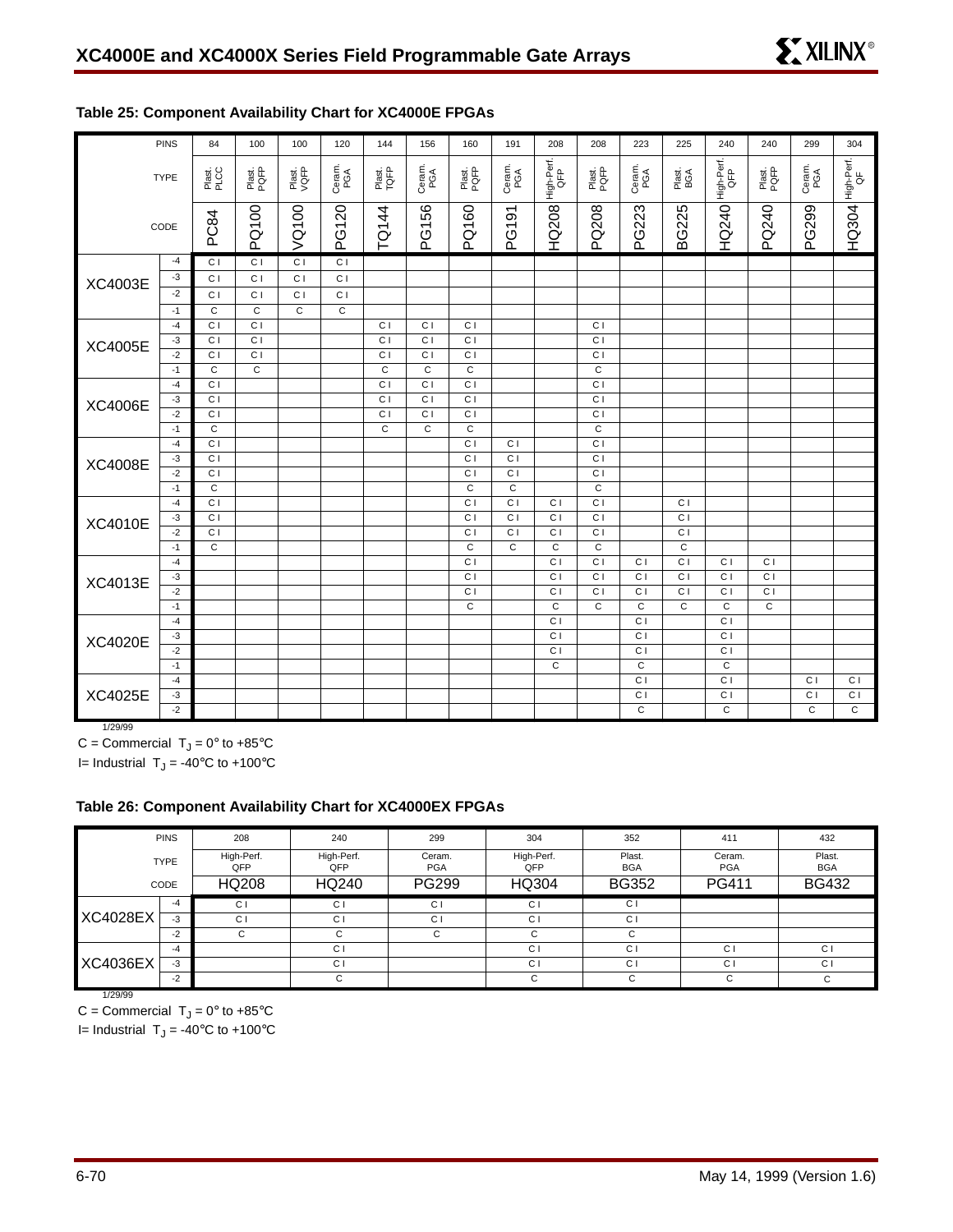## **User I/O Per Package**

Table 27, Table 28, and Table 29 show the number of user I/Os available in each package for XC4000-Series devices. Call your local sales office for the latest availability information, or see the Xilinx WEBLINX at http://www.xilinx.com for the latest revision of the specifications.

|                 |     |     | Maximum User Accessible I/O by Package Type |                |                 |                                        |                     |                                    |         |                                |              |          |       |      |          |          |              |          |                                 |                                 |          |          |              |
|-----------------|-----|-----|---------------------------------------------|----------------|-----------------|----------------------------------------|---------------------|------------------------------------|---------|--------------------------------|--------------|----------|-------|------|----------|----------|--------------|----------|---------------------------------|---------------------------------|----------|----------|--------------|
|                 | Max | C84 | PQ100                                       | 8<br>$\bar{S}$ | $\ddot{4}$<br>ğ | $\ddot{4}$<br>$\overline{\phantom{0}}$ | 8<br>$\overline{ }$ | 8<br>$\overline{\phantom{0}}$<br>Ø | 76<br>ğ | 76<br>$\overline{\phantom{0}}$ | <b>HQ208</b> | Q208     | HQ240 | Q240 | 256<br>O | 299<br>৩ | <b>HQ304</b> | 352<br>৩ | $\overline{\phantom{0}}$<br>G41 | $\mathcal{S}$<br>$\vec{A}$<br>ღ | 475<br>Ő | 559<br>ပ | <b>BG560</b> |
| Device          | I/O | ه   |                                             |                |                 | 보                                      | ğ                   | ã                                  |         | 보                              |              | $\Omega$ |       | ௳    | മ        | ൨        |              | ≃        | Ő.                              | മ                               | $\Omega$ | $\Omega$ |              |
| <b>XC4002XL</b> | 64  | 61  | 64                                          | 64             |                 |                                        |                     |                                    |         |                                |              |          |       |      |          |          |              |          |                                 |                                 |          |          |              |
| <b>XC4005XL</b> | 112 | 61  | 77                                          | 77             | 112             |                                        |                     | 112                                |         |                                |              | 112      |       |      |          |          |              |          |                                 |                                 |          |          |              |
| <b>XC4010XL</b> | 160 | 61  | 77                                          |                | 113             |                                        |                     | 129                                | 145     |                                |              | 160      |       |      | 160      |          |              |          |                                 |                                 |          |          |              |
| <b>XC4013XL</b> | 192 |     |                                             |                |                 | 113                                    |                     | 129                                |         | 145                            |              | 160      |       | 192  | 192      |          |              |          |                                 |                                 |          |          |              |
| <b>XC4020XL</b> | 224 |     |                                             |                |                 | 113                                    |                     | 129                                |         | 145                            |              | 160      |       | 192  | 205      |          |              |          |                                 |                                 |          |          |              |
| <b>XC4028XL</b> | 256 |     |                                             |                |                 |                                        | 129                 |                                    |         |                                | 160          |          | 193   |      | 205      | 256      | 256          | 256      |                                 |                                 |          |          |              |
| <b>XC4036XL</b> | 288 |     |                                             |                |                 |                                        | 129                 |                                    |         |                                | 160          |          | 193   |      |          |          | 256          | 288      | 288                             | 288                             |          |          |              |
| <b>XC4044XL</b> | 320 |     |                                             |                |                 |                                        | 129                 |                                    |         |                                | 160          |          | 193   |      |          |          | 256          | 289      | 320                             | 320                             |          |          |              |
| <b>XC4052XL</b> | 352 |     |                                             |                |                 |                                        |                     |                                    |         |                                |              |          | 193   |      |          |          | 256          |          | 352                             | 352                             |          |          | 352          |
| <b>XC4062XL</b> | 384 |     |                                             |                |                 |                                        |                     |                                    |         |                                |              |          | 193   |      |          |          | 256          |          |                                 | 352                             | 384      |          | 384          |
| <b>XC4085XL</b> | 448 |     |                                             |                |                 |                                        |                     |                                    |         |                                |              |          |       |      |          |          |              |          |                                 | 352                             |          | 448      | 448          |

#### **Table 27: User I/O Chart for XC4000XL FPGAs**

1/29/99

## **Table 28: User I/O Chart for XC4000E FPGAs**

|                          |     |                | Maximum User Accessible I/O by Package Type |                               |                               |     |                      |     |                                            |       |       |       |              |       |       |              |              |
|--------------------------|-----|----------------|---------------------------------------------|-------------------------------|-------------------------------|-----|----------------------|-----|--------------------------------------------|-------|-------|-------|--------------|-------|-------|--------------|--------------|
|                          | Max | 4<br><u>တွ</u> | 8<br>$\overline{\phantom{0}}$               | 8<br>$\overline{\phantom{0}}$ | ຊ<br>$\overline{\phantom{0}}$ | 4   | 99<br>$\overline{ }$ | 60  | $\overline{5}$<br>$\overline{\phantom{0}}$ | HQ208 | PQ208 | PG223 | <b>BG225</b> | HQ240 | PQ240 | <b>PG299</b> | <b>HQ304</b> |
| Device                   | 1/O |                | Ò<br>Ő.                                     | Ø                             | O<br>௳                        | ŗά  | Ó                    | ă   | Ó                                          |       |       |       |              |       |       |              |              |
| XC4003E                  | 80  | 61             | 77                                          | 77                            | 80                            |     |                      |     |                                            |       |       |       |              |       |       |              |              |
| <b>XC4005E</b>           | 112 | 61             | 77                                          |                               |                               | 112 | 112                  | 112 |                                            |       | 112   |       |              |       |       |              |              |
| <b>XC4006E</b>           | 128 | 61             |                                             |                               |                               | 113 | 125                  | 128 |                                            |       | 128   |       |              |       |       |              |              |
| <b>XC4008E</b>           | 144 | 61             |                                             |                               |                               |     |                      | 129 | 144                                        |       | 144   |       |              |       |       |              |              |
| <b>XC4010E</b>           | 160 | 61             |                                             |                               |                               |     |                      | 129 | 160                                        | 160   | 160   |       | 160          |       |       |              |              |
| XC4013E                  | 192 |                |                                             |                               |                               |     |                      | 129 |                                            | 160   | 160   | 192   | 192          | 192   | 192   |              |              |
| <b>XC4020E</b>           | 224 |                |                                             |                               |                               |     |                      |     |                                            | 160   |       | 192   |              | 193   |       |              |              |
| <b>XC4025E</b><br>110010 | 256 |                |                                             |                               |                               |     |                      |     |                                            |       |       | 192   |              | 193   |       | 256          | 256          |

1/29/99

### **Table 29: User I/O Chart for XC4000EX FPGAs**

|                 | Max | Maximum User Accessible I/O by Package Type |       |              |       |              |              |              |  |  |  |
|-----------------|-----|---------------------------------------------|-------|--------------|-------|--------------|--------------|--------------|--|--|--|
| Device          | I/O | HQ208                                       | HQ240 | <b>PG299</b> | HQ304 | <b>BG352</b> | <b>PG411</b> | <b>BG432</b> |  |  |  |
| <b>XC4028EX</b> | 256 | 160                                         | 193   | 256          | 256   | 256          |              |              |  |  |  |
| <b>XC4036EX</b> | 288 |                                             | 193   |              | 256   | 288          | 288          | 288          |  |  |  |

1/29/99